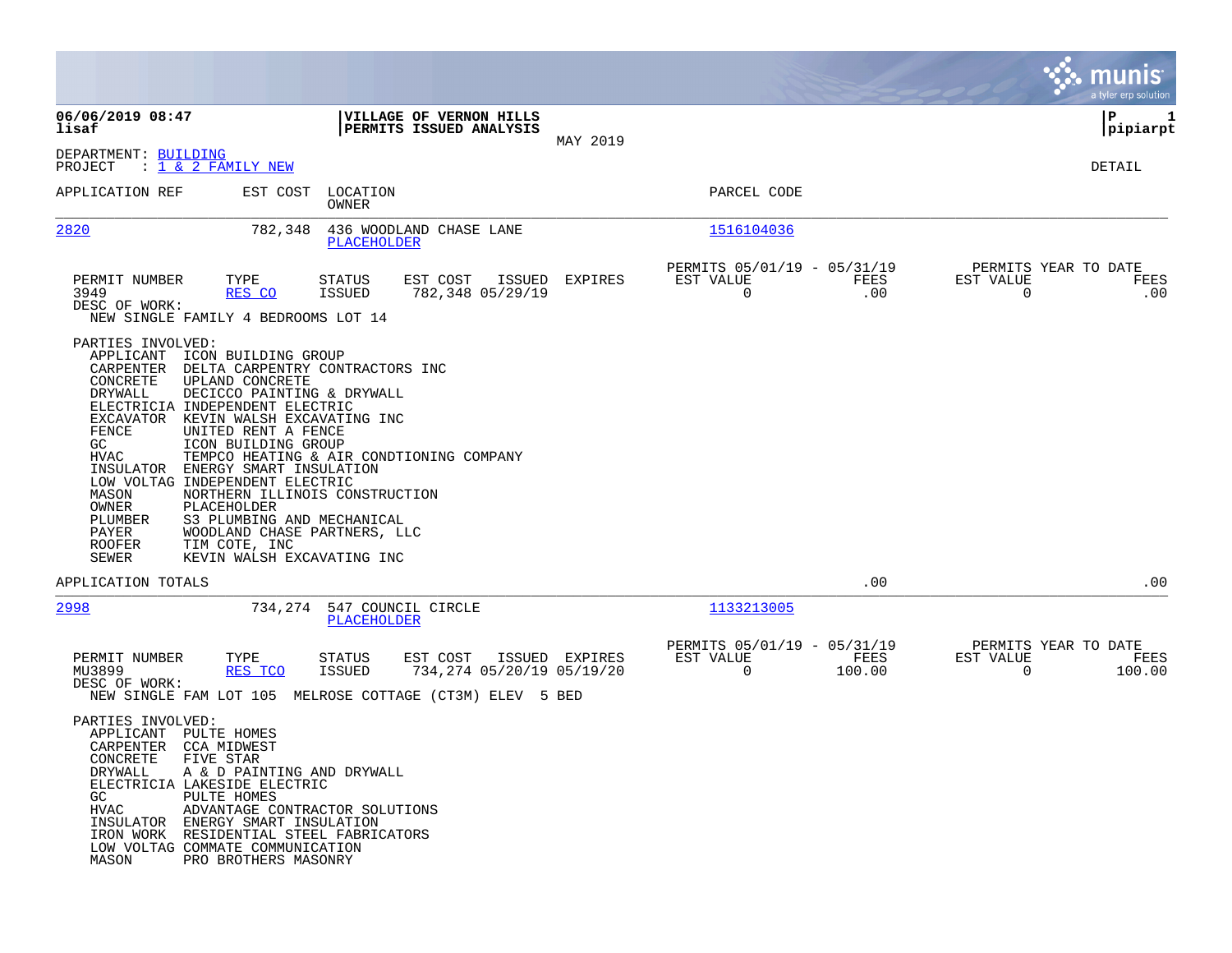|                                                                                                                                                                                                                                                                                                                                                                                                                                                                                                                                                                                                      |                                                                                                                                                  |                                                                 | munis<br>a tyler erp solution                                   |
|------------------------------------------------------------------------------------------------------------------------------------------------------------------------------------------------------------------------------------------------------------------------------------------------------------------------------------------------------------------------------------------------------------------------------------------------------------------------------------------------------------------------------------------------------------------------------------------------------|--------------------------------------------------------------------------------------------------------------------------------------------------|-----------------------------------------------------------------|-----------------------------------------------------------------|
| 06/06/2019 08:47<br>lisaf                                                                                                                                                                                                                                                                                                                                                                                                                                                                                                                                                                            | VILLAGE OF VERNON HILLS<br>PERMITS ISSUED ANALYSIS<br>MAY 2019                                                                                   |                                                                 | l P<br>2<br> pipiarpt                                           |
| DEPARTMENT: BUILDING<br>PROJECT<br>: <u>1 &amp; 2 FAMILY NEW</u>                                                                                                                                                                                                                                                                                                                                                                                                                                                                                                                                     |                                                                                                                                                  |                                                                 | <b>DETAIL</b>                                                   |
| APPLICATION REF<br>EST COST                                                                                                                                                                                                                                                                                                                                                                                                                                                                                                                                                                          | LOCATION<br>OWNER                                                                                                                                | PARCEL CODE                                                     |                                                                 |
| PLACEHOLDER<br>OWNER<br>PLUMBER<br>S3 PLUMBING AND MECHANICAL<br><b>ROOFER</b><br>EXTERIOR BUILDERS<br>SEWER<br>HOLIDAY SEWER & WATER                                                                                                                                                                                                                                                                                                                                                                                                                                                                |                                                                                                                                                  |                                                                 |                                                                 |
| APPLICATION TOTALS                                                                                                                                                                                                                                                                                                                                                                                                                                                                                                                                                                                   |                                                                                                                                                  | 100.00                                                          | 100.00                                                          |
| 3224<br>634,500                                                                                                                                                                                                                                                                                                                                                                                                                                                                                                                                                                                      | 528 COUNCIL CIRCLE<br><b>PLACEHOLDER</b>                                                                                                         | 1133205056                                                      |                                                                 |
|                                                                                                                                                                                                                                                                                                                                                                                                                                                                                                                                                                                                      |                                                                                                                                                  | PERMITS 05/01/19 - 05/31/19                                     | PERMITS YEAR TO DATE                                            |
| PERMIT NUMBER<br>TYPE<br>RES TCO<br>MU3941                                                                                                                                                                                                                                                                                                                                                                                                                                                                                                                                                           | <b>STATUS</b><br>EST COST<br>ISSUED EXPIRES<br>634,500 05/28/19 05/27/20<br>ISSUED                                                               | FEES<br>EST VALUE<br>$\mathbf 0$<br>100.00                      | EST VALUE<br>FEES<br>100.00<br>0                                |
| DESC OF WORK:                                                                                                                                                                                                                                                                                                                                                                                                                                                                                                                                                                                        | NEW SINGLE FAM 5 BEDROOMS LOT 22 WOODSIDE - CRAFTMAN (CR3S)                                                                                      |                                                                 |                                                                 |
| PARTIES INVOLVED:<br>APPLICANT PULTE HOMES<br>CARPENTER CCA MIDWEST<br>CARPENTER FIVE STAR<br>DRYWALL<br>A & D PAINTING AND DRYWALL<br>ELECTRICIA LAKESIDE ELECTRIC<br>EXCAVATOR CUSTOM LAND SERVICES<br>GC<br>PULTE HOMES<br>ADVANTAGE CONTRACTOR SOLUTIONS<br><b>HVAC</b><br>ENERGY SMART INSULATION<br>INSULATOR<br>IRON WORK RESIDENTIAL STEEL FABRICATORS<br>LOW VOLTAG COMMATE COMMUNICATION<br>MASON<br>PRO BROTHERS MASONRY<br>OWNER<br>PLACEHOLDER<br>PLUMBER<br>S3 PLUMBING AND MECHANICAL<br>PAYER<br>PULTE HOMES<br><b>ROOFER</b><br>EXTERIOR BUILDERS<br>SEWER<br>HOLIDAY SEWER & WATER |                                                                                                                                                  |                                                                 |                                                                 |
| APPLICATION TOTALS                                                                                                                                                                                                                                                                                                                                                                                                                                                                                                                                                                                   |                                                                                                                                                  | 100.00                                                          | 100.00                                                          |
| 3334                                                                                                                                                                                                                                                                                                                                                                                                                                                                                                                                                                                                 | 782,546 1310 GARDEN VIEW DRIVE<br>PLACEHOLDER                                                                                                    | 1133205066                                                      |                                                                 |
| PERMIT NUMBER<br>TYPE<br>MU3952<br>RES TCO<br>DESC OF WORK:                                                                                                                                                                                                                                                                                                                                                                                                                                                                                                                                          | <b>STATUS</b><br>EST COST<br>ISSUED EXPIRES<br>ISSUED<br>782,546 05/29/19 05/28/20<br>SINGLE FAMILY 3 BEDROOMS LOT 32, LYONS, CRAFTMAN 2G (CR2G) | PERMITS 05/01/19 - 05/31/19<br>EST VALUE<br>FEES<br>0<br>100.00 | PERMITS YEAR TO DATE<br>EST VALUE<br>FEES<br>$\Omega$<br>100.00 |
| PARTIES INVOLVED:<br>APPLICANT PULTE HOMES<br>CARPENTER<br>CCA MIDWEST<br>CONCRETE<br>FIVE STAR<br>A & D PAINTING AND DRYWALL<br>DRYWALL<br>ELECTRICIA LAKESIDE ELECTRIC                                                                                                                                                                                                                                                                                                                                                                                                                             |                                                                                                                                                  |                                                                 |                                                                 |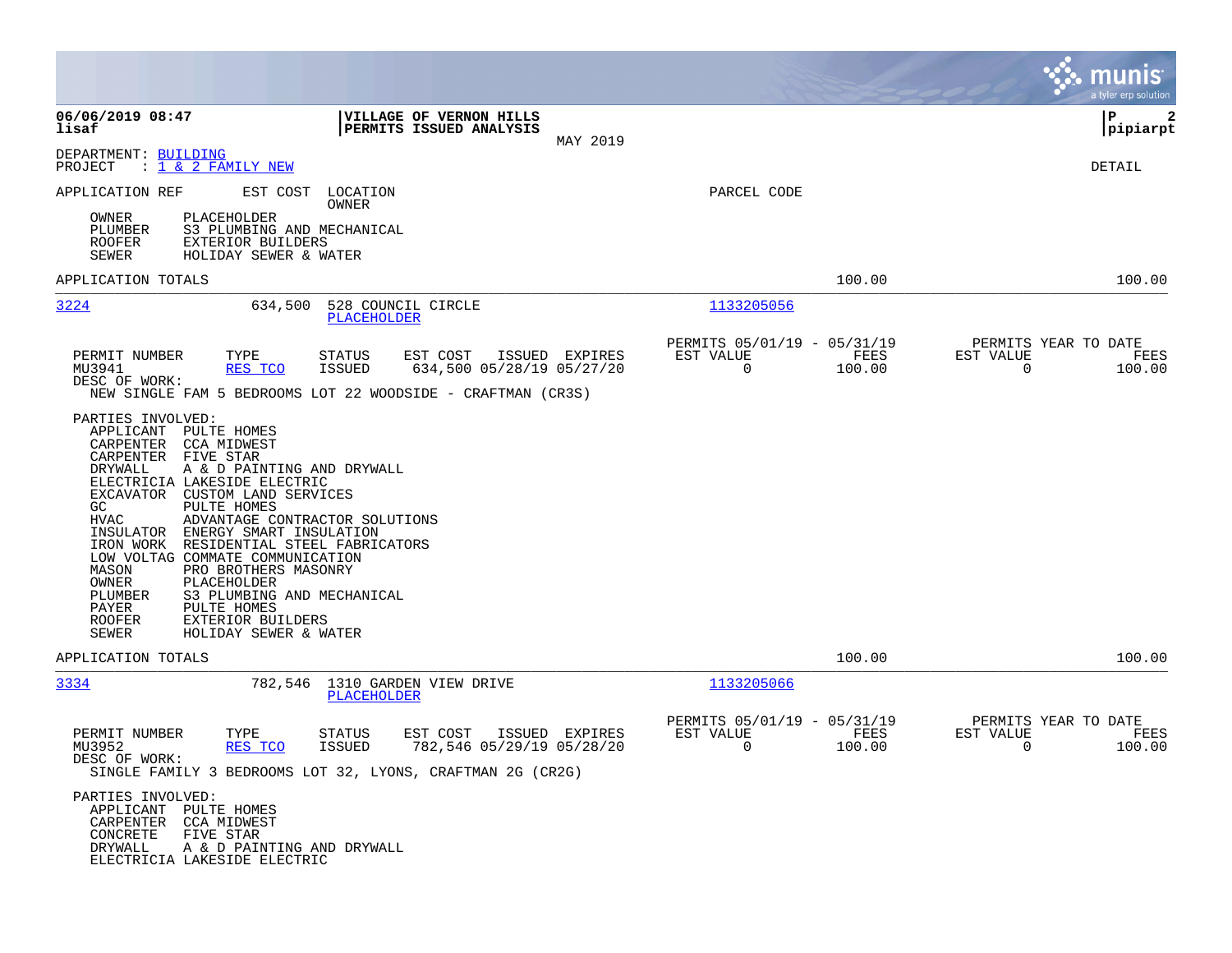|                                                                                                                                                                                                                                                                                                                                                                                                                                                                                                                                                                                                                              |                                                                                 |                |                                                     |                          |                      | munis<br>a tyler erp solution             |
|------------------------------------------------------------------------------------------------------------------------------------------------------------------------------------------------------------------------------------------------------------------------------------------------------------------------------------------------------------------------------------------------------------------------------------------------------------------------------------------------------------------------------------------------------------------------------------------------------------------------------|---------------------------------------------------------------------------------|----------------|-----------------------------------------------------|--------------------------|----------------------|-------------------------------------------|
| 06/06/2019 08:47<br>lisaf                                                                                                                                                                                                                                                                                                                                                                                                                                                                                                                                                                                                    | VILLAGE OF VERNON HILLS<br>PERMITS ISSUED ANALYSIS                              | MAY 2019       |                                                     |                          |                      | l P<br>3<br> pipiarpt                     |
| DEPARTMENT: BUILDING<br>PROJECT<br>: 1 & 2 FAMILY NEW                                                                                                                                                                                                                                                                                                                                                                                                                                                                                                                                                                        |                                                                                 |                |                                                     |                          |                      | <b>DETAIL</b>                             |
| APPLICATION REF<br>EXCAVATOR CUSTOM LAND SERVICES<br>GC<br>PULTE HOMES<br>ADVANTAGE CONTRACTOR SOLUTIONS<br>HVAC<br>INSULATOR ENERGY SMART INSULATION<br>IRON WORK RESIDENTIAL STEEL FABRICATORS<br>LOW VOLTAG COMMATE COMMUNICATION<br>PRO BROTHERS MASONRY<br>MASON<br>OWNER<br>PLACEHOLDER<br>PLUMBER<br>S3 PLUMBING AND MECHANICAL<br>PAYER<br>PULTE HOMES<br><b>ROOFER</b><br>EXTERIOR BUILDERS<br>SEWER<br>HOLIDAY SEWER & WATER                                                                                                                                                                                       | EST COST LOCATION<br>OWNER                                                      |                | PARCEL CODE                                         |                          |                      |                                           |
| APPLICATION TOTALS                                                                                                                                                                                                                                                                                                                                                                                                                                                                                                                                                                                                           |                                                                                 |                |                                                     | 100.00                   |                      | 100.00                                    |
| 3623<br>681,482                                                                                                                                                                                                                                                                                                                                                                                                                                                                                                                                                                                                              | 416 WOODLAND CHASE LANE<br><b>PLACEHOLDER</b>                                   |                | 1516104031                                          |                          |                      |                                           |
| PERMIT NUMBER<br>TYPE<br>MU3919<br>$1&2$ FAM<br>DESC OF WORK:<br>LOT 9, 4 BR, 4 BTH                                                                                                                                                                                                                                                                                                                                                                                                                                                                                                                                          | EST COST ISSUED EXPIRES<br>STATUS<br>681,482 05/21/19 05/20/20<br><b>ISSUED</b> |                | PERMITS 05/01/19 - 05/31/19<br>EST VALUE<br>681,482 | FEES<br>20,737.71        | EST VALUE<br>681,482 | PERMITS YEAR TO DATE<br>FEES<br>20,737.71 |
| PARTIES INVOLVED:<br>APPLICANT ICON BUILDING GROUP<br>CARPENTER DELTA CARPENTRY CONTRACTORS INC<br>CONCRETE<br>UPLAND CONCRETE<br>DRYWALL<br>DECICCO PAINTING & DRYWALL<br>ELECTRICIA INDEPENDENT ELECTRIC<br>EXCAVATOR KEVIN WALSH EXCAVATING INC<br>ICON BUILDING GROUP<br>GC<br>GC<br>WOODLAND CHASE PARTNERS, LLC<br><b>HVAC</b><br>INSULATOR ENERGY SMART INSULATION<br>LOW VOLTAG INDEPENDENT ELECTRIC<br>MASON<br>NORTHERN ILLINOIS CONSTRUCTION<br>PLACEHOLDER<br>OWNER<br>PLUMBER<br><b>BESTLER CORP</b><br>WOODLAND CHASE PARTNERS, LLC<br>PAYER<br>TIM COTE, INC<br>ROOFER<br>KEVIN WALSH EXCAVATING INC<br>SEWER | TEMPCO HEATING & AIR CONDTIONING COMPANY                                        |                |                                                     |                          |                      |                                           |
| APPLICATION TOTALS                                                                                                                                                                                                                                                                                                                                                                                                                                                                                                                                                                                                           |                                                                                 |                |                                                     | 20,737.71                |                      | 20,737.71                                 |
| 3667<br>758,263                                                                                                                                                                                                                                                                                                                                                                                                                                                                                                                                                                                                              | 1311 GARDEN VIEW DRIVE<br>PLACEHOLDER                                           |                | 1133205071                                          |                          |                      |                                           |
| PERMIT NUMBER<br>TYPE<br>MU3856<br>$1&2$ FAM<br>DESC OF WORK:                                                                                                                                                                                                                                                                                                                                                                                                                                                                                                                                                                | EST COST<br>STATUS<br><b>ISSUED</b><br>758,263 05/13/19 05/16/20                | ISSUED EXPIRES | PERMITS 05/01/19 - 05/31/19<br>EST VALUE<br>758,263 | <b>FEES</b><br>13,637.34 | EST VALUE<br>758,263 | PERMITS YEAR TO DATE<br>FEES<br>13,637.34 |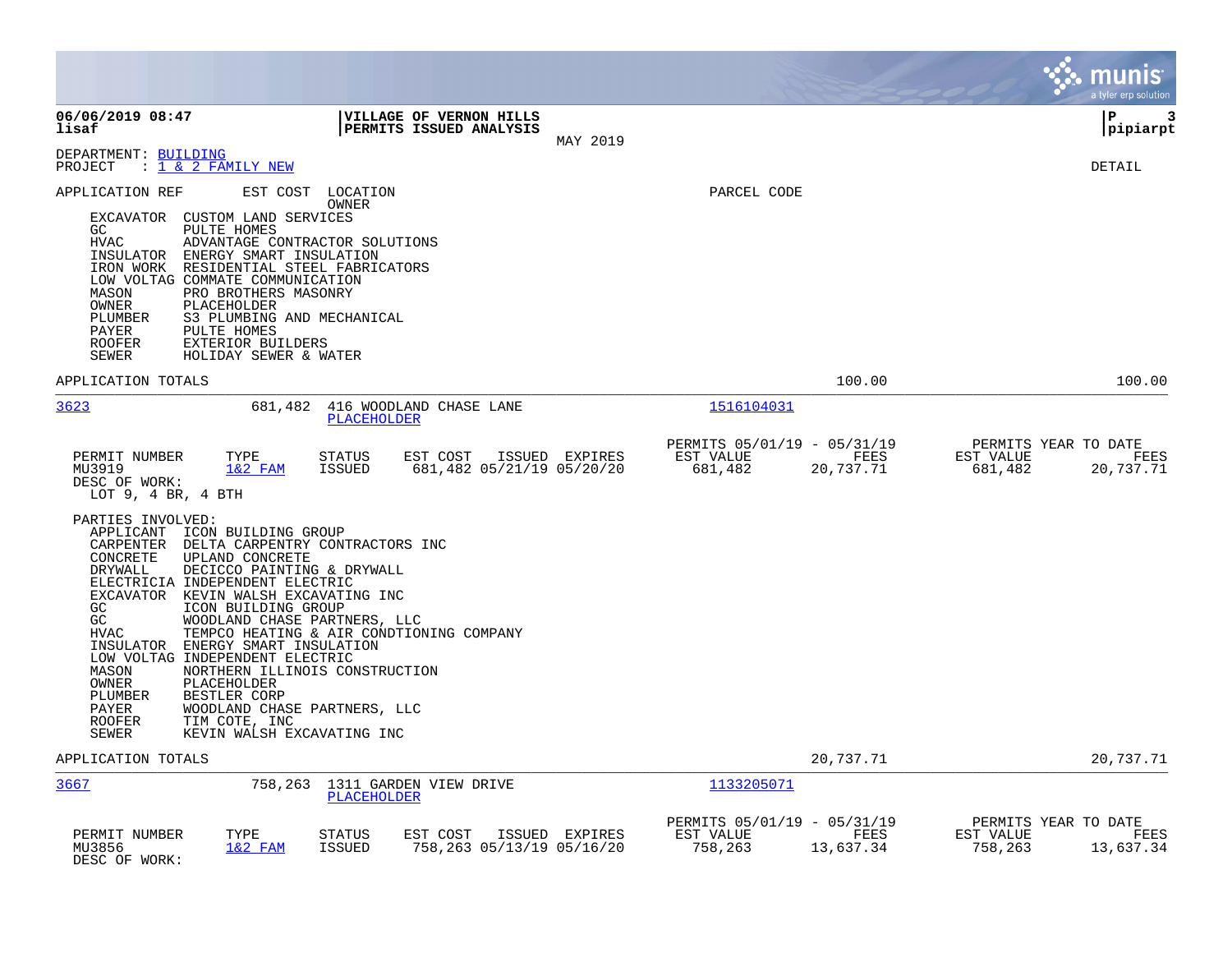|                                                                                                                                                                                                                                                                                                                                                                                                                                                                                                                                                                                                                                                                                                                                                                       |                                                                                                                          | a tyler erp solution   |
|-----------------------------------------------------------------------------------------------------------------------------------------------------------------------------------------------------------------------------------------------------------------------------------------------------------------------------------------------------------------------------------------------------------------------------------------------------------------------------------------------------------------------------------------------------------------------------------------------------------------------------------------------------------------------------------------------------------------------------------------------------------------------|--------------------------------------------------------------------------------------------------------------------------|------------------------|
| 06/06/2019 08:47<br>VILLAGE OF VERNON HILLS<br>lisaf<br>PERMITS ISSUED ANALYSIS<br>LOT 37, LYON, EUROPEAN COTTAGE, 3 BR, 3.5 BATH                                                                                                                                                                                                                                                                                                                                                                                                                                                                                                                                                                                                                                     |                                                                                                                          | P<br> pipiarpt         |
| MAY 2019<br>DEPARTMENT: BUILDING<br>PROJECT<br>: <u>1 &amp; 2 FAMILY NEW</u>                                                                                                                                                                                                                                                                                                                                                                                                                                                                                                                                                                                                                                                                                          |                                                                                                                          | DETAIL                 |
| EST COST LOCATION<br>APPLICATION REF<br>OWNER<br>PARTIES INVOLVED:<br>APPLICANT PULTE HOMES<br>CARPENTER<br>CCA MIDWEST<br>CONCRETE<br>FIVE STAR<br>DRYWALL<br>A & D PAINTING AND DRYWALL<br>ELECTRICIA LAKESIDE ELECTRIC<br>EXCAVATOR<br>CUSTOM LAND SERVICES<br>GC.<br>PULTE HOMES<br>HVAC<br>ADVANTAGE CONTRACTOR SOLUTIONS<br>INSULATOR ENERGY SMART INSULATION<br>IRON WORK RESIDENTIAL STEEL FABRICATORS<br>LOW VOLTAG COMMATE COMMUNICATION<br>MASON<br>PRO BROTHERS MASONRY<br>OWNER<br>PLACEHOLDER<br>S3 PLUMBING AND MECHANICAL<br>PLUMBER<br>PAYER<br>PULTE HOMES<br>ROOFER<br>SCHALL DEVELOPEMENT CORP<br>SEWER<br>HOLIDAY SEWER & WATER                                                                                                                  | PARCEL CODE                                                                                                              |                        |
| APPLICATION TOTALS                                                                                                                                                                                                                                                                                                                                                                                                                                                                                                                                                                                                                                                                                                                                                    | 13,637.34                                                                                                                | 13,637.34              |
| 3809<br>784,825<br>529 COUNCIL CIRCLE<br>PLACEHOLDER                                                                                                                                                                                                                                                                                                                                                                                                                                                                                                                                                                                                                                                                                                                  | <u> 1133213011</u>                                                                                                       |                        |
| PERMIT NUMBER<br>TYPE<br><b>STATUS</b><br>EST COST<br>ISSUED EXPIRES<br>784,825 05/13/19 05/17/20<br>MU3855<br>$1&2$ FAM<br>ISSUED<br>DESC OF WORK:<br>MELROSE, EUROPEAN COTTAGE, 4 BR, 4.5 BTH<br>LOT 99<br>PARTIES INVOLVED:<br>APPLICANT PULTE HOMES<br>CARPENTER<br>CCA MIDWEST<br>CONCRETE<br>FIVE STAR<br>DRYWALL<br>A & D PAINTING AND DRYWALL<br>ELECTRICIA LAKESIDE ELECTRIC<br>EXCAVATOR CUSTOM LAND SERVICES<br>GC<br>PULTE HOMES<br>HVAC<br>ADVANTAGE CONTRACTOR SOLUTIONS<br>INSULATOR ENERGY SMART INSULATION<br>IRON WORK RESIDENTIAL STEEL FABRICATORS<br>LOW VOLTAG PROCOM<br>MASON<br>PRO BROTHERS MASONRY<br>OWNER<br>PLACEHOLDER<br>PLUMBER<br>S3 PLUMBING AND MECHANICAL<br>ROOFER<br>SCHALL DEVELOPEMENT CORP<br>SEWER<br>HOLIDAY SEWER & WATER | PERMITS 05/01/19 - 05/31/19<br>PERMITS YEAR TO DATE<br>EST VALUE<br>FEES<br>EST VALUE<br>784,825<br>784,825<br>15,288.48 | FEES<br>15,288.48      |
| APPLICATION TOTALS<br>PROJECT TOTALS                                                                                                                                                                                                                                                                                                                                                                                                                                                                                                                                                                                                                                                                                                                                  | 15,288.48<br>2,224,570<br>49,963.53<br>2,224,570                                                                         | 15,288.48<br>49,963.53 |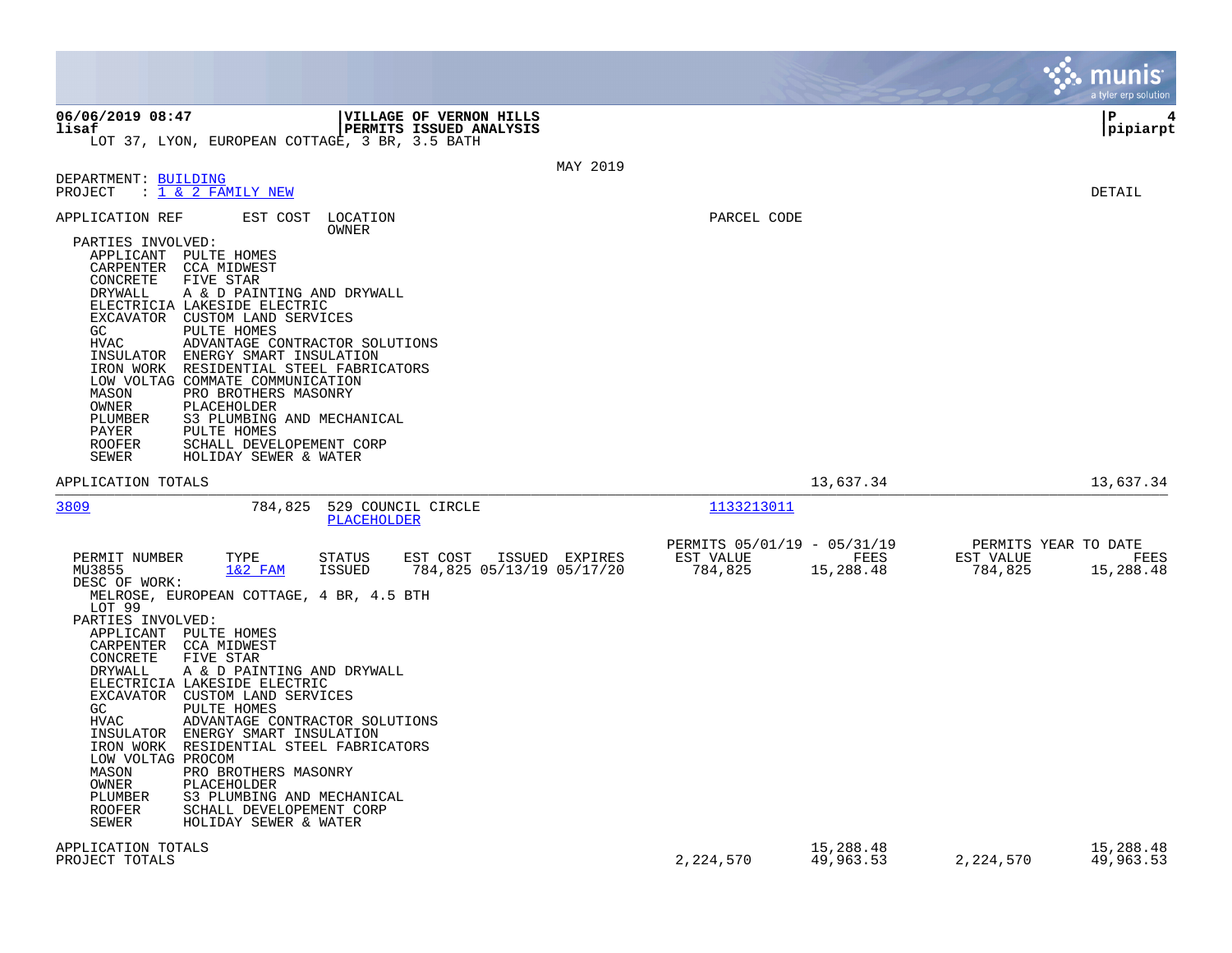**06/06/2019 08:47 |VILLAGE OF VERNON HILLS |P 5 lisaf |PERMITS ISSUED ANALYSIS |pipiarpt**

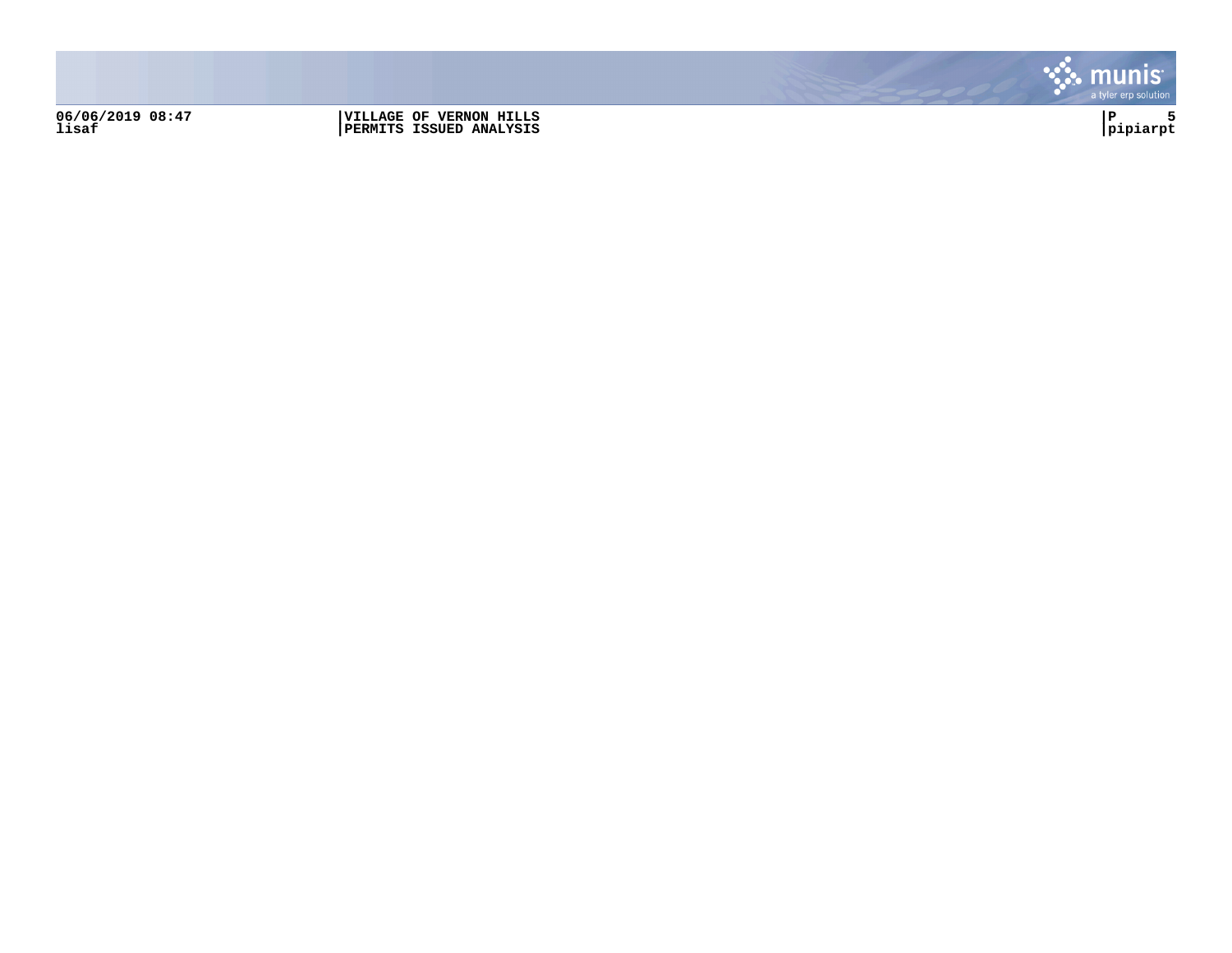|                                                                                                                                                                                                                                                                     |                                                                                                                      |                                                                               | munis<br>a tyler erp solution                                   |
|---------------------------------------------------------------------------------------------------------------------------------------------------------------------------------------------------------------------------------------------------------------------|----------------------------------------------------------------------------------------------------------------------|-------------------------------------------------------------------------------|-----------------------------------------------------------------|
| 06/06/2019 08:47<br>lisaf                                                                                                                                                                                                                                           | VILLAGE OF VERNON HILLS<br>PERMITS ISSUED ANALYSIS<br>MAY 2019                                                       |                                                                               | P<br>6<br> pipiarpt                                             |
| DEPARTMENT: BUILDING<br>: COMMERCIAL ALTERATION<br>PROJECT                                                                                                                                                                                                          |                                                                                                                      |                                                                               | DETAIL                                                          |
| APPLICATION REF                                                                                                                                                                                                                                                     | EST COST LOCATION<br>OWNER                                                                                           | PARCEL CODE                                                                   |                                                                 |
| 3325                                                                                                                                                                                                                                                                | 65,000<br>901 NORTH MILWAUKEE AVENUE 800<br>PLACEHOLDER                                                              | 1134302008                                                                    |                                                                 |
| PERMIT NUMBER<br>TYPE<br>MU3923<br>CO NO FEE<br>DESC OF WORK:<br>BUILD OUT: STRETCHED                                                                                                                                                                               | STATUS<br>EST COST<br>ISSUED EXPIRES<br>COMPLT<br>65,000 05/22/19 05/21/20                                           | PERMITS 05/01/19 - 05/31/19<br>EST VALUE<br>FEES<br>0<br>.00                  | PERMITS YEAR TO DATE<br>EST VALUE<br>FEES<br>$\mathbf 0$<br>.00 |
| PARTIES INVOLVED:<br>APPLICANT<br>CONCRETE<br>DRYWALL<br>FLOORMASTERS LLC<br>ELECTRICIA NJS ELECTRIC<br>GC<br>FLOORMASTERS LLC<br>GC<br>STRETCHED<br>HVAC<br>AIR BLUE<br><b>OCCUPANT</b><br>STRETCHED<br>OWNER<br>PLACEHOLDER<br>PLUMBER<br>PAYER                   | MCLAUGHLIN DEVELOPMENT GROUP<br>AT YOUR SURFACE CONCRETE<br>MIDLAND PLUMBING & SEWER<br>MCLAUGHLIN DEVELOPMENT GROUP |                                                                               |                                                                 |
| APPLICATION TOTALS                                                                                                                                                                                                                                                  |                                                                                                                      | .00                                                                           | .00                                                             |
| 3367                                                                                                                                                                                                                                                                | 7,000<br>10 WEST PHILLIP RD 103<br>METRO SQUARE ONE LLC                                                              | 1505201007                                                                    |                                                                 |
| PERMIT NUMBER<br>TYPE<br>MU3810<br>CO NO FEE<br>DESC OF WORK:<br>EXPAND SUITE 103 INTO 102                                                                                                                                                                          | EST COST<br>ISSUED EXPIRES<br>STATUS<br>COMPLT<br>7,000 05/02/19 05/01/20                                            | PERMITS 05/01/19 - 05/31/19<br>EST VALUE<br><b>FEES</b><br>$\mathbf 0$<br>.00 | PERMITS YEAR TO DATE<br>EST VALUE<br>FEES<br>$\mathbf 0$<br>.00 |
| PARTIES INVOLVED:<br>APPLICANT JL FABIAN & ASSOC<br>CARPENTER VESTA HOME GROUP<br>ELECTRICIA ADICORP ELECTRIC INC<br>GC.<br>METRO SOUARE ONE LLC<br><b>OCCUPANT</b><br>OWNER<br>METRO SQUARE ONE LLC<br>JL FABIAN & ASSOC<br>PAYER<br>PAYER<br>METRO SQUARE ONE LLC | CARRIE CICCIU- SINGER PT INC                                                                                         |                                                                               |                                                                 |
| APPLICATION TOTALS                                                                                                                                                                                                                                                  |                                                                                                                      | .00                                                                           | .00                                                             |
| 3447                                                                                                                                                                                                                                                                | 300,000<br>887 NORTH MILWAUKEE AVENUE 300<br>PLACEHOLDER                                                             | 1134302008                                                                    |                                                                 |
| PERMIT NUMBER<br>TYPE<br>MU3865<br>CO NO FEE                                                                                                                                                                                                                        | <b>STATUS</b><br>EST COST<br>ISSUED EXPIRES<br>COMPLT<br>300,000 05/15/19 05/16/20                                   | PERMITS 05/01/19 - 05/31/19<br>EST VALUE<br>FEES<br>$\Omega$<br>.00           | PERMITS YEAR TO DATE<br>EST VALUE<br>FEES<br>0<br>.00           |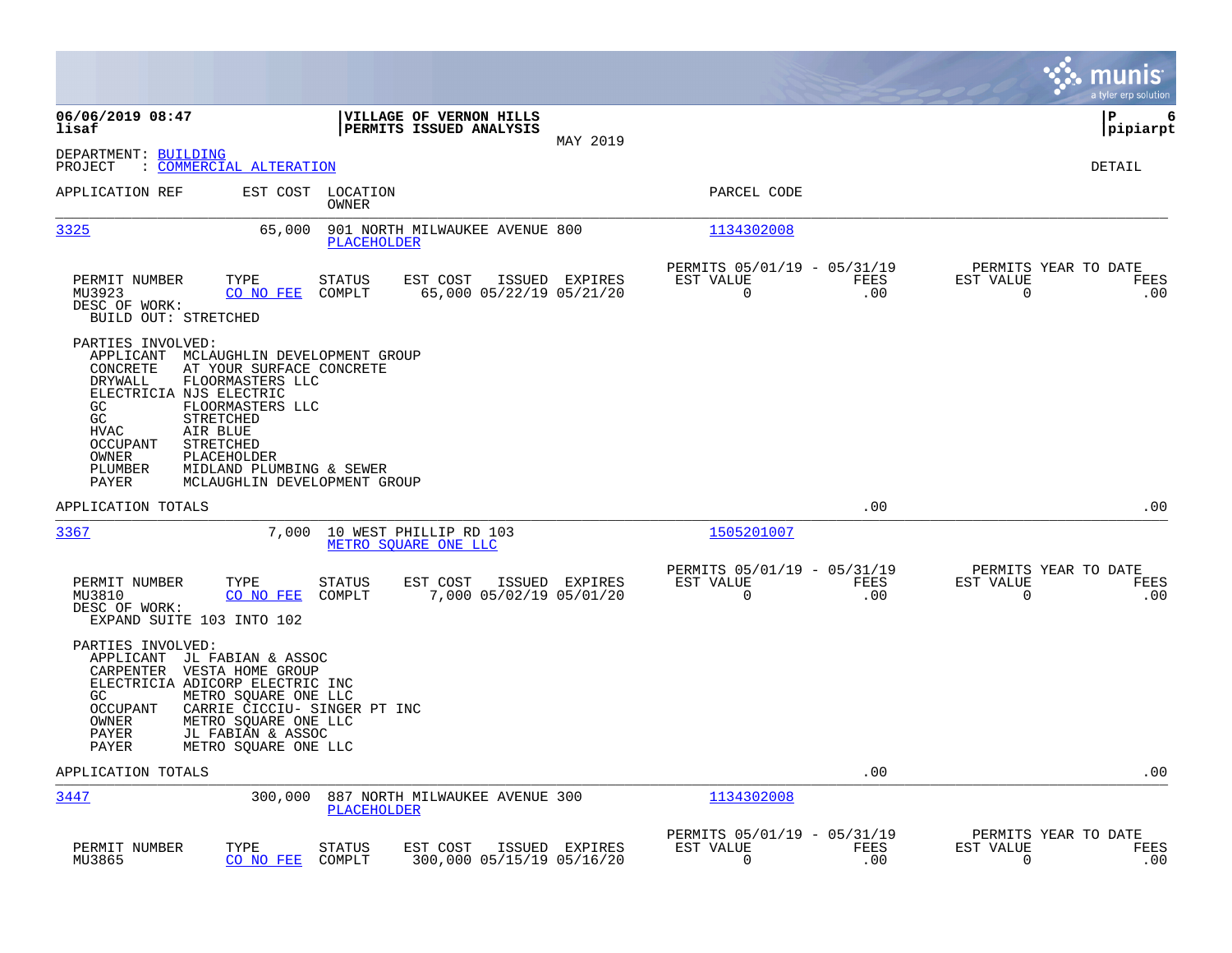|                                                                                                                                                                                                                                                                                                   |                                                                                                                                                                                           |                                                                           |                    | munis<br>a tyler erp solution                                |
|---------------------------------------------------------------------------------------------------------------------------------------------------------------------------------------------------------------------------------------------------------------------------------------------------|-------------------------------------------------------------------------------------------------------------------------------------------------------------------------------------------|---------------------------------------------------------------------------|--------------------|--------------------------------------------------------------|
| 06/06/2019 08:47<br>lisaf                                                                                                                                                                                                                                                                         | <b>VILLAGE OF VERNON HILLS</b><br>PERMITS ISSUED ANALYSIS                                                                                                                                 | MAY 2019                                                                  |                    | l P<br>7<br> pipiarpt                                        |
| DEPARTMENT: BUILDING<br>: COMMERCIAL ALTERATION<br>PROJECT                                                                                                                                                                                                                                        |                                                                                                                                                                                           |                                                                           |                    | DETAIL                                                       |
| APPLICATION REF<br>DESC OF WORK:<br>BUILD OUT: INVICTO                                                                                                                                                                                                                                            | EST COST<br>LOCATION<br>OWNER                                                                                                                                                             | PARCEL CODE                                                               |                    |                                                              |
| PARTIES INVOLVED:<br>APPLICANT DEFILIPPIS & ASSOC<br>CARPENTER<br>CONCRETE<br>DRYWALL<br>ELECTRICIA TALON ELECTRIC CO<br>GC<br>HVAC<br>SYSTEMS MECHANICAL<br><b>OCCUPANT</b><br>INVICTO<br>PLACEHOLDER<br>OWNER<br>PLUMBER<br><b>PAYER</b><br>INVICTO<br>PAYER<br><b>ROOFER</b><br>OLSSON ROOFING | LAKEWOOD CARPENTRY SERVICES<br>JB CONCRETE CONTRACTOR INC<br>LAKEWOOD CARPENTRY SERVICES<br>CAPITOL CONSTRUCTION SOLUTIONS<br>PROSPECTIVE PLUMBING CORP<br>CAPITOL CONSTRUCTION SOLUTIONS |                                                                           |                    |                                                              |
| APPLICATION TOTALS                                                                                                                                                                                                                                                                                |                                                                                                                                                                                           |                                                                           | .00                | .00                                                          |
| 3457                                                                                                                                                                                                                                                                                              | 67,259<br>900 WOODLANDS PARKWAY<br>TAI R SHIN                                                                                                                                             | 1510302052                                                                |                    |                                                              |
| PERMIT NUMBER<br>TYPE<br>MU3913<br>CO NO FEE<br>DESC OF WORK:<br>OFFICE REMODEL                                                                                                                                                                                                                   | EST COST<br><b>STATUS</b><br>COMPLT<br>67,259 05/21/19 05/20/20                                                                                                                           | PERMITS 05/01/19 - 05/31/19<br>EST VALUE<br>ISSUED EXPIRES<br>$\Omega$    | FEES<br>.00        | PERMITS YEAR TO DATE<br>EST VALUE<br>FEES<br>$\Omega$<br>.00 |
| PARTIES INVOLVED:<br>APPLICANT BUILD CORPS INC<br>CARPENTER BUILD CORPS INC<br>BUILD CORPS INC<br>DRYWALL<br>ELECTRICIA HOMESTEAD ELECTRIC<br>GC<br>BUILD CORPS INC<br><b>HVAC</b><br>OWNER<br>TAI R SHIN<br>PLUMBER<br>BUILD CORPS INC<br>PAYER                                                  | EHMS MECHANICAL SERVICES<br>HARTWIG PLUMBING AND HEATING                                                                                                                                  |                                                                           |                    |                                                              |
| APPLICATION TOTALS                                                                                                                                                                                                                                                                                |                                                                                                                                                                                           |                                                                           | .00                | .00                                                          |
| 3549                                                                                                                                                                                                                                                                                              | 12,000<br>207 BUTTERFIELD RD<br>FRANK & CHRISTINE GIEGER                                                                                                                                  | 1505308139                                                                |                    |                                                              |
| PERMIT NUMBER<br>TYPE<br>MU3826<br>CO NO FEE<br>DESC OF WORK:<br>BUILD OUT: EYE LEVEL OF VH LEARNING CENTER                                                                                                                                                                                       | STATUS<br>EST COST<br>12,000 05/07/19 05/06/20<br>COMPLT                                                                                                                                  | PERMITS 05/01/19 - 05/31/19<br>EST VALUE<br>ISSUED EXPIRES<br>$\mathbf 0$ | <b>FEES</b><br>.00 | PERMITS YEAR TO DATE<br>EST VALUE<br>FEES<br>0<br>.00        |

PARTIES INVOLVED: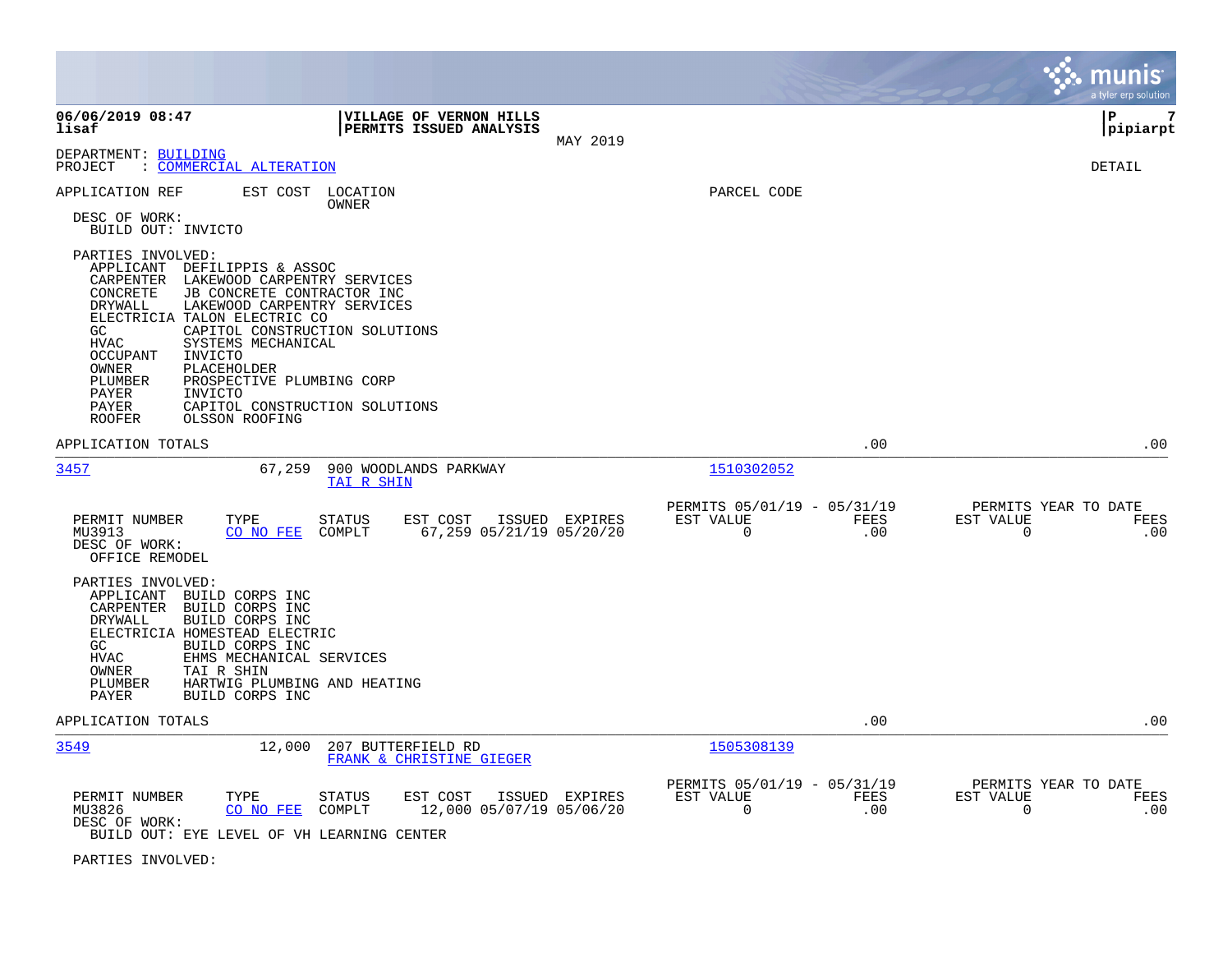|                                                                                                                      | munis<br>a tyler erp solution                                                  |
|----------------------------------------------------------------------------------------------------------------------|--------------------------------------------------------------------------------|
| MAY 2019                                                                                                             | l P<br>8<br> pipiarpt                                                          |
|                                                                                                                      | DETAIL                                                                         |
| PARCEL CODE                                                                                                          |                                                                                |
|                                                                                                                      | .00                                                                            |
|                                                                                                                      |                                                                                |
| PERMITS 05/01/19 - 05/31/19<br>ISSUED EXPIRES<br>EST VALUE<br>FEES<br>38,000 05/07/19 05/10/20<br>38,000<br>580.00   | PERMITS YEAR TO DATE<br>EST VALUE<br><b>FEES</b><br>38,000<br>580.00<br>580.00 |
|                                                                                                                      |                                                                                |
| PERMITS 05/01/19 - 05/31/19<br>ISSUED EXPIRES<br>EST VALUE<br>FEES<br>80,000 05/15/19 05/14/20<br>80,000<br>1,000.00 | PERMITS YEAR TO DATE<br>EST VALUE<br>FEES<br>80,000<br>1,000.00                |
|                                                                                                                      | .00<br>1132300046<br>580.00<br>1133401086                                      |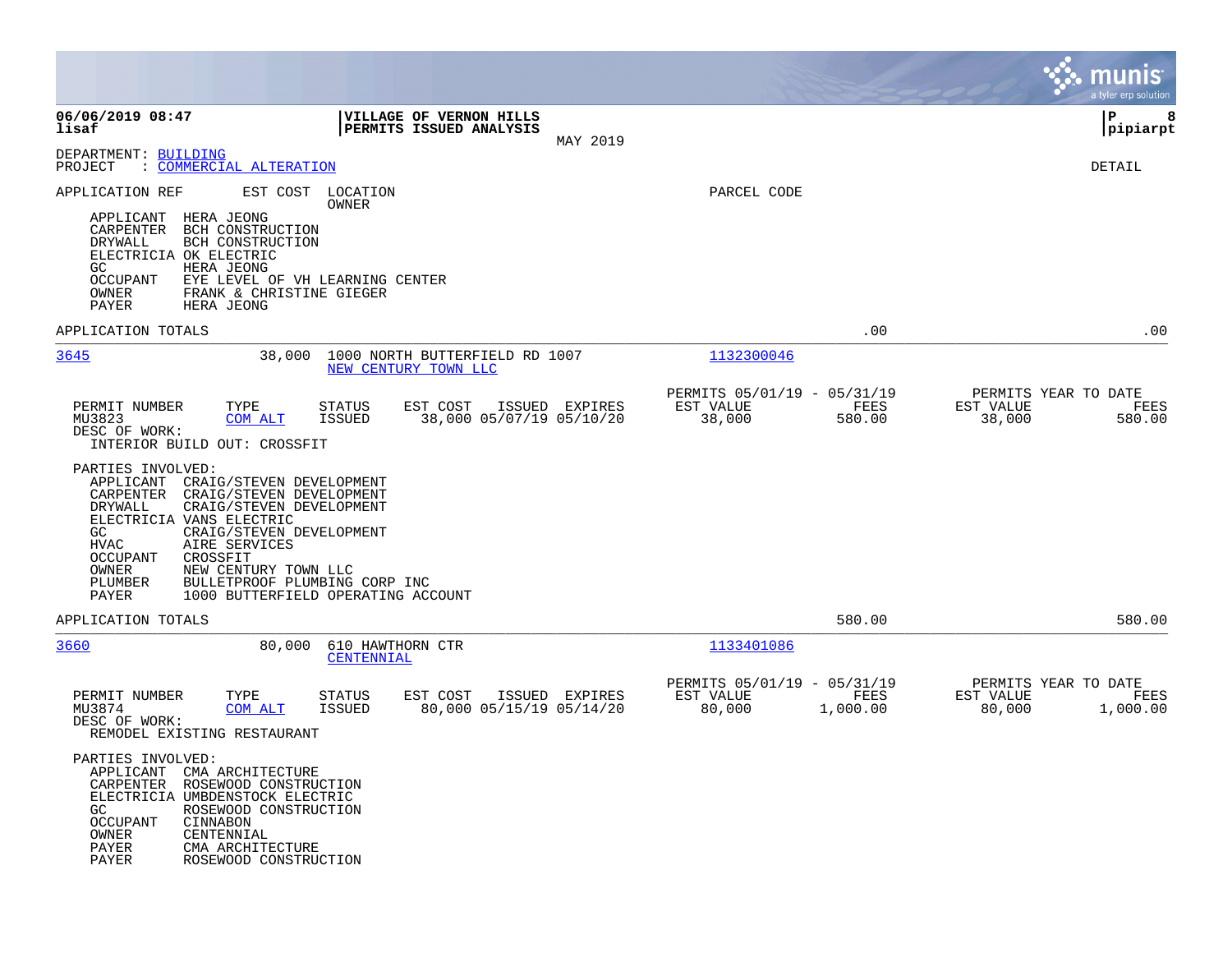|                                                                                                                                                         |                                                                                                                                                                     |                                                    |          |                                                   |                    |                                            | munis<br>a tyler erp solution |
|---------------------------------------------------------------------------------------------------------------------------------------------------------|---------------------------------------------------------------------------------------------------------------------------------------------------------------------|----------------------------------------------------|----------|---------------------------------------------------|--------------------|--------------------------------------------|-------------------------------|
| 06/06/2019 08:47<br>lisaf                                                                                                                               |                                                                                                                                                                     | VILLAGE OF VERNON HILLS<br>PERMITS ISSUED ANALYSIS | MAY 2019 |                                                   |                    |                                            | P<br> pipiarpt                |
| DEPARTMENT:<br><b>BUILDING</b><br>: COMMERCIAL ALTERATION<br>PROJECT                                                                                    |                                                                                                                                                                     |                                                    |          |                                                   |                    |                                            | DETAIL                        |
| APPLICATION REF                                                                                                                                         | EST COST<br>LOCATION<br>OWNER                                                                                                                                       |                                                    |          | PARCEL CODE                                       |                    |                                            |                               |
| APPLICATION TOTALS                                                                                                                                      |                                                                                                                                                                     |                                                    |          |                                                   | 1,000.00           |                                            | 1,000.00                      |
| 3731                                                                                                                                                    | 9,000                                                                                                                                                               | 200 NORTH FAIRWAY DR 182<br>ARTHUR J ROGERS & CO   |          | 1504303178                                        |                    |                                            |                               |
| PERMIT NUMBER<br>TYPE<br>MU3824<br>DESC OF WORK:<br>INTERIOR BUILD OUT: BLACKJACK EXPRESS                                                               | <b>STATUS</b><br>COM ALT<br>ISSUED                                                                                                                                  | EST COST<br>ISSUED<br>9,000 05/07/19 05/08/20      | EXPIRES  | PERMITS 05/01/19 - 05/31/19<br>EST VALUE<br>9,000 | FEES<br>290.00     | PERMITS YEAR TO DATE<br>EST VALUE<br>9,000 | FEES<br>290.00                |
| PARTIES INVOLVED:<br>APPLICANT<br>CARPENTER<br><b>DRYWALL</b><br><b>ELECTRICIA</b><br>DAHL ELECTRIC<br><b>GC</b><br>OCCUPANT<br>OWNER<br><b>PLUMBER</b> | ARTHUR J ROGERS & CO<br>ARTHUR J ROGERS & CO<br>ARTHUR J ROGERS & CO<br>ARTHUR J ROGERS & CO<br>BLACKJACK EXPRESS<br>ARTHUR J ROGERS & CO<br>H R STEWART MECHANICAL |                                                    |          |                                                   |                    |                                            |                               |
| APPLICATION TOTALS<br>PROJECT TOTALS                                                                                                                    |                                                                                                                                                                     |                                                    |          | 127,000                                           | 290.00<br>1,870.00 | 127,000                                    | 290.00<br>1,870.00            |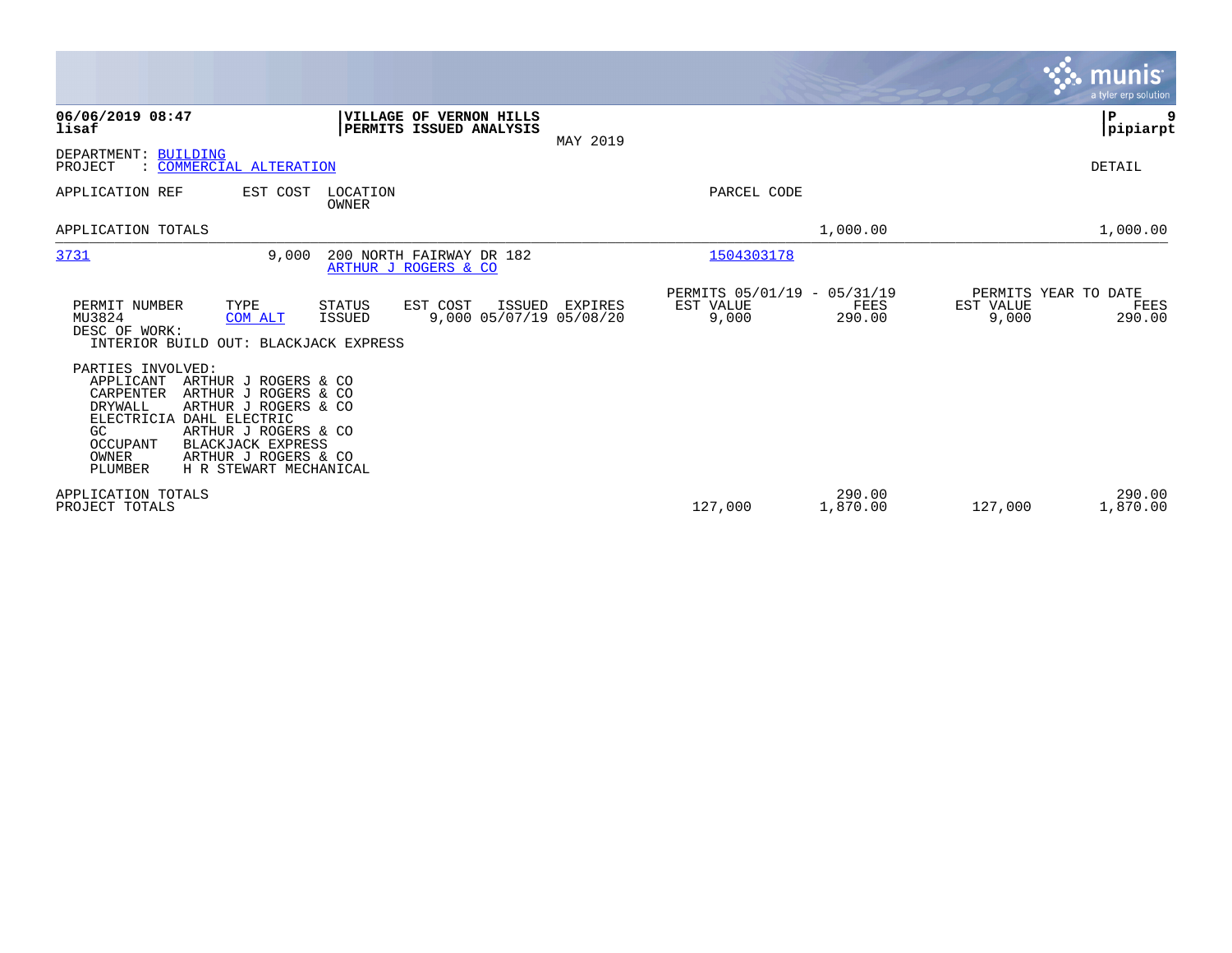|                                                                                                                                                                                                                                                                                                                                               |                                                                                         |                                               |             | munis<br>a tyler erp solution                    |    |
|-----------------------------------------------------------------------------------------------------------------------------------------------------------------------------------------------------------------------------------------------------------------------------------------------------------------------------------------------|-----------------------------------------------------------------------------------------|-----------------------------------------------|-------------|--------------------------------------------------|----|
| 06/06/2019 08:47<br>lisaf                                                                                                                                                                                                                                                                                                                     | VILLAGE OF VERNON HILLS<br>PERMITS ISSUED ANALYSIS<br>MAY 2019                          |                                               |             | ${\bf P}$<br> pipiarpt                           | 10 |
| DEPARTMENT: BUILDING<br>: COMMERCIAL NEW<br>PROJECT                                                                                                                                                                                                                                                                                           |                                                                                         |                                               |             | DETAIL                                           |    |
| APPLICATION REF<br>EST COST                                                                                                                                                                                                                                                                                                                   | LOCATION<br>OWNER                                                                       | PARCEL CODE                                   |             |                                                  |    |
| 2261<br>1,200,000                                                                                                                                                                                                                                                                                                                             | 1115 NORTH MILWAUKEE AVENUE<br><b>PLACEHOLDER</b>                                       | 1134302003                                    |             |                                                  |    |
| PERMIT NUMBER<br>TYPE<br>MU3877<br>CO NO FEE<br>DESC OF WORK:<br>COMMERCIAL NEW: LAZY DOG RESTAURANT                                                                                                                                                                                                                                          | EST COST<br><b>STATUS</b><br>ISSUED<br>EXPIRES<br>1,200,000 05/16/19 05/15/20<br>COMPLT | PERMITS 05/01/19 - 05/31/19<br>EST VALUE<br>0 | FEES<br>.00 | PERMITS YEAR TO DATE<br>EST VALUE<br>FEES<br>.00 |    |
| PARTIES INVOLVED:<br>APPLICANT<br>LAZY DOG RESTAURANTS LLC<br>ELECTRICIA KELSO-BURNETT<br>FENCE<br>USA- RENT-A-FENCE<br>GC<br>SHAWMUT DESIGN & CONSTRUCTION<br>OCCUPANT<br>LAZY DOG RESTAURANTS LLC<br><b>OWNER</b><br>PLACEHOLDER<br>PLUMBER<br>BIRK PLUMBING INC<br>PAYER<br>LAZY DOG RESTAURANTS, LLC<br><b>ROOFER</b><br>SULLIVAN ROOFING |                                                                                         |                                               |             |                                                  |    |
| APPLICATION TOTALS<br>PROJECT TOTALS                                                                                                                                                                                                                                                                                                          |                                                                                         | 0                                             | .00<br>.00  | .00<br>.00<br>$\Omega$                           |    |

**Contract**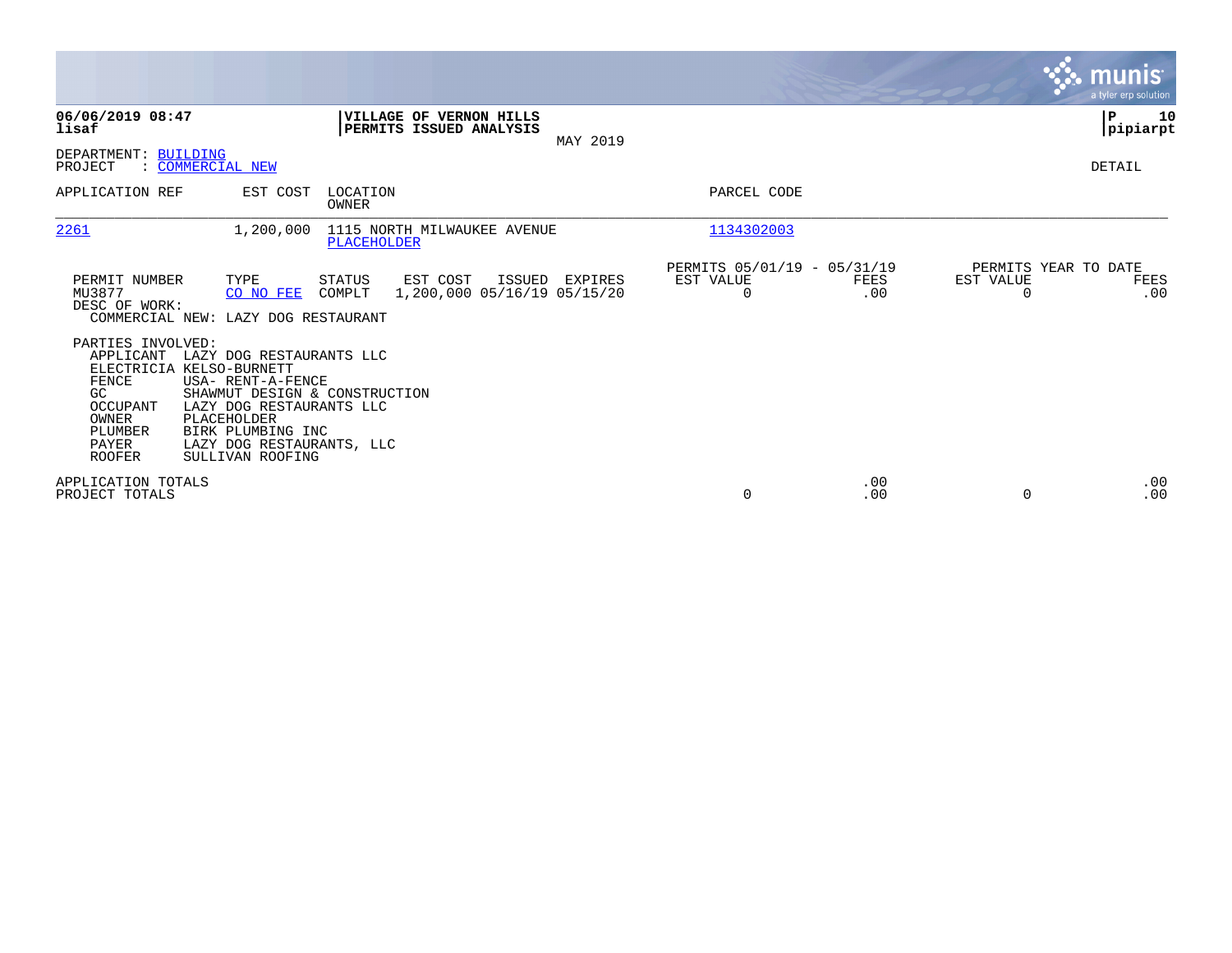|                                                                                                                                                                                                                                                                                                                                                                                                                                                                                                                                                                                                       |                                                                                                                    |          |                                                            |                                                                                                                            | munis<br>a tyler erp solution                                      |
|-------------------------------------------------------------------------------------------------------------------------------------------------------------------------------------------------------------------------------------------------------------------------------------------------------------------------------------------------------------------------------------------------------------------------------------------------------------------------------------------------------------------------------------------------------------------------------------------------------|--------------------------------------------------------------------------------------------------------------------|----------|------------------------------------------------------------|----------------------------------------------------------------------------------------------------------------------------|--------------------------------------------------------------------|
| 06/06/2019 08:47<br>lisaf                                                                                                                                                                                                                                                                                                                                                                                                                                                                                                                                                                             | VILLAGE OF VERNON HILLS<br>PERMITS ISSUED ANALYSIS                                                                 | MAY 2019 |                                                            |                                                                                                                            | l P<br>11<br> pipiarpt                                             |
| DEPARTMENT: BUILDING<br>PROJECT<br>: <u>MULTI FAMILY NEW</u>                                                                                                                                                                                                                                                                                                                                                                                                                                                                                                                                          |                                                                                                                    |          |                                                            |                                                                                                                            | <b>DETAIL</b>                                                      |
| APPLICATION REF                                                                                                                                                                                                                                                                                                                                                                                                                                                                                                                                                                                       | EST COST LOCATION<br>OWNER                                                                                         |          | PARCEL CODE                                                |                                                                                                                            |                                                                    |
| 2512                                                                                                                                                                                                                                                                                                                                                                                                                                                                                                                                                                                                  | 162,690 1206 BYRNE BOULEVARD<br><b>PLACEHOLDER</b>                                                                 |          | 1515107096                                                 |                                                                                                                            |                                                                    |
| PERMIT NUMBER<br>TYPE<br>RES CO<br>3889<br>DESC OF WORK:<br>MODEL A ALT, 3 BR, 2.5 BTHS                                                                                                                                                                                                                                                                                                                                                                                                                                                                                                               | STATUS<br>EST COST ISSUED EXPIRES<br>ISSUED<br>162,690 05/17/19                                                    |          | PERMITS 05/01/19 - 05/31/19<br>EST VALUE<br>$\overline{0}$ | <b>EXERCITE: EXERCITE: EXERCITE: EXERCITE: EXERCITE: EXERCITE: EXERCITE: EXERCITE: EXERCITE: EXERCITE: EXERCITE</b><br>.00 | PERMITS YEAR TO DATE<br>EST VALUE<br>FEES<br>$\overline{0}$<br>.00 |
| PARTIES INVOLVED:<br>APPLICANT KINZIE BUILDERS<br>CARPENTER HORIZON CARPENTRY<br>CONCRETE<br>UPLAND CONCRETE<br><b>DRYWALL</b><br>RR DRYWALL & PAINTING<br>ELECTRICIA AEROTEC ELECTRIC<br>EXCAVATOR LANDSCAPE CONSTRUCTION CORP<br>KINZIE BUILDERS<br>GC<br>GC<br>GLASS<br>LAKELAND BUILDING SUPPLY<br>COMBINED SERVICES HVAC<br>HVAC<br>INSULATOR ARC INSULATION<br>IRON WORK CUSTOM ROOFING<br>LOW VOLTAG AEROTEC ELECTRIC<br>MICHIGAN MASONRY CORP<br>MASON<br>OWNER<br>PLACEHOLDER<br>TELEPHONE AEROTEC ELECTRIC<br>PLUMBER<br>PAYER<br>ROOFER<br>EXTERIOR BUILDERS INC<br>SEWER<br>ROAD AND SONS | CHITOWN-MILLCO VERNON HILLS LOT 2 LLC<br>SCHMID CONSTRUCTION PLUMBING SVC<br>CHITOWN-MILLCO VERNON HILLS LOT 2 LLC |          |                                                            |                                                                                                                            |                                                                    |
| APPLICATION TOTALS                                                                                                                                                                                                                                                                                                                                                                                                                                                                                                                                                                                    |                                                                                                                    |          |                                                            | .00                                                                                                                        | .00                                                                |
| 2516                                                                                                                                                                                                                                                                                                                                                                                                                                                                                                                                                                                                  | 163,908 1220 BYRNE BOULEVARD<br>PLACEHOLDER                                                                        |          | 1515107096                                                 |                                                                                                                            |                                                                    |
| PERMIT NUMBER<br>TYPE<br>3888<br>RES CO<br>DESC OF WORK:<br>MODEL A, 3BR, 2.5 BTHS<br>PARTIES INVOLVED:<br>APPLICANT KINZIE BUILDERS<br>CARPENTER HORIZON CARPENTRY<br>CONCRETE<br>UPLAND CONCRETE<br>DRYWALL<br>RR DRYWALL & PAINTING                                                                                                                                                                                                                                                                                                                                                                | EST COST ISSUED EXPIRES<br>STATUS<br>163,908 05/17/19<br>COMPLT                                                    |          | PERMITS 05/01/19 - 05/31/19<br>EST VALUE<br>0              | FEES<br>.00                                                                                                                | PERMITS YEAR TO DATE<br>EST VALUE<br>FEES<br>0<br>.00              |
| ELECTRICIA AEROTEC ELECTRIC<br>EXCAVATOR LANDSCAPE CONSTRUCTION CORP<br>KINZIE BUILDERS<br>GC.<br>GC                                                                                                                                                                                                                                                                                                                                                                                                                                                                                                  | CHITOWN-MILLCO VERNON HILLS LOT 2 LLC                                                                              |          |                                                            |                                                                                                                            |                                                                    |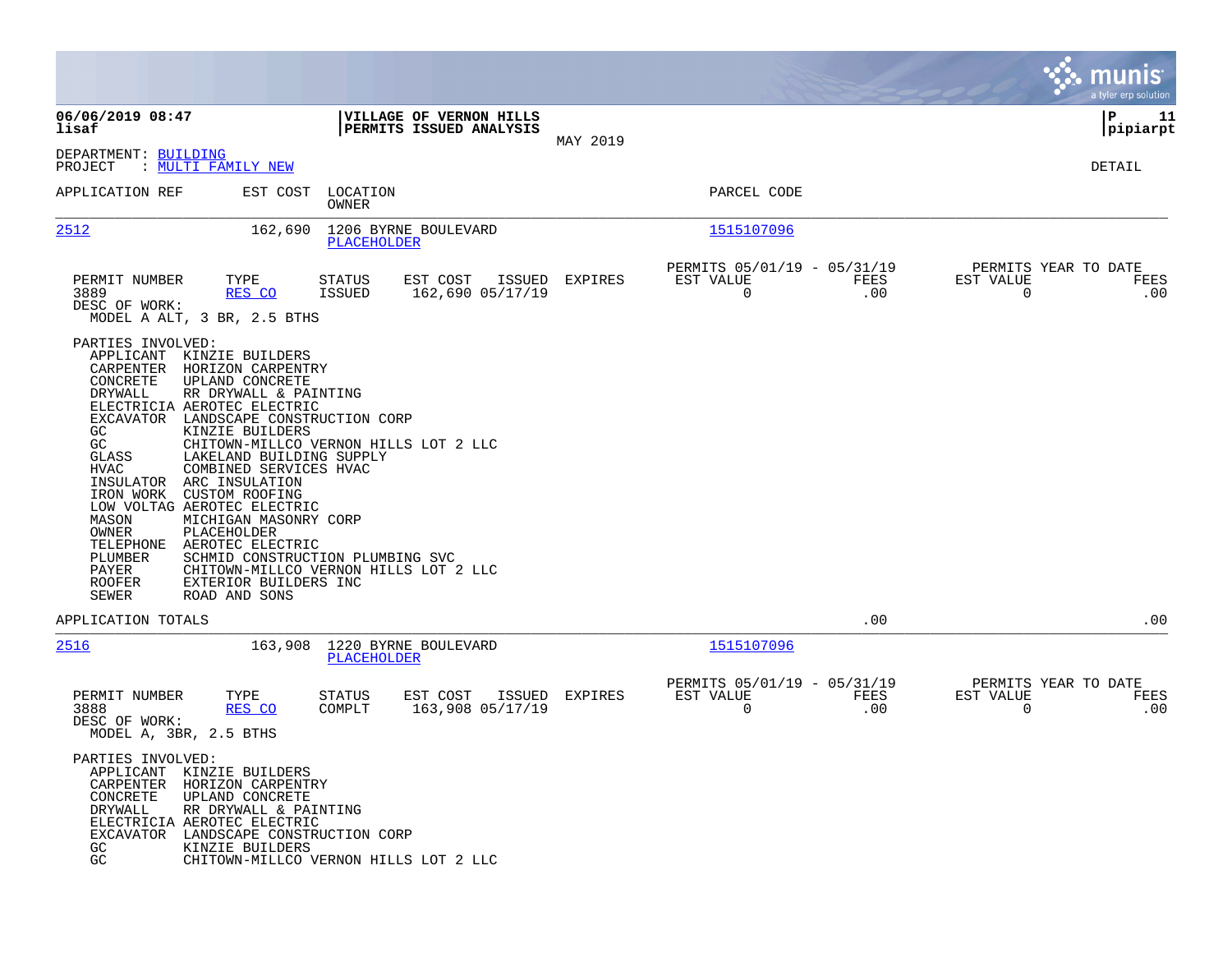|                                                                                                                                                                                                                                                                                                                                                                                                                                                                                                                                                                                                                                                                                                                                                                      |                                                                                                                                                  |          |                                           |             |                       | munis<br>a tyler erp solution |
|----------------------------------------------------------------------------------------------------------------------------------------------------------------------------------------------------------------------------------------------------------------------------------------------------------------------------------------------------------------------------------------------------------------------------------------------------------------------------------------------------------------------------------------------------------------------------------------------------------------------------------------------------------------------------------------------------------------------------------------------------------------------|--------------------------------------------------------------------------------------------------------------------------------------------------|----------|-------------------------------------------|-------------|-----------------------|-------------------------------|
| 06/06/2019 08:47<br>lisaf                                                                                                                                                                                                                                                                                                                                                                                                                                                                                                                                                                                                                                                                                                                                            | <b> VILLAGE OF VERNON HILLS</b><br><b>PERMITS ISSUED ANALYSIS</b>                                                                                | MAY 2019 |                                           |             |                       | l P<br>12<br> pipiarpt        |
| DEPARTMENT: BUILDING<br>PROJECT<br>: MULTI FAMILY NEW                                                                                                                                                                                                                                                                                                                                                                                                                                                                                                                                                                                                                                                                                                                |                                                                                                                                                  |          |                                           |             |                       | DETAIL                        |
| EST COST<br>APPLICATION REF<br>GLASS<br>LAKELAND BUILDING SUPPLY<br><b>HVAC</b><br>COMBINED SERVICES HVAC<br>INSULATOR<br>ARC INSULATION<br>IRON WORK<br><b>CUSTOM ROOFING</b><br>LOW VOLTAG AEROTEC ELECTRIC<br>MASON<br>MICHIGAN MASONRY CORP<br>OWNER<br>PLACEHOLDER<br>TELEPHONE<br>AEROTEC ELECTRIC<br>PLUMBER<br>SCHMID CONSTRUCTION PLUMBING SVC<br>PAYER<br><b>ROOFER</b><br>EXTERIOR BUILDERS INC<br><b>SEWER</b><br>ROAD AND SONS                                                                                                                                                                                                                                                                                                                          | LOCATION<br>OWNER<br>CHITOWN-MILLCO VERNON HILLS LOT 2 LLC                                                                                       |          | PARCEL CODE                               |             |                       |                               |
| APPLICATION TOTALS                                                                                                                                                                                                                                                                                                                                                                                                                                                                                                                                                                                                                                                                                                                                                   |                                                                                                                                                  |          |                                           | .00         |                       | .00                           |
| 2520<br>172,608                                                                                                                                                                                                                                                                                                                                                                                                                                                                                                                                                                                                                                                                                                                                                      | 1226 BYRNE BOULEVARD<br><b>PLACEHOLDER</b>                                                                                                       |          | 1515107096<br>PERMITS 05/01/19 - 05/31/19 |             |                       | PERMITS YEAR TO DATE          |
| PERMIT NUMBER<br>TYPE<br>3887<br>RES CO<br>DESC OF WORK:<br>MODEL B, 3 BR, 2.5 BTHS<br>PARTIES INVOLVED:<br>APPLICANT<br>KINZIE BUILDERS<br>CARPENTER<br>HORIZON CARPENTRY<br>CONCRETE<br>UPLAND CONCRETE<br>DRYWALL<br>RR DRYWALL & PAINTING<br>ELECTRICIA AEROTEC ELECTRIC<br>EXCAVATOR LANDSCAPE CONSTRUCTION CORP<br>GC<br>KINZIE BUILDERS<br>GC<br><b>GLASS</b><br>LAKELAND BUILDING SUPPLY<br><b>HVAC</b><br>COMBINED SERVICES HVAC<br>ARC INSULATION<br>INSULATOR<br><b>CUSTOM ROOFING</b><br>IRON WORK<br>LOW VOLTAG AEROTEC ELECTRIC<br>MASON<br>MICHIGAN MASONRY CORP<br>OWNER<br>PLACEHOLDER<br>TELEPHONE<br>AEROTEC ELECTRIC<br>PLUMBER<br>SCHMID CONSTRUCTION PLUMBING SVC<br>PAYER<br><b>ROOFER</b><br>EXTERIOR BUILDERS INC<br>ROAD AND SONS<br>SEWER | EST COST ISSUED<br><b>STATUS</b><br>COMPLT<br>172,608 05/17/19<br>CHITOWN-MILLCO VERNON HILLS LOT 2 LLC<br>CHITOWN-MILLCO VERNON HILLS LOT 2 LLC | EXPIRES  | EST VALUE<br>$\mathsf{O}$                 | FEES<br>.00 | EST VALUE<br>$\Omega$ | FEES<br>.00                   |
| APPLICATION TOTALS<br>PROJECT TOTALS                                                                                                                                                                                                                                                                                                                                                                                                                                                                                                                                                                                                                                                                                                                                 |                                                                                                                                                  |          | $\mathbf 0$                               | .00<br>.00  | 0                     | .00<br>.00                    |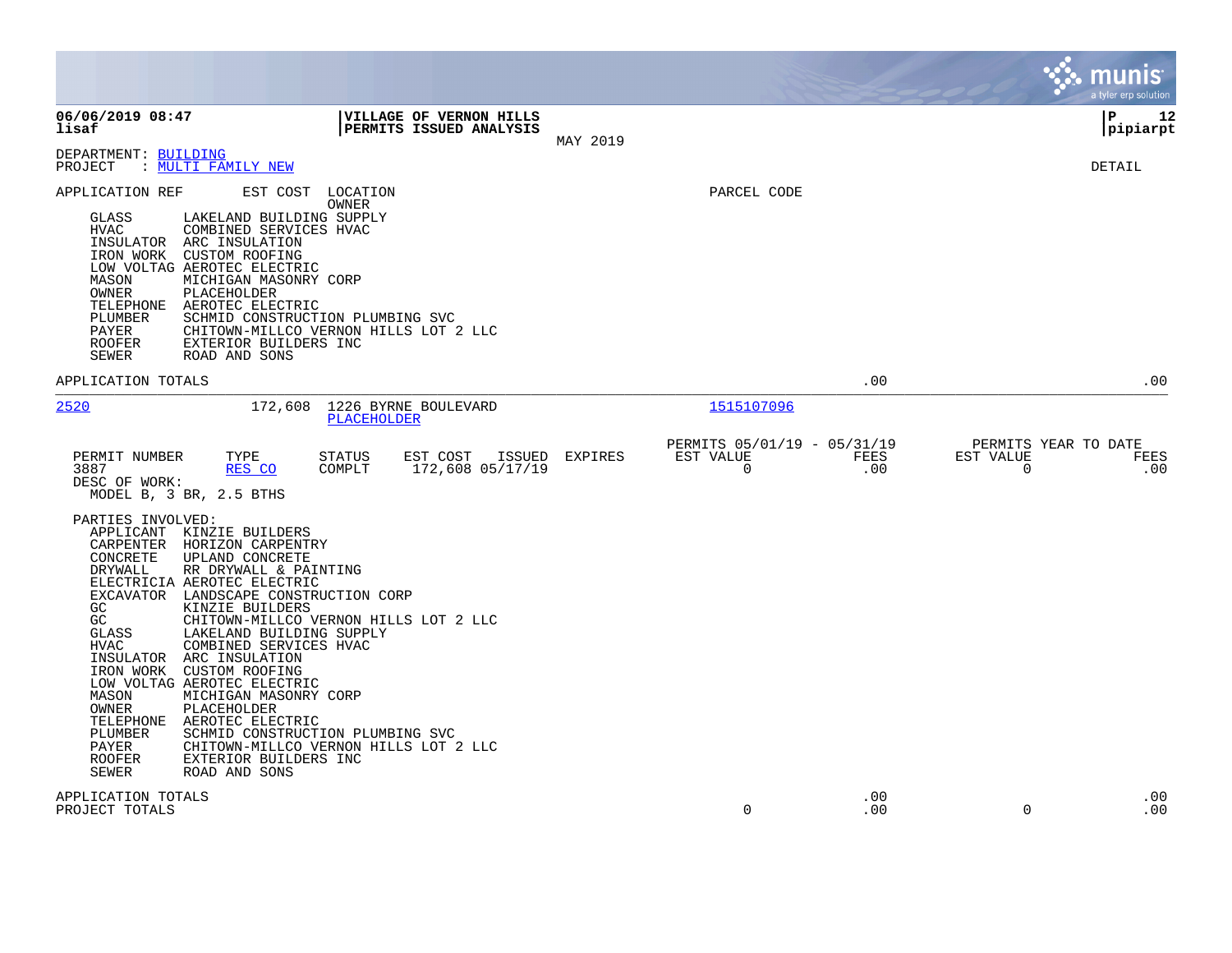|                                                                                                                                                                |                                                                                                                                                                              |                |                                                         |                |                                                  | munis<br>a tyler erp solution |
|----------------------------------------------------------------------------------------------------------------------------------------------------------------|------------------------------------------------------------------------------------------------------------------------------------------------------------------------------|----------------|---------------------------------------------------------|----------------|--------------------------------------------------|-------------------------------|
| 06/06/2019 08:47<br>lisaf                                                                                                                                      | VILLAGE OF VERNON HILLS<br>PERMITS ISSUED ANALYSIS                                                                                                                           | MAY 2019       |                                                         |                |                                                  | ΙP<br>13<br> pipiarpt         |
| DEPARTMENT: BUILDING<br>: AC/FURNACE<br>PROJECT                                                                                                                |                                                                                                                                                                              |                |                                                         |                |                                                  | <b>DETAIL</b>                 |
| APPLICATION REF<br>EST COST                                                                                                                                    | LOCATION<br>OWNER                                                                                                                                                            |                | PARCEL CODE                                             |                |                                                  |                               |
| 3844<br>12,500                                                                                                                                                 | 347 ASHWOOD CT<br><b>JENNIFER TRAVIS</b>                                                                                                                                     |                | 1505429097                                              |                |                                                  |                               |
| TYPE<br>PERMIT NUMBER<br>AC/FURN<br>MU3801<br>DESC OF WORK:<br>FURNACE AND A/C                                                                                 | STATUS<br>EST COST<br><b>ISSUED</b><br>12,500 05/01/19 04/30/20                                                                                                              | ISSUED EXPIRES | PERMITS 05/01/19 - 05/31/19<br>EST VALUE<br>$\mathbf 0$ | FEES<br>125.00 | PERMITS YEAR TO DATE<br>EST VALUE<br>$\mathbf 0$ | FEES<br>125.00                |
| PARTIES INVOLVED:<br>APPLICANT<br>GC.<br><b>HVAC</b><br>OWNER<br><b>JENNIFER TRAVIS</b><br>PAYER                                                               | ABC PLUMBING, HEATING, COOLING, ELECTRIC<br>ABC PLUMBING, HEATING, COOLING, ELECTRIC<br>ABC PLUMBING, HEATING, COOLING, ELECTRIC<br>ABC PLUMBING, HEATING, COOLING, ELECTRIC |                |                                                         |                |                                                  |                               |
| APPLICATION TOTALS                                                                                                                                             |                                                                                                                                                                              |                |                                                         | 125.00         |                                                  | 125.00                        |
| 3853<br>2,250                                                                                                                                                  | 402 MUIRWOOD CT<br>PLACEHOLDER                                                                                                                                               |                | 1505423044                                              |                |                                                  |                               |
| PERMIT NUMBER<br>TYPE<br>MU3809<br><b>AC/FURN</b><br>DESC OF WORK:<br>A/C                                                                                      | STATUS<br>EST COST<br><b>ISSUED</b><br>2,250 05/02/19 05/01/20                                                                                                               | ISSUED EXPIRES | PERMITS 05/01/19 - 05/31/19<br>EST VALUE<br>$\Omega$    | FEES<br>50.00  | PERMITS YEAR TO DATE<br>EST VALUE<br>$\Omega$    | FEES<br>50.00                 |
| PARTIES INVOLVED:<br>APPLICANT<br>OLEG SOLOVEYCHIK<br>GC<br>ALEXIAN HEATING INC<br>GC<br>OLEG SOLOVEYCHIK<br>OWNER<br>PLACEHOLDER<br>PAYER<br>OLEG SOLOVEYCHIK |                                                                                                                                                                              |                |                                                         |                |                                                  |                               |
| APPLICATION TOTALS                                                                                                                                             |                                                                                                                                                                              |                |                                                         | 50.00          |                                                  | 50.00                         |
| 3926<br>4,883                                                                                                                                                  | 51 CHARLES CT<br>PETER T & CATHERINE B HADJIS                                                                                                                                |                | 1508114023                                              |                |                                                  |                               |
| TYPE<br>PERMIT NUMBER<br>MU3886<br>AC/FURN<br>DESC OF WORK:<br>AC/FURNACE                                                                                      | STATUS<br>EST COST<br>ISSUED EXPIRES<br><b>ISSUED</b><br>4,883 05/17/19 05/16/20                                                                                             |                | PERMITS 05/01/19 - 05/31/19<br>EST VALUE<br>$\Omega$    | FEES<br>50.00  | PERMITS YEAR TO DATE<br>EST VALUE<br>0           | FEES<br>50.00                 |
| PARTIES INVOLVED:<br>APPLICANT<br>GC.<br><b>HVAC</b><br>PETER T & CATHERINE B HADJIS<br>OWNER<br>PAYER                                                         | ALLIED AIR CONDITIONING & HEATING<br>ALLIED AIR CONDITIONING & HEATING<br>ALLIED AIR CONDITIONING & HEATING<br>ALLIED AIR CONDITIONING & HEATING                             |                |                                                         |                |                                                  |                               |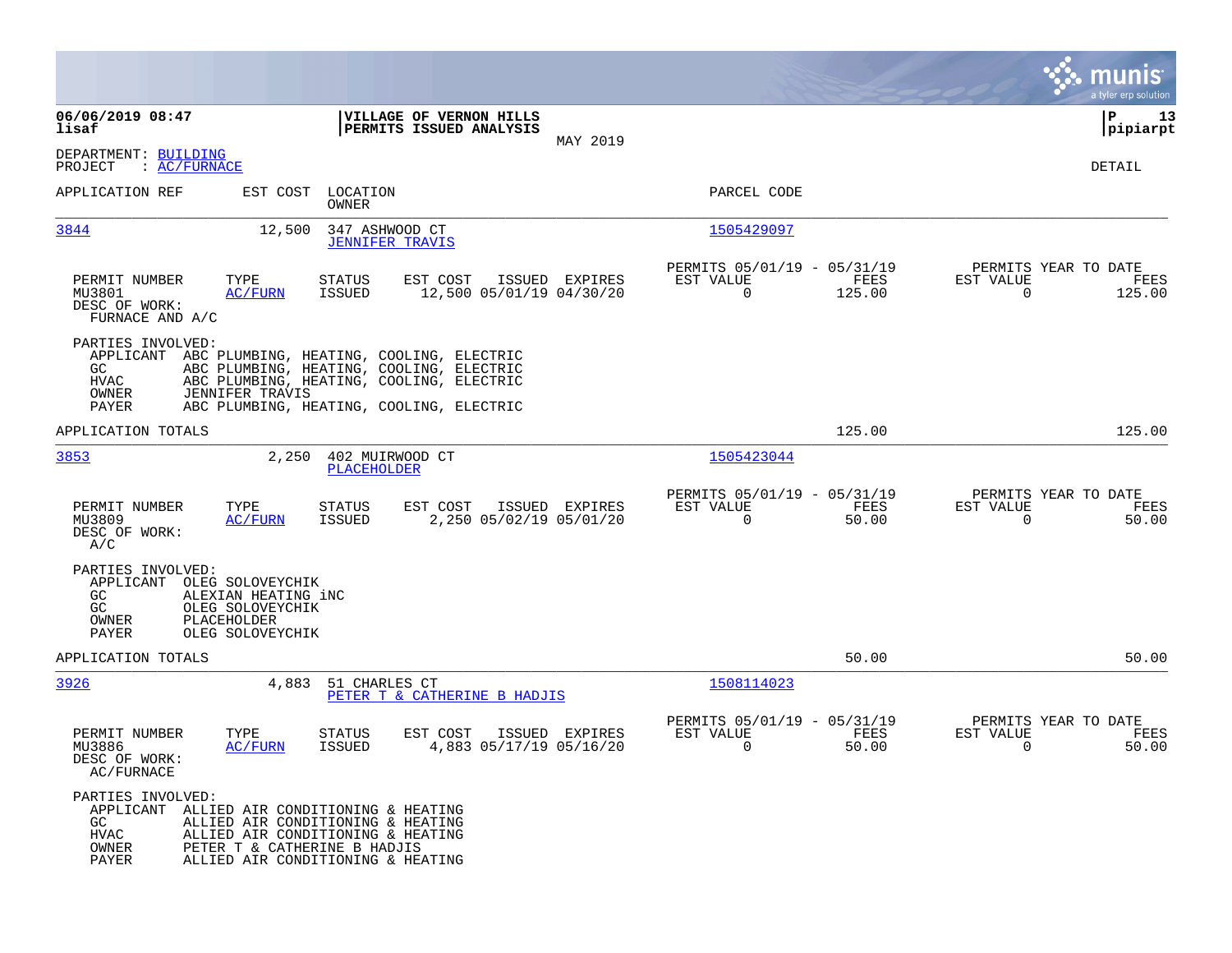|                                                                                                                                                                                                                             |                                                                                              | a tyler erp solution                                 |
|-----------------------------------------------------------------------------------------------------------------------------------------------------------------------------------------------------------------------------|----------------------------------------------------------------------------------------------|------------------------------------------------------|
| 06/06/2019 08:47<br>VILLAGE OF VERNON HILLS<br>PERMITS ISSUED ANALYSIS<br>lisaf<br>MAY 2019                                                                                                                                 |                                                                                              | ΙP<br>14<br> pipiarpt                                |
| DEPARTMENT: BUILDING<br>: AC/FURNACE<br>PROJECT                                                                                                                                                                             |                                                                                              | DETAIL                                               |
| APPLICATION REF<br>EST COST<br>LOCATION<br><b>OWNER</b>                                                                                                                                                                     | PARCEL CODE                                                                                  |                                                      |
| APPLICATION TOTALS                                                                                                                                                                                                          | 50.00                                                                                        | 50.00                                                |
| 7 DEBILL CT<br>3955<br>6,670<br><b>JANET G KOMP</b>                                                                                                                                                                         | 1509103018                                                                                   |                                                      |
| PERMIT NUMBER<br>TYPE<br><b>STATUS</b><br>EST COST<br>ISSUED EXPIRES<br>6,670 05/23/19 05/22/20<br>MU3928<br>AC/FURN<br>COMPLT<br>DESC OF WORK:<br>AC/FURNACE                                                               | PERMITS 05/01/19 - 05/31/19<br>EST VALUE<br>FEES<br>EST VALUE<br>$\mathbf 0$<br>66.70        | PERMITS YEAR TO DATE<br>FEES<br>$\mathbf 0$<br>66.70 |
| PARTIES INVOLVED:<br>APPLICANT<br>FOUR SEASONS HEATING & AIR<br>GC<br>FOUR SEASONS HEATING & AIR<br>FOUR SEASONS HEATING & AIR<br><b>HVAC</b><br>OWNER<br><b>JANET G KOMP</b><br><b>PAYER</b><br>FOUR SEASONS HEATING & AIR |                                                                                              |                                                      |
| APPLICATION TOTALS                                                                                                                                                                                                          | 66.70                                                                                        | 66.70                                                |
| 91 NORTH ROYAL OAK DR<br>3956<br>3,950<br><b>JEANNE M LAPP</b>                                                                                                                                                              | 1506414010                                                                                   |                                                      |
| TYPE<br>EST COST<br>PERMIT NUMBER<br><b>STATUS</b><br>ISSUED EXPIRES<br>MU3929<br><b>ISSUED</b><br>3,950 05/23/19 05/22/20<br><b>AC/FURN</b><br>DESC OF WORK:<br>AC ONLY                                                    | PERMITS 05/01/19 - 05/31/19<br><b>FEES</b><br>EST VALUE<br>EST VALUE<br>$\mathbf 0$<br>50.00 | PERMITS YEAR TO DATE<br>FEES<br>$\mathbf 0$<br>50.00 |
| PARTIES INVOLVED:<br>APPLICANT<br>FOUR SEASONS HEATING & AIR<br>FOUR SEASONS HEATING & AIR<br>GC.<br>FOUR SEASONS HEATING & AIR<br><b>HVAC</b><br><b>JEANNE M LAPP</b><br>OWNER<br>PAYER<br>FOUR SEASONS HEATING & AIR      |                                                                                              |                                                      |
| APPLICATION TOTALS<br>PROJECT TOTALS                                                                                                                                                                                        | 50.00<br>$\Omega$<br>341.70                                                                  | 50.00<br>$\Omega$<br>341.70                          |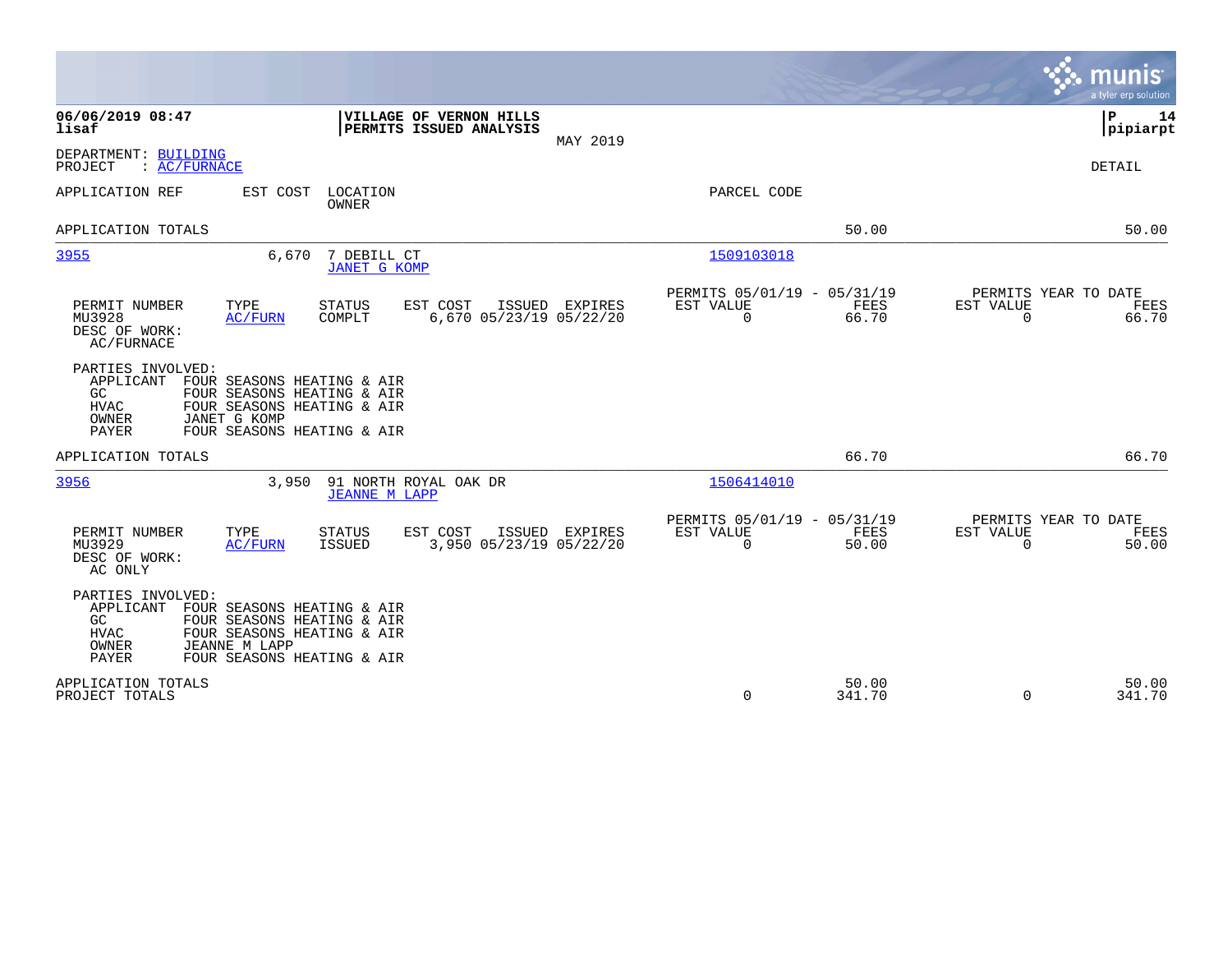|                                                                                                                                                                                                                                                               |                                                               |                                                         |                                                | munis<br>a tyler erp solution          |
|---------------------------------------------------------------------------------------------------------------------------------------------------------------------------------------------------------------------------------------------------------------|---------------------------------------------------------------|---------------------------------------------------------|------------------------------------------------|----------------------------------------|
| 06/06/2019 08:47<br>lisaf                                                                                                                                                                                                                                     | VILLAGE OF VERNON HILLS<br>PERMITS ISSUED ANALYSIS            |                                                         |                                                | P<br>15<br> pipiarpt                   |
| DEPARTMENT: BUILDING<br>: ANSUL SYSTEM<br>PROJECT                                                                                                                                                                                                             | MAY 2019                                                      |                                                         |                                                | DETAIL                                 |
| APPLICATION REF<br>EST COST<br>LOCATION<br><b>OWNER</b>                                                                                                                                                                                                       |                                                               | PARCEL CODE                                             |                                                |                                        |
| 3877<br>2,500                                                                                                                                                                                                                                                 | 701 NORTH MILWAUKEE AVE 268<br>INLAND REAL ESTATE CORPORATION | 1503102018                                              |                                                |                                        |
| PERMIT NUMBER<br>TYPE<br><b>STATUS</b><br>MU3959<br><b>ANSUL</b><br>ISSUED<br>DESC OF WORK:<br>ANSUL SYSTEM                                                                                                                                                   | EST COST<br>ISSUED EXPIRES<br>2,500 05/30/19 05/29/20         | PERMITS 05/01/19 - 05/31/19<br>EST VALUE<br>$\mathbf 0$ | FEES<br>EST VALUE<br>325.00<br>$\Omega$        | PERMITS YEAR TO DATE<br>FEES<br>325.00 |
| PARTIES INVOLVED:<br><b>ALARM</b><br>ADVANCED FIRE EQUIPMENT<br>APPLICANT<br>ADVANCED FIRE EQUIPMENT<br>GC<br>SONG OKUNO CONSTRUCTION<br>OCCUPANT<br><b>RAMEN HOUSE</b><br><b>OWNER</b><br>INLAND REAL ESTATE CORPORATION<br>PAYER<br>SONG OKUNO CONSTRUCTION |                                                               |                                                         |                                                |                                        |
| APPLICATION TOTALS                                                                                                                                                                                                                                            |                                                               |                                                         | 325.00                                         | 325.00                                 |
| 3878<br>3,900<br>PLACEHOLDER                                                                                                                                                                                                                                  | 929 NORTH MILWAUKEE AVENUE                                    | 1134302008                                              |                                                |                                        |
| PERMIT NUMBER<br>TYPE<br><b>STATUS</b><br>MU3917<br><b>ANSUL</b><br>ISSUED<br>DESC OF WORK:<br>ANSUL SYSTEM                                                                                                                                                   | EST COST<br>ISSUED EXPIRES<br>3,900 05/21/19 05/20/20         | PERMITS 05/01/19 - 05/31/19<br>EST VALUE<br>$\Omega$    | <b>FEES</b><br>EST VALUE<br>325.00<br>$\Omega$ | PERMITS YEAR TO DATE<br>FEES<br>325.00 |
| PARTIES INVOLVED:<br>APPLICANT<br>FOX VALLEY FIRE SYSTEM<br>GC<br>FOX VALLEY FIRE SYSTEM<br>OCCUPANT<br>CITY WORKS EATERY AND POUR HOUSE<br>OWNER<br>PLACEHOLDER<br><b>PAYER</b><br>FOX VALLEY FIRE SYSTEM                                                    |                                                               |                                                         |                                                |                                        |
| APPLICATION TOTALS<br>PROJECT TOTALS                                                                                                                                                                                                                          |                                                               | 0                                                       | 325.00<br>$\Omega$<br>650.00                   | 325.00<br>650.00                       |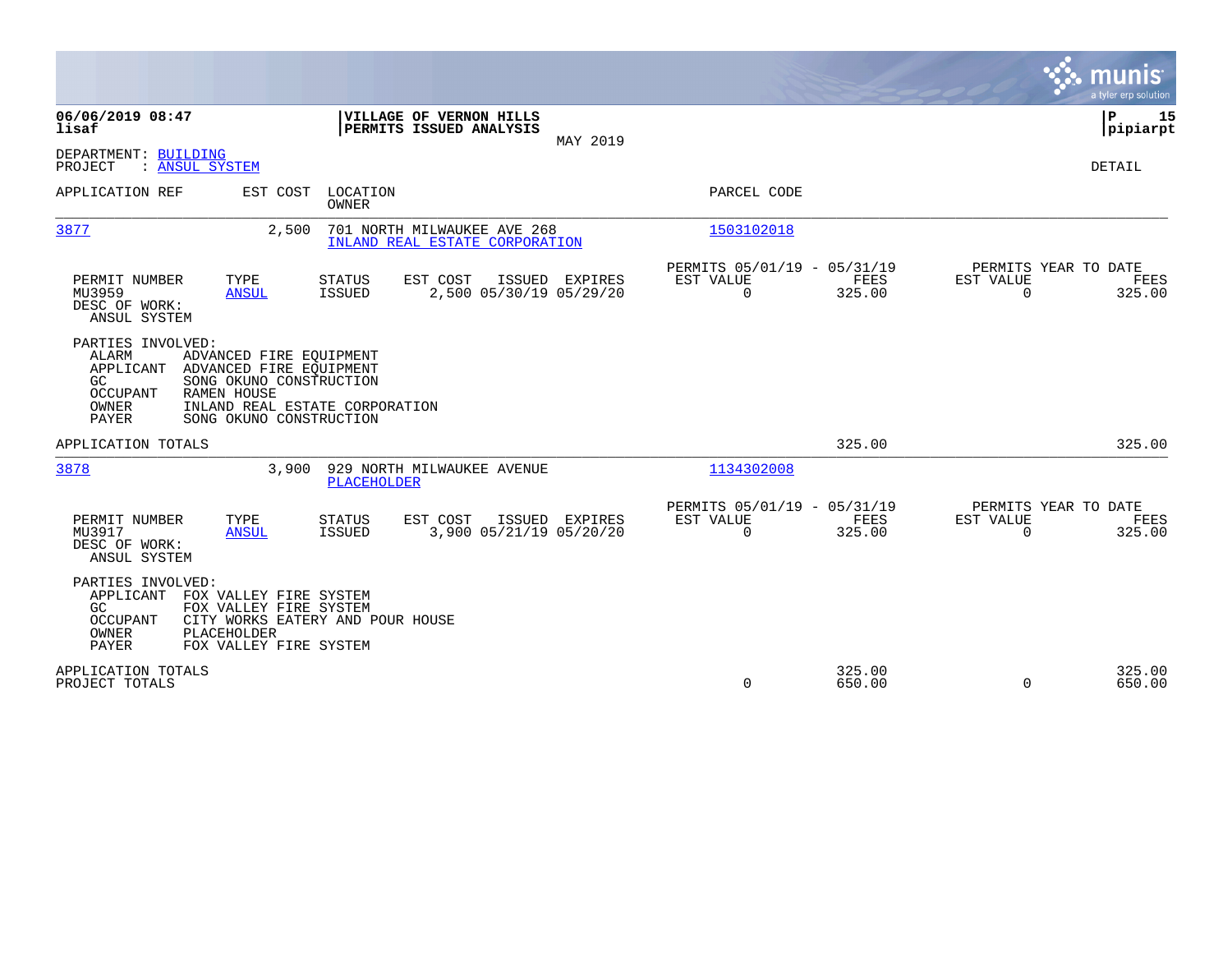|                                                                                 |                                                                                                                     |                                                            |                |                                                                        |                       |                                                                 | munis<br>a tyler erp solution |
|---------------------------------------------------------------------------------|---------------------------------------------------------------------------------------------------------------------|------------------------------------------------------------|----------------|------------------------------------------------------------------------|-----------------------|-----------------------------------------------------------------|-------------------------------|
| 06/06/2019 08:47<br>lisaf                                                       |                                                                                                                     | VILLAGE OF VERNON HILLS<br>PERMITS ISSUED ANALYSIS         |                |                                                                        |                       |                                                                 | 16<br>IΡ<br> pipiarpt         |
| DEPARTMENT: BUILDING<br>PROJECT                                                 | : NEW BUSINESS NO REMODEL                                                                                           |                                                            | MAY 2019       |                                                                        |                       |                                                                 | DETAIL                        |
| APPLICATION REF                                                                 | EST COST LOCATION<br><b>OWNER</b>                                                                                   |                                                            |                | PARCEL CODE                                                            |                       |                                                                 |                               |
| 3849                                                                            | $\Omega$<br>CENTENNIAL                                                                                              | 423 HAWTHORN CENTER                                        |                | 1133401086                                                             |                       |                                                                 |                               |
| PERMIT NUMBER<br>MU3805<br>MU3881<br>DESC OF WORK:                              | TYPE<br><b>STATUS</b><br>NO REMODEL COMPLT<br>CO NO FEE<br>COMPLT<br>CO: RHYTHM OF LEARNING MUSIC SCHOOL            | EST COST<br>$0$ 05/01/19 05/17/20<br>$0$ 05/17/19 05/17/20 | ISSUED EXPIRES | PERMITS 05/01/19 - 05/31/19<br>EST VALUE<br>$\mathbf 0$<br>$\mathbf 0$ | FEES<br>150.00<br>.00 | PERMITS YEAR TO DATE<br>EST VALUE<br>$\mathbf 0$<br>$\mathbf 0$ | FEES<br>150.00<br>.00         |
| PARTIES INVOLVED:<br>GC.<br>OCCUPANT<br>OWNER<br>PAYER                          | VERNON HILLS MONTESSORI ACADEMY<br>RHYTHM OF LEARNING MUSIC SCHOOL<br>CENTENNIAL<br>VERNON HILLS MONTESSORI ACADEMY |                                                            |                |                                                                        |                       |                                                                 |                               |
| APPLICATION TOTALS                                                              |                                                                                                                     |                                                            |                |                                                                        | 150.00                |                                                                 | 150.00                        |
| 3873                                                                            | $\Omega$<br>CENTENNIAL                                                                                              | 213 HAWTHORN CTR                                           |                | 1133401086                                                             |                       |                                                                 |                               |
| PERMIT NUMBER<br>MU3819<br>MU3841<br>DESC OF WORK:<br>CO: MY PERKS LOUNGE       | TYPE<br>STATUS<br>NO REMODEL COMPLT<br>CO NO FEE<br>COMPLT                                                          | EST COST<br>$0$ 05/03/19 05/20/20<br>$0$ 05/08/19 05/20/20 | ISSUED EXPIRES | PERMITS 05/01/19 - 05/31/19<br>EST VALUE<br>$\mathbf 0$<br>$\mathbf 0$ | FEES<br>150.00<br>.00 | PERMITS YEAR TO DATE<br>EST VALUE<br>$\mathbf 0$<br>$\mathbf 0$ | FEES<br>150.00<br>.00         |
| PARTIES INVOLVED:<br>GC.<br>OCCUPANT<br>OWNER<br>PAYER                          | HAWTHORN MALL<br>MY PERKS LOUNGE<br>CENTENNIAL<br>HAWTHORN MALL                                                     |                                                            |                |                                                                        |                       |                                                                 |                               |
| APPLICATION TOTALS                                                              |                                                                                                                     |                                                            |                |                                                                        | 150.00                |                                                                 | 150.00                        |
| 3876                                                                            | $\Omega$                                                                                                            | 275 EVERGREEN DR<br>MR & MRS GEORGE KONTOS                 |                | 1508200029                                                             |                       |                                                                 |                               |
| PERMIT NUMBER<br>MU3820<br>DESC OF WORK:<br>CO - GALENA ORGANICS                | TYPE<br>STATUS<br><b>NO REMODEL ISSUED</b>                                                                          | EST COST<br>$0$ 05/06/19 05/20/20                          | ISSUED EXPIRES | PERMITS 05/01/19 - 05/31/19<br>EST VALUE<br>0                          | FEES<br>150.00        | PERMITS YEAR TO DATE<br>EST VALUE<br>0                          | FEES<br>150.00                |
| PARTIES INVOLVED:<br>APPLICANT ERIC T BARRY<br>GC<br>OCCUPANT<br>OWNER<br>PAYER | GALENA ORGANICS<br>GALENA ORGANICS<br>MR & MRS GEORGE KONTOS<br>ERIC T BARRY                                        |                                                            |                |                                                                        |                       |                                                                 |                               |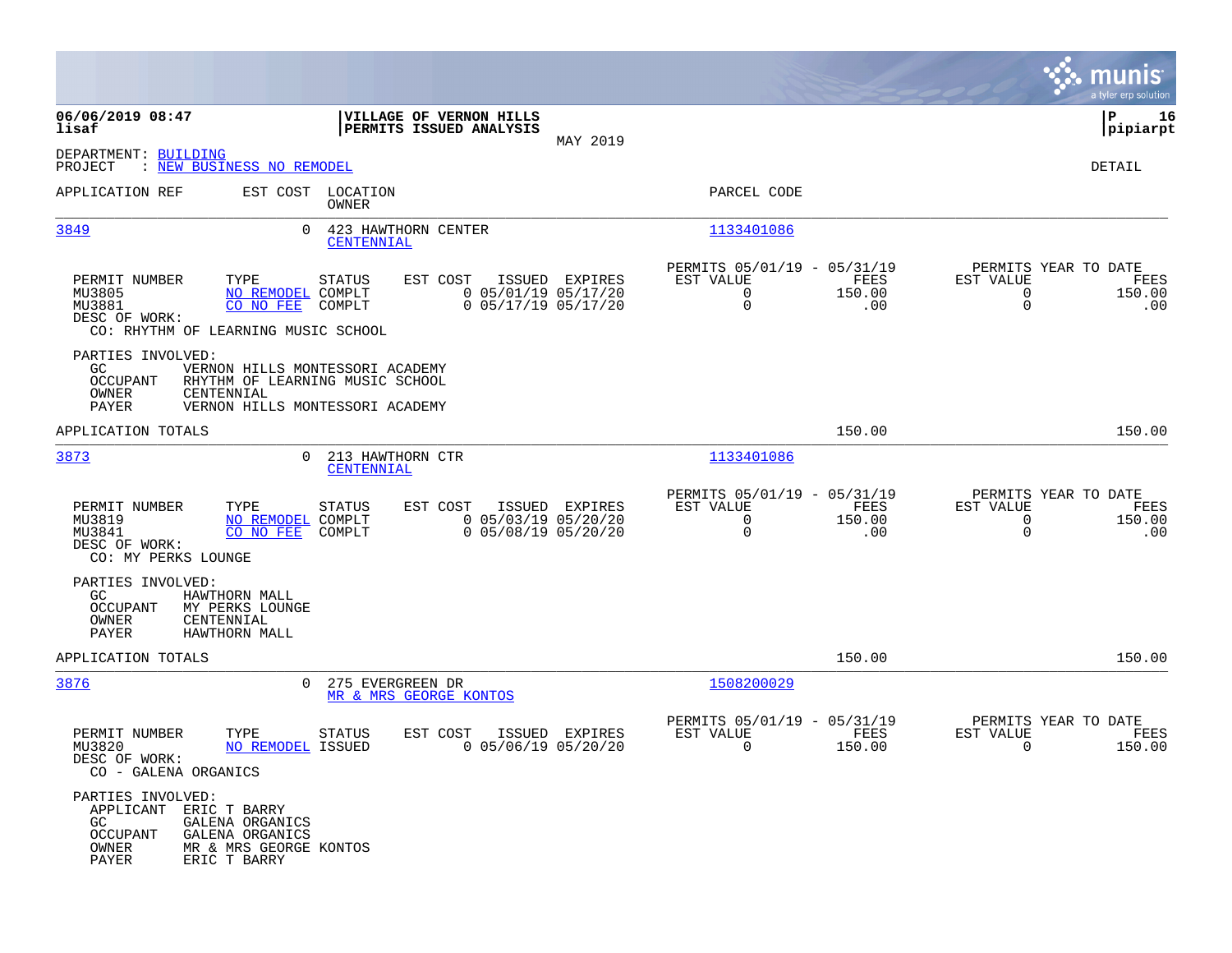|                                                                                                                                                                                    |                                                                                                       |                                                                                                  | munis<br>a tyler erp solution                                                  |
|------------------------------------------------------------------------------------------------------------------------------------------------------------------------------------|-------------------------------------------------------------------------------------------------------|--------------------------------------------------------------------------------------------------|--------------------------------------------------------------------------------|
| 06/06/2019 08:47<br>lisaf                                                                                                                                                          | VILLAGE OF VERNON HILLS<br>PERMITS ISSUED ANALYSIS<br>MAY 2019                                        |                                                                                                  | l P<br>17<br> pipiarpt                                                         |
| DEPARTMENT: BUILDING<br>: NEW BUSINESS NO REMODEL<br>PROJECT                                                                                                                       |                                                                                                       |                                                                                                  | DETAIL                                                                         |
| APPLICATION REF                                                                                                                                                                    | EST COST LOCATION<br>OWNER                                                                            | PARCEL CODE                                                                                      |                                                                                |
| APPLICATION TOTALS                                                                                                                                                                 |                                                                                                       | 150.00                                                                                           | 150.00                                                                         |
| 3929                                                                                                                                                                               | 0 125 WEST TOWNLINE RD<br><b>JOSEPH Z WASCOW</b>                                                      | 1505200032                                                                                       |                                                                                |
| TYPE<br>PERMIT NUMBER<br><b>NO REMODEL ISSUED</b><br>MU3891<br>DESC OF WORK:<br>CO - VERNON DENTAL CARE                                                                            | EST COST<br>STATUS<br>ISSUED EXPIRES<br>$0$ 05/17/19 06/05/20                                         | PERMITS 05/01/19 - 05/31/19<br>FEES<br>EST VALUE<br>$\Omega$<br>150.00                           | PERMITS YEAR TO DATE<br>EST VALUE<br>FEES<br>$\Omega$<br>150.00                |
| PARTIES INVOLVED:<br>APPLICANT VERNON DENTAL CARE<br>VERNON DENTAL CARE<br>GC.<br>VERNON DENTAL CARE<br>OCCUPANT<br><b>OWNER</b><br>JOSEPH Z WASCOW<br>VERNON DENTAL CARE<br>PAYER |                                                                                                       |                                                                                                  |                                                                                |
| APPLICATION TOTALS                                                                                                                                                                 |                                                                                                       | 150.00                                                                                           | 150.00                                                                         |
| 3963                                                                                                                                                                               | 0 645 LAKEVIEW PKY<br>WESTFIELD LLC                                                                   | 1504201014                                                                                       |                                                                                |
| TYPE<br>PERMIT NUMBER<br>NO REMODEL ISSUED<br>MU3933<br>DESC OF WORK:<br>WAREHOUSE USE ONLY                                                                                        | EST COST<br>ISSUED EXPIRES<br>STATUS<br>$0$ 05/24/19 06/04/20                                         | PERMITS 05/01/19 - 05/31/19<br>EST VALUE<br>FEES<br>$\Omega$<br>150.00                           | PERMITS YEAR TO DATE<br>EST VALUE<br>FEES<br>$\Omega$<br>150.00                |
| PARTIES INVOLVED:<br>GC<br>AMCOR FLEXIBLES<br><b>OCCUPANT</b><br>AMCOR FLEXIBLES<br><b>OWNER</b><br>WESTFIELD LLC<br>PAYER<br>AMCOR FLEXIBLES                                      |                                                                                                       |                                                                                                  |                                                                                |
| APPLICATION TOTALS                                                                                                                                                                 |                                                                                                       | 150.00                                                                                           | 150.00                                                                         |
| 3970                                                                                                                                                                               | $\Omega$<br>284 HAWTHORN VILLAGE COMMONS<br>US TRUST-BOA-SAM RES                                      | 1133302053                                                                                       |                                                                                |
| PERMIT NUMBER<br>TYPE<br>MU3940<br>NO REMODEL COMPLT<br>MU3950<br>CO NO FEE<br>DESC OF WORK:<br>NEW BUSINESS - CERT OF OCC<br>PARTIES INVOLVED:                                    | EST COST<br>ISSUED EXPIRES<br>STATUS<br>$0$ 05/28/19 05/29/20<br>$0$ 05/29/19 05/28/20<br>COMPLT      | PERMITS 05/01/19 - 05/31/19<br>EST VALUE<br>FEES<br>$\mathsf{O}$<br>150.00<br>$\mathbf 0$<br>.00 | PERMITS YEAR TO DATE<br>EST VALUE<br>FEES<br>150.00<br>0<br>$\mathbf 0$<br>.00 |
| APPLICANT<br>GC.<br><b>OCCUPANT</b>                                                                                                                                                | JAMESON GENTALMEN'S BARBER SHOP<br>JAMESON GENTALMEN'S BARBER SHOP<br>JAMESON GENTALMEN'S BARBER SHOP |                                                                                                  |                                                                                |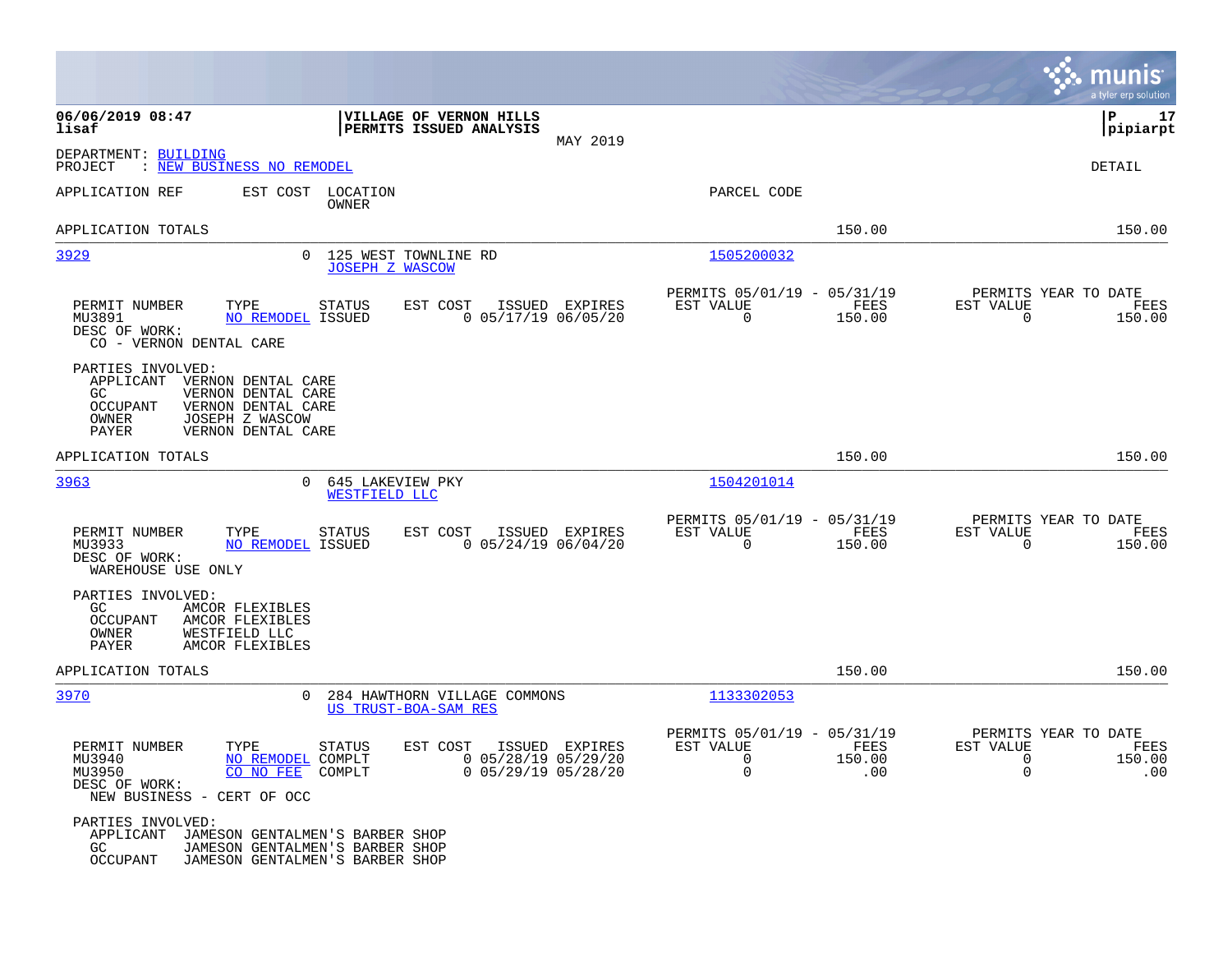|                                                                                                                                                                                                                      |                                  |                                               |                    |           | munis<br>a tyler erp solution          |
|----------------------------------------------------------------------------------------------------------------------------------------------------------------------------------------------------------------------|----------------------------------|-----------------------------------------------|--------------------|-----------|----------------------------------------|
| 06/06/2019 08:47<br><b>VILLAGE OF VERNON HILLS</b><br>lisaf<br>PERMITS ISSUED ANALYSIS                                                                                                                               | MAY 2019                         |                                               |                    |           | ∣P<br>18<br> pipiarpt                  |
| DEPARTMENT: BUILDING<br>: NEW BUSINESS NO REMODEL<br>PROJECT                                                                                                                                                         |                                  |                                               |                    |           | DETAIL                                 |
| APPLICATION REF<br>EST COST<br>LOCATION<br><b>OWNER</b><br>OWNER<br>US TRUST-BOA-SAM RES<br><b>PAYER</b><br>JAMESON GENTALMEN'S BARBER SHOP                                                                          |                                  | PARCEL CODE                                   |                    |           |                                        |
| APPLICATION TOTALS                                                                                                                                                                                                   |                                  |                                               | 150.00             |           | 150.00                                 |
| 3973<br>361 WEST TOWNLINE RD<br>$\cap$<br>ASPEN PARTNERS LOTS 3 & 5 LLC                                                                                                                                              |                                  | 1505207004                                    |                    |           |                                        |
| PERMIT NUMBER<br>TYPE<br><b>STATUS</b><br>EST COST<br>ISSUED<br>MU3948<br>NO REMODEL ISSUED<br>DESC OF WORK:<br>NEW OWNERS - CERT OF OCC                                                                             | EXPIRES<br>$0$ 05/29/19 06/05/20 | PERMITS 05/01/19 - 05/31/19<br>EST VALUE<br>0 | FEES<br>150.00     | EST VALUE | PERMITS YEAR TO DATE<br>FEES<br>150.00 |
| PARTIES INVOLVED:<br>APPLICANT<br>THE<br>TANZILLO LAW GROUP<br>GC<br>TANZILLO LAW GROUP<br>THE<br>OCCUPANT<br>BUFFALO WILD WINGS<br>OWNER<br>ASPEN PARTNERS LOTS 3 & 5 LLC<br><b>PAYER</b><br>THE TANZILLO LAW GROUP |                                  |                                               |                    |           |                                        |
| APPLICATION TOTALS<br>PROJECT TOTALS                                                                                                                                                                                 |                                  | 0                                             | 150.00<br>1,050.00 | $\Omega$  | 150.00<br>1,050.00                     |

 $\mathcal{L}^{\text{max}}$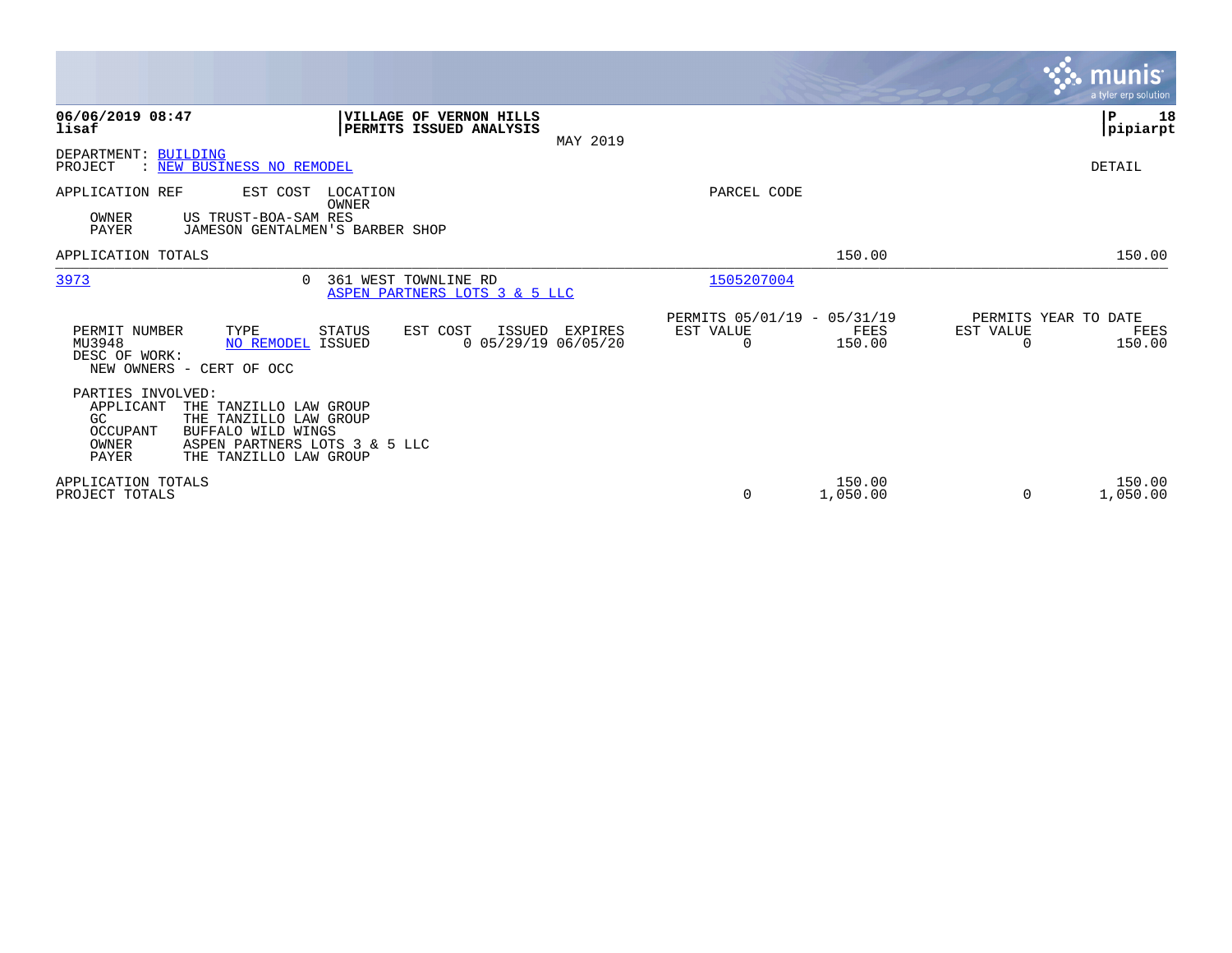|                                                                                                                                                                                                                                    |                                                                                   |                                                                 | munis<br>a tyler erp solution                                      |
|------------------------------------------------------------------------------------------------------------------------------------------------------------------------------------------------------------------------------------|-----------------------------------------------------------------------------------|-----------------------------------------------------------------|--------------------------------------------------------------------|
| 06/06/2019 08:47<br>lisaf                                                                                                                                                                                                          | VILLAGE OF VERNON HILLS<br>PERMITS ISSUED ANALYSIS                                |                                                                 | P<br>19<br> pipiarpt                                               |
| DEPARTMENT: BUILDING<br>$\therefore$ DECK<br>PROJECT                                                                                                                                                                               | MAY 2019                                                                          |                                                                 | DETAIL                                                             |
| APPLICATION REF<br>EST COST                                                                                                                                                                                                        | LOCATION<br>OWNER                                                                 | PARCEL CODE                                                     |                                                                    |
| <u>3751</u><br>16,500                                                                                                                                                                                                              | 905 SOUTH COURT OF SHOREWOOD<br>PETER SHASHIN                                     | 1507205035                                                      |                                                                    |
| TYPE<br>PERMIT NUMBER<br>MU3864<br><b>DECK</b><br>DESC OF WORK:<br>BALCONY REPLACEMENT                                                                                                                                             | EST COST<br><b>STATUS</b><br>ISSUED EXPIRES<br>16,500 05/15/19 05/14/20<br>ISSUED | PERMITS 05/01/19 - 05/31/19<br>EST VALUE<br>FEES<br>0<br>165.00 | PERMITS YEAR TO DATE<br>EST VALUE<br>FEES<br>$\mathbf 0$<br>165.00 |
| PARTIES INVOLVED:<br>APPLICANT<br>PETER SHASHIN<br>CARPENTER<br>AMERICAN RESTORATION SERVICES<br>GC<br>AMERICAN RESTORATION SERVICES<br>OWNER<br>PETER SHASHIN<br>PETER SHASHIN<br>PAYER<br>PAYER<br>AMERICAN RESTORATION SERVICES |                                                                                   |                                                                 |                                                                    |
| APPLICATION TOTALS                                                                                                                                                                                                                 |                                                                                   | 165.00                                                          | 165.00                                                             |
| 3785<br>3,300                                                                                                                                                                                                                      | 189 COLONIAL DR<br><b>JASON SUBER</b>                                             | 1128108080                                                      |                                                                    |
| PERMIT NUMBER<br>TYPE<br>MU3811<br><b>DECK</b><br>DESC OF WORK:<br>DECK                                                                                                                                                            | EST COST<br>ISSUED EXPIRES<br>STATUS<br>3,300 05/02/19 05/01/20<br>ISSUED         | PERMITS 05/01/19 - 05/31/19<br>EST VALUE<br>FEES<br>0<br>50.00  | PERMITS YEAR TO DATE<br>EST VALUE<br>FEES<br>50.00<br>0            |
| PARTIES INVOLVED:<br>APPLICANT<br>ARCHADECK OF CHICAGOLAND<br>ARCHADECK OF CHICAGOLAND<br>GC.<br>OWNER<br><b>JASON SUBER</b><br>PAYER<br>ARCHADECK OF CHICAGOLAND                                                                  |                                                                                   |                                                                 |                                                                    |
| APPLICATION TOTALS                                                                                                                                                                                                                 |                                                                                   | 50.00                                                           | 50.00                                                              |
| 3843<br>15,500                                                                                                                                                                                                                     | 299 DANBURY DR<br>MR & MRS GREGORY DEBOER                                         | 1508221004                                                      |                                                                    |
| PERMIT NUMBER<br>TYPE<br>MU3925<br><b>DECK</b><br>DESC OF WORK:<br>DECK                                                                                                                                                            | EST COST<br>STATUS<br>ISSUED EXPIRES<br><b>ISSUED</b><br>15,500 05/23/19 05/22/20 | PERMITS 05/01/19 - 05/31/19<br>EST VALUE<br>FEES<br>0<br>155.00 | PERMITS YEAR TO DATE<br>EST VALUE<br>FEES<br>0<br>155.00           |
| PARTIES INVOLVED:<br>APPLICANT MR & MRS GREGORY DEBOER<br>CARPENTER BILL'S HOME CONSTRUCTION<br>GC<br>MR & MRS GREGORY DEBOER<br>OWNER<br>MR & MRS GREGORY DEBOER<br>PAYER<br>MR & MRS GREGORY DEBOER                              |                                                                                   |                                                                 |                                                                    |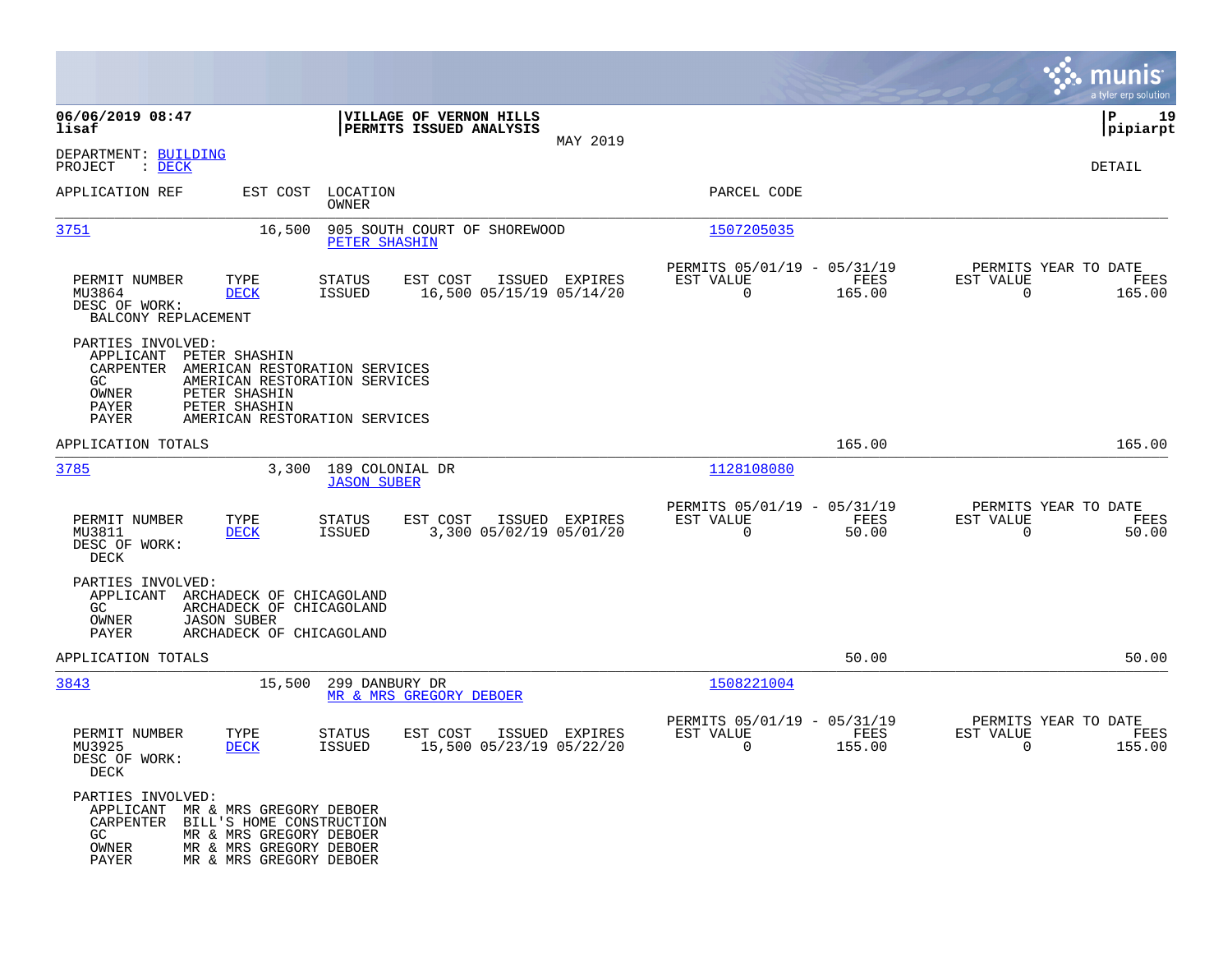|                                                                                                                                                                     |                                                                                                                                      |                                                                          | munis<br>a tyler erp solution                                     |
|---------------------------------------------------------------------------------------------------------------------------------------------------------------------|--------------------------------------------------------------------------------------------------------------------------------------|--------------------------------------------------------------------------|-------------------------------------------------------------------|
| 06/06/2019 08:47<br>lisaf                                                                                                                                           | VILLAGE OF VERNON HILLS<br>PERMITS ISSUED ANALYSIS<br>MAY 2019                                                                       |                                                                          | l P<br>20<br> pipiarpt                                            |
| DEPARTMENT: BUILDING<br>PROJECT<br>$\therefore$ DECK                                                                                                                |                                                                                                                                      |                                                                          | DETAIL                                                            |
| APPLICATION REF                                                                                                                                                     | LOCATION<br>EST COST<br>OWNER                                                                                                        | PARCEL CODE                                                              |                                                                   |
| APPLICATION TOTALS                                                                                                                                                  |                                                                                                                                      | 155.00                                                                   | 155.00                                                            |
| 3890                                                                                                                                                                | 2,500<br>351 STONE FENCE RD<br>JOHN E & FELICITAS H BLACKBURN                                                                        | 1509105012                                                               |                                                                   |
| PERMIT NUMBER<br>TYPE<br>MU3947<br><b>DECK</b><br>DESC OF WORK:<br>DECK RESURFACE AND NEW RAILS                                                                     | <b>STATUS</b><br>EST COST<br>ISSUED EXPIRES<br>2,500 05/29/19 05/28/20<br>ISSUED                                                     | PERMITS 05/01/19 - 05/31/19<br>FEES<br>EST VALUE<br>0<br>30.00           | PERMITS YEAR TO DATE<br>EST VALUE<br>FEES<br>$\Omega$<br>30.00    |
| PARTIES INVOLVED:<br>APPLICANT<br>CARPENTER<br>DALE'S TOP NOTCH<br>GC<br>OWNER<br>PAYER                                                                             | JOHN E & FELICITAS H BLACKBURN<br>JOHN E & FELICITAS H BLACKBURN<br>JOHN E & FELICITAS H BLACKBURN<br>JOHN E & FELICITAS H BLACKBURN |                                                                          |                                                                   |
| APPLICATION TOTALS                                                                                                                                                  |                                                                                                                                      | 30.00                                                                    | 30.00                                                             |
| 3897                                                                                                                                                                | 5,535<br>1426 SUTTON CT<br>PLACEHOLDER                                                                                               | 1133101065                                                               |                                                                   |
| PERMIT NUMBER<br>TYPE<br>MU3907<br><b>DECK</b><br>DESC OF WORK:<br>BALCONY REPLACEMENT                                                                              | <b>STATUS</b><br>EST COST<br>ISSUED EXPIRES<br>5,535 05/21/19 05/20/20<br><b>ISSUED</b>                                              | PERMITS 05/01/19 - 05/31/19<br>EST VALUE<br>FEES<br>$\mathbf 0$<br>55.35 | PERMITS YEAR TO DATE<br>EST VALUE<br>FEES<br>$\mathbf 0$<br>55.35 |
| PARTIES INVOLVED:<br>APPLICANT MCGILL MANAGEMENT<br>CARPENTER<br>MCGILL MANAGEMENT<br>GC<br>MCGILL MANAGEMENT<br>PLACEHOLDER<br>OWNER<br>PAYER<br>MCGILL MANAGEMENT |                                                                                                                                      |                                                                          |                                                                   |
| APPLICATION TOTALS                                                                                                                                                  |                                                                                                                                      | 55.35                                                                    | 55.35                                                             |
| 3898                                                                                                                                                                | 5,535 1427 SUTTON CT<br>PLACEHOLDER                                                                                                  | 1133101073                                                               |                                                                   |
| TYPE<br>PERMIT NUMBER<br>MU3906<br><b>DECK</b><br>DESC OF WORK:<br>BALCONY REPLACEMENT                                                                              | EST COST<br>ISSUED EXPIRES<br><b>STATUS</b><br>5,535 05/21/19 05/20/20<br>ISSUED                                                     | PERMITS 05/01/19 - 05/31/19<br>EST VALUE<br>FEES<br>0<br>55.35           | PERMITS YEAR TO DATE<br>EST VALUE<br>FEES<br>0<br>55.35           |
| PARTIES INVOLVED:<br>APPLICANT MCGILL MANAGEMENT<br>CARPENTER<br>MCGILL MANAGEMENT<br>GC<br>MCGILL MANAGEMENT                                                       |                                                                                                                                      |                                                                          |                                                                   |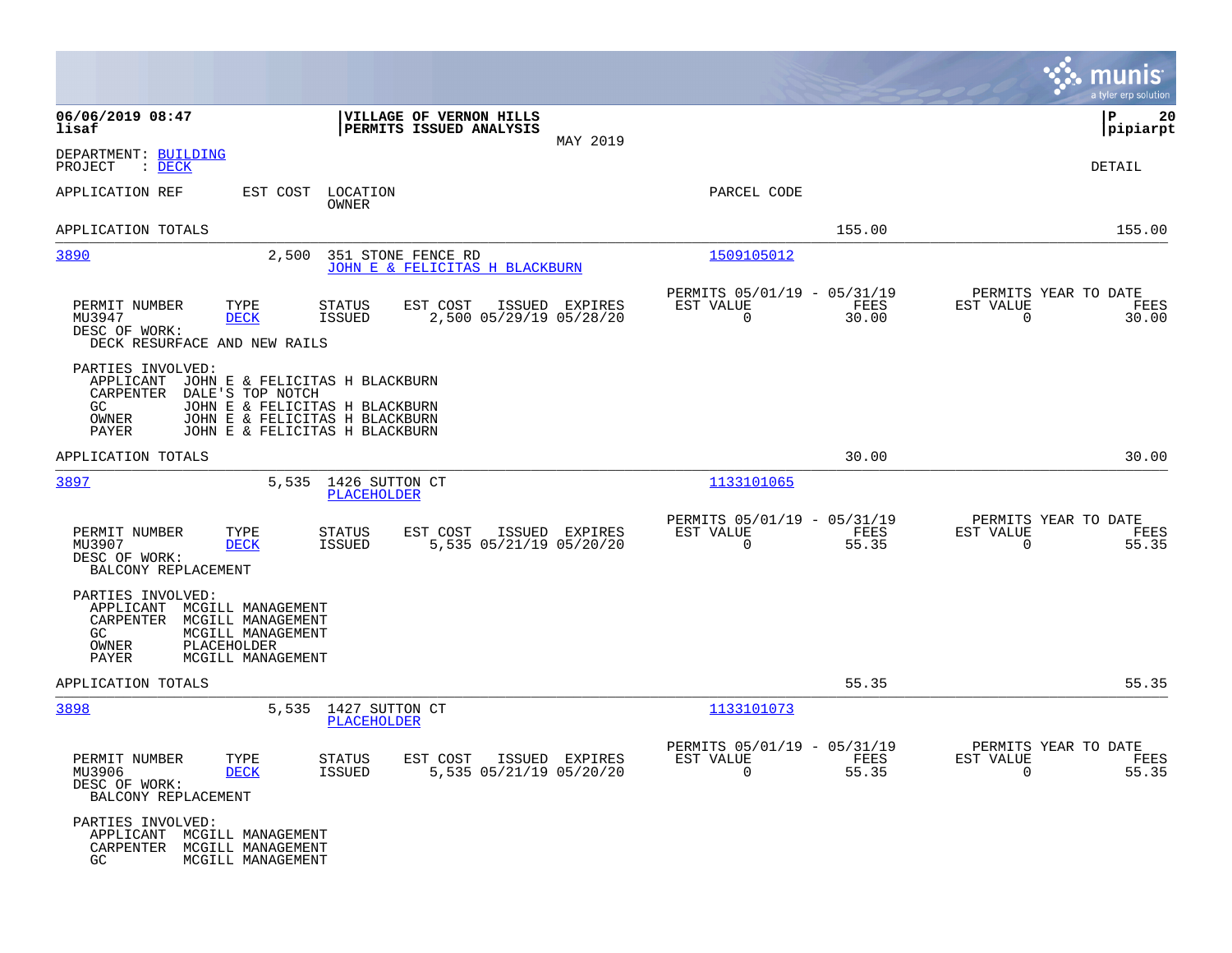|                                                                                        |                                                                                  |                                                    |                |                                                         |               |                                                  | munis<br>a tyler erp solution |
|----------------------------------------------------------------------------------------|----------------------------------------------------------------------------------|----------------------------------------------------|----------------|---------------------------------------------------------|---------------|--------------------------------------------------|-------------------------------|
| 06/06/2019 08:47<br>lisaf                                                              |                                                                                  | VILLAGE OF VERNON HILLS<br>PERMITS ISSUED ANALYSIS | MAY 2019       |                                                         |               |                                                  | P<br>21<br> pipiarpt          |
| DEPARTMENT: BUILDING<br>$\therefore$ DECK<br>PROJECT                                   |                                                                                  |                                                    |                |                                                         |               |                                                  | DETAIL                        |
| APPLICATION REF                                                                        | EST COST<br>LOCATION<br>OWNER                                                    |                                                    |                | PARCEL CODE                                             |               |                                                  |                               |
| OWNER<br>PLACEHOLDER<br>PAYER                                                          | MCGILL MANAGEMENT                                                                |                                                    |                |                                                         |               |                                                  |                               |
| APPLICATION TOTALS                                                                     |                                                                                  |                                                    |                |                                                         | 55.35         |                                                  | 55.35                         |
| 3899                                                                                   | 1434 SUTTON CT<br>5,346<br>PLACEHOLDER                                           |                                                    |                | 1133101060                                              |               |                                                  |                               |
| PERMIT NUMBER<br>TYPE<br>MU3903<br><b>DECK</b><br>DESC OF WORK:<br>BALCONY REPLACEMENT | <b>STATUS</b><br><b>ISSUED</b>                                                   | EST COST<br>5,346 05/21/19 05/20/20                | ISSUED EXPIRES | PERMITS 05/01/19 - 05/31/19<br>EST VALUE<br>$\Omega$    | FEES<br>53.46 | PERMITS YEAR TO DATE<br>EST VALUE<br>$\Omega$    | FEES<br>53.46                 |
| PARTIES INVOLVED:<br>APPLICANT<br>CARPENTER<br>GC<br>OWNER<br>PLACEHOLDER<br>PAYER     | MCGILL MANAGEMENT<br>MCGILL MANAGEMENT<br>MCGILL MANAGEMENT<br>MCGILL MANAGEMENT |                                                    |                |                                                         |               |                                                  |                               |
| APPLICATION TOTALS                                                                     |                                                                                  |                                                    |                |                                                         | 53.46         |                                                  | 53.46                         |
| 3900                                                                                   | 5,535<br><b>PLACEHOLDER</b>                                                      | 187 HEMINGWAY CT                                   |                | 1133101262                                              |               |                                                  |                               |
| PERMIT NUMBER<br>TYPE<br>MU3911<br><b>DECK</b><br>DESC OF WORK:<br>BALCONY REPLACEMENT | <b>STATUS</b><br><b>ISSUED</b>                                                   | EST COST<br>5,535 05/21/19 05/20/20                | ISSUED EXPIRES | PERMITS 05/01/19 - 05/31/19<br>EST VALUE<br>0           | FEES<br>55.35 | PERMITS YEAR TO DATE<br>EST VALUE<br>$\mathbf 0$ | FEES<br>55.35                 |
| PARTIES INVOLVED:<br>APPLICANT<br>CARPENTER<br>GC<br>OWNER<br>PLACEHOLDER<br>PAYER     | MCGILL MANAGEMENT<br>MCGILL MANAGEMENT<br>MCGILL MANAGEMENT<br>MCGILL MANAGEMENT |                                                    |                |                                                         |               |                                                  |                               |
| APPLICATION TOTALS                                                                     |                                                                                  |                                                    |                |                                                         | 55.35         |                                                  | 55.35                         |
| 3901                                                                                   | 5,535<br>1425 SUTTON CT<br>PLACEHOLDER                                           |                                                    |                | 1133101072                                              |               |                                                  |                               |
| PERMIT NUMBER<br>TYPE<br><b>DECK</b><br>MU3908<br>DESC OF WORK:<br>BALCONY REPLACEMENT | <b>STATUS</b><br><b>ISSUED</b>                                                   | EST COST<br>5,535 05/21/19 05/20/20                | ISSUED EXPIRES | PERMITS 05/01/19 - 05/31/19<br>EST VALUE<br>$\mathbf 0$ | FEES<br>55.35 | PERMITS YEAR TO DATE<br>EST VALUE<br>0           | FEES<br>55.35                 |
| PARTIES INVOLVED:<br>APPLICANT MCGILL MANAGEMENT                                       |                                                                                  |                                                    |                |                                                         |               |                                                  |                               |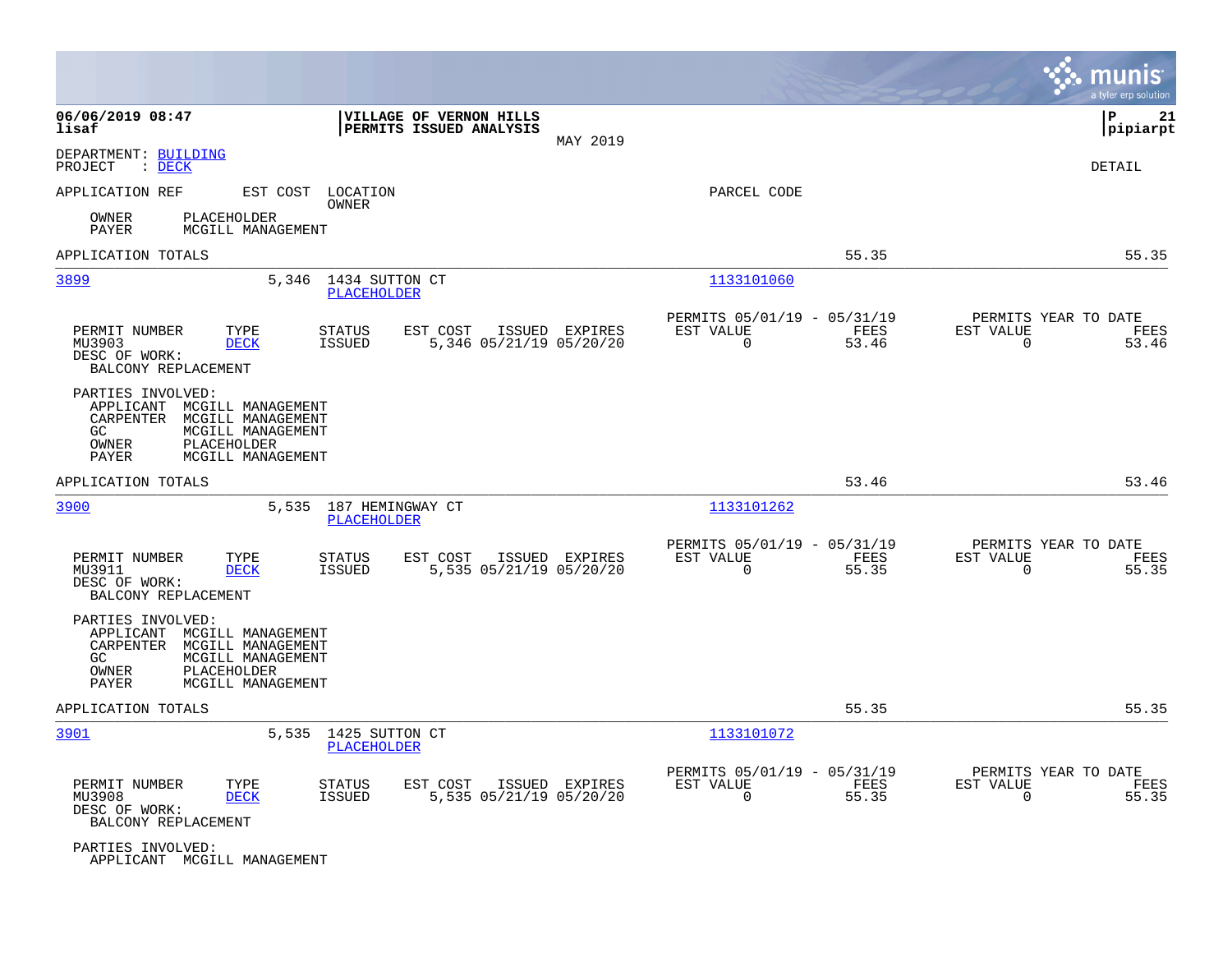|                                                                                                                                                                         |                                                                       |                |                                                      |               | munis<br>a tyler erp solution                                     |
|-------------------------------------------------------------------------------------------------------------------------------------------------------------------------|-----------------------------------------------------------------------|----------------|------------------------------------------------------|---------------|-------------------------------------------------------------------|
| 06/06/2019 08:47<br>lisaf                                                                                                                                               | VILLAGE OF VERNON HILLS<br>PERMITS ISSUED ANALYSIS                    | MAY 2019       |                                                      |               | 22<br>l P<br> pipiarpt                                            |
| DEPARTMENT: BUILDING<br>$:$ DECK<br>PROJECT                                                                                                                             |                                                                       |                |                                                      |               | <b>DETAIL</b>                                                     |
| APPLICATION REF<br>MCGILL MANAGEMENT<br>CARPENTER<br>GC<br>MCGILL MANAGEMENT<br>OWNER<br>PLACEHOLDER<br>PAYER<br>MCGILL MANAGEMENT                                      | EST COST LOCATION<br>OWNER                                            |                | PARCEL CODE                                          |               |                                                                   |
| APPLICATION TOTALS                                                                                                                                                      |                                                                       |                |                                                      | 55.35         | 55.35                                                             |
| 3903<br>5,535                                                                                                                                                           | 1417 SUTTON CT<br>PLACEHOLDER                                         |                | 1133101069                                           |               |                                                                   |
| PERMIT NUMBER<br>TYPE<br>MU3909<br><b>DECK</b><br>DESC OF WORK:<br>BALCONY REPLACEMENT                                                                                  | EST COST<br>STATUS<br><b>ISSUED</b><br>5,535 05/21/19 05/20/20        | ISSUED EXPIRES | PERMITS 05/01/19 - 05/31/19<br>EST VALUE<br>0        | FEES<br>55.35 | PERMITS YEAR TO DATE<br>EST VALUE<br>FEES<br>$\mathbf 0$<br>55.35 |
| PARTIES INVOLVED:<br>APPLICANT MCGILL MANAGEMENT<br>CARPENTER MCGILL MANAGEMENT<br>GC.<br>MCGILL MANAGEMENT<br>PLACEHOLDER<br>OWNER<br>PAYER<br>MCGILL MANAGEMENT       |                                                                       |                |                                                      |               |                                                                   |
| APPLICATION TOTALS                                                                                                                                                      |                                                                       |                |                                                      | 55.35         | 55.35                                                             |
| 3904                                                                                                                                                                    | 5,535 1416 SUTTON CT<br><b>PLACEHOLDER</b>                            |                | 1133101077                                           |               |                                                                   |
| PERMIT NUMBER<br>TYPE<br>MU3910<br><b>DECK</b><br>DESC OF WORK:<br>BALCONY REPLACEMENT                                                                                  | <b>STATUS</b><br>EST COST<br>5,535 05/21/19 05/20/20<br><b>ISSUED</b> | ISSUED EXPIRES | PERMITS 05/01/19 - 05/31/19<br>EST VALUE<br>$\Omega$ | FEES<br>55.35 | PERMITS YEAR TO DATE<br>EST VALUE<br>FEES<br>$\Omega$<br>55.35    |
| PARTIES INVOLVED:<br>APPLICANT<br>MCGILL MANAGEMENT<br>CARPENTER<br>MCGILL MANAGEMENT<br>GC.<br>MCGILL MANAGEMENT<br>PLACEHOLDER<br>OWNER<br>PAYER<br>MCGILL MANAGEMENT |                                                                       |                |                                                      |               |                                                                   |
| APPLICATION TOTALS                                                                                                                                                      |                                                                       |                |                                                      | 55.35         | 55.35                                                             |
| 3905                                                                                                                                                                    | 5,346 1415 SUTTON CT<br>PLACEHOLDER                                   |                | 1133101068                                           |               |                                                                   |
| PERMIT NUMBER<br>TYPE<br>MU3904<br><b>DECK</b><br>DESC OF WORK:<br>BALCONY REPLACEMENT                                                                                  | <b>STATUS</b><br>EST COST<br><b>ISSUED</b><br>5,346 05/21/19 05/20/20 | ISSUED EXPIRES | PERMITS 05/01/19 - 05/31/19<br>EST VALUE<br>0        | FEES<br>53.46 | PERMITS YEAR TO DATE<br>EST VALUE<br>FEES<br>$\mathbf 0$<br>53.46 |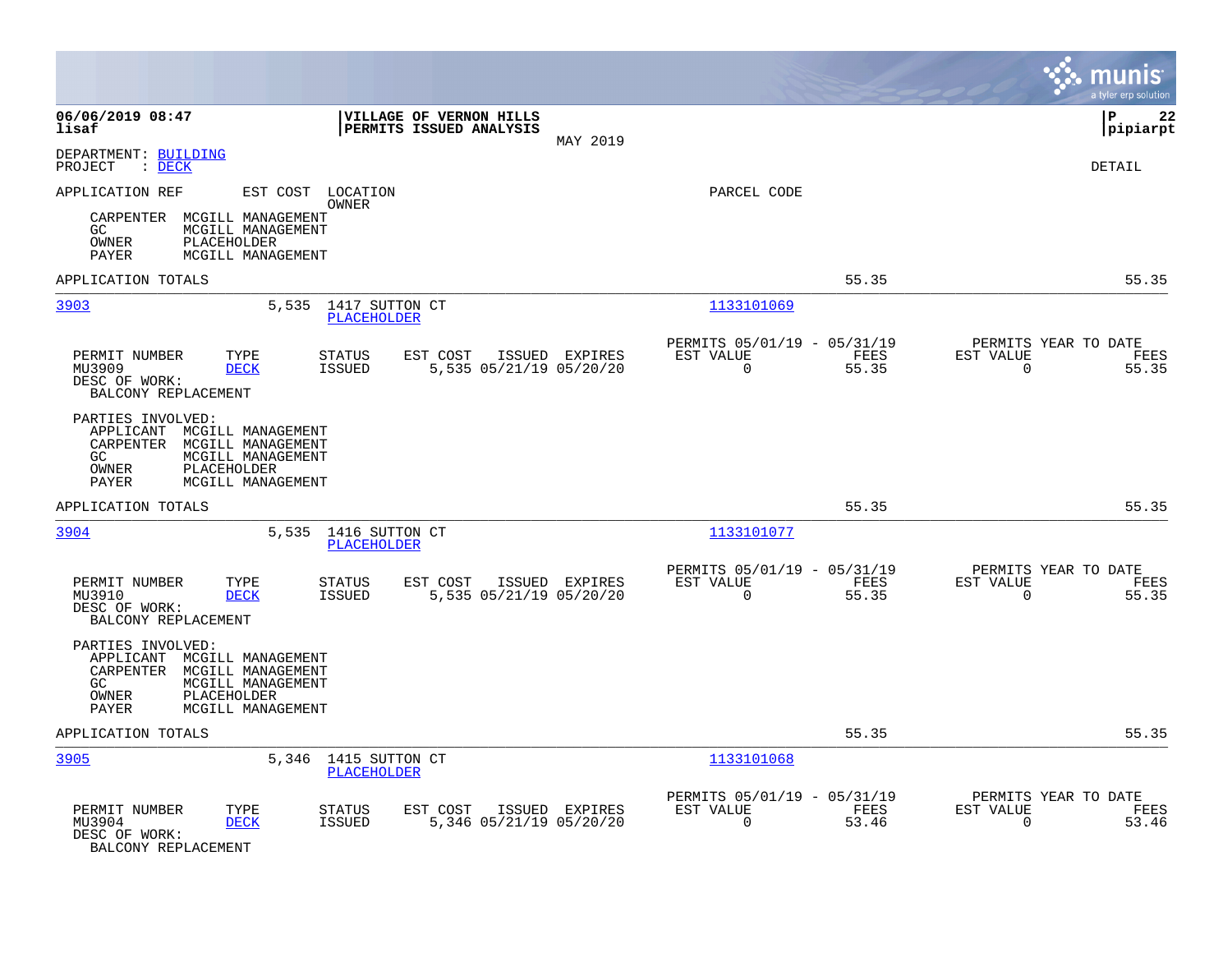|                                                                                                                                                                                                                           |                                                                       | munis<br>a tyler erp solution                                  |
|---------------------------------------------------------------------------------------------------------------------------------------------------------------------------------------------------------------------------|-----------------------------------------------------------------------|----------------------------------------------------------------|
| 06/06/2019 08:47<br>VILLAGE OF VERNON HILLS<br>lisaf<br>PERMITS ISSUED ANALYSIS<br>MAY 2019                                                                                                                               |                                                                       | 23<br>ΙP<br> pipiarpt                                          |
| DEPARTMENT: BUILDING<br>PROJECT<br>$:$ DECK                                                                                                                                                                               |                                                                       | <b>DETAIL</b>                                                  |
| APPLICATION REF<br>EST COST LOCATION<br><b>OWNER</b><br>PARTIES INVOLVED:<br>APPLICANT MCGILL MANAGEMENT<br>CARPENTER MCGILL MANAGEMENT<br>GC.<br>MCGILL MANAGEMENT<br>PLACEHOLDER<br>OWNER<br>PAYER<br>MCGILL MANAGEMENT | PARCEL CODE                                                           |                                                                |
| APPLICATION TOTALS                                                                                                                                                                                                        | 53.46                                                                 | 53.46                                                          |
| 3906<br>5,346<br>1404 SUTTON CT<br>PLACEHOLDER                                                                                                                                                                            | 1133101080                                                            |                                                                |
| TYPE<br>PERMIT NUMBER<br><b>STATUS</b><br>EST COST<br>ISSUED EXPIRES<br>5,346 05/21/19 05/20/20<br>MU3905<br><b>DECK</b><br><b>ISSUED</b><br>DESC OF WORK:<br>BALCONY REPLACEMENT                                         | PERMITS 05/01/19 - 05/31/19<br>FEES<br>EST VALUE<br>$\Omega$<br>53.46 | PERMITS YEAR TO DATE<br>EST VALUE<br>FEES<br>53.46<br>$\Omega$ |
| PARTIES INVOLVED:<br>APPLICANT<br>MCGILL MANAGEMENT<br>CARPENTER<br>MCGILL MANAGEMENT<br>GC.<br>MCGILL MANAGEMENT<br>PLACEHOLDER<br>OWNER<br>PAYER<br>MCGILL MANAGEMENT                                                   |                                                                       |                                                                |
| APPLICATION TOTALS                                                                                                                                                                                                        | 53.46                                                                 | 53.46                                                          |
| 3907<br>5,535 197 HEMINGWAY CT<br>PLACEHOLDER                                                                                                                                                                             | 1133101266                                                            |                                                                |
| PERMIT NUMBER<br>EST COST<br>ISSUED EXPIRES<br>TYPE<br>STATUS<br>MU3912<br>5,535 05/21/19 05/20/20<br>DECK<br>ISSUED<br>DESC OF WORK:<br>BALCONY REPLACEMENT                                                              | PERMITS 05/01/19 - 05/31/19<br>EST VALUE<br>FEES<br>$\Omega$<br>55.35 | PERMITS YEAR TO DATE<br>EST VALUE<br>FEES<br>55.35<br>$\Omega$ |
| PARTIES INVOLVED:<br>APPLICANT MCGILL MANAGEMENT<br>CARPENTER<br>MCGILL MANAGEMENT<br>GC<br>MCGILL MANAGEMENT<br>OWNER<br>PLACEHOLDER<br>PAYER<br>MCGILL MANAGEMENT                                                       |                                                                       |                                                                |
| APPLICATION TOTALS<br>PROJECT TOTALS                                                                                                                                                                                      | 55.35<br>$\Omega$<br>947.83                                           | 55.35<br>$\Omega$<br>947.83                                    |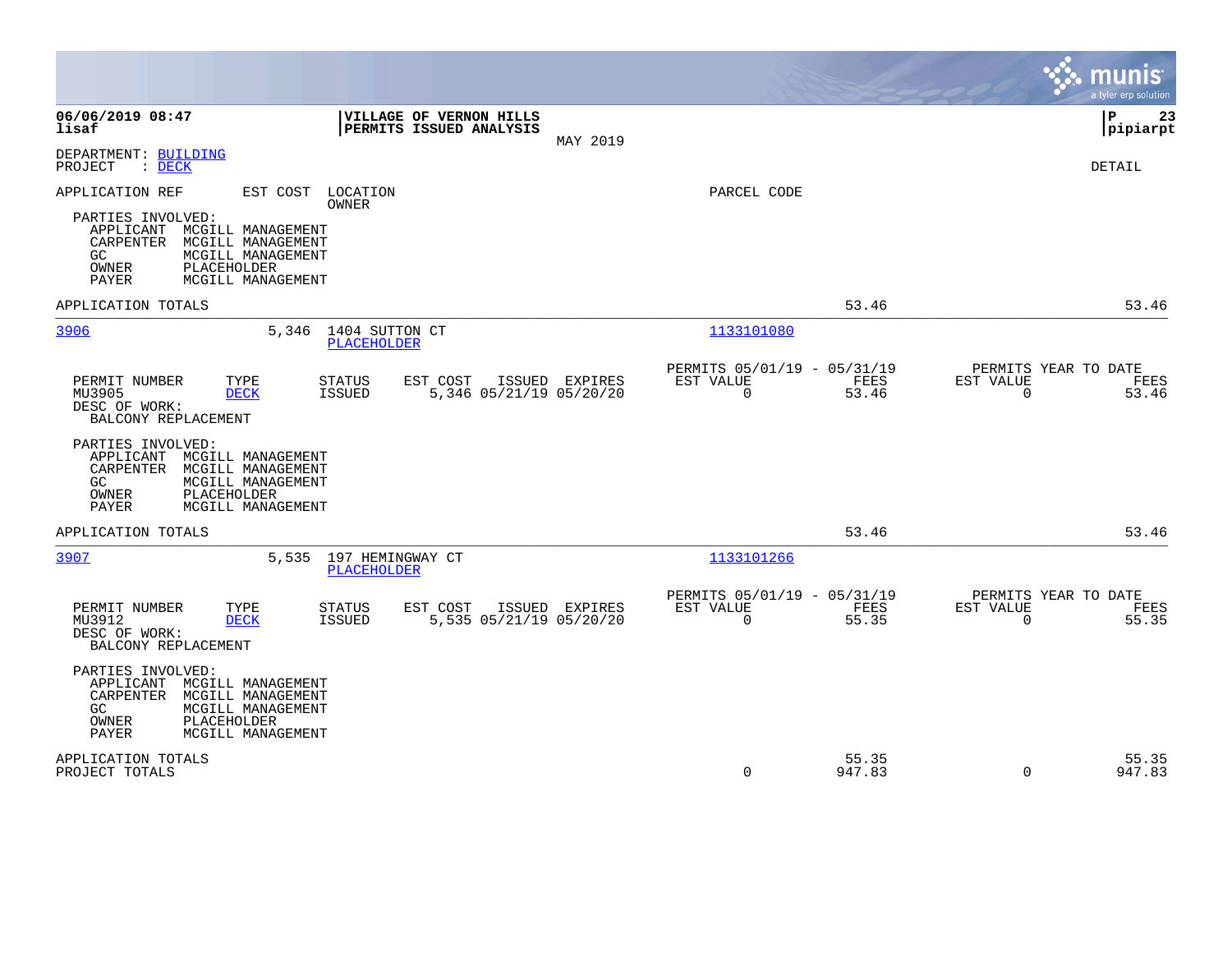|                                                                                                                                                                                                                                |                                                                                   |                                                                           | munis<br>a tyler erp solution                                        |
|--------------------------------------------------------------------------------------------------------------------------------------------------------------------------------------------------------------------------------|-----------------------------------------------------------------------------------|---------------------------------------------------------------------------|----------------------------------------------------------------------|
| 06/06/2019 08:47<br>lisaf                                                                                                                                                                                                      | VILLAGE OF VERNON HILLS<br>PERMITS ISSUED ANALYSIS                                |                                                                           | P<br>24<br> pipiarpt                                                 |
| DEPARTMENT: BUILDING<br>PROJECT<br>: <u>DRIVEWAY</u>                                                                                                                                                                           | MAY 2019                                                                          |                                                                           | DETAIL                                                               |
| APPLICATION REF<br>EST COST                                                                                                                                                                                                    | LOCATION<br>OWNER                                                                 | PARCEL CODE                                                               |                                                                      |
| 3740<br>4,000                                                                                                                                                                                                                  | 67 NORTH STERLING HEIGHTS RD<br>VINCENT M & NANCY M ADINOLFI                      | 1506409027                                                                |                                                                      |
| TYPE<br>PERMIT NUMBER<br>MU3807<br><b>DRVWY</b><br>DESC OF WORK:<br>DRIVEWAY                                                                                                                                                   | EST COST<br>STATUS<br>ISSUED EXPIRES<br>4,000 05/01/19 04/30/20<br>COMPLT         | PERMITS 05/01/19 - 05/31/19<br>EST VALUE<br>FEES<br>$\mathbf 0$<br>50.00  | PERMITS YEAR TO DATE<br>EST VALUE<br>FEES<br>$\overline{0}$<br>50.00 |
| PARTIES INVOLVED:<br>APPLICANT<br><b>BRANCATO</b><br>CONCRETE<br><b>BRANCATO</b><br>GC.<br>VINCENT M & NANCY M ADINOLFI<br>OWNER<br>VINCENT M & NANCY M ADINOLFI<br>PAYER<br>VINCENT M & NANCY M ADINOLFI                      |                                                                                   |                                                                           |                                                                      |
| APPLICATION TOTALS                                                                                                                                                                                                             |                                                                                   | 50.00                                                                     | 50.00                                                                |
| 3767<br>10,800                                                                                                                                                                                                                 | 311 ALEXANDRIA DR<br><b>EMRE KARACA</b>                                           | 1505206002                                                                |                                                                      |
| PERMIT NUMBER<br>TYPE<br>MU3812<br><b>DRVWY</b><br>DESC OF WORK:<br>DRIVEWAY AND WALKWAY                                                                                                                                       | EST COST<br>ISSUED EXPIRES<br>STATUS<br><b>ISSUED</b><br>10,800 05/02/19 05/01/20 | PERMITS 05/01/19 - 05/31/19<br>EST VALUE<br>FEES<br>$\mathbf 0$<br>108.00 | PERMITS YEAR TO DATE<br>EST VALUE<br>FEES<br>$\mathbf 0$<br>108.00   |
| PARTIES INVOLVED:<br>APPLICANT<br>ARROW LAND & STRUCTURES<br>ARROW LAND & STRUCTURES<br>GC.<br>GC<br>EMRE KARACA<br>EMRE KARACA<br>OWNER<br>PAYER<br>EMRE KARACA                                                               |                                                                                   |                                                                           |                                                                      |
| APPLICATION TOTALS                                                                                                                                                                                                             |                                                                                   | 108.00                                                                    | 108.00                                                               |
| 3792<br>23,910                                                                                                                                                                                                                 | Grosse Pointe Townhomes<br>PLACEHOLDER                                            | 1506419001                                                                |                                                                      |
| PERMIT NUMBER<br>TYPE<br>MU3961<br><b>DRVWY</b><br>DESC OF WORK:<br>REPLACE DRIVEWAYS                                                                                                                                          | STATUS<br>EST COST<br>ISSUED EXPIRES<br><b>ISSUED</b><br>23,910 05/30/19 05/29/20 | PERMITS 05/01/19 -<br>05/31/19<br>EST VALUE<br>FEES<br>0<br>239.10        | PERMITS YEAR TO DATE<br>EST VALUE<br>FEES<br>0<br>239.10             |
| PARTIES INVOLVED:<br>APPLICANT<br>PETERSEN SEAL COATING & PAVING<br>PETERSEN SEAL COATING & PAVING<br>GC<br><b>OCCUPANT</b><br>TOWNHOMES OF GROSSE POINT CR<br>OWNER<br>PLACEHOLDER<br>PAYER<br>PETERSEN SEAL COATING & PAVING |                                                                                   |                                                                           |                                                                      |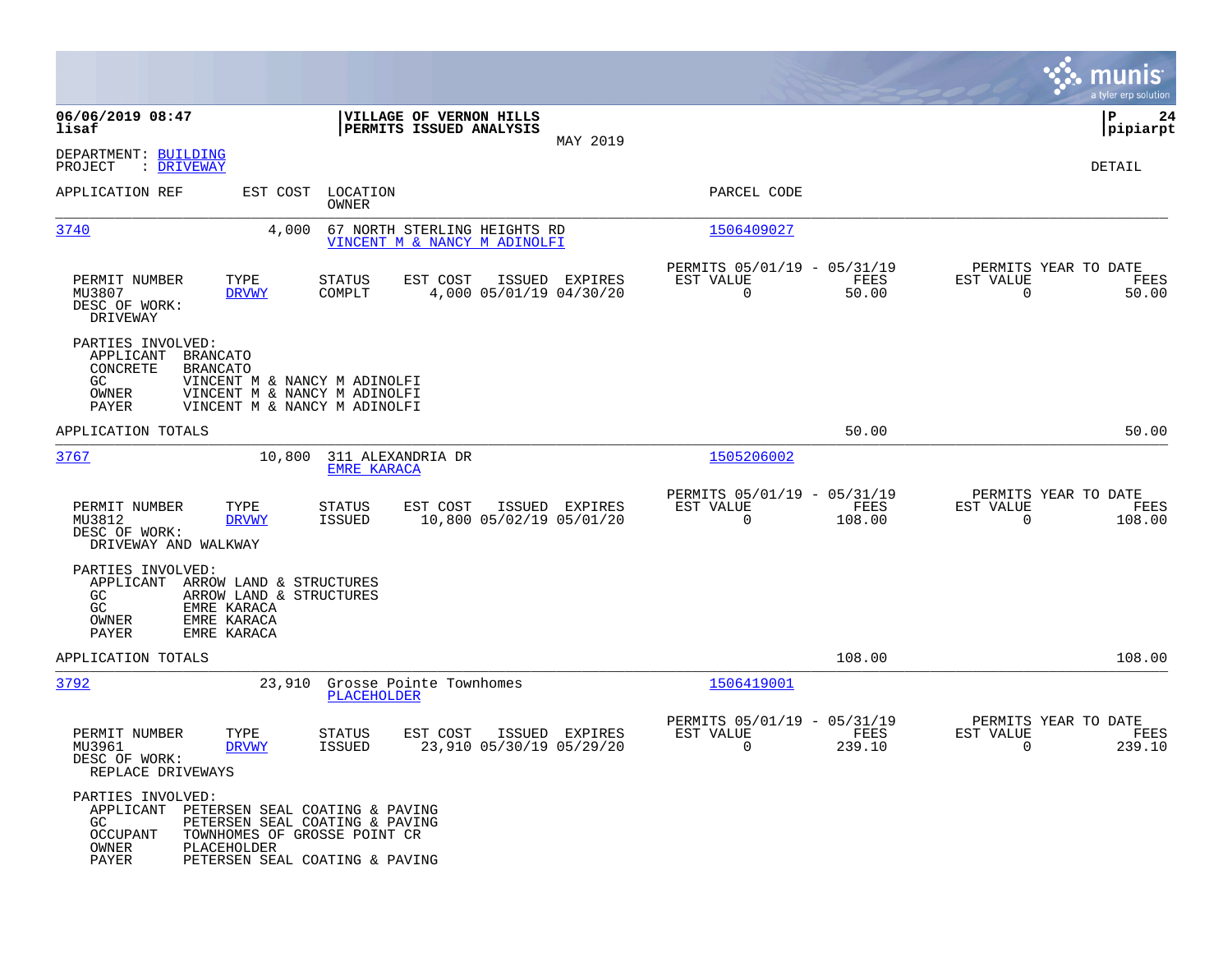|                                                                                                                                                          |                                                                                                                          |                                                                          | munis<br>a tyler erp solution                                     |
|----------------------------------------------------------------------------------------------------------------------------------------------------------|--------------------------------------------------------------------------------------------------------------------------|--------------------------------------------------------------------------|-------------------------------------------------------------------|
| 06/06/2019 08:47<br>lisaf                                                                                                                                | VILLAGE OF VERNON HILLS<br>PERMITS ISSUED ANALYSIS<br>MAY 2019                                                           |                                                                          | P<br>25<br> pipiarpt                                              |
| DEPARTMENT: BUILDING<br>: DRIVEWAY<br>PROJECT                                                                                                            |                                                                                                                          |                                                                          | DETAIL                                                            |
| APPLICATION REF<br>EST COST                                                                                                                              | LOCATION<br>OWNER                                                                                                        | PARCEL CODE                                                              |                                                                   |
| APPLICATION TOTALS                                                                                                                                       |                                                                                                                          | 239.10                                                                   | 239.10                                                            |
| <u>3795</u>                                                                                                                                              | 2,200<br>900 SAUGATUCK TRL<br>BRADLEY K & JULIE A SCHAWEL                                                                | 1507211004                                                               |                                                                   |
| PERMIT NUMBER<br>TYPE<br>MU3847<br><b>DRVWY</b><br>DESC OF WORK:<br>REPLACE DRIVEWAY                                                                     | EST COST<br>ISSUED EXPIRES<br><b>STATUS</b><br><b>ISSUED</b><br>2,200 05/09/19 05/08/20                                  | PERMITS 05/01/19 - 05/31/19<br>EST VALUE<br>FEES<br>0<br>50.00           | PERMITS YEAR TO DATE<br>EST VALUE<br>FEES<br>0<br>50.00           |
| PARTIES INVOLVED:<br>APPLICANT<br>KAPLAN PAVING LLC<br>GC.<br>GC<br>OWNER<br>PAYER                                                                       | BRADLEY K & JULIE A SCHAWEL<br>BRADLEY K & JULIE A SCHAWEL<br>BRADLEY K & JULIE A SCHAWEL<br>BRADLEY K & JULIE A SCHAWEL |                                                                          |                                                                   |
| APPLICATION TOTALS                                                                                                                                       |                                                                                                                          | 50.00                                                                    | 50.00                                                             |
| 3796                                                                                                                                                     | 4,350<br>103 ADAIR COURT<br>ROBERT G PADULA                                                                              | 1504103007                                                               |                                                                   |
| PERMIT NUMBER<br>TYPE<br>MU3802<br><b>DRVWY</b><br>DESC OF WORK:<br>DRIVEWAY, WALK REPLACE MENT                                                          | EST COST<br>ISSUED EXPIRES<br>STATUS<br>COMPLT<br>4,350 05/01/19 06/03/20                                                | PERMITS 05/01/19 - 05/31/19<br>EST VALUE<br>FEES<br>$\mathbf 0$<br>50.00 | PERMITS YEAR TO DATE<br>EST VALUE<br>FEES<br>$\mathbf 0$<br>50.00 |
| PARTIES INVOLVED:<br>APPLICANT<br>ROBERT G PADULA<br>GC<br>RAS CONCRETE<br>GC<br>ROBERT G PADULA<br>OWNER<br>ROBERT G PADULA<br>PAYER<br>ROBERT G PADULA |                                                                                                                          |                                                                          |                                                                   |
| APPLICATION TOTALS                                                                                                                                       |                                                                                                                          | 50.00                                                                    | 50.00                                                             |
| 3823                                                                                                                                                     | 2,100<br>101 HAMILTON PL<br>MR & MRS DENNIS DOUGHERTY                                                                    | 1132204013                                                               |                                                                   |
| PERMIT NUMBER<br>TYPE<br>MU3825<br><b>DRVWY</b><br>DESC OF WORK:<br>DRIVEWAY + 4X6 ASPHALT WALK                                                          | EST COST<br>ISSUED EXPIRES<br>STATUS<br>2,100 05/07/19 06/03/20<br>COMPLT                                                | PERMITS 05/01/19 - 05/31/19<br>EST VALUE<br>FEES<br>$\mathbf 0$<br>50.00 | PERMITS YEAR TO DATE<br>EST VALUE<br>FEES<br>$\mathbf 0$<br>50.00 |
| PARTIES INVOLVED:<br>APPLICANT MR & MRS DENNIS DOUGHERTY<br>GC<br>OWNER                                                                                  | AMERICAN ASPHALT MAINTENANCE INC<br>MR & MRS DENNIS DOUGHERTY                                                            |                                                                          |                                                                   |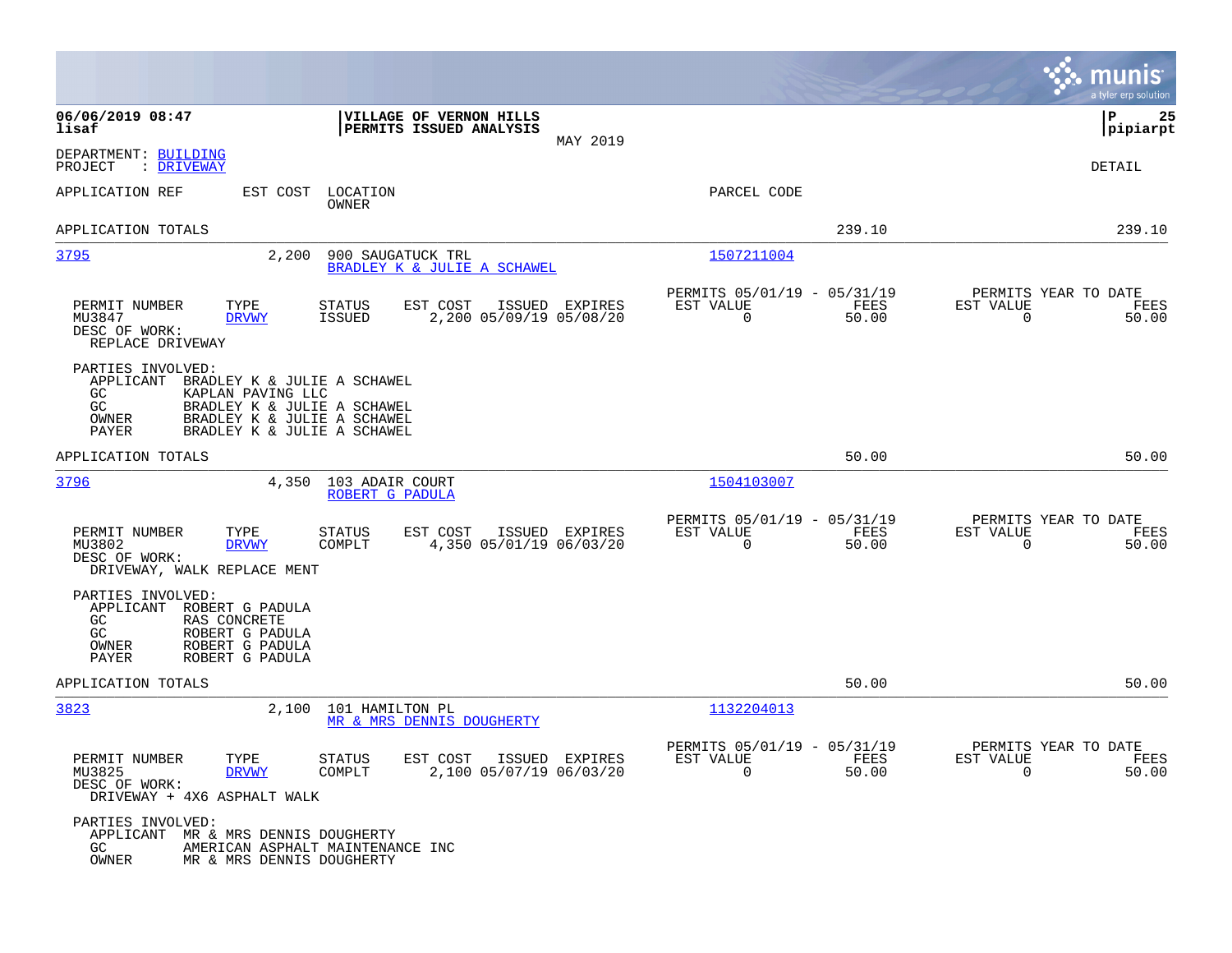|                                                                                                                                                                                                              |                                                                                           |                                                                          | munis<br>a tyler erp solution                                        |
|--------------------------------------------------------------------------------------------------------------------------------------------------------------------------------------------------------------|-------------------------------------------------------------------------------------------|--------------------------------------------------------------------------|----------------------------------------------------------------------|
| 06/06/2019 08:47<br>lisaf                                                                                                                                                                                    | VILLAGE OF VERNON HILLS<br>PERMITS ISSUED ANALYSIS<br>MAY 2019                            |                                                                          | ΙP<br>26<br> pipiarpt                                                |
| DEPARTMENT: BUILDING<br>: DRIVEWAY<br>PROJECT                                                                                                                                                                |                                                                                           |                                                                          | DETAIL                                                               |
| APPLICATION REF<br>EST COST                                                                                                                                                                                  | LOCATION                                                                                  | PARCEL CODE                                                              |                                                                      |
| PAYER                                                                                                                                                                                                        | OWNER<br>MR & MRS DENNIS DOUGHERTY                                                        |                                                                          |                                                                      |
| APPLICATION TOTALS                                                                                                                                                                                           |                                                                                           | 50.00                                                                    | 50.00                                                                |
| 3826                                                                                                                                                                                                         | 223,156<br>NCT TOWNHOME 1<br>NEW CENTURY TOWN TOWNHOUSE ASSOC #1                          | 1132408071                                                               |                                                                      |
| PERMIT NUMBER<br>TYPE<br>MU3953<br><b>DRVWY</b><br>DESC OF WORK:<br>DRIVEWAYS & WALKWAYS THROUGHOUT NCT TH 1                                                                                                 | <b>STATUS</b><br>EST COST<br>ISSUED EXPIRES<br>223,156 05/29/19 06/04/20<br><b>ISSUED</b> | PERMITS 05/01/19 - 05/31/19<br>FEES<br>EST VALUE<br>$\Omega$<br>2,231.56 | PERMITS YEAR TO DATE<br>EST VALUE<br>FEES<br>$\Omega$<br>2,231.56    |
| PARTIES INVOLVED:<br>APPLICANT LMS CONSTRUCTION INC<br>CONCRETE<br>M LOPEZ CONCRETE<br>GC<br>LMS CONSTRUCTION INC<br>MISCELLANE GUILLEN ASPHALT PAVING SEALCOATING<br>OWNER<br>LMS CONSTRUCTION INC<br>PAYER | NEW CENTURY TOWN TOWNHOUSE ASSOC #1                                                       |                                                                          |                                                                      |
| APPLICATION TOTALS                                                                                                                                                                                           |                                                                                           | 2,231.56                                                                 | 2,231.56                                                             |
| 3862                                                                                                                                                                                                         | 6,500<br>284 NOBLE CIR<br>MARK & TARA ANDERSON                                            | 1508401055                                                               |                                                                      |
| PERMIT NUMBER<br>TYPE<br>MU3830<br><b>DRVWY</b><br>DESC OF WORK:<br>DRIVE & FRONT WALKWAY                                                                                                                    | EST COST<br>ISSUED EXPIRES<br><b>STATUS</b><br>6,500 05/07/19 06/03/20<br><b>ISSUED</b>   | PERMITS 05/01/19 - 05/31/19<br>EST VALUE<br>FEES<br>0<br>65.00           | PERMITS YEAR TO DATE<br>EST VALUE<br>FEES<br>$\overline{0}$<br>65.00 |
| PARTIES INVOLVED:<br>APPLICANT<br>MARK & TARA ANDERSON<br>GC<br>GC<br>MARK & TARA ANDERSON<br>OWNER<br>MARK & TARA ANDERSON<br>PAYER<br>MARK & TARA ANDERSON                                                 | AMERICAN ASPHALT MAINTENANCE INC                                                          |                                                                          |                                                                      |
| APPLICATION TOTALS                                                                                                                                                                                           |                                                                                           | 65.00                                                                    | 65.00                                                                |
| 3927                                                                                                                                                                                                         | 4,050<br>103 HAMILTON PL<br>ROBERT L & PAMELA KOCH                                        | 1132204012                                                               |                                                                      |
| PERMIT NUMBER<br>TYPE<br>MU3954<br><b>DRVWY</b><br>DESC OF WORK:<br>DRIVEWAY & WALK                                                                                                                          | EST COST<br>ISSUED EXPIRES<br><b>STATUS</b><br>4,050 05/29/19 05/28/20<br>ISSUED          | PERMITS 05/01/19 - 05/31/19<br>EST VALUE<br>FEES<br>$\mathbf 0$<br>50.00 | PERMITS YEAR TO DATE<br>EST VALUE<br>FEES<br>50.00<br>0              |
| PARTIES INVOLVED:<br>APPLICANT ROBERT L & PAMELA KOCH                                                                                                                                                        |                                                                                           |                                                                          |                                                                      |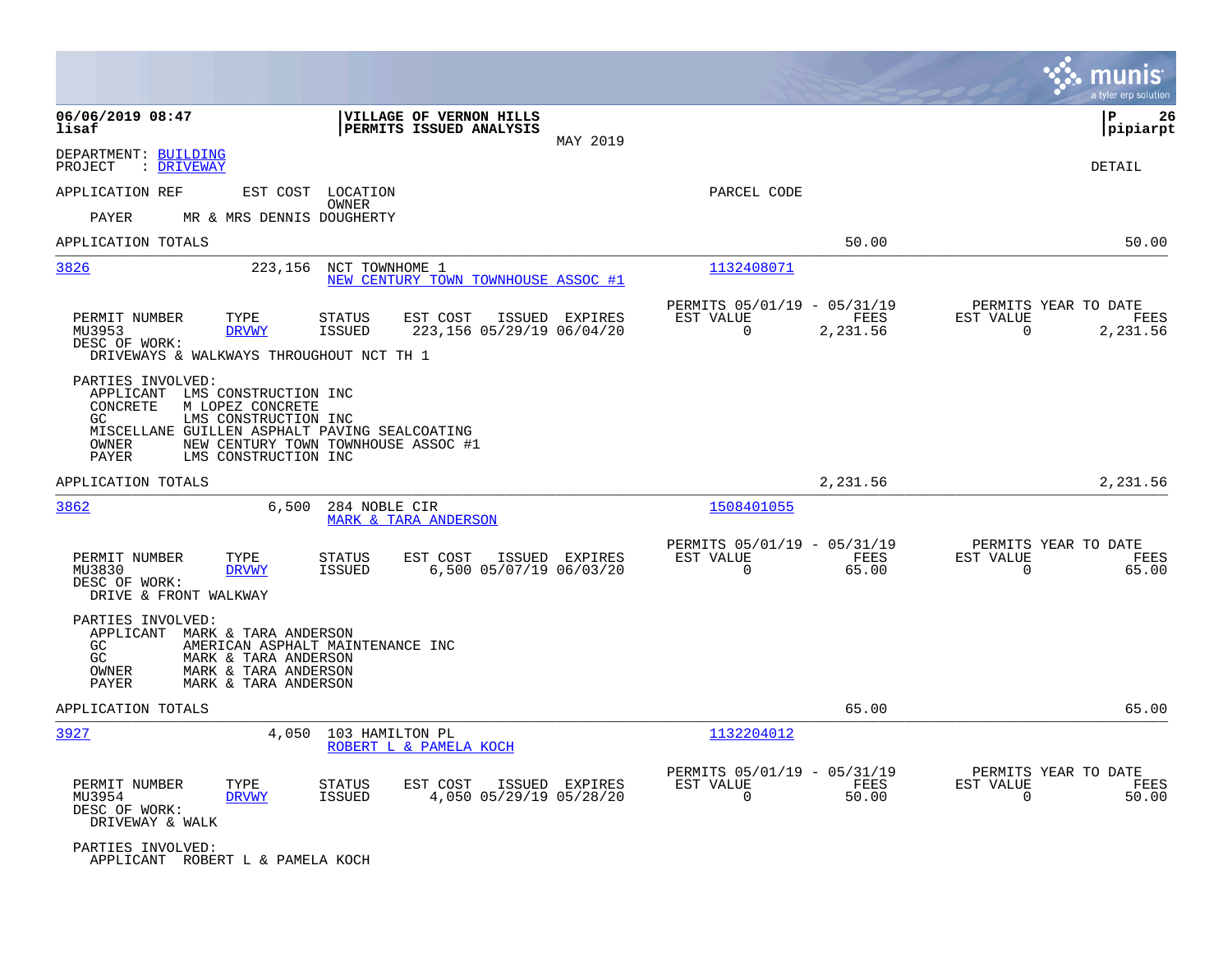|                                                      |                                                                                         |                                |                                                           |          |                                                         |                   |                       | munis <sup>®</sup><br>a tyler erp solution |
|------------------------------------------------------|-----------------------------------------------------------------------------------------|--------------------------------|-----------------------------------------------------------|----------|---------------------------------------------------------|-------------------|-----------------------|--------------------------------------------|
| 06/06/2019 08:47<br>lisaf                            |                                                                                         |                                | <b>VILLAGE OF VERNON HILLS</b><br>PERMITS ISSUED ANALYSIS | MAY 2019 |                                                         |                   |                       | 27<br>$\, {\bf P}$<br> pipiarpt            |
| DEPARTMENT:<br>PROJECT                               | <b>BUILDING</b><br>: DRIVEWAY                                                           |                                |                                                           |          |                                                         |                   |                       | DETAIL                                     |
| APPLICATION REF<br>GC<br>OWNER<br>PAYER              | EST COST<br>ROCK STAR CONCRETE, INC<br>ROBERT L & PAMELA KOCH<br>ROBERT L & PAMELA KOCH | LOCATION<br>OWNER              |                                                           |          | PARCEL CODE                                             |                   |                       |                                            |
| APPLICATION TOTALS                                   |                                                                                         |                                |                                                           |          |                                                         | 50.00             |                       | 50.00                                      |
| 3933                                                 | 3,510                                                                                   | 238 NOBLE CIR                  | PETER W & PAULA M GULETSKY                                |          | 1508411014                                              |                   |                       |                                            |
| PERMIT NUMBER<br>MU3963<br>DESC OF WORK:<br>DRIVEWAY | TYPE<br><b>DRVWY</b>                                                                    | <b>STATUS</b><br><b>ISSUED</b> | EST COST<br>ISSUED<br>3,510 05/31/19 05/30/20             | EXPIRES  | PERMITS 05/01/19 - 05/31/19<br>EST VALUE<br>$\mathbf 0$ | FEES<br>50.00     | EST VALUE<br>$\Omega$ | PERMITS YEAR TO DATE<br>FEES<br>50.00      |
| PARTIES INVOLVED:<br>APPLICANT<br>GC<br>OWNER        | PETER W & PAULA M GULETSKY<br>KAPLAN PAVING LLC<br>PETER W & PAULA M GULETSKY           |                                |                                                           |          |                                                         |                   |                       |                                            |
| APPLICATION TOTALS<br>PROJECT TOTALS                 |                                                                                         |                                |                                                           |          | 0                                                       | 50.00<br>2,943.66 | $\Omega$              | 50.00<br>2,943.66                          |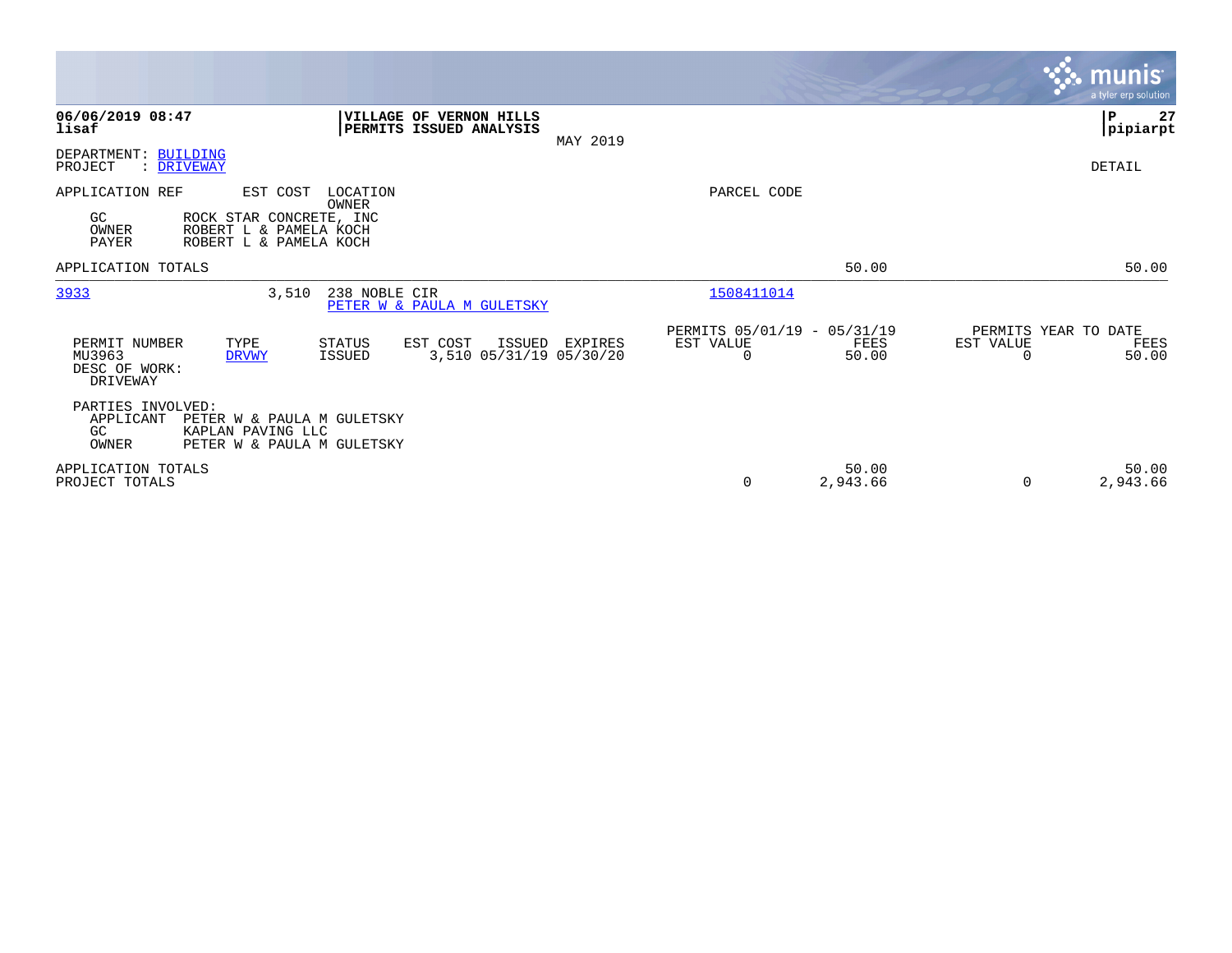|                                                                                                                                                                                                       |                                                                        |                |                                                         |                  |                          | munis<br>a tyler erp solution          |
|-------------------------------------------------------------------------------------------------------------------------------------------------------------------------------------------------------|------------------------------------------------------------------------|----------------|---------------------------------------------------------|------------------|--------------------------|----------------------------------------|
| 06/06/2019 08:47<br>lisaf                                                                                                                                                                             | VILLAGE OF VERNON HILLS<br>PERMITS ISSUED ANALYSIS                     |                |                                                         |                  |                          | ΙP<br>28<br> pipiarpt                  |
| DEPARTMENT: BUILDING<br>: ELEVATOR<br>PROJECT                                                                                                                                                         |                                                                        | MAY 2019       |                                                         |                  |                          | DETAIL                                 |
| APPLICATION REF<br>EST COST                                                                                                                                                                           | LOCATION<br>OWNER                                                      |                | PARCEL CODE                                             |                  |                          |                                        |
| 3757<br>50,285                                                                                                                                                                                        | 701 NORTH ASPEN DR<br>COOK MEMORIAL LIBRARY                            |                | 1505209002                                              |                  |                          |                                        |
| PERMIT NUMBER<br>TYPE<br>MU3945<br><b>ELEVATOR</b><br>DESC OF WORK:<br><b>ELEVATOR</b>                                                                                                                | EST COST<br><b>STATUS</b><br><b>ISSUED</b><br>50,285 05/28/19 05/27/20 | ISSUED EXPIRES | PERMITS 05/01/19 - 05/31/19<br>EST VALUE<br>0           | FEES<br>400.00   | EST VALUE<br>$\mathbf 0$ | PERMITS YEAR TO DATE<br>FEES<br>400.00 |
| PARTIES INVOLVED:<br>APPLICANT<br>SCHINDLER ELEVATOR<br><b>SCHINDLER ELEVATOR</b><br>GC.<br>OCCUPANT<br>COOK MEMORIAL LIBRARY<br>OWNER<br>COOK MEMORIAL LIBRARY<br><b>PAYER</b><br>SCHINDLER ELEVATOR |                                                                        |                |                                                         |                  |                          |                                        |
| APPLICATION TOTALS                                                                                                                                                                                    |                                                                        |                |                                                         | 400.00           |                          | 400.00                                 |
| 3856<br>1,500                                                                                                                                                                                         | 730 LAKEVIEW PKY<br>CHICAGO TITLE LAND TRUST CO                        |                | 1504111016                                              |                  |                          |                                        |
| TYPE<br>PERMIT NUMBER<br>MU3935<br><b>ELEVATOR</b><br>DESC OF WORK:<br>PIT LADDER                                                                                                                     | EST COST<br><b>STATUS</b><br>1,500 05/24/19 05/23/20<br><b>ISSUED</b>  | ISSUED EXPIRES | PERMITS 05/01/19 - 05/31/19<br>EST VALUE<br>$\mathbf 0$ | FEES<br>475.00   | EST VALUE<br>$\Omega$    | PERMITS YEAR TO DATE<br>FEES<br>475.00 |
| PARTIES INVOLVED:<br>APPLICANT<br>COLLEY ELEVATOR CO<br>COLLEY ELEVATOR CO<br>GC<br>REMKE INDUSTRIES<br>OCCUPANT<br>OWNER<br>CHICAGO TITLE LAND TRUST CO<br>PAYER<br>COLLEY ELEVATOR CO               |                                                                        |                |                                                         |                  |                          |                                        |
| APPLICATION TOTALS<br>PROJECT TOTALS                                                                                                                                                                  |                                                                        |                | 0                                                       | 475.00<br>875.00 | $\mathbf 0$              | 475.00<br>875.00                       |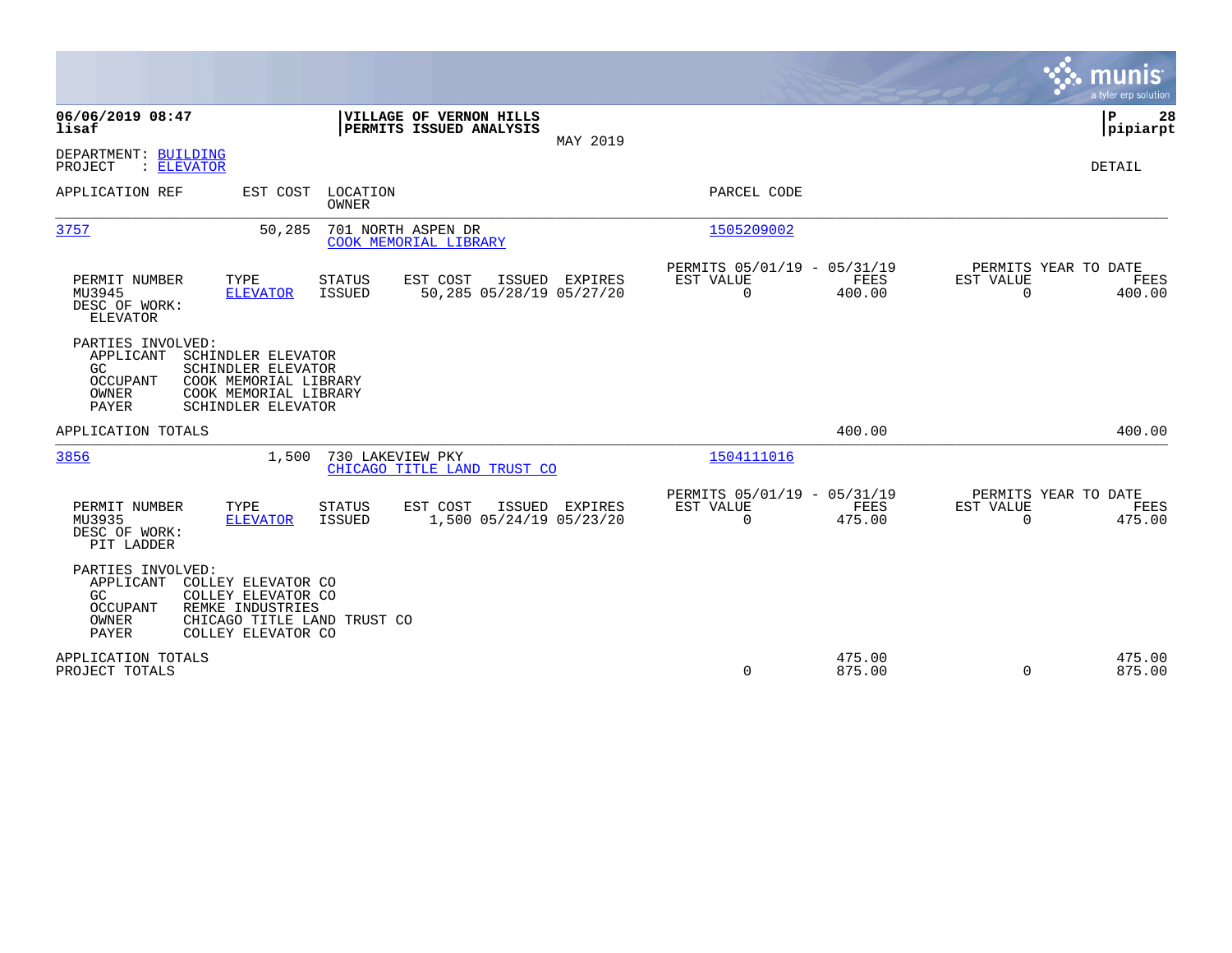|                                                                                                                                                                        |                                                                                         |                                                                          | munis<br>a tyler erp solution                                        |
|------------------------------------------------------------------------------------------------------------------------------------------------------------------------|-----------------------------------------------------------------------------------------|--------------------------------------------------------------------------|----------------------------------------------------------------------|
| 06/06/2019 08:47<br>lisaf                                                                                                                                              | VILLAGE OF VERNON HILLS<br>PERMITS ISSUED ANALYSIS                                      |                                                                          | P<br>29<br> pipiarpt                                                 |
| DEPARTMENT: BUILDING<br>PROJECT<br>: FENCE                                                                                                                             | MAY 2019                                                                                |                                                                          | DETAIL                                                               |
| APPLICATION REF                                                                                                                                                        | EST COST LOCATION<br>OWNER                                                              | PARCEL CODE                                                              |                                                                      |
| 3746                                                                                                                                                                   | 3,000<br>400 ALBANY LN<br>MARISA URKOVICH                                               | 1504301002                                                               |                                                                      |
| PERMIT NUMBER<br>TYPE<br>MU3840<br><b>FENCE</b><br>DESC OF WORK:<br>FENCE                                                                                              | <b>STATUS</b><br>ISSUED EXPIRES<br>EST COST<br><b>ISSUED</b><br>3,000 05/08/19 05/07/20 | PERMITS 05/01/19 - 05/31/19<br>EST VALUE<br>FEES<br>$\mathbf 0$<br>50.00 | PERMITS YEAR TO DATE<br>EST VALUE<br>FEES<br>$\overline{0}$<br>50.00 |
| PARTIES INVOLVED:<br>APPLICANT<br>MARISA URKOVICH<br>FENCE<br>ARONSON FENCE<br>GC.<br>MARISA URKOVICH<br>OWNER<br>MARISA URKOVICH<br>PAYER<br>MARISA URKOVICH          |                                                                                         |                                                                          |                                                                      |
| APPLICATION TOTALS                                                                                                                                                     |                                                                                         | 50.00                                                                    | 50.00                                                                |
| 3755                                                                                                                                                                   | 150 SOUTH FIORE PKY<br>4,800<br>EUGENE JANKOWSKI                                        | 1507214020                                                               |                                                                      |
| PERMIT NUMBER<br>TYPE<br>MU3857<br><b>FENCE</b><br>DESC OF WORK:<br>FENCE                                                                                              | <b>STATUS</b><br>EST COST<br>ISSUED EXPIRES<br>4,800 05/13/19 06/04/20<br><b>ISSUED</b> | PERMITS 05/01/19 - 05/31/19<br>EST VALUE<br>FEES<br>$\mathbf 0$<br>50.00 | PERMITS YEAR TO DATE<br>EST VALUE<br>FEES<br>$\mathbf 0$<br>50.00    |
| PARTIES INVOLVED:<br>APPLICANT<br>EUGENE JANKOWSKI<br>FENCE<br><b>ACTION FENCE</b><br>GC<br>EUGENE JANKOWSKI<br>EUGENE JANKOWSKI<br>OWNER<br>PAYER<br>EUGENE JANKOWSKI |                                                                                         |                                                                          |                                                                      |
| APPLICATION TOTALS                                                                                                                                                     |                                                                                         | 50.00                                                                    | 50.00                                                                |
| 3781                                                                                                                                                                   | 2,650<br>208 ANNAPOLIS DR<br><b>SARA MELINE</b>                                         | 1505405045                                                               |                                                                      |
| PERMIT NUMBER<br>TYPE<br>MU3800<br><b>FENCE</b><br>DESC OF WORK:<br>FENCE                                                                                              | STATUS<br>EST COST<br>ISSUED EXPIRES<br>2,650 05/01/19 05/08/20<br><b>ISSUED</b>        | PERMITS 05/01/19 - 05/31/19<br>EST VALUE<br>FEES<br>0<br>50.00           | PERMITS YEAR TO DATE<br>EST VALUE<br>FEES<br>0<br>50.00              |
| PARTIES INVOLVED:<br>APPLICANT AZTEC FENCE COMPANY<br>FENCE<br>AZTEC FENCE COMPANY<br>GC<br>OWNER<br>SARA MELINE<br>PAYER                                              | AZTEC FENCE COMPANY<br>AZTEC FENCE COMPANY                                              |                                                                          |                                                                      |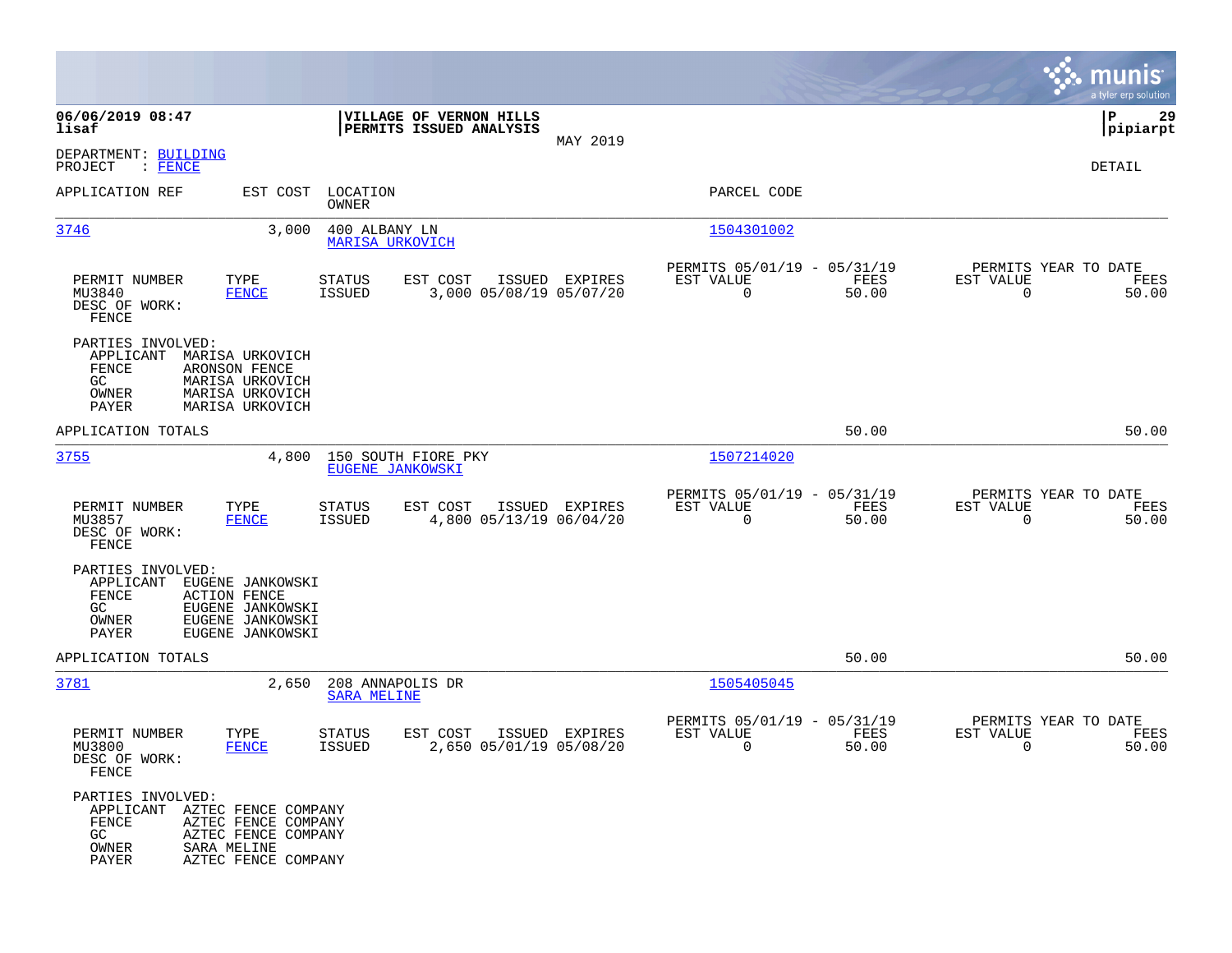|                                                                                                                                                                                                                                      |                                                                                  |                                                                          | munis<br>a tyler erp solution                                        |
|--------------------------------------------------------------------------------------------------------------------------------------------------------------------------------------------------------------------------------------|----------------------------------------------------------------------------------|--------------------------------------------------------------------------|----------------------------------------------------------------------|
| 06/06/2019 08:47<br>lisaf                                                                                                                                                                                                            | VILLAGE OF VERNON HILLS<br>PERMITS ISSUED ANALYSIS<br>MAY 2019                   |                                                                          | P<br>30<br> pipiarpt                                                 |
| DEPARTMENT: BUILDING<br>PROJECT<br>$:$ FENCE                                                                                                                                                                                         |                                                                                  |                                                                          | DETAIL                                                               |
| APPLICATION REF<br>EST COST                                                                                                                                                                                                          | LOCATION<br>OWNER                                                                | PARCEL CODE                                                              |                                                                      |
| APPLICATION TOTALS                                                                                                                                                                                                                   |                                                                                  | 50.00                                                                    | 50.00                                                                |
| 3783<br>5,956                                                                                                                                                                                                                        | 5 MALVERN LN<br>GLENN & MARIANNE SMITH                                           | 1504303086                                                               |                                                                      |
| PERMIT NUMBER<br>TYPE<br>MU3852<br><b>FENCE</b><br>DESC OF WORK:<br>FENCE                                                                                                                                                            | <b>STATUS</b><br>EST COST<br>ISSUED EXPIRES<br>COMPLT<br>5,956 05/10/19 05/28/20 | PERMITS 05/01/19 - 05/31/19<br>EST VALUE<br>FEES<br>$\mathbf 0$<br>59.56 | PERMITS YEAR TO DATE<br>EST VALUE<br>FEES<br>$\mathbf 0$<br>59.56    |
| PARTIES INVOLVED:<br>APPLICANT<br>GLENN & MARIANNE SMITH<br>FENCE<br>PEERLESS ENTERPRISES<br>GC<br>GLENN & MARIANNE SMITH<br>GLENN & MARIANNE SMITH<br>OWNER<br>PAYER<br>GLENN & MARIANNE SMITH                                      |                                                                                  |                                                                          |                                                                      |
| APPLICATION TOTALS                                                                                                                                                                                                                   |                                                                                  | 59.56                                                                    | 59.56                                                                |
| 3787<br>3,820                                                                                                                                                                                                                        | 119 DEPOT ST<br>ANDREW B & ELIZABETH S CUTLER                                    | 1509305003                                                               |                                                                      |
| PERMIT NUMBER<br>TYPE<br>MU3798<br><b>FENCE</b><br>DESC OF WORK:<br>FENCE                                                                                                                                                            | <b>STATUS</b><br>EST COST<br>ISSUED EXPIRES<br>3,820 05/01/19 05/30/20<br>COMPLT | PERMITS 05/01/19 - 05/31/19<br>FEES<br>EST VALUE<br>$\mathbf 0$<br>50.00 | PERMITS YEAR TO DATE<br>EST VALUE<br>FEES<br>$\overline{0}$<br>50.00 |
| PARTIES INVOLVED:<br>APPLICANT<br>ANDREW B & ELIZABETH S CUTLER<br>FENCE<br><b>QUETZAL FENCE COMPANY</b><br>GC.<br>ANDREW B & ELIZABETH S CUTLER<br>OWNER<br>ANDREW B & ELIZABETH S CUTLER<br>PAYER<br>ANDREW B & ELIZABETH S CUTLER |                                                                                  |                                                                          |                                                                      |
| APPLICATION TOTALS                                                                                                                                                                                                                   |                                                                                  | 50.00                                                                    | 50.00                                                                |
| 3800                                                                                                                                                                                                                                 | 1,390 11 GREENVALE RD<br>MARTIN C & MONICA L FELD                                | 1504102006                                                               |                                                                      |
| PERMIT NUMBER<br>TYPE<br>MU3806<br><b>FENCE</b><br>DESC OF WORK:<br>FENCE                                                                                                                                                            | STATUS<br>EST COST ISSUED EXPIRES<br>1,390 05/01/19 04/30/20<br>ISSUED           | PERMITS 05/01/19 - 05/31/19<br>EST VALUE<br>FEES<br>$\Omega$<br>30.00    | PERMITS YEAR TO DATE<br>EST VALUE<br>FEES<br>30.00<br>$\Omega$       |
| PARTIES INVOLVED:<br>APPLICANT<br>MARTIN C & MONICA L FELD<br>FENCE<br><b>QUETZAL FENCE COMPANY</b><br>GC<br>MARTIN C & MONICA L FELD                                                                                                |                                                                                  |                                                                          |                                                                      |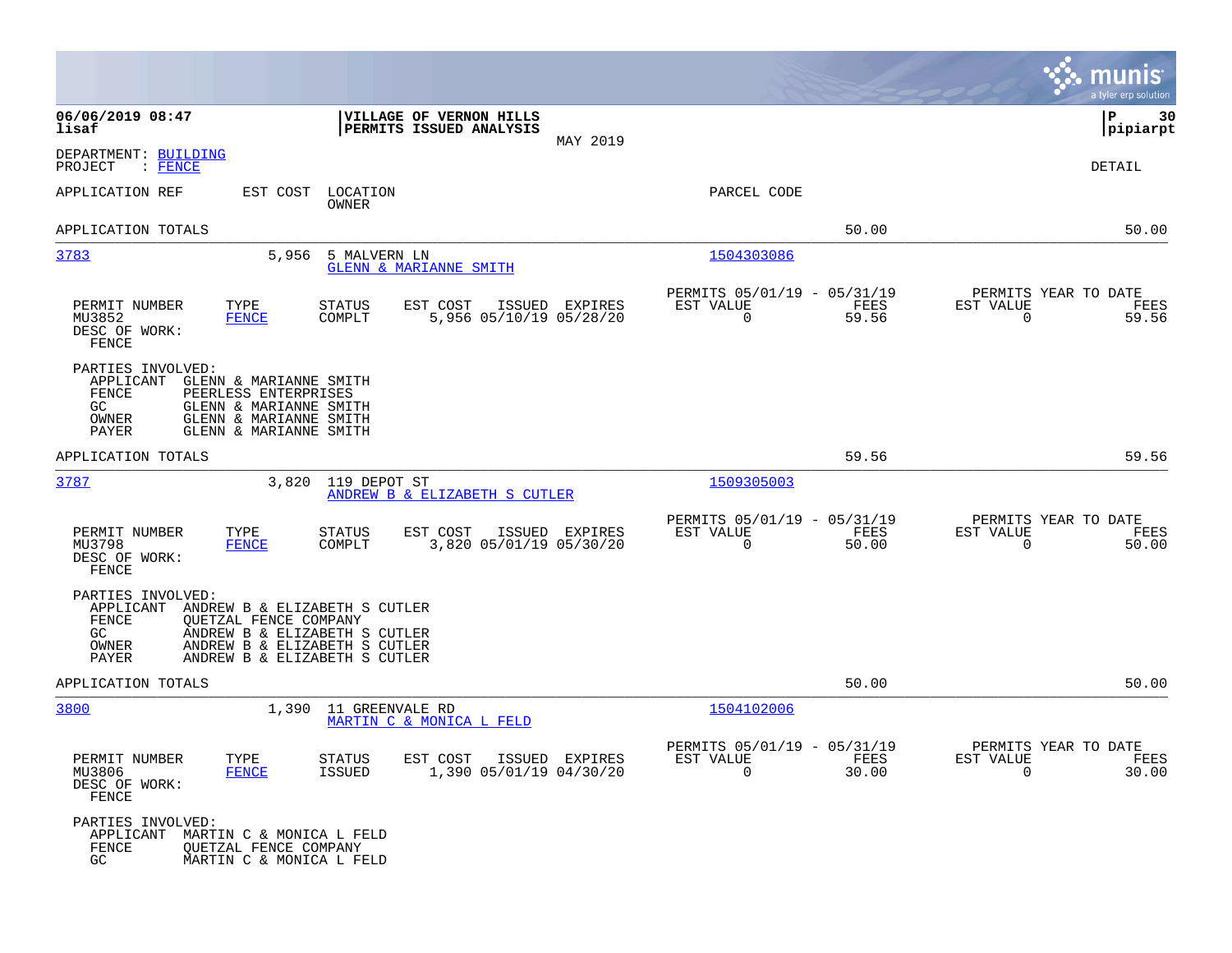|                                                                                                                                                         |                                                                                  |                                                                          | munis<br>a tyler erp solution                                      |
|---------------------------------------------------------------------------------------------------------------------------------------------------------|----------------------------------------------------------------------------------|--------------------------------------------------------------------------|--------------------------------------------------------------------|
| 06/06/2019 08:47<br>lisaf                                                                                                                               | VILLAGE OF VERNON HILLS<br>PERMITS ISSUED ANALYSIS<br>MAY 2019                   |                                                                          | P<br>31<br> pipiarpt                                               |
| DEPARTMENT: BUILDING<br>PROJECT<br>: FENCE                                                                                                              |                                                                                  |                                                                          | DETAIL                                                             |
| APPLICATION REF<br>EST COST LOCATION                                                                                                                    | OWNER                                                                            | PARCEL CODE                                                              |                                                                    |
| OWNER<br>MARTIN C & MONICA L FELD<br>PAYER<br>MARTIN C & MONICA L FELD                                                                                  |                                                                                  |                                                                          |                                                                    |
| APPLICATION TOTALS                                                                                                                                      |                                                                                  | 30.00                                                                    | 30.00                                                              |
| 3816<br>820                                                                                                                                             | 304E ARDMORE CT<br><b>ALINA PASCA</b>                                            | 1505403007                                                               |                                                                    |
| PERMIT NUMBER<br>TYPE<br>MU3837<br><b>FENCE</b><br>DESC OF WORK:<br>FENCE                                                                               | EST COST<br>ISSUED EXPIRES<br>STATUS<br>820 05/08/19 05/07/20<br>ISSUED          | PERMITS 05/01/19 - 05/31/19<br>EST VALUE<br>FEES<br>$\mathbf 0$<br>30.00 | PERMITS YEAR TO DATE<br>EST VALUE<br>FEES<br>$\mathbf 0$<br>30.00  |
| PARTIES INVOLVED:<br>APPLICANT ALINA PASCA<br>FENCE<br>ALINA PASCA<br>GC<br>AB PRO CONSTRUCTION<br>OWNER<br>ALINA PASCA<br>PAYER<br>AB PRO CONSTRUCTION |                                                                                  |                                                                          |                                                                    |
| APPLICATION TOTALS                                                                                                                                      |                                                                                  | 30.00                                                                    | 30.00                                                              |
| 3842                                                                                                                                                    | 4,440 33 MONTEBELLO DR<br>NICHOLAS S & ELIZABETH COLLINS                         | 1508206012                                                               |                                                                    |
| PERMIT NUMBER<br>TYPE<br>MU3879<br><b>FENCE</b><br>DESC OF WORK:<br>FENCE                                                                               | EST COST<br>ISSUED EXPIRES<br>STATUS<br>4,440 05/17/19 06/04/20<br>ISSUED        | PERMITS 05/01/19 - 05/31/19<br>EST VALUE<br>FEES<br>0<br>50.00           | PERMITS YEAR TO DATE<br>EST VALUE<br>FEES<br>$\Omega$<br>50.00     |
| PARTIES INVOLVED:<br>APPLICANT<br>GOLDEN FENCE INC<br>FENCE<br>GOLDEN FENCE INC<br>GC<br>GOLDEN FENCE INC<br>OWNER<br>NICHOLAS S & ELIZABETH COLLINS    |                                                                                  |                                                                          |                                                                    |
| APPLICATION TOTALS                                                                                                                                      |                                                                                  | 50.00                                                                    | 50.00                                                              |
| 3852<br>2,400                                                                                                                                           | 207 ABILENE LN<br>ROBERT & JEAN EARHART                                          | 1504306026                                                               |                                                                    |
| PERMIT NUMBER<br>TYPE<br>MU3920<br><b>FENCE</b><br>DESC OF WORK:<br>FENCE                                                                               | <b>STATUS</b><br>EST COST<br>ISSUED EXPIRES<br>COMPLT<br>2,400 05/21/19 05/28/20 | PERMITS 05/01/19 - 05/31/19<br>FEES<br>EST VALUE<br>50.00<br>$\Omega$    | PERMITS YEAR TO DATE<br>EST VALUE<br>FEES<br>$\mathbf{0}$<br>50.00 |
| PARTIES INVOLVED:<br>APPLICANT WALT BOMBALL<br>FENCE<br>WALT BOMBALL                                                                                    |                                                                                  |                                                                          |                                                                    |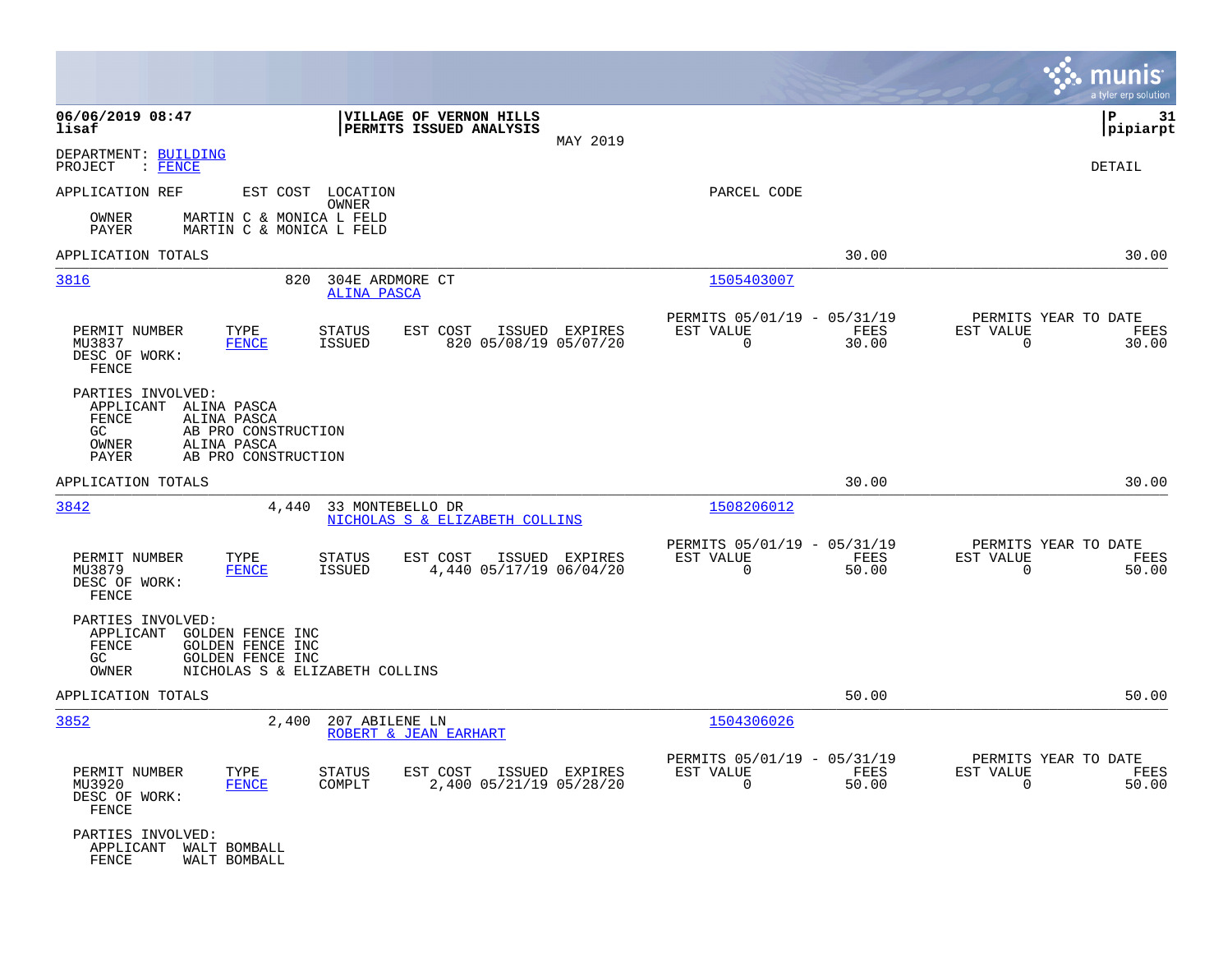|                                                                                                                                                                     |                                                                                         |                                                                             | munis<br>a tyler erp solution                                     |
|---------------------------------------------------------------------------------------------------------------------------------------------------------------------|-----------------------------------------------------------------------------------------|-----------------------------------------------------------------------------|-------------------------------------------------------------------|
| 06/06/2019 08:47<br>lisaf                                                                                                                                           | VILLAGE OF VERNON HILLS<br>PERMITS ISSUED ANALYSIS<br>MAY 2019                          |                                                                             | lР<br>32<br> pipiarpt                                             |
| DEPARTMENT: BUILDING<br>PROJECT<br>$:$ FENCE                                                                                                                        |                                                                                         |                                                                             | DETAIL                                                            |
| APPLICATION REF                                                                                                                                                     | EST COST LOCATION<br>OWNER                                                              | PARCEL CODE                                                                 |                                                                   |
| GC<br>WALT BOMBALL<br>OWNER<br>ROBERT & JEAN EARHART<br><b>PAYER</b><br>WALT BOMBALL                                                                                |                                                                                         |                                                                             |                                                                   |
| APPLICATION TOTALS                                                                                                                                                  |                                                                                         | 50.00                                                                       | 50.00                                                             |
| 3854<br>4,860                                                                                                                                                       | 53 MONTCLAIR RD<br>S CYGAN C THIEL                                                      | 1508412008                                                                  |                                                                   |
| PERMIT NUMBER<br>TYPE<br>MU3863<br><b>FENCE</b><br>DESC OF WORK:<br>FENCE                                                                                           | STATUS<br>EST COST<br>ISSUED EXPIRES<br><b>ISSUED</b><br>4,860 05/14/19 05/13/20        | PERMITS 05/01/19 - 05/31/19<br>EST VALUE<br>FEES<br>$\mathbf 0$<br>50.00    | PERMITS YEAR TO DATE<br>EST VALUE<br>FEES<br>$\mathbf 0$<br>50.00 |
| PARTIES INVOLVED:<br>APPLICANT<br>S CYGAN C THIEL<br><b>FENCE</b><br>PREMIER FENCE<br>GC<br>S CYGAN C THIEL<br>S CYGAN C THIEL<br>OWNER<br>S CYGAN C THIEL<br>PAYER |                                                                                         |                                                                             |                                                                   |
| APPLICATION TOTALS                                                                                                                                                  |                                                                                         | 50.00                                                                       | 50.00                                                             |
| 3872<br>4,770                                                                                                                                                       | 335 ADRIAN COURT<br>KENNETH B & MARIANNE KEITH                                          | 1506402019                                                                  |                                                                   |
| PERMIT NUMBER<br>TYPE<br>MU3958<br><b>FENCE</b><br>DESC OF WORK:<br>FENCE                                                                                           | STATUS<br>EST COST<br>ISSUED EXPIRES<br>4,770 05/30/19 06/04/20<br><b>ISSUED</b>        | PERMITS 05/01/19 - 05/31/19<br>EST VALUE<br>FEES<br>$\overline{0}$<br>50.00 | PERMITS YEAR TO DATE<br>EST VALUE<br>FEES<br>$\mathbf 0$<br>50.00 |
| PARTIES INVOLVED:<br>APPLICANT<br>KENNETH B & MARIANNE KEITH<br><b>FENCE</b><br>ADVANCE FENCE<br>GC<br><b>ADVANCE FENCE</b><br>KENNETH B & MARIANNE KEITH<br>OWNER  |                                                                                         |                                                                             |                                                                   |
| APPLICATION TOTALS                                                                                                                                                  |                                                                                         | 50.00                                                                       | 50.00                                                             |
| 3889<br>3,325                                                                                                                                                       | 6 SAINT IVES LN<br><b>SCOTT MILLER</b>                                                  | 1504312007                                                                  |                                                                   |
| PERMIT NUMBER<br>TYPE<br>MU3926<br><b>FENCE</b><br>DESC OF WORK:<br>FENCE                                                                                           | <b>STATUS</b><br>ISSUED EXPIRES<br>EST COST<br><b>ISSUED</b><br>3,325 05/23/19 06/04/20 | PERMITS 05/01/19 - 05/31/19<br>EST VALUE<br>FEES<br>$\Omega$<br>50.00       | PERMITS YEAR TO DATE<br>EST VALUE<br>FEES<br>$\Omega$<br>50.00    |
| PARTIES INVOLVED:<br>APPLICANT SCOTT MILLER                                                                                                                         |                                                                                         |                                                                             |                                                                   |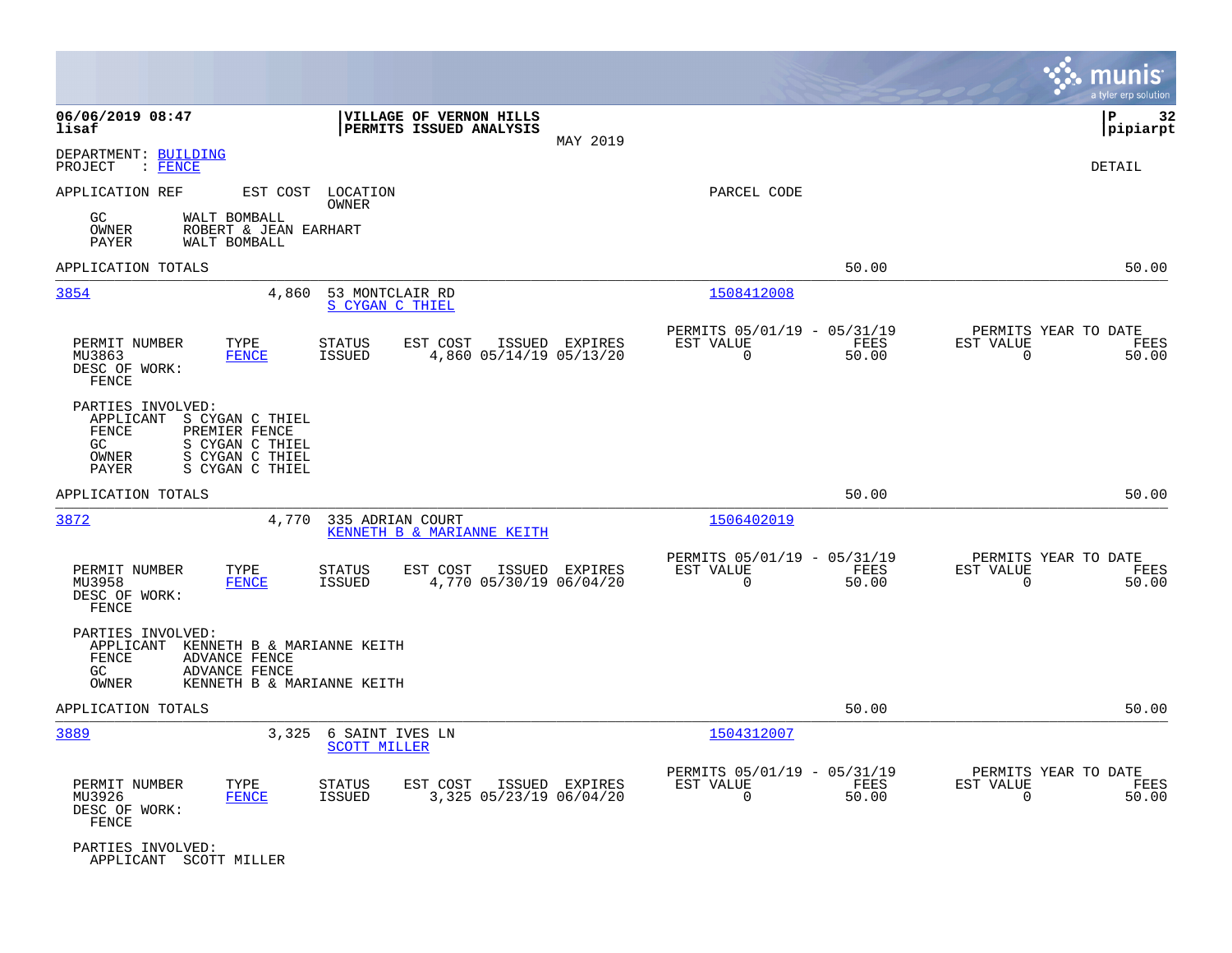|                                                                  |                                                                                                                               |                                          |                                                    |                                           |                                               |                 |                                                  | munis<br>a tyler erp solution |
|------------------------------------------------------------------|-------------------------------------------------------------------------------------------------------------------------------|------------------------------------------|----------------------------------------------------|-------------------------------------------|-----------------------------------------------|-----------------|--------------------------------------------------|-------------------------------|
| 06/06/2019 08:47<br>lisaf                                        |                                                                                                                               |                                          | VILLAGE OF VERNON HILLS<br>PERMITS ISSUED ANALYSIS | MAY 2019                                  |                                               |                 |                                                  | Þ<br>33<br>pipiarpt           |
| DEPARTMENT: BUILDING<br>: FENCE<br>PROJECT                       |                                                                                                                               |                                          |                                                    |                                           |                                               |                 |                                                  | <b>DETAIL</b>                 |
| APPLICATION REF<br><b>FENCE</b><br>GC.<br>OWNER                  | EST COST<br>PEERLESS FENCE<br><b>SCOTT MILLER</b><br><b>SCOTT MILLER</b>                                                      | LOCATION<br><b>OWNER</b>                 |                                                    |                                           | PARCEL CODE                                   |                 |                                                  |                               |
| <b>PAYER</b>                                                     | <b>SCOTT MILLER</b>                                                                                                           |                                          |                                                    |                                           |                                               |                 |                                                  |                               |
| APPLICATION TOTALS<br>3893                                       | 6,000                                                                                                                         | 390 RANNEY AVE<br>MEENAL SETHNA, TRUSTEE |                                                    |                                           | 1509302044                                    | 50.00           |                                                  | 50.00                         |
| PERMIT NUMBER<br>MU3942<br>DESC OF WORK:<br>FENCE                | TYPE<br><b>FENCE</b>                                                                                                          | STATUS<br>ISSUED                         | EST COST                                           | ISSUED EXPIRES<br>6,000 05/28/19 05/27/20 | PERMITS 05/01/19 - 05/31/19<br>EST VALUE<br>0 | FEES<br>60.00   | PERMITS YEAR TO DATE<br>EST VALUE<br>$\mathbf 0$ | FEES<br>60.00                 |
| PARTIES INVOLVED:<br>APPLICANT<br>FENCE<br>GC.<br>OWNER<br>PAYER | MEENAL SETHNA, TRUSTEE<br>MEIER'S OUTDOOR WORLD<br>MEENAL SETHNA, TRUSTEE<br>MEENAL SETHNA, TRUSTEE<br>MEENAL SETHNA, TRUSTEE |                                          |                                                    |                                           |                                               |                 |                                                  |                               |
| APPLICATION TOTALS                                               |                                                                                                                               |                                          |                                                    |                                           |                                               | 60.00           |                                                  | 60.00                         |
| 3919                                                             | 1,200                                                                                                                         | 5 BEDFORD DR<br><b>FARKHOD KHUSAINOV</b> |                                                    |                                           | 1504307003                                    |                 |                                                  |                               |
| PERMIT NUMBER<br>MU3938<br>DESC OF WORK:<br><b>FENCE</b>         | TYPE<br><b>FENCE</b>                                                                                                          | <b>STATUS</b><br><b>ISSUED</b>           | EST COST                                           | ISSUED EXPIRES<br>1,200 05/28/19 06/04/20 | PERMITS 05/01/19 - 05/31/19<br>EST VALUE<br>0 | FEES<br>30.00   | PERMITS YEAR TO DATE<br>EST VALUE<br>$\mathbf 0$ | FEES<br>30.00                 |
| PARTIES INVOLVED:<br>APPLICANT<br>FENCE<br>GC<br>OWNER<br>PAYER  | FARKHOD KHUSAINOV<br>FARKHOD KHUSAINOV<br>JOSEPH J & PAULA A DEPPONG<br>FARKHOD KHUSAINOV<br>FARKHOD KHUSAINOV                |                                          |                                                    |                                           |                                               |                 |                                                  |                               |
| APPLICATION TOTALS<br>PROJECT TOTALS                             |                                                                                                                               |                                          |                                                    |                                           | 0                                             | 30.00<br>659.56 | $\mathbf 0$                                      | 30.00<br>659.56               |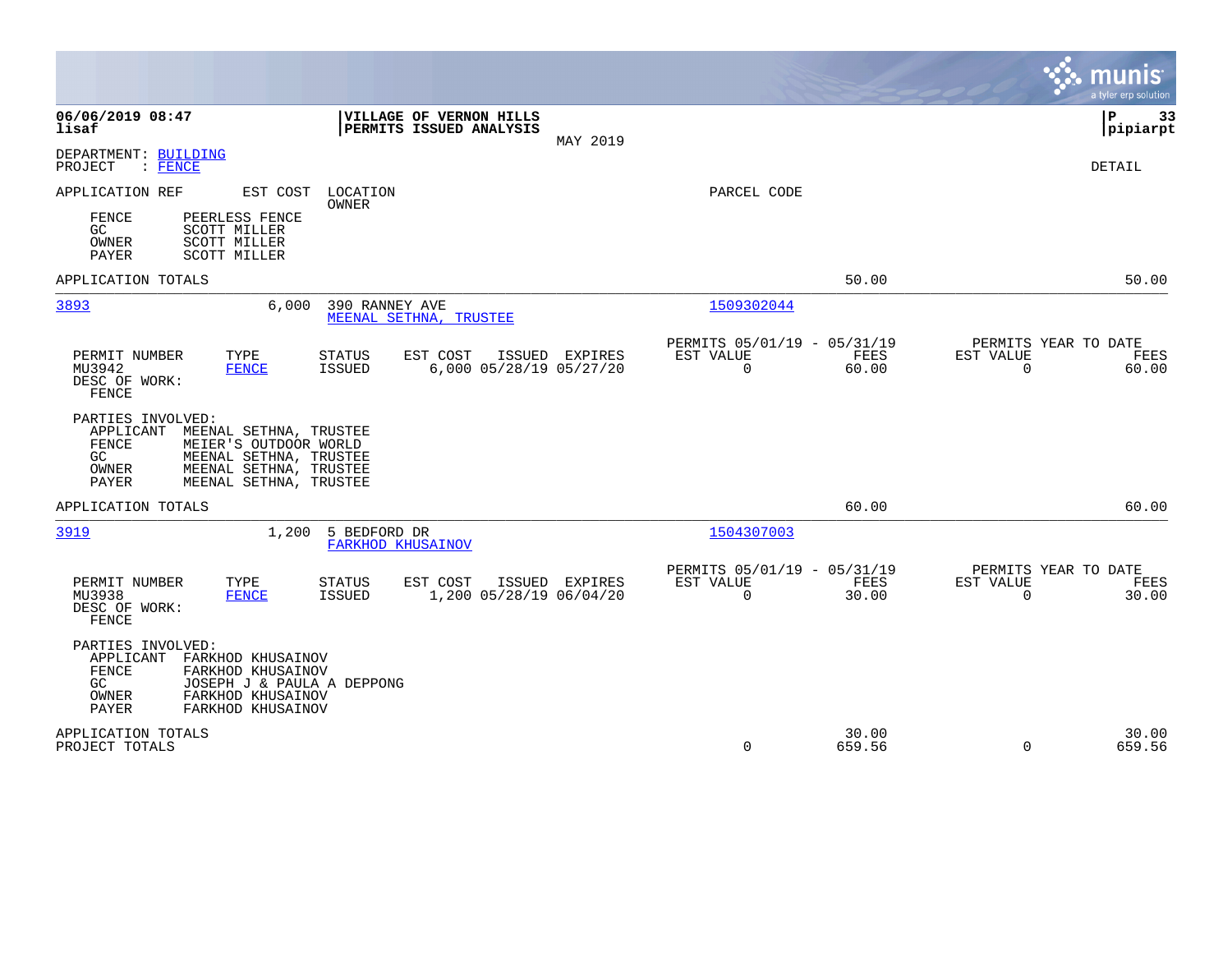|                                                                                                                                                                                                                                                                                                         |                                                                           | munis<br>a tyler erp solution                                   |
|---------------------------------------------------------------------------------------------------------------------------------------------------------------------------------------------------------------------------------------------------------------------------------------------------------|---------------------------------------------------------------------------|-----------------------------------------------------------------|
| 06/06/2019 08:47<br>VILLAGE OF VERNON HILLS<br>lisaf<br>PERMITS ISSUED ANALYSIS                                                                                                                                                                                                                         |                                                                           | ΙP<br>34<br> pipiarpt                                           |
| MAY 2019<br>DEPARTMENT: BUILDING<br>: FIRE ALARM<br>PROJECT                                                                                                                                                                                                                                             |                                                                           | DETAIL                                                          |
| LOCATION<br>APPLICATION REF<br>EST COST<br><b>OWNER</b>                                                                                                                                                                                                                                                 | PARCEL CODE                                                               |                                                                 |
| 3834<br>701 NORTH MILWAUKEE AVE 344<br>1,500<br>INLAND REAL ESTATE CORPORATION                                                                                                                                                                                                                          | 1503102018                                                                |                                                                 |
| TYPE<br>EST COST<br>ISSUED EXPIRES<br>PERMIT NUMBER<br><b>STATUS</b><br>1,500 05/14/19 05/13/20<br>MU3862<br>FIRE ALARM ISSUED<br>DESC OF WORK:<br>FIRE ALARM                                                                                                                                           | PERMITS 05/01/19 - 05/31/19<br>FEES<br>EST VALUE<br>$\Omega$<br>290.00    | PERMITS YEAR TO DATE<br>EST VALUE<br>FEES<br>$\Omega$<br>290.00 |
| PARTIES INVOLVED:<br>ALARM<br>CHICAGO METROPOLITAN FIRE PREVENTION<br>APPLICANT<br>CHICAGO METROPOLITAN FIRE PREVENTION<br>GC.<br>CHICAGO METROPOLITAN FIRE PREVENTION<br>OCCUPANT<br>ARTISAN VAPOR COMPANY<br>OWNER<br>INLAND REAL ESTATE CORPORATION<br>PAYER<br>CHICAGO METROPOLITAN FIRE PREVENTION |                                                                           |                                                                 |
| APPLICATION TOTALS                                                                                                                                                                                                                                                                                      | 290.00                                                                    | 290.00                                                          |
| 6,779<br>3835<br>610 HAWTHORN CTR<br>CENTENNIAL                                                                                                                                                                                                                                                         | 1133401086                                                                |                                                                 |
| PERMIT NUMBER<br>TYPE<br>EST COST<br>ISSUED EXPIRES<br><b>STATUS</b><br>FIRE ALARM ISSUED<br>6,779 05/14/19 05/13/20<br>MU3861<br>DESC OF WORK:<br>FIRE ALARM                                                                                                                                           | PERMITS 05/01/19 - 05/31/19<br>EST VALUE<br>FEES<br>295.00<br>$\mathbf 0$ | PERMITS YEAR TO DATE<br>EST VALUE<br>FEES<br>295.00<br>$\Omega$ |
| PARTIES INVOLVED:<br>ALARM<br>ESSCOE , LLC<br>APPLICANT<br>ESSCOE , LLC<br>GC.<br>ESSCOE, LLC<br><b>OCCUPANT</b><br>CINNABON<br>OWNER<br>CENTENNIAL<br><b>PAYER</b><br>ESSCOE , LLC                                                                                                                     |                                                                           |                                                                 |
| APPLICATION TOTALS<br>PROJECT TOTALS                                                                                                                                                                                                                                                                    | 295.00<br>$\mathbf 0$<br>585.00                                           | 295.00<br>$\mathbf 0$<br>585.00                                 |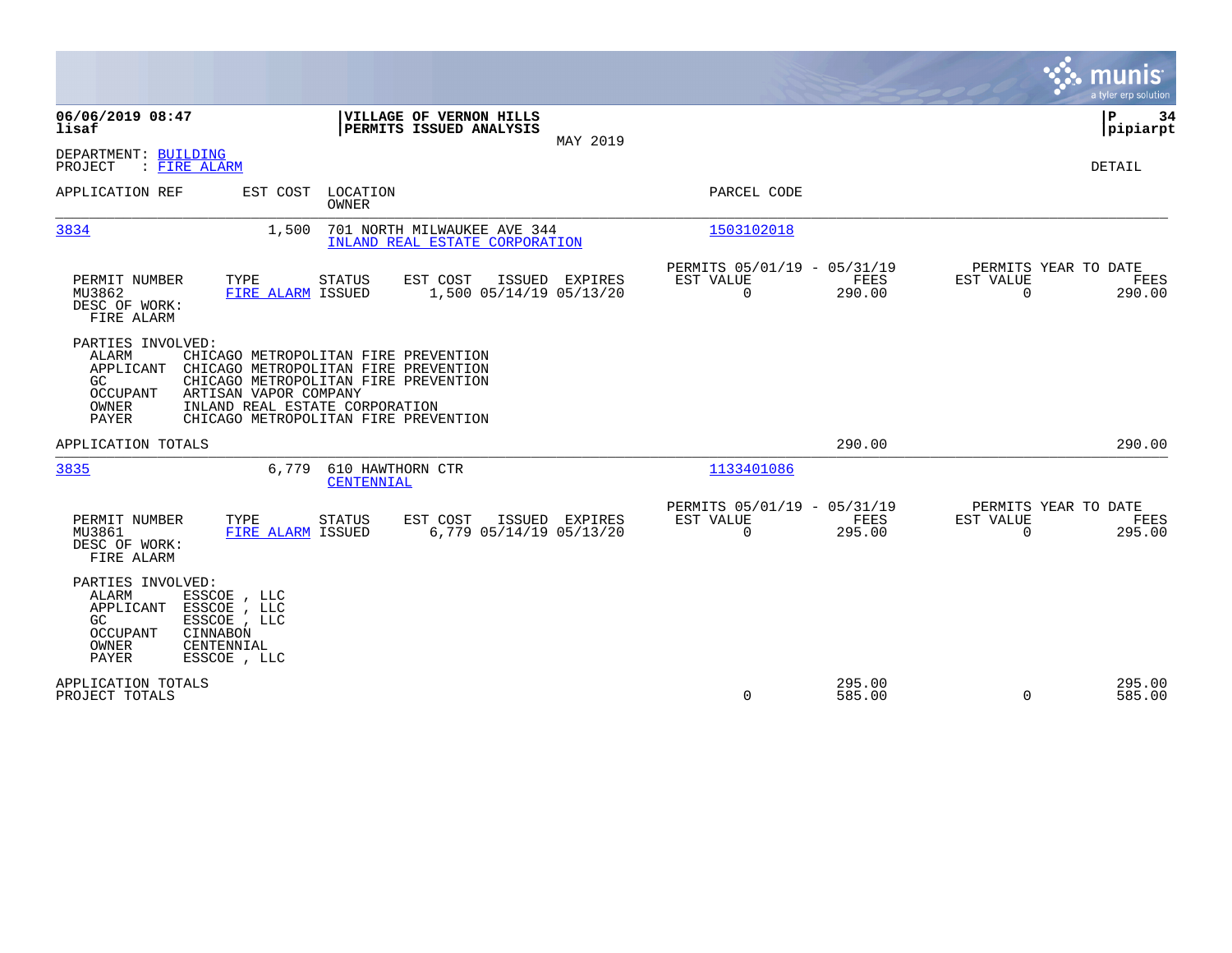|                                                                                                                                                                                                                         |                                                                                                            |                                                                           | munis<br>a tyler erp solution                                      |
|-------------------------------------------------------------------------------------------------------------------------------------------------------------------------------------------------------------------------|------------------------------------------------------------------------------------------------------------|---------------------------------------------------------------------------|--------------------------------------------------------------------|
| 06/06/2019 08:47<br>lisaf                                                                                                                                                                                               | VILLAGE OF VERNON HILLS<br>PERMITS ISSUED ANALYSIS                                                         |                                                                           | ΙP<br>35<br> pipiarpt                                              |
| DEPARTMENT: BUILDING<br>: FIRE SPRINKLER<br>PROJECT                                                                                                                                                                     |                                                                                                            | MAY 2019                                                                  | DETAIL                                                             |
| APPLICATION REF<br>EST COST                                                                                                                                                                                             | LOCATION<br><b>OWNER</b>                                                                                   | PARCEL CODE                                                               |                                                                    |
| 3616<br>4,544                                                                                                                                                                                                           | 901 NORTH MILWAUKEE AVENUE 800<br><b>PLACEHOLDER</b>                                                       | 1134302008                                                                |                                                                    |
| PERMIT NUMBER<br>TYPE<br>MU3670<br>FIRE SPR<br>DESC OF WORK:<br>FIRE SPRINKLERS                                                                                                                                         | EST COST<br>ISSUED EXPIRES<br>STATUS<br>COMPLT<br>4,544 05/17/19 05/16/20                                  | PERMITS 05/01/19 - 05/31/19<br>FEES<br>EST VALUE<br>$\mathbf 0$<br>329.00 | PERMITS YEAR TO DATE<br>EST VALUE<br>FEES<br>$\mathbf 0$<br>329.00 |
| PARTIES INVOLVED:<br>APPLICANT ABSOLUTE FIRE PROTECTION<br>FIRE SPRIN ABSOLUTE FIRE PROTECTION<br>GC.<br>ABSOLUTE FIRE PROTECTION<br>OCCUPANT<br>STRETCHED<br>PLACEHOLDER<br>OWNER<br>ABSOLUTE FIRE PROTECTION<br>PAYER |                                                                                                            |                                                                           |                                                                    |
| APPLICATION TOTALS                                                                                                                                                                                                      |                                                                                                            | 329.00                                                                    | 329.00                                                             |
| 3655<br>2,000                                                                                                                                                                                                           | 1000 NORTH BUTTERFIELD RD 1007<br>NEW CENTURY TOWN LLC                                                     | 1132300046                                                                |                                                                    |
| PERMIT NUMBER<br>TYPE<br>FIRE SPR<br>MU3822<br>DESC OF WORK:<br>FIRE SPRINKLERS                                                                                                                                         | <b>STATUS</b><br>EST COST<br>ISSUED EXPIRES<br>ISSUED<br>2,000 05/06/19 05/05/20                           | PERMITS 05/01/19 - 05/31/19<br>EST VALUE<br>FEES<br>0<br>287.00           | PERMITS YEAR TO DATE<br>EST VALUE<br>FEES<br>$\mathbf 0$<br>287.00 |
| PARTIES INVOLVED:<br>APPLICANT CENTURY AUTOMATIC SPRINKLER CO<br>GC<br>OCCUPANT<br>CROSSFIT<br>OWNER<br>NEW CENTURY TOWN LLC<br>PAYER<br>PAYER                                                                          | 1000 BUTTERFIELD OPERATING ACCOUNT<br>CENTURY AUTOMATIC SPRINKLER CO<br>1000 BUTTERFIELD OPERATING ACCOUNT |                                                                           |                                                                    |
| APPLICATION TOTALS                                                                                                                                                                                                      |                                                                                                            | 287.00                                                                    | 287.00                                                             |
| 3793<br>14,200                                                                                                                                                                                                          | 534 COUNCIL CIRCLE<br><b>PLACEHOLDER</b>                                                                   | 1133205053                                                                |                                                                    |
| PERMIT NUMBER<br>TYPE<br>MU3815<br>FIRE SPR<br>DESC OF WORK:<br>FIRE SPRINKLER                                                                                                                                          | <b>STATUS</b><br>EST COST<br>ISSUED EXPIRES<br>ISSUED<br>14,200 05/03/19 05/02/20                          | PERMITS 05/01/19 - 05/31/19<br>EST VALUE<br>FEES<br>$\Omega$<br>342.00    | PERMITS YEAR TO DATE<br>EST VALUE<br>FEES<br>$\Omega$<br>342.00    |
| PARTIES INVOLVED:<br>APPLICANT NOVA FIRE PROTECTION<br>FIRE SPRIN NOVA FIRE PROTECTION<br>GC<br>NOVA FIRE PROTECTION                                                                                                    |                                                                                                            |                                                                           |                                                                    |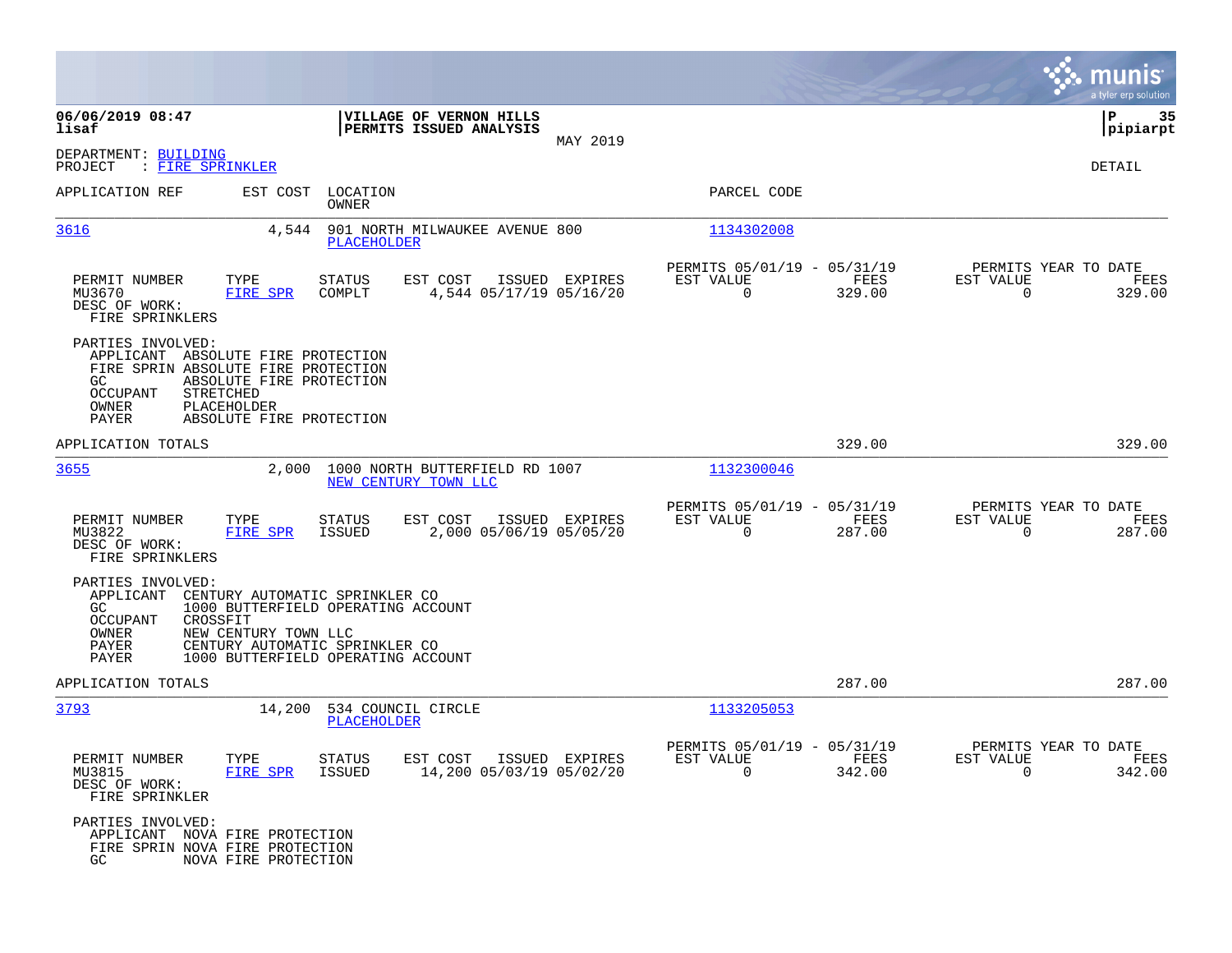|                                                                                                                                                                                |                                                                            |                                                                        | munis<br>a tyler erp solution                                      |
|--------------------------------------------------------------------------------------------------------------------------------------------------------------------------------|----------------------------------------------------------------------------|------------------------------------------------------------------------|--------------------------------------------------------------------|
| 06/06/2019 08:47<br>lisaf                                                                                                                                                      | VILLAGE OF VERNON HILLS<br>PERMITS ISSUED ANALYSIS<br>MAY 2019             |                                                                        | 36<br>  P<br> pipiarpt                                             |
| DEPARTMENT: BUILDING<br>PROJECT<br>: FIRE SPRINKLER                                                                                                                            |                                                                            |                                                                        | DETAIL                                                             |
| APPLICATION REF<br>EST COST                                                                                                                                                    | LOCATION<br>OWNER                                                          | PARCEL CODE                                                            |                                                                    |
| PLACEHOLDER<br>OWNER<br>PAYER<br>NOVA FIRE PROTECTION                                                                                                                          |                                                                            |                                                                        |                                                                    |
| APPLICATION TOTALS                                                                                                                                                             |                                                                            | 342.00                                                                 | 342.00                                                             |
| 3807<br>32,000                                                                                                                                                                 | 929 NORTH MILWAUKEE AVENUE<br>PLACEHOLDER                                  | 1134302008                                                             |                                                                    |
| PERMIT NUMBER<br>TYPE<br>MU3842<br>FIRE SPR<br>PARTIES INVOLVED:                                                                                                               | EST COST<br>ISSUED EXPIRES<br>STATUS<br>32,000 05/09/19 05/08/20<br>ISSUED | PERMITS 05/01/19 - 05/31/19<br>EST VALUE<br>FEES<br>$\Omega$<br>793.00 | PERMITS YEAR TO DATE<br>EST VALUE<br>FEES<br>$\Omega$<br>793.00    |
| APPLICANT HILL FIRE PROTECTION<br>FIRE SPRIN HILL FIRE PROTECTION<br>HILL FIRE PROTECTION<br>GC.<br>OCCUPANT<br>PLACEHOLDER<br>OWNER<br>PAYER<br>HILL FIRE PROTECTION          | CITY WORKS EATERY AND POUR HOUSE                                           |                                                                        |                                                                    |
| APPLICATION TOTALS                                                                                                                                                             |                                                                            | 793.00                                                                 | 793.00                                                             |
| 3811<br>14,500                                                                                                                                                                 | 544 COUNCIL CIRCLE<br><b>PLACEHOLDER</b>                                   | 1133205038                                                             |                                                                    |
| PERMIT NUMBER<br>TYPE<br>MU3834<br><b>FIRE SPR</b><br>DESC OF WORK:<br>FIRE SPRINKLER                                                                                          | STATUS<br>EST COST<br>ISSUED EXPIRES<br>14,500 05/08/19 05/07/20<br>ISSUED | PERMITS 05/01/19 - 05/31/19<br>EST VALUE<br>FEES<br>0<br>345.00        | PERMITS YEAR TO DATE<br>EST VALUE<br>FEES<br>$\mathbf 0$<br>345.00 |
| PARTIES INVOLVED:<br>APPLICANT NOVA FIRE PROTECTION<br>FIRE SPRIN NOVA FIRE PROTECTION<br>GC.<br>NOVA FIRE PROTECTION<br>PLACEHOLDER<br>OWNER<br>PAYER<br>NOVA FIRE PROTECTION |                                                                            |                                                                        |                                                                    |
| APPLICATION TOTALS                                                                                                                                                             |                                                                            | 345.00                                                                 | 345.00                                                             |
| 3814<br>14,500                                                                                                                                                                 | 523 COUNCIL CIRCLE<br>PLACEHOLDER                                          | 1133213014                                                             |                                                                    |
| PERMIT NUMBER<br>TYPE<br>MU3833<br>FIRE SPR<br>DESC OF WORK:<br>FIRE SPRINKLER                                                                                                 | STATUS<br>EST COST ISSUED EXPIRES<br>14,500 05/08/19 05/07/20<br>ISSUED    | PERMITS 05/01/19 - 05/31/19<br>EST VALUE<br>FEES<br>$\Omega$<br>345.00 | PERMITS YEAR TO DATE<br>EST VALUE<br>FEES<br>$\Omega$<br>345.00    |
| PARTIES INVOLVED:<br>APPLICANT NOVA FIRE PROTECTION<br>FIRE SPRIN NOVA FIRE PROTECTION<br>GC.<br>NOVA FIRE PROTECTION                                                          |                                                                            |                                                                        |                                                                    |

**Contract**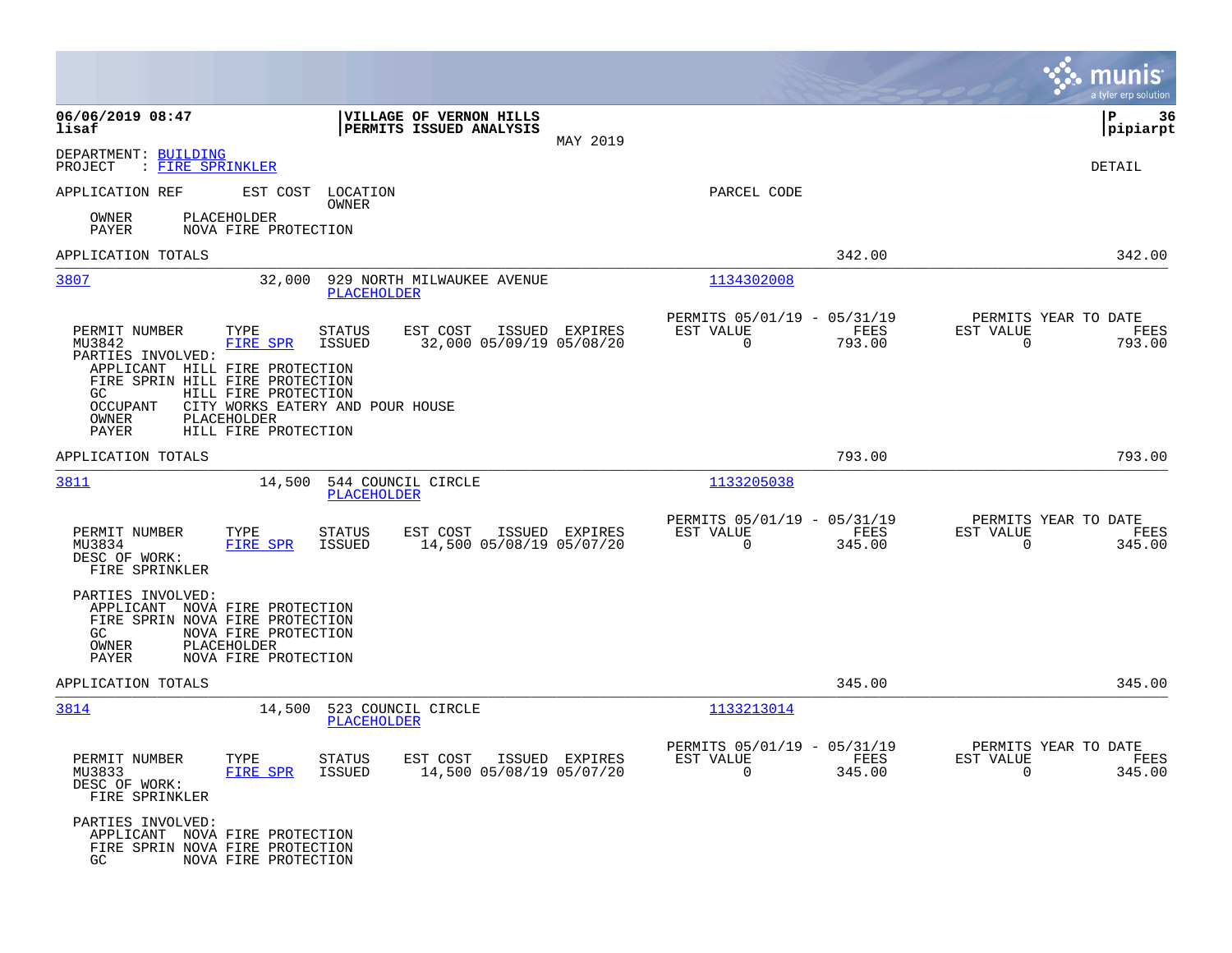|                                                                                                                       |                                                             |                                          |                                                    |                |                                                         |                       |                          | munis<br>a tyler erp solution          |
|-----------------------------------------------------------------------------------------------------------------------|-------------------------------------------------------------|------------------------------------------|----------------------------------------------------|----------------|---------------------------------------------------------|-----------------------|--------------------------|----------------------------------------|
| 06/06/2019 08:47<br>lisaf                                                                                             |                                                             |                                          | VILLAGE OF VERNON HILLS<br>PERMITS ISSUED ANALYSIS | MAY 2019       |                                                         |                       |                          | ΙP<br>37<br> pipiarpt                  |
| DEPARTMENT: BUILDING<br>: FIRE SPRINKLER<br>PROJECT                                                                   |                                                             |                                          |                                                    |                |                                                         |                       |                          | DETAIL                                 |
| APPLICATION REF                                                                                                       |                                                             | EST COST LOCATION<br>OWNER               |                                                    |                | PARCEL CODE                                             |                       |                          |                                        |
| OWNER<br>PAYER                                                                                                        | PLACEHOLDER<br>NOVA FIRE PROTECTION                         |                                          |                                                    |                |                                                         |                       |                          |                                        |
| APPLICATION TOTALS                                                                                                    |                                                             |                                          |                                                    |                |                                                         | 345.00                |                          | 345.00                                 |
| 3833                                                                                                                  | 13,500                                                      | 526 COUNCIL CIRCLE<br><b>PLACEHOLDER</b> |                                                    |                | 1133205057                                              |                       |                          |                                        |
| PERMIT NUMBER<br>MU3832<br>DESC OF WORK:<br>FIRE SPRINKLER                                                            | TYPE<br>FIRE SPR                                            | <b>STATUS</b><br>ISSUED                  | EST COST<br>13,500 05/08/19 05/07/20               | ISSUED EXPIRES | PERMITS 05/01/19 - 05/31/19<br>EST VALUE<br>$\mathbf 0$ | <b>FEES</b><br>335.00 | EST VALUE<br>$\mathbf 0$ | PERMITS YEAR TO DATE<br>FEES<br>335.00 |
| PARTIES INVOLVED:<br>APPLICANT NOVA FIRE PROTECTION<br>FIRE SPRIN NOVA FIRE PROTECTION<br>GC<br>OWNER<br>PAYER        | NOVA FIRE PROTECTION<br>PLACEHOLDER<br>NOVA FIRE PROTECTION |                                          |                                                    |                |                                                         |                       |                          |                                        |
| APPLICATION TOTALS                                                                                                    |                                                             |                                          |                                                    |                |                                                         | 335.00                |                          | 335.00                                 |
| 3896                                                                                                                  |                                                             | <b>PLACEHOLDER</b>                       | 10,800 1302 GARDEN VIEW DRIVE                      |                | 1133205068                                              |                       |                          |                                        |
| PERMIT NUMBER<br>MU3951<br>DESC OF WORK:<br>FIRE SPRINKLERS                                                           | TYPE<br>FIRE SPR                                            | <b>STATUS</b><br>ISSUED                  | EST COST<br>10,800 05/29/19 05/28/20               | ISSUED EXPIRES | PERMITS 05/01/19 - 05/31/19<br>EST VALUE<br>$\mathbf 0$ | FEES<br>308.00        | EST VALUE<br>$\mathbf 0$ | PERMITS YEAR TO DATE<br>FEES<br>308.00 |
| PARTIES INVOLVED:<br>APPLICANT NOVA FIRE PROTECTION<br>FIRE SPRIN NOVA FIRE PROTECTION<br>GC<br>OWNER<br><b>PAYER</b> | NOVA FIRE PROTECTION<br>PLACEHOLDER<br>NOVA FIRE PROTECTION |                                          |                                                    |                |                                                         |                       |                          |                                        |
| APPLICATION TOTALS<br>PROJECT TOTALS                                                                                  |                                                             |                                          |                                                    |                | 0                                                       | 308.00<br>3,084.00    | $\Omega$                 | 308.00<br>3,084.00                     |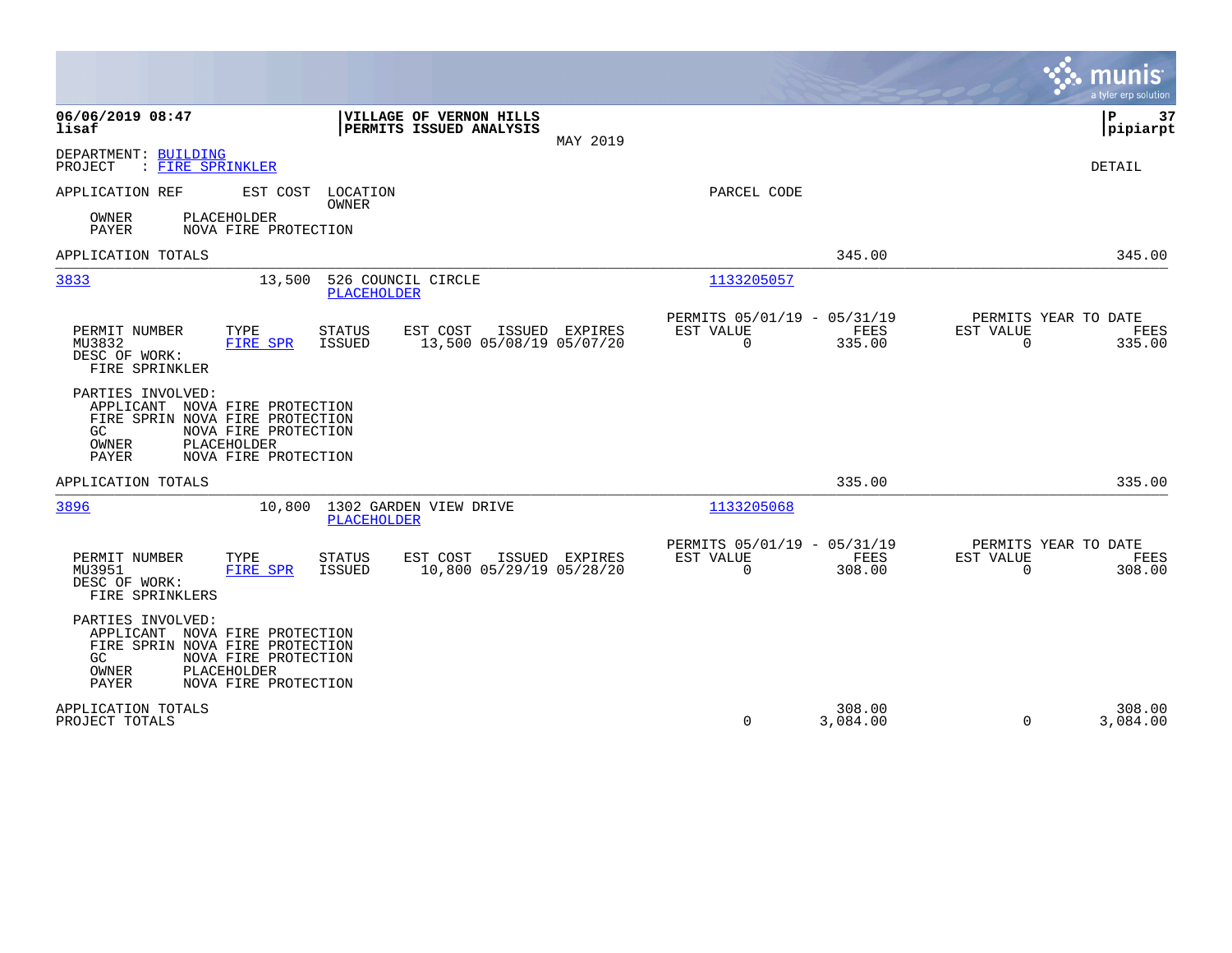|                                                                                                                                                                                |                                                                        | munis<br>a tyler erp solution                                   |
|--------------------------------------------------------------------------------------------------------------------------------------------------------------------------------|------------------------------------------------------------------------|-----------------------------------------------------------------|
| 06/06/2019 08:47<br>VILLAGE OF VERNON HILLS<br>lisaf<br>PERMITS ISSUED ANALYSIS<br>MAY 2019                                                                                    |                                                                        | P<br>38<br> pipiarpt                                            |
| DEPARTMENT: BUILDING<br>: LAWN SPRINKLER<br>PROJECT                                                                                                                            |                                                                        | DETAIL                                                          |
| APPLICATION REF<br>EST COST<br>LOCATION<br>OWNER                                                                                                                               | PARCEL CODE                                                            |                                                                 |
| 3248<br>1115 NORTH MILWAUKEE AVENUE<br>60,525<br><b>PLACEHOLDER</b>                                                                                                            | 1134302003                                                             |                                                                 |
| PERMIT NUMBER<br>TYPE<br><b>STATUS</b><br>EST COST<br>ISSUED EXPIRES<br>60,525 05/14/19 06/03/20<br>MU3858<br>LAWN IRRIG COMPLT<br>DESC OF WORK:<br>LAWN IRRIGATION            | PERMITS 05/01/19 - 05/31/19<br>EST VALUE<br>FEES<br>$\Omega$<br>605.25 | PERMITS YEAR TO DATE<br>EST VALUE<br>FEES<br>$\Omega$<br>605.25 |
| PARTIES INVOLVED:<br>APPLICANT<br>ARROW LAND & STRUCTURES<br>ARROW LAND & STRUCTURES<br>GC<br>OCCUPANT<br>LAZY DOG<br>OWNER<br>PLACEHOLDER<br>PAYER<br>ARROW LAND & STRUCTURES |                                                                        |                                                                 |
| APPLICATION TOTALS                                                                                                                                                             | 605.25                                                                 | 605.25                                                          |
| 3895<br>1318 GARDEN VIEW DRIVE<br>4,889<br><b>JOHN SALCIUS</b>                                                                                                                 | 1133205064                                                             |                                                                 |
| EST COST<br>PERMIT NUMBER<br>TYPE<br><b>STATUS</b><br>ISSUED EXPIRES<br>MU3939<br>4,889 05/28/19 05/27/20<br>LAWN IRRIG ISSUED<br>DESC OF WORK:<br>LAWN IRRIGATION             | PERMITS 05/01/19 - 05/31/19<br>EST VALUE<br>FEES<br>$\Omega$<br>50.00  | PERMITS YEAR TO DATE<br>EST VALUE<br>FEES<br>$\Omega$<br>50.00  |
| PARTIES INVOLVED:<br>APPLICANT<br>TGF ENTERPRISES<br>GC.<br>TGF ENTERPRISES<br>IRRIGATION TGF ENTERPRISES<br>OWNER<br>JOHN SALCIUS                                             |                                                                        |                                                                 |
| APPLICATION TOTALS<br>PROJECT TOTALS                                                                                                                                           | 50.00<br>0<br>655.25                                                   | 50.00<br>$\Omega$<br>655.25                                     |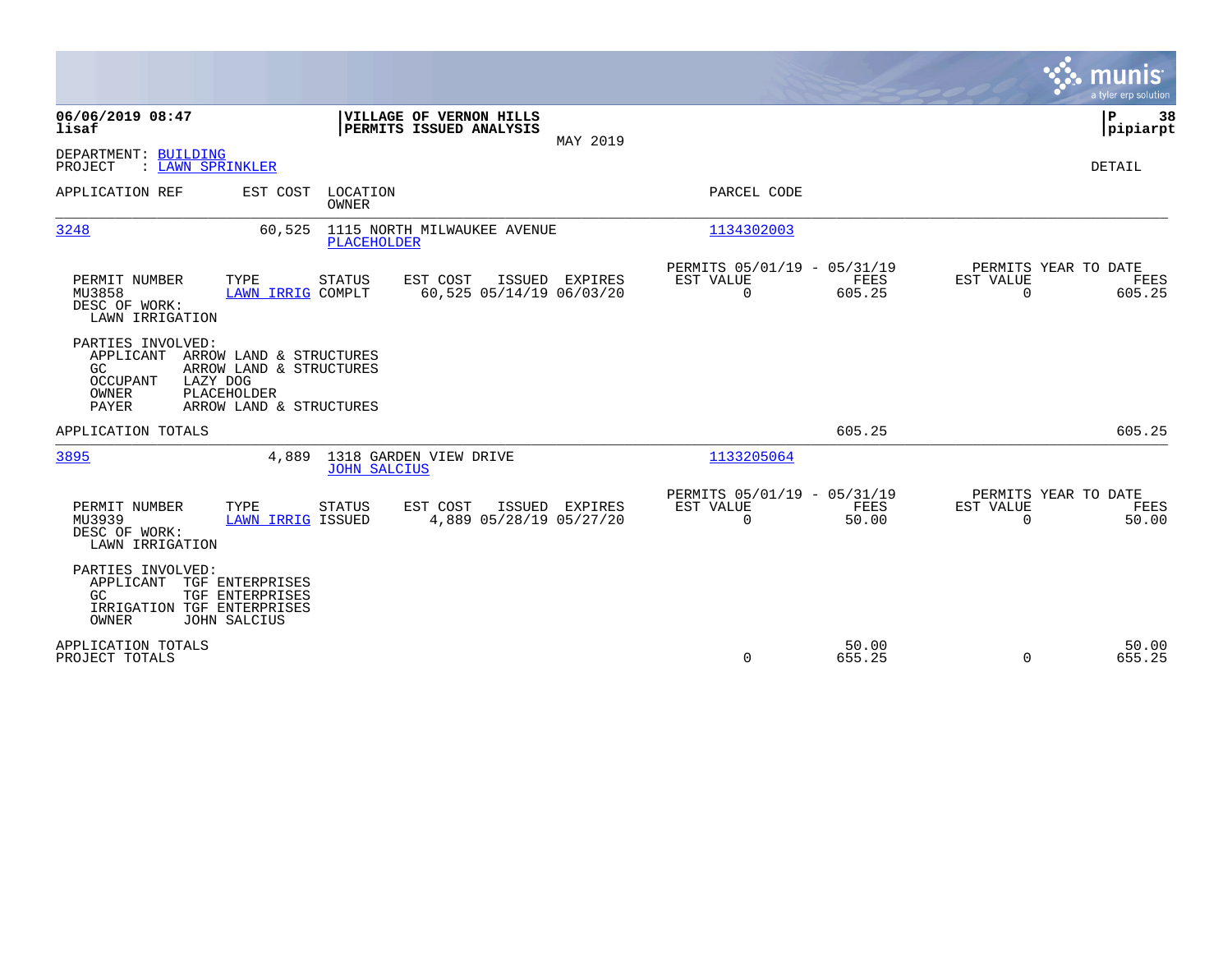|                                                                                                                                                                                                                                                                    |                                                                                           |                |                                                      |                      |                                                  | munis<br>a tyler erp solution |
|--------------------------------------------------------------------------------------------------------------------------------------------------------------------------------------------------------------------------------------------------------------------|-------------------------------------------------------------------------------------------|----------------|------------------------------------------------------|----------------------|--------------------------------------------------|-------------------------------|
| 06/06/2019 08:47<br>lisaf                                                                                                                                                                                                                                          | <b>VILLAGE OF VERNON HILLS</b><br>PERMITS ISSUED ANALYSIS                                 |                |                                                      |                      |                                                  | ΙP<br>-39<br> pipiarpt        |
| DEPARTMENT: BUILDING<br>: <u>MISC COMMERCIAL</u><br>PROJECT                                                                                                                                                                                                        |                                                                                           | MAY 2019       |                                                      |                      |                                                  | DETAIL                        |
| APPLICATION REF<br>EST COST                                                                                                                                                                                                                                        | LOCATION<br>OWNER                                                                         |                | PARCEL CODE                                          |                      |                                                  |                               |
| 3354<br>150,000                                                                                                                                                                                                                                                    | 544 LAKEVIEW PARKWAY 204<br>COLLIERS INTERNATIONAL                                        |                | 1504202152                                           |                      |                                                  |                               |
| PERMIT NUMBER<br>TYPE<br>MISC COMM<br>MU3922<br>DESC OF WORK:<br>MISC CONMMERCIAL - VANILLA BOX                                                                                                                                                                    | <b>STATUS</b><br>EST COST<br><b>ISSUED</b><br>150,000 05/22/19 05/21/20                   | ISSUED EXPIRES | PERMITS 05/01/19 - 05/31/19<br>EST VALUE<br>$\Omega$ | FEES<br>1,700.00     | PERMITS YEAR TO DATE<br>EST VALUE<br>$\mathbf 0$ | FEES<br>1,700.00              |
| PARTIES INVOLVED:<br>APPLICANT<br>STATON CONTRACTING<br>CARPENTER<br>DRYWALL<br>STATON CONTRACTING<br>ELECTRICIA STAN'S ELECTRICAL SOLUTIONS<br>GC<br><b>HVAC</b><br>MK INDUSTRIES, INC<br>COLLIERS INTERNATIONAL<br>OWNER<br>PLUMBER<br>PROSPECTIVE PLUMBING CORP | QUINCY CONSTRUTION & DEVELOPMENT<br>QUINCY CONSTRUTION & DEVELOPMENT                      |                |                                                      |                      |                                                  |                               |
| APPLICATION TOTALS                                                                                                                                                                                                                                                 |                                                                                           |                |                                                      | 1,700.00             |                                                  | 1,700.00                      |
| 3851<br>38,327                                                                                                                                                                                                                                                     | 10 EAST HAWTHORN PKY<br><b>VENTAS REALTY</b>                                              |                | 1133301010                                           |                      |                                                  |                               |
| PERMIT NUMBER<br>TYPE<br>MU3882<br>MISC COMM<br>DESC OF WORK:<br>REPLACE CONCRETE UNDER CARPORT                                                                                                                                                                    | <b>STATUS</b><br>EST COST<br>38,327 05/17/19 05/16/20<br>ISSUED                           | ISSUED EXPIRES | PERMITS 05/01/19 - 05/31/19<br>EST VALUE<br>$\Omega$ | FEES<br>1,533.00     | PERMITS YEAR TO DATE<br>EST VALUE<br>$\mathbf 0$ | FEES<br>1,533.00              |
| PARTIES INVOLVED:<br>APPLICANT<br>SERRANO BROTHERS<br>GC<br>SERRANO BROTHERS<br>OWNER<br>VENTAS REALTY<br><b>PAYER</b><br>SERRANO BROTHERS                                                                                                                         |                                                                                           |                |                                                      |                      |                                                  |                               |
| APPLICATION TOTALS                                                                                                                                                                                                                                                 |                                                                                           |                |                                                      | 1,533.00             |                                                  | 1,533.00                      |
| 3938<br>7,000                                                                                                                                                                                                                                                      | 850 NORTH MILWAUKEE AVE 100<br>CAL SAG RETAIL PARTNERS LLC                                |                | 1133401016                                           |                      |                                                  |                               |
| PERMIT NUMBER<br>TYPE<br>MU3902<br>MISC RES<br><b>WATER HEAT WTHDRW</b><br>MU3897<br>DESC OF WORK:<br>2 WATER HEATERS - UNCLE JULIO                                                                                                                                | EST COST<br>STATUS<br>7,000 05/20/19 05/19/20<br><b>ISSUED</b><br>7,000 05/20/19 05/19/20 | ISSUED EXPIRES | PERMITS 05/01/19 - 05/31/19<br>EST VALUE<br>0<br>0   | FEES<br>90.00<br>.00 | PERMITS YEAR TO DATE<br>EST VALUE<br>0<br>0      | FEES<br>90.00<br>.00          |
| PARTIES INVOLVED:<br>APPLICANT<br>GC.                                                                                                                                                                                                                              | CALUMET CITY PLBG & HTG CO INC<br>CALUMET CITY PLBG & HTG CO INC                          |                |                                                      |                      |                                                  |                               |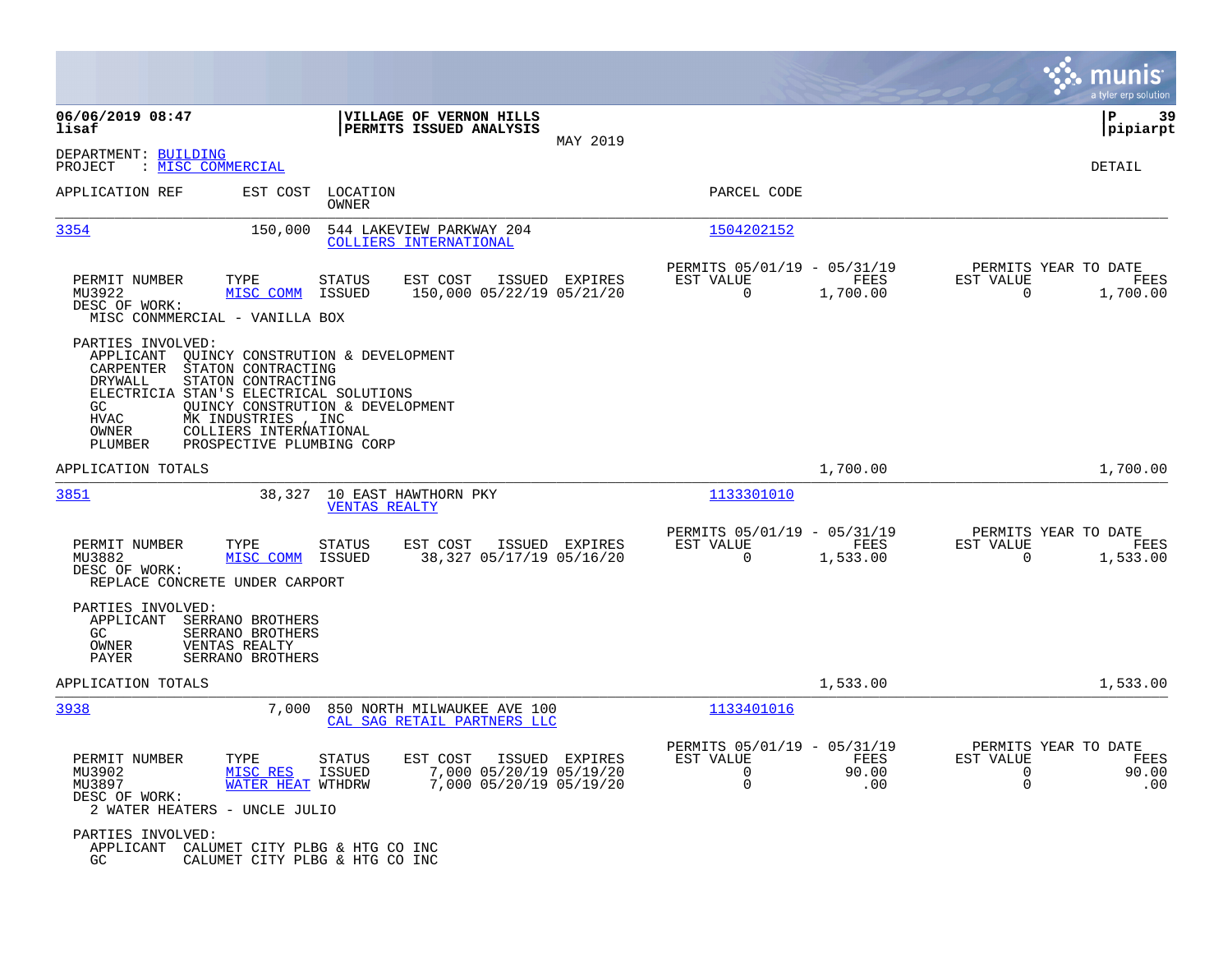|                                                                                                                                                                                  |                             | <b>munis</b><br>a tyler erp solution |
|----------------------------------------------------------------------------------------------------------------------------------------------------------------------------------|-----------------------------|--------------------------------------|
| 06/06/2019 08:47<br><b>VILLAGE OF</b><br><b>VERNON HILLS</b><br>lisaf<br><b>PERMITS ISSUED ANALYSIS</b>                                                                          | MAY 2019                    | 40<br>l P<br> pipiarpt               |
| DEPARTMENT: BUILDING<br>: MISC COMMERCIAL<br>PROJECT                                                                                                                             |                             | DETAIL                               |
| EST COST<br>APPLICATION REF<br>LOCATION<br>OWNER<br>OWNER<br>CAL SAG RETAIL PARTNERS LLC<br>PLUMBER<br>CALUMET CITY PLBG & HTG CO INC<br>CALUMET CITY PLBG & HTG CO INC<br>PAYER | PARCEL CODE                 |                                      |
| APPLICATION TOTALS<br>PROJECT TOTALS                                                                                                                                             | 90.00<br>3,323.00<br>0<br>0 | 90.00<br>3,323.00                    |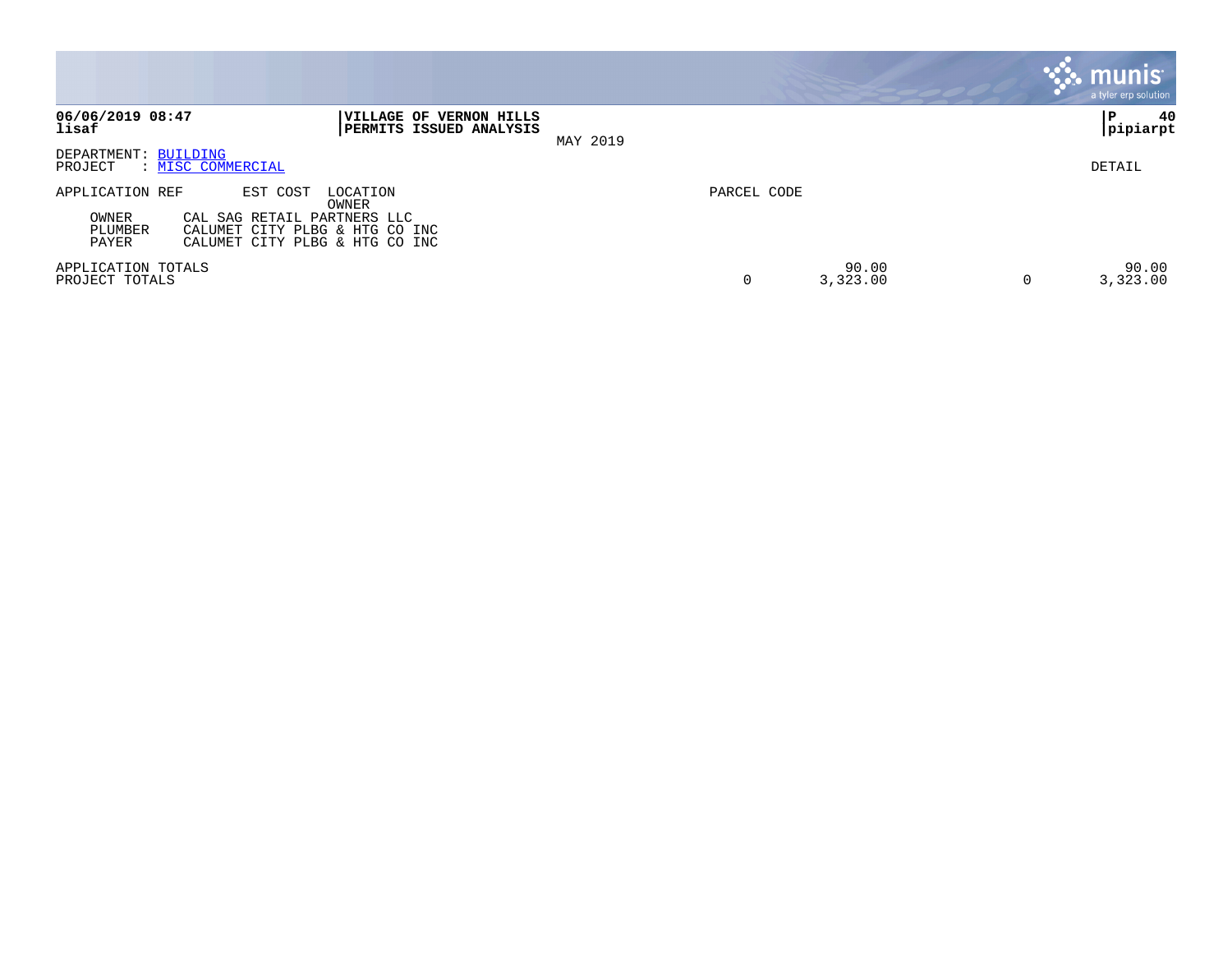|                                                                                                                                       |                                                                                               |                                                                              | munis<br>a tyler erp solution                                      |
|---------------------------------------------------------------------------------------------------------------------------------------|-----------------------------------------------------------------------------------------------|------------------------------------------------------------------------------|--------------------------------------------------------------------|
| 06/06/2019 08:47<br>lisaf                                                                                                             | VILLAGE OF VERNON HILLS<br>PERMITS ISSUED ANALYSIS<br>MAY 2019                                |                                                                              | l P<br>41<br> pipiarpt                                             |
| DEPARTMENT: BUILDING<br>: MIS ELEC RESIDENTIAL<br>PROJECT                                                                             |                                                                                               |                                                                              | DETAIL                                                             |
| APPLICATION REF                                                                                                                       | EST COST LOCATION<br>OWNER                                                                    | PARCEL CODE                                                                  |                                                                    |
| 3749                                                                                                                                  | 13,016<br>207 MASTERS TRL<br>MENG-DA HSIEH & SHU-CHUAN LIU                                    | 1128410016                                                                   |                                                                    |
| TYPE<br>PERMIT NUMBER<br>MU3845<br>DESC OF WORK:<br>SOLAR PANELS                                                                      | EST COST<br>ISSUED EXPIRES<br>STATUS<br><b>ELEC RES</b><br>ISSUED<br>13,016 05/09/19 05/08/20 | PERMITS 05/01/19 - 05/31/19<br>EST VALUE<br>FEES<br>$\Omega$<br>130.16       | PERMITS YEAR TO DATE<br>EST VALUE<br>FEES<br>$\mathbf 0$<br>130.16 |
| PARTIES INVOLVED:<br>APPLICANT SUNRUN INSTALLATION SERVICES<br>ELECTRICIA SUNRUN INSTALLATION SERVICES<br>OWNER<br><b>PAYER</b>       | MENG-DA HSIEH & SHU-CHUAN LIU<br>SUNRUN INSTALLATION SERVICES                                 |                                                                              |                                                                    |
| APPLICATION TOTALS                                                                                                                    |                                                                                               | 130.16                                                                       | 130.16                                                             |
| 3765                                                                                                                                  | 34,900<br>304 ALICE CT<br>GARY & DIANE SCHIAPPACASSE                                          | 1505426017                                                                   |                                                                    |
| TYPE<br>PERMIT NUMBER<br>MU3871<br>DESC OF WORK:<br>ROOFTOP SOLAR PANELS                                                              | EST COST<br>ISSUED EXPIRES<br>STATUS<br>34,900 05/15/19 05/24/20<br>ELEC RES<br>ISSUED        | PERMITS 05/01/19 - 05/31/19<br>EST VALUE<br>FEES<br>$\Omega$<br>349.00       | PERMITS YEAR TO DATE<br>EST VALUE<br>FEES<br>$\Omega$<br>349.00    |
| PARTIES INVOLVED:<br>APPLICANT CERTASUN LLC<br>ELECTRICIA CERTASUN LLC<br>GC<br>CERTASUN LLC<br>OWNER<br><b>PAYER</b><br>CERTASUN LLC | GARY & DIANE SCHIAPPACASSE                                                                    |                                                                              |                                                                    |
| APPLICATION TOTALS                                                                                                                    |                                                                                               | 349.00                                                                       | 349.00                                                             |
| 3770                                                                                                                                  | 239 WEST LAKESIDE DR<br>16,777<br>ARTHUR & IRENE Z NOPARSTAK                                  | 1508106018                                                                   |                                                                    |
| PERMIT NUMBER<br>TYPE<br>MU3872<br>DESC OF WORK:<br>SOLAR PANELS                                                                      | STATUS<br>EST COST<br>ISSUED EXPIRES<br>16,777 05/15/19 05/14/20<br>ELEC RES<br>ISSUED        | PERMITS 05/01/19 - 05/31/19<br>EST VALUE<br>FEES<br>$\overline{0}$<br>167.77 | PERMITS YEAR TO DATE<br>EST VALUE<br>FEES<br>$\mathbf 0$<br>167.77 |
| PARTIES INVOLVED:<br>APPLICANT CERTASUN LLC<br>ELECTRICIA CERTASUN LLC<br>OWNER<br>PAYER<br>CERTASUN LLC                              | ARTHUR & IRENE Z NOPARSTAK                                                                    |                                                                              |                                                                    |
| APPLICATION TOTALS                                                                                                                    |                                                                                               | 167.77                                                                       | 167.77                                                             |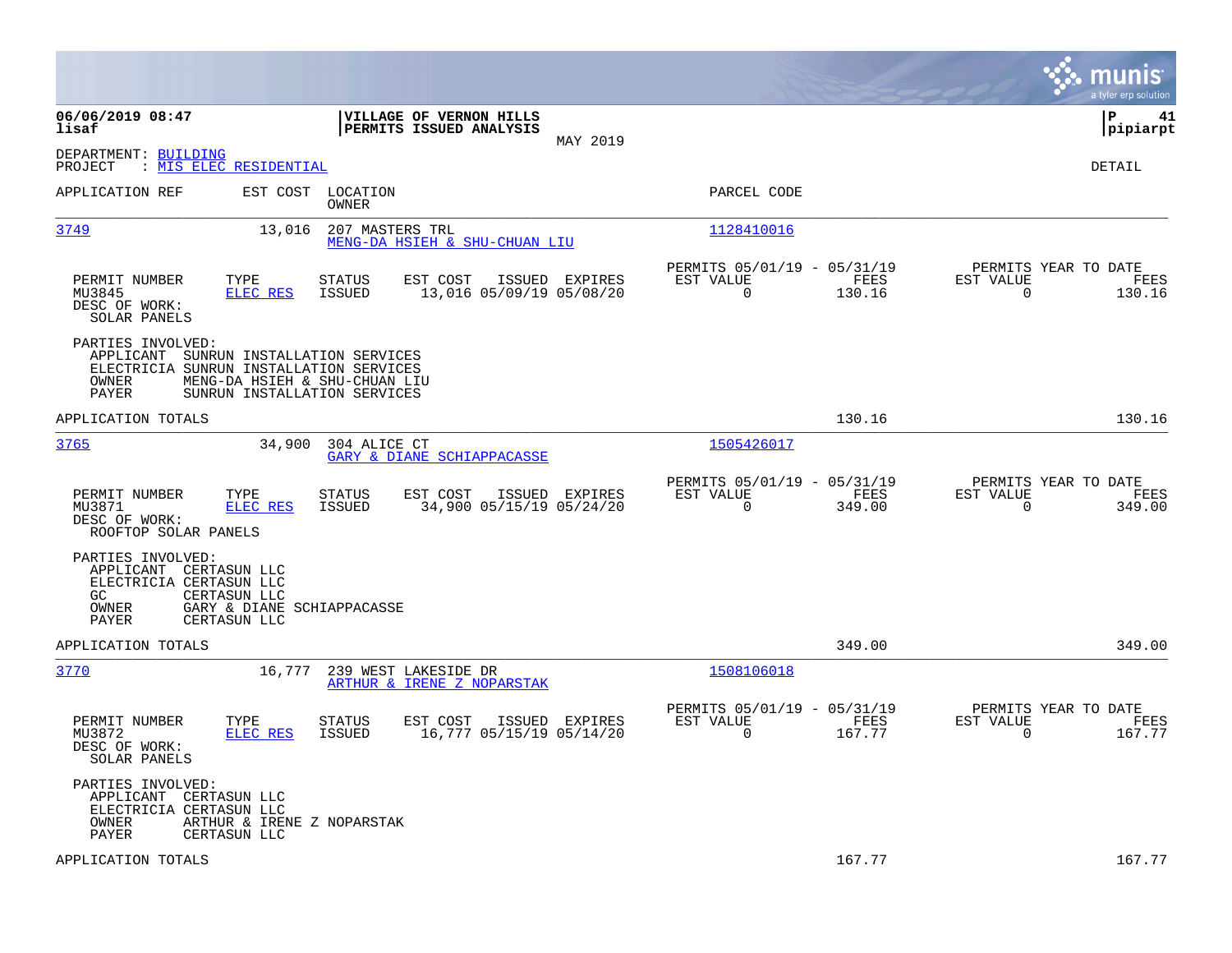|                                                                                                                                                   |                                                                 |                |                                                                           | munis<br>a tyler erp solution                                      |
|---------------------------------------------------------------------------------------------------------------------------------------------------|-----------------------------------------------------------------|----------------|---------------------------------------------------------------------------|--------------------------------------------------------------------|
| 06/06/2019 08:47<br>lisaf                                                                                                                         | VILLAGE OF VERNON HILLS<br>PERMITS ISSUED ANALYSIS              |                |                                                                           | ΙP<br>42<br> pipiarpt                                              |
| DEPARTMENT: BUILDING<br>: MIS ELEC RESIDENTIAL<br>PROJECT                                                                                         |                                                                 | MAY 2019       |                                                                           | <b>DETAIL</b>                                                      |
| APPLICATION REF                                                                                                                                   | EST COST LOCATION<br>OWNER                                      |                | PARCEL CODE                                                               |                                                                    |
| 3813                                                                                                                                              | 1535 OAKMONT DR<br>21,483<br>ROBERTO MARIN                      |                | 1133211007                                                                |                                                                    |
| PERMIT NUMBER<br>TYPE<br>ELEC RES<br>MU3829<br>DESC OF WORK:<br>ROOFTOP SOLAR PANELS                                                              | <b>STATUS</b><br>EST COST<br>ISSUED<br>21,483 05/07/19 05/06/20 | ISSUED EXPIRES | PERMITS 05/01/19 - 05/31/19<br>EST VALUE<br>FEES<br>$\mathbf 0$<br>214.83 | PERMITS YEAR TO DATE<br>EST VALUE<br>FEES<br>$\mathbf 0$<br>214.83 |
| PARTIES INVOLVED:<br>APPLICANT VIVINT SOLAR<br>ELECTRICIA VIVINT SOLAR<br>GC.<br>VIVINT SOLAR<br>OWNER<br>ROBERTO MARIN<br>PAYER<br>VIVINT SOLAR  |                                                                 |                |                                                                           |                                                                    |
| APPLICATION TOTALS                                                                                                                                |                                                                 |                | 214.83                                                                    | 214.83                                                             |
| 3875                                                                                                                                              | 15,246<br>686 WILLIAMS WAY<br>KELLY MELANIPHY                   |                | 1508114027                                                                |                                                                    |
| PERMIT NUMBER<br>TYPE<br>MU3900<br>ELEC RES<br>DESC OF WORK:<br>ROOFTOP SOLAR PANELS                                                              | <b>STATUS</b><br>EST COST<br>ISSUED<br>15,246 05/20/19 05/19/20 | ISSUED EXPIRES | PERMITS 05/01/19 - 05/31/19<br>EST VALUE<br>FEES<br>$\mathbf 0$<br>152.46 | PERMITS YEAR TO DATE<br>EST VALUE<br>FEES<br>$\mathbf 0$<br>152.46 |
| PARTIES INVOLVED:<br>APPLICANT VIVINT SOLAR<br>ELECTRICIA VIVINT SOLAR<br>GC<br>VIVINT SOLAR<br>KELLY MELANIPHY<br>OWNER<br>PAYER<br>VIVINT SOLAR |                                                                 |                |                                                                           |                                                                    |
| APPLICATION TOTALS                                                                                                                                |                                                                 |                | 152.46                                                                    | 152.46                                                             |
| 3882                                                                                                                                              | 15,246<br>347 HADDON CIR<br><b>BORIS &amp; GALINA SHOGAN</b>    |                | 1508401041                                                                |                                                                    |
| PERMIT NUMBER<br>TYPE<br>MU3955<br><b>ELEC RES</b><br>DESC OF WORK:<br>SOLAR PANELS                                                               | <b>STATUS</b><br>EST COST<br>ISSUED<br>15,246 05/29/19 05/28/20 | ISSUED EXPIRES | PERMITS 05/01/19 - 05/31/19<br>EST VALUE<br>FEES<br>$\Omega$<br>152.46    | PERMITS YEAR TO DATE<br>EST VALUE<br>FEES<br>$\Omega$<br>152.46    |
| PARTIES INVOLVED:<br>APPLICANT VIVINT SOLAR<br>ELECTRICIA VIVINT SOLAR<br>OWNER<br>BORIS & GALINA SHOGAN<br>PAYER<br>VIVINT SOLAR                 |                                                                 |                |                                                                           |                                                                    |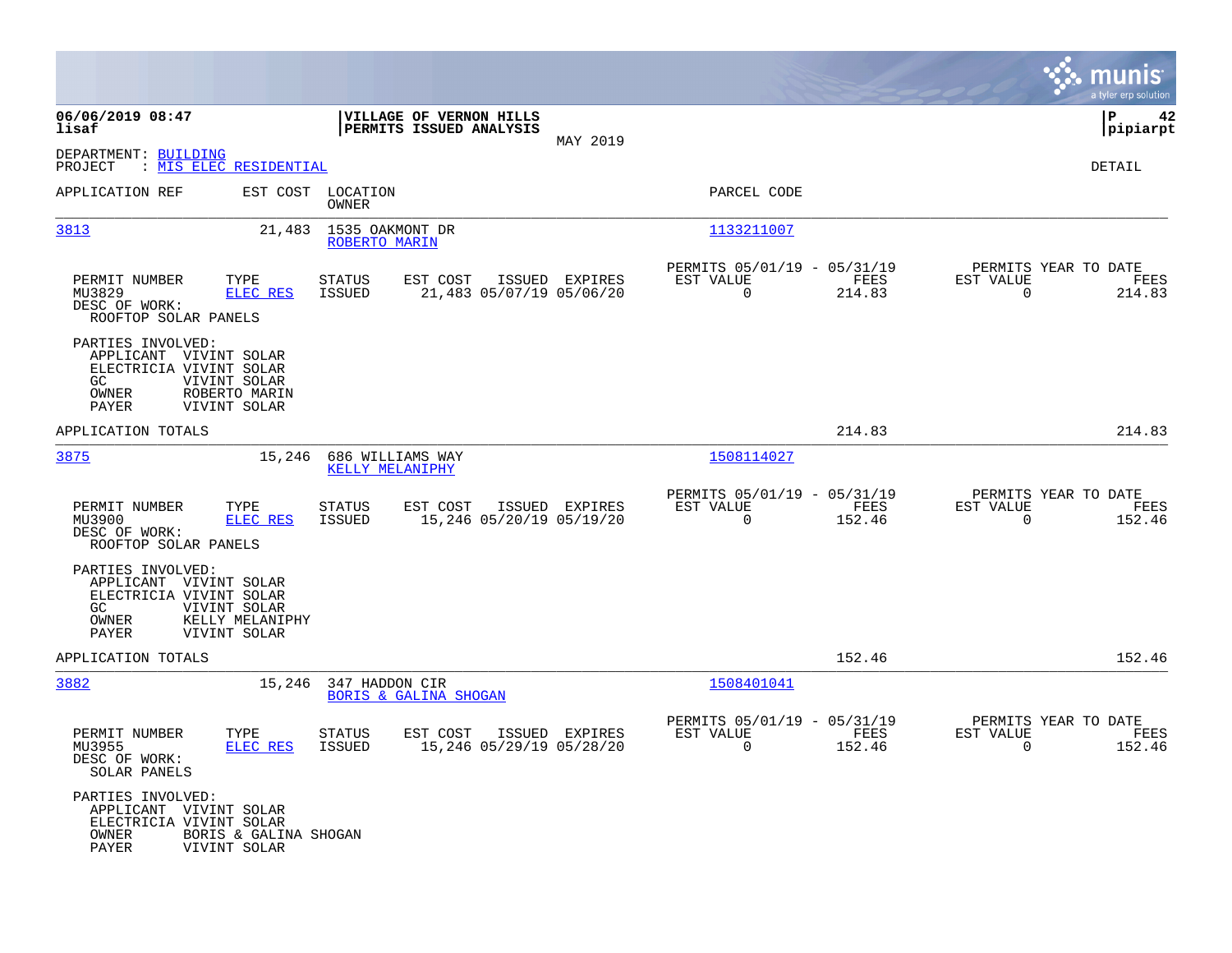|                                                                                                                |                                                   |                   |                                                    |          |                                               |                    |                                   | <b>munis</b><br>a tyler erp solution      |
|----------------------------------------------------------------------------------------------------------------|---------------------------------------------------|-------------------|----------------------------------------------------|----------|-----------------------------------------------|--------------------|-----------------------------------|-------------------------------------------|
| 06/06/2019 08:47<br>lisaf<br>APPLICATION TOTALS<br>DEPARTMENT: BUILDING<br>PROJECT                             | : MIS ELEC RESIDENTIAL                            |                   | VILLAGE OF VERNON HILLS<br>PERMITS ISSUED ANALYSIS | MAY 2019 |                                               | 152.46             |                                   | ∣P<br>43<br> pipiarpt<br>152.46<br>DETAIL |
| APPLICATION REF                                                                                                | EST COST                                          | LOCATION<br>OWNER |                                                    |          | PARCEL CODE                                   |                    |                                   |                                           |
| 3921                                                                                                           | 22,255                                            | 1929 OLYMPIC DR   | PRESTON B CANNADY, JR                              |          | 1129315002                                    |                    |                                   |                                           |
| PERMIT NUMBER<br>MU3915<br>DESC OF WORK:<br>SOLAR PANEL                                                        | TYPE<br>ELEC RES                                  | STATUS<br>ISSUED  | EST COST<br>ISSUED<br>22, 255 05/21/19 05/20/20    | EXPIRES  | PERMITS 05/01/19 - 05/31/19<br>EST VALUE<br>0 | FEES<br>222.55     | PERMITS YEAR TO DATE<br>EST VALUE | FEES<br>222.55                            |
| PARTIES INVOLVED:<br>APPLICANT<br>ELECTRICIA ZDZISLAW PEKALA<br>ELECTRICIA TESLA, INC<br>OWNER<br><b>PAYER</b> | TESLA, INC<br>PRESTON B CANNADY, JR<br>TESLA, INC |                   |                                                    |          |                                               |                    |                                   |                                           |
| APPLICATION TOTALS<br>PROJECT TOTALS                                                                           |                                                   |                   |                                                    |          | 0                                             | 222.55<br>1,389.23 | $\Omega$                          | 222.55<br>1,389.23                        |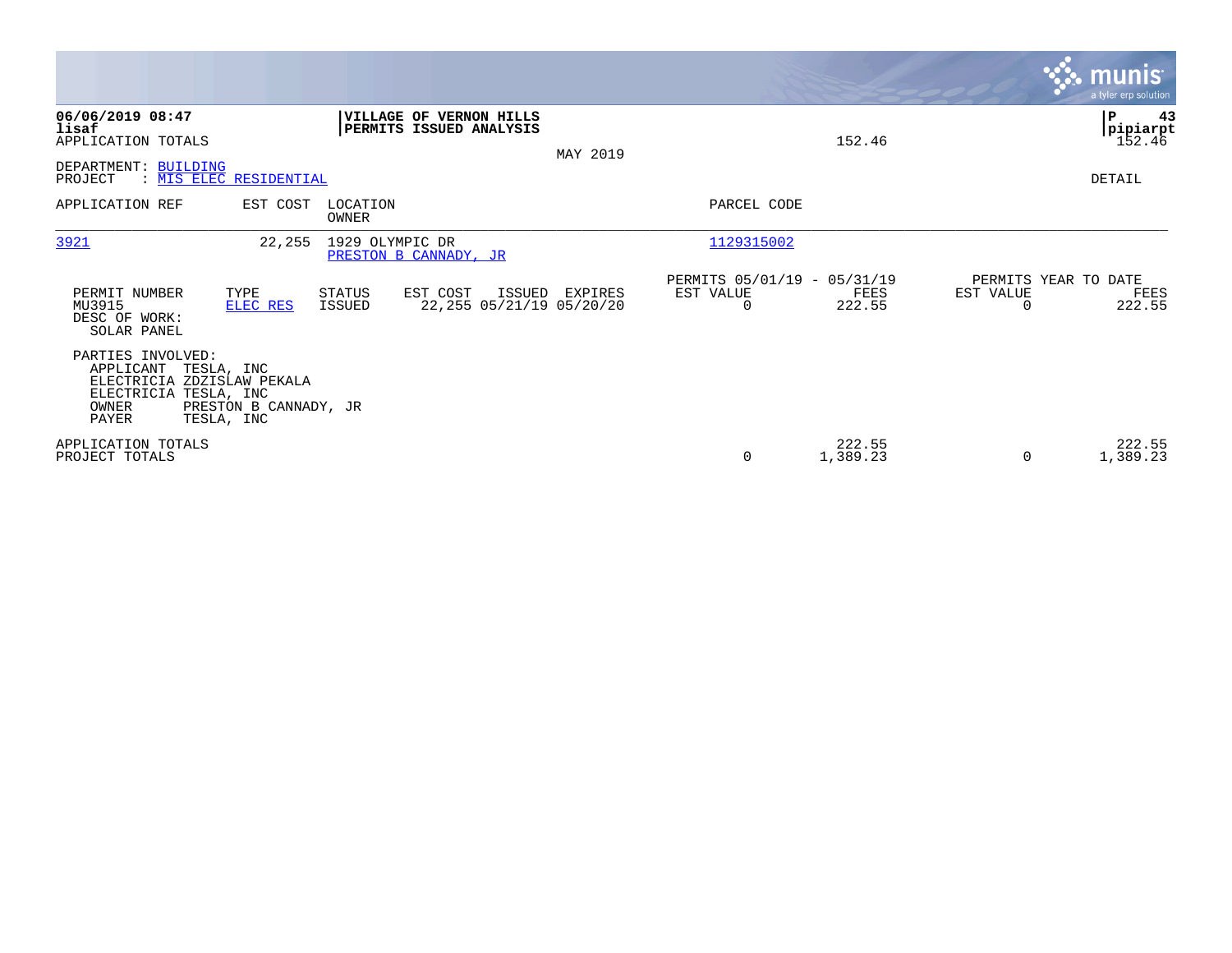|                                                                                                                                |                                                                             |                                |                                                    |                |                                                         |                |                                                  | munis<br>a tyler erp solution |
|--------------------------------------------------------------------------------------------------------------------------------|-----------------------------------------------------------------------------|--------------------------------|----------------------------------------------------|----------------|---------------------------------------------------------|----------------|--------------------------------------------------|-------------------------------|
| 06/06/2019 08:47<br>lisaf                                                                                                      |                                                                             |                                | VILLAGE OF VERNON HILLS<br>PERMITS ISSUED ANALYSIS | MAY 2019       |                                                         |                |                                                  | ΙP<br>44<br> pipiarpt         |
| DEPARTMENT: BUILDING<br>PROJECT                                                                                                | : MISC RESIDENTIAL                                                          |                                |                                                    |                |                                                         |                |                                                  | DETAIL                        |
| APPLICATION REF                                                                                                                | EST COST                                                                    | LOCATION<br>OWNER              |                                                    |                | PARCEL CODE                                             |                |                                                  |                               |
| 3495                                                                                                                           |                                                                             | 10,074 1854 TURTLE BAY RD      | PRASHANTH VUPPUNUTHULA & SUCHITRA VUPPUN           |                | 1129401008                                              |                |                                                  |                               |
| PERMIT NUMBER<br>MU3797<br>DESC OF WORK:<br>ROOF SOLAR PANELS                                                                  | TYPE<br>MISC RES                                                            | <b>STATUS</b><br>ISSUED        | EST COST<br>10,074 05/01/19 04/30/20               | ISSUED EXPIRES | PERMITS 05/01/19 - 05/31/19<br>EST VALUE<br>$\Omega$    | FEES<br>100.74 | PERMITS YEAR TO DATE<br>EST VALUE<br>$\Omega$    | FEES<br>100.74                |
| PARTIES INVOLVED:<br>APPLICANT TESLA<br>ELECTRICIA TESLA<br>TESLA<br>GC.<br>OWNER<br>PAYER<br>TESLA                            |                                                                             |                                | PRASHANTH VUPPUNUTHULA & SUCHITRA VUPPUN           |                |                                                         |                |                                                  |                               |
| APPLICATION TOTALS                                                                                                             |                                                                             |                                |                                                    |                |                                                         | 100.74         |                                                  | 100.74                        |
| 3653                                                                                                                           | 25,336                                                                      | 1417 MAIDSTONE DR              | ISAAC & ALANNA OLLINGER                            |                | 1132104059                                              |                |                                                  |                               |
| PERMIT NUMBER<br>MU3796<br>DESC OF WORK:<br>SOLAR PANELS                                                                       | TYPE<br>MISC RES                                                            | STATUS<br>ISSUED               | EST COST<br>25,336 05/01/19 04/30/20               | ISSUED EXPIRES | PERMITS 05/01/19 - 05/31/19<br>EST VALUE<br>$\mathbf 0$ | FEES<br>253.36 | PERMITS YEAR TO DATE<br>EST VALUE<br>$\mathbf 0$ | FEES<br>253.36                |
| PARTIES INVOLVED:<br>APPLICANT TESLA<br>ELECTRICIA TESLA<br>GC<br>TESLA<br>OWNER<br>PAYER<br>TESLA                             | ISAAC & ALANNA OLLINGER                                                     |                                |                                                    |                |                                                         |                |                                                  |                               |
| APPLICATION TOTALS                                                                                                             |                                                                             |                                |                                                    |                |                                                         | 253.36         |                                                  | 253.36                        |
| 3688                                                                                                                           | 14,100                                                                      | 413 ALBANY LANE<br>TODD D KATZ |                                                    |                | 1504104004                                              |                |                                                  |                               |
| PERMIT NUMBER<br>MU3846<br>DESC OF WORK:<br>SOLAR PANNELS                                                                      | TYPE<br>MISC RES                                                            | STATUS<br><b>ISSUED</b>        | EST COST<br>14,100 05/09/19 05/08/20               | ISSUED EXPIRES | PERMITS 05/01/19 - 05/31/19<br>EST VALUE<br>0           | FEES<br>141.00 | PERMITS YEAR TO DATE<br>EST VALUE<br>0           | FEES<br>141.00                |
| PARTIES INVOLVED:<br>APPLICANT SUNRUN INSTALLATION SERVICES<br>ELECTRICIA SUNRUN INSTALLATION SERVICES<br>GC<br>OWNER<br>PAYER | SUNRUN INSTALLATION SERVICES<br>TODD D KATZ<br>SUNRUN INSTALLATION SERVICES |                                |                                                    |                |                                                         |                |                                                  |                               |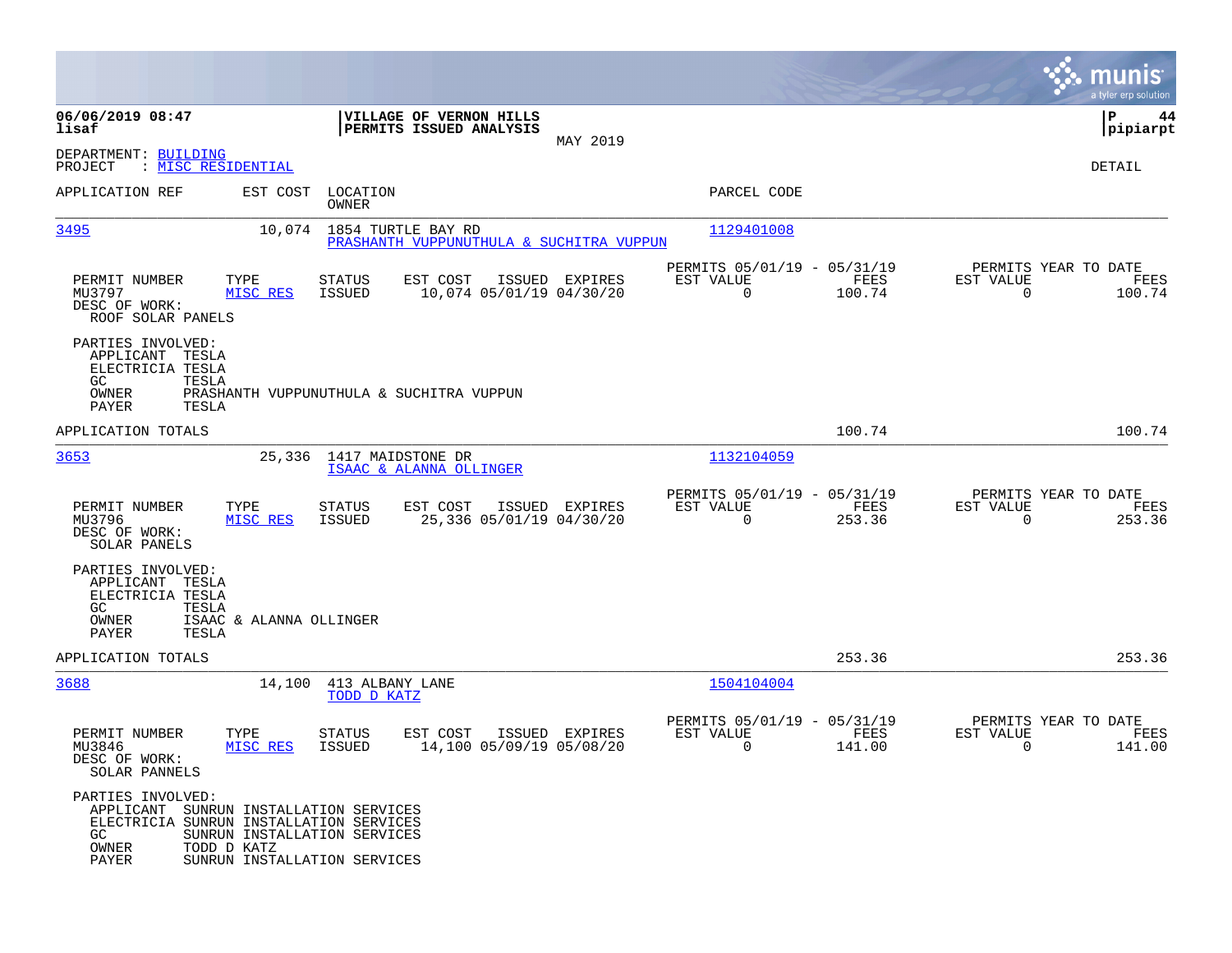|                                                                                                                                                                                                                                                                                                    |                                                                                                                                                         |                                                                        | munis<br>a tyler erp solution                                   |
|----------------------------------------------------------------------------------------------------------------------------------------------------------------------------------------------------------------------------------------------------------------------------------------------------|---------------------------------------------------------------------------------------------------------------------------------------------------------|------------------------------------------------------------------------|-----------------------------------------------------------------|
| 06/06/2019 08:47<br>lisaf                                                                                                                                                                                                                                                                          | VILLAGE OF VERNON HILLS<br>PERMITS ISSUED ANALYSIS<br>MAY 2019                                                                                          |                                                                        | ΙP<br>45<br> pipiarpt                                           |
| DEPARTMENT: BUILDING<br>: MISC RESIDENTIAL<br>PROJECT                                                                                                                                                                                                                                              |                                                                                                                                                         |                                                                        | <b>DETAIL</b>                                                   |
| APPLICATION REF<br>EST COST                                                                                                                                                                                                                                                                        | LOCATION<br>OWNER                                                                                                                                       | PARCEL CODE                                                            |                                                                 |
| APPLICATION TOTALS                                                                                                                                                                                                                                                                                 |                                                                                                                                                         | 141.00                                                                 | 141.00                                                          |
| 3745<br>8,000                                                                                                                                                                                                                                                                                      | 1711 PEBBLE BEACH WAY<br><b>SCOTT MORVIG</b>                                                                                                            | 1129402032                                                             |                                                                 |
| PERMIT NUMBER<br>TYPE<br>MISC RES<br>MU3869<br>DESC OF WORK:                                                                                                                                                                                                                                       | <b>STATUS</b><br>EST COST<br>ISSUED EXPIRES<br><b>ISSUED</b><br>8,000 05/15/19 05/14/20<br>FRAMING AND SCREENS FOR UNDER DECK, ELECT ALL READY INSTALED | PERMITS 05/01/19 - 05/31/19<br>EST VALUE<br>FEES<br>$\Omega$<br>80.00  | PERMITS YEAR TO DATE<br>EST VALUE<br>FEES<br>$\Omega$<br>80.00  |
| PARTIES INVOLVED:<br>APPLICANT SCOTT MORVIG<br>ELECTRICIA SPARK ELECTRIC<br>GC<br>VIRTURE CONSTRUCTION INC<br>GC<br>SCOTT MORVIG<br>SCOTT MORVIG<br>OWNER<br>PAYER<br>SCOTT MORVIG                                                                                                                 |                                                                                                                                                         |                                                                        |                                                                 |
| APPLICATION TOTALS                                                                                                                                                                                                                                                                                 |                                                                                                                                                         | 80.00                                                                  | 80.00                                                           |
| 3756<br>25,000                                                                                                                                                                                                                                                                                     | 347 SUTCLIFFE CIR<br>ANGELO R & PATRICIA FERRARA                                                                                                        | 1508401012                                                             |                                                                 |
| PERMIT NUMBER<br>TYPE<br>MU3848<br>MISC RES<br>DESC OF WORK:<br>RESIDENTIAL RESTORATION                                                                                                                                                                                                            | <b>STATUS</b><br>EST COST<br>ISSUED EXPIRES<br><b>ISSUED</b><br>25,000 05/10/19 05/16/20                                                                | PERMITS 05/01/19 - 05/31/19<br>EST VALUE<br>FEES<br>$\Omega$<br>250.00 | PERMITS YEAR TO DATE<br>EST VALUE<br>FEES<br>$\Omega$<br>250.00 |
| PARTIES INVOLVED:<br>APPLICANT<br>THE RESTORATION COMPANY INC<br>DRYWALL<br>THE RESTORATION COMPANY INC<br>ELECTRICIA QUELLA CONSTRUCTION<br>THE RESTORATION COMPANY INC<br>GC<br>ANGELO R & PATRICIA FERRARA<br>OWNER<br>PAYER<br>GREEN HAMMER INC<br><b>PAYER</b><br>THE RESTORATION COMPANY INC |                                                                                                                                                         |                                                                        |                                                                 |
| APPLICATION TOTALS                                                                                                                                                                                                                                                                                 |                                                                                                                                                         | 250.00                                                                 | 250.00                                                          |
| 3794                                                                                                                                                                                                                                                                                               | 18,138 1648 CYPRESS POINTE DR<br>LISA JACOBS                                                                                                            | 1129403007                                                             |                                                                 |
| PERMIT NUMBER<br>TYPE<br>MU3892<br>MISC RES<br>DESC OF WORK:<br>SOLAR PANELS                                                                                                                                                                                                                       | <b>STATUS</b><br>EST COST<br>ISSUED EXPIRES<br><b>ISSUED</b><br>18,138 05/20/19 05/19/20                                                                | PERMITS 05/01/19 - 05/31/19<br>EST VALUE<br>FEES<br>$\Omega$<br>181.38 | PERMITS YEAR TO DATE<br>EST VALUE<br>FEES<br>$\Omega$<br>181.38 |

PARTIES INVOLVED: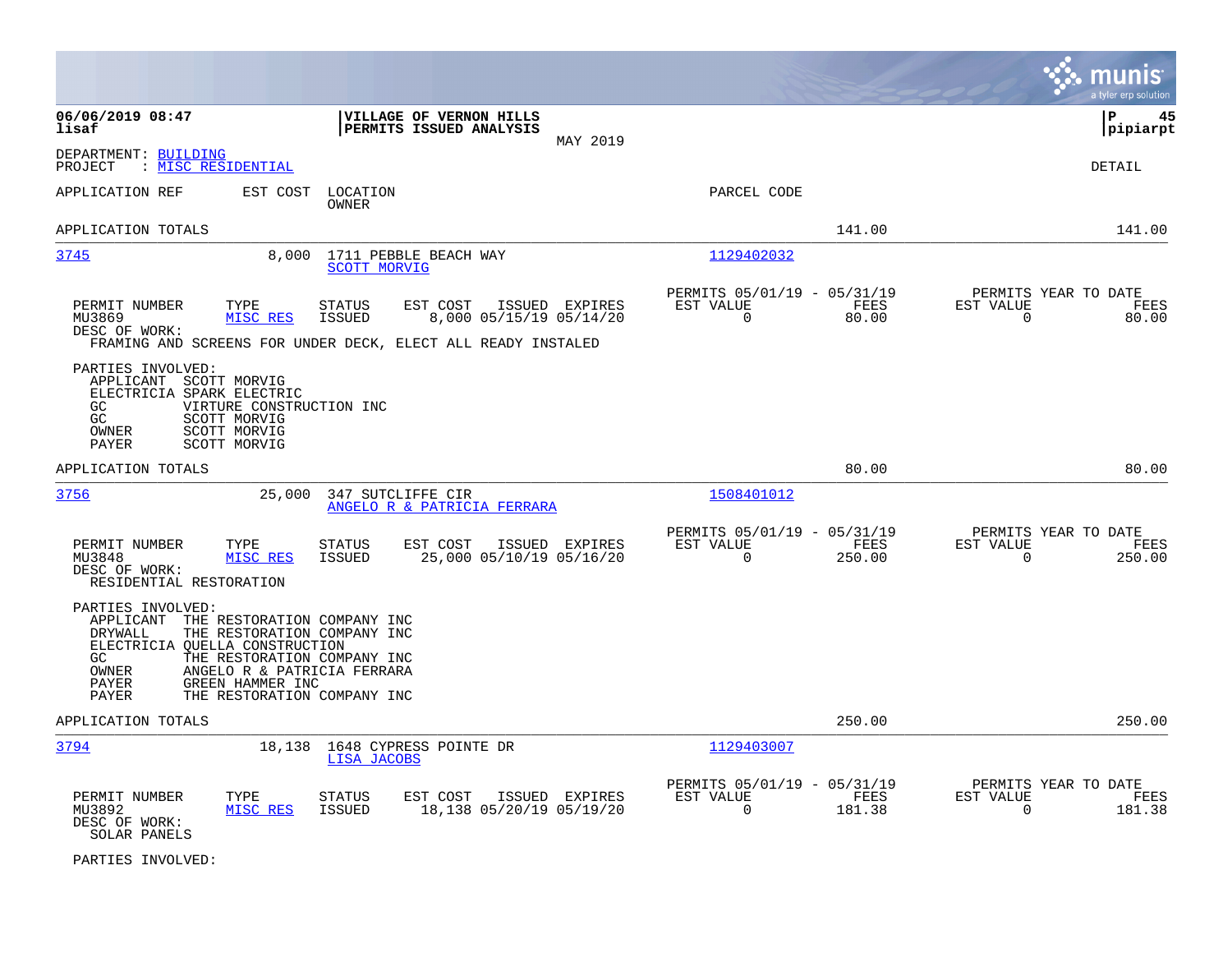|                                                                                                                                                                                                                                                                                                                                                                                                                                                                 |                                                                             |                                                                             | munis<br>a tyler erp solution                                           |
|-----------------------------------------------------------------------------------------------------------------------------------------------------------------------------------------------------------------------------------------------------------------------------------------------------------------------------------------------------------------------------------------------------------------------------------------------------------------|-----------------------------------------------------------------------------|-----------------------------------------------------------------------------|-------------------------------------------------------------------------|
| 06/06/2019 08:47<br>lisaf                                                                                                                                                                                                                                                                                                                                                                                                                                       | VILLAGE OF VERNON HILLS<br>PERMITS ISSUED ANALYSIS<br>MAY 2019              |                                                                             | lР<br>46<br> pipiarpt                                                   |
| DEPARTMENT: BUILDING<br>PROJECT<br>: MISC RESIDENTIAL                                                                                                                                                                                                                                                                                                                                                                                                           |                                                                             |                                                                             | <b>DETAIL</b>                                                           |
| APPLICATION REF<br>EST COST LOCATION<br>APPLICANT<br>BLUE RAVEN SOLAR LLC<br>ELECTRICIA BLUE RAVEN SOLAR LLC<br>GC<br>BLUE RAVEN SOLAR LLC                                                                                                                                                                                                                                                                                                                      | OWNER                                                                       | PARCEL CODE                                                                 |                                                                         |
| OWNER<br>LISA JACOBS                                                                                                                                                                                                                                                                                                                                                                                                                                            |                                                                             |                                                                             |                                                                         |
| APPLICATION TOTALS                                                                                                                                                                                                                                                                                                                                                                                                                                              |                                                                             | 181.38                                                                      | 181.38                                                                  |
| 3803                                                                                                                                                                                                                                                                                                                                                                                                                                                            | 130,000 1696 SAINT ANDREW DR<br>LEONARD FLOYD                               | 1129311025                                                                  |                                                                         |
| PERMIT NUMBER<br>TYPE<br>MU3853<br>MISC RES<br>DESC OF WORK:<br>WATER DAMAGE REPAIR                                                                                                                                                                                                                                                                                                                                                                             | STATUS<br>EST COST<br>ISSUED EXPIRES<br>130,000 05/13/19 05/12/20<br>ISSUED | PERMITS 05/01/19 - 05/31/19<br>EST VALUE<br>FEES<br>$\mathbf 0$<br>1,300.00 | PERMITS YEAR TO DATE<br>EST VALUE<br>FEES<br>$\overline{0}$<br>1,300.00 |
| PARTIES INVOLVED:<br>APPLICANT QUINTESSENTIAL RENOVATIONS INC<br>CARPENTER<br>OUINTESSENTIAL RENOVATIONS INC<br>DRYWALL<br>OUINTESSENTIAL RENOVATIONS INC<br>ELECTRICIA IG ELECTRIC & CONST. LIGHTROOM SHOP, LLC<br>QUINTESSENTIAL RENOVATIONS INC<br>GC.<br>HVAC<br>INSULATOR<br>QUINTESSENTIAL RENOVATIONS INC<br><b>OWNER</b><br>LEONARD FLOYD<br>PLUMBER<br>PR WATER & SEWER<br>PAYER<br>QUINTESSENTIAL RENOVATIONS INC<br><b>SEWER</b><br>PR WATER & SEWER | IG ELECTRIC & CONST. LIGHTROOM SHOP, LLC                                    |                                                                             |                                                                         |
| APPLICATION TOTALS                                                                                                                                                                                                                                                                                                                                                                                                                                              |                                                                             | 1,300.00                                                                    | 1,300.00                                                                |
| 3830<br>21,743                                                                                                                                                                                                                                                                                                                                                                                                                                                  | 867 LANSING CT<br>ARLYS SHIKORA                                             | 1506206070                                                                  |                                                                         |
| PERMIT NUMBER<br>TYPE<br>MU3876<br>MISC RES<br>DESC OF WORK:<br>UPDATE BATHROOMS, NO ADDITIONAL FIXTURES                                                                                                                                                                                                                                                                                                                                                        | STATUS<br>EST COST<br>ISSUED EXPIRES<br>ISSUED<br>21,743 05/16/19 05/15/20  | PERMITS 05/01/19 - 05/31/19<br>EST VALUE<br>FEES<br>$\mathbf 0$<br>217.43   | PERMITS YEAR TO DATE<br>EST VALUE<br>FEES<br>$\overline{0}$<br>217.43   |
| PARTIES INVOLVED:<br>APPLICANT ABSOLUTE CONSRUCTION INC<br>ELECTRICIA ACTIVE ELECTRIC<br>GC<br>ABSOLUTE CONSRUCTION INC<br>GC<br><b>ACTIVE ELECTRIC</b><br>OWNER<br>ARLYS SHIKORA<br>PLUMBER<br>JOURNEYMAN CONSRTUATION CO<br>ABSOLUTE CONSRUCTION INC<br>PAYER<br><b>ACTIVE ELECTRIC</b><br>PAYER                                                                                                                                                              |                                                                             |                                                                             |                                                                         |
| APPLICATION TOTALS                                                                                                                                                                                                                                                                                                                                                                                                                                              |                                                                             | 217.43                                                                      | 217.43                                                                  |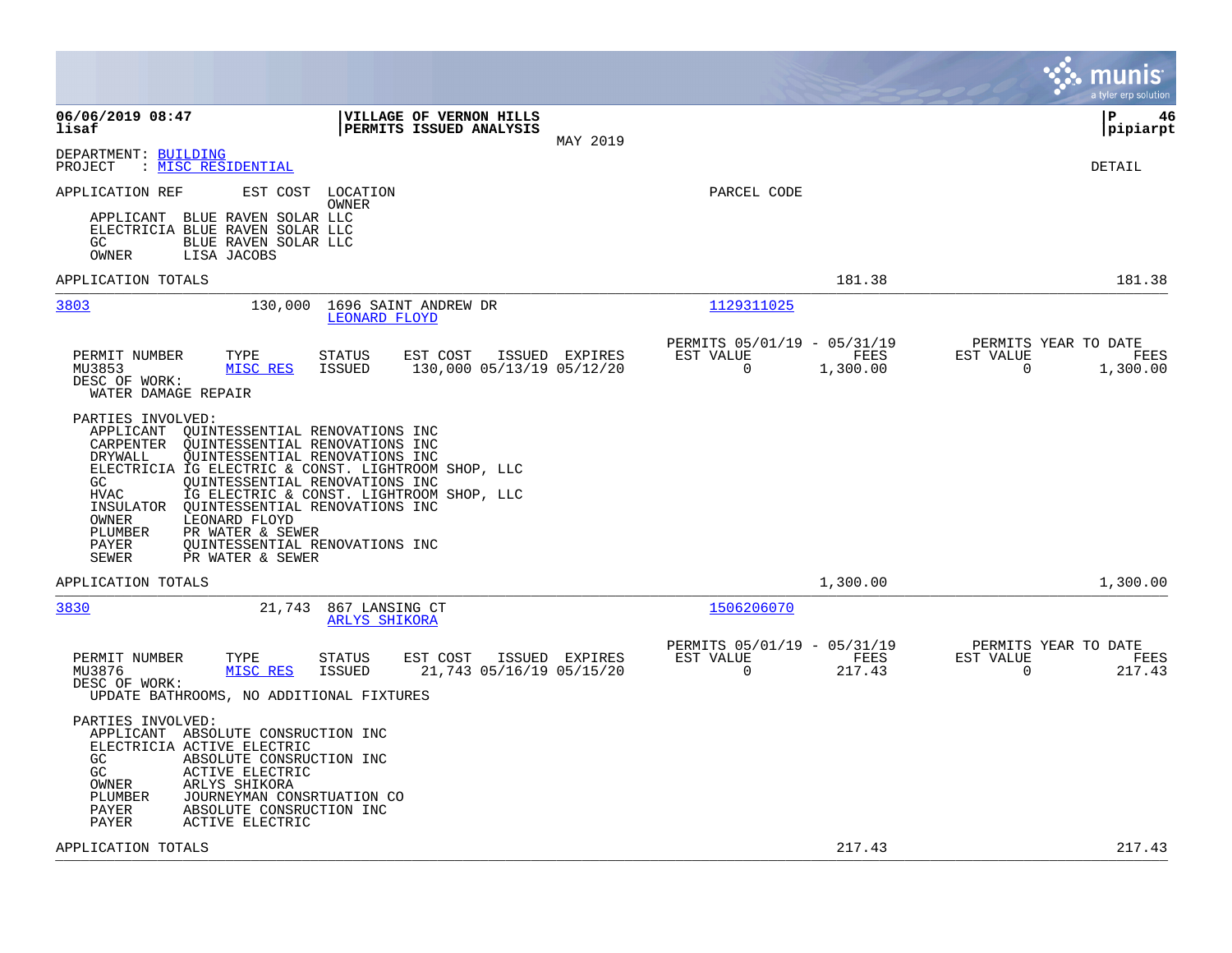|                                                                                                                                  |                                                                               |                                                   |                                                           |                                            |                                                         |                |                                               | munis<br>a tyler erp solution |
|----------------------------------------------------------------------------------------------------------------------------------|-------------------------------------------------------------------------------|---------------------------------------------------|-----------------------------------------------------------|--------------------------------------------|---------------------------------------------------------|----------------|-----------------------------------------------|-------------------------------|
| 06/06/2019 08:47<br>lisaf<br>3855                                                                                                | 10,553                                                                        | 221 BROOK HILL LN<br>MARY B GETZ                  | <b>VILLAGE OF VERNON HILLS</b><br>PERMITS ISSUED ANALYSIS |                                            | 1509110027                                              |                |                                               | lР<br>47<br> pipiarpt         |
| PERMIT NUMBER                                                                                                                    | TYPE                                                                          | STATUS                                            | EST COST                                                  | ISSUED EXPIRES<br>MAY 2019                 | PERMITS 05/01/19 - 05/31/19<br>EST VALUE                | FEES           | PERMITS YEAR TO DATE<br>EST VALUE             | FEES                          |
| DEPARTMENT: BUILDING<br>PROJECT : MISC RESIDENTIAL                                                                               |                                                                               |                                                   |                                                           |                                            |                                                         |                |                                               | DETAIL                        |
| APPLICATION REF                                                                                                                  |                                                                               | EST COST LOCATION<br>OWNER                        |                                                           |                                            | PARCEL CODE                                             |                |                                               |                               |
| MU3914<br>DESC OF WORK:<br>SOLAR PANEL                                                                                           | MISC RES                                                                      | ISSUED                                            |                                                           | 10,553 05/21/19 05/20/20                   | 0                                                       | 105.53         | 0                                             | 105.53                        |
| PARTIES INVOLVED:<br>APPLICANT TESLA<br>ELECTRICIA TESLA<br>GC<br>TESLA<br>OWNER<br>PAYER<br>TESLA                               | MARY B GETZ                                                                   |                                                   |                                                           |                                            |                                                         |                |                                               |                               |
| APPLICATION TOTALS                                                                                                               |                                                                               |                                                   |                                                           |                                            |                                                         | 105.53         |                                               | 105.53                        |
| 3867                                                                                                                             |                                                                               | 16,414 1175 MUSEUM BLVD<br>THE MIL TON APARTMENTS |                                                           |                                            | 1133406003                                              |                |                                               |                               |
| PERMIT NUMBER<br>MU3895<br>DESC OF WORK:<br>UNIT RENOVATIONS: 204, 211                                                           | TYPE<br>MISC RES                                                              | STATUS<br>ISSUED                                  | EST COST                                                  | ISSUED EXPIRES<br>16,414 05/20/19 05/19/20 | PERMITS 05/01/19 - 05/31/19<br>EST VALUE<br>$\Omega$    | FEES<br>328.28 | PERMITS YEAR TO DATE<br>EST VALUE<br>$\Omega$ | FEES<br>328.28                |
| PARTIES INVOLVED:<br>APPLICANT MARQUETTE MANAGEMENT<br>DRYWALL<br>ELECTRICIA KATTOM ELECTRIC<br>GC.<br>OWNER<br>PLUMBER<br>PAYER | DOCI, INC<br>DOCI, INC<br>THE MIL TON APARTMENTS<br>MAS PLUMBING<br>DOCI, INC |                                                   |                                                           |                                            |                                                         |                |                                               |                               |
| APPLICATION TOTALS                                                                                                               |                                                                               |                                                   |                                                           |                                            |                                                         | 328.28         |                                               | 328.28                        |
| 3869                                                                                                                             |                                                                               | 33,278 1125 MUSEUM BLVD<br>THE MIL TON APARTMENTS |                                                           |                                            | 1133406003                                              |                |                                               |                               |
| PERMIT NUMBER<br>MU3894<br>DESC OF WORK:<br>UNIT RENOVATIONS: 212, 605, 614, 705                                                 | TYPE<br>MISC RES                                                              | <b>STATUS</b><br>ISSUED                           | EST COST                                                  | ISSUED EXPIRES<br>33,278 05/20/19 05/19/20 | PERMITS 05/01/19 - 05/31/19<br>EST VALUE<br>$\mathbf 0$ | FEES<br>665.56 | PERMITS YEAR TO DATE<br>EST VALUE<br>0        | FEES<br>665.56                |
| PARTIES INVOLVED:<br>APPLICANT MARQUETTE MANAGEMENT<br>DRYWALL<br>ELECTRICIA KATTOM ELECTRIC<br>GC                               | DOCI, INC<br>DOCI, INC                                                        |                                                   |                                                           |                                            |                                                         |                |                                               |                               |

 $\mathcal{L}^{\text{max}}$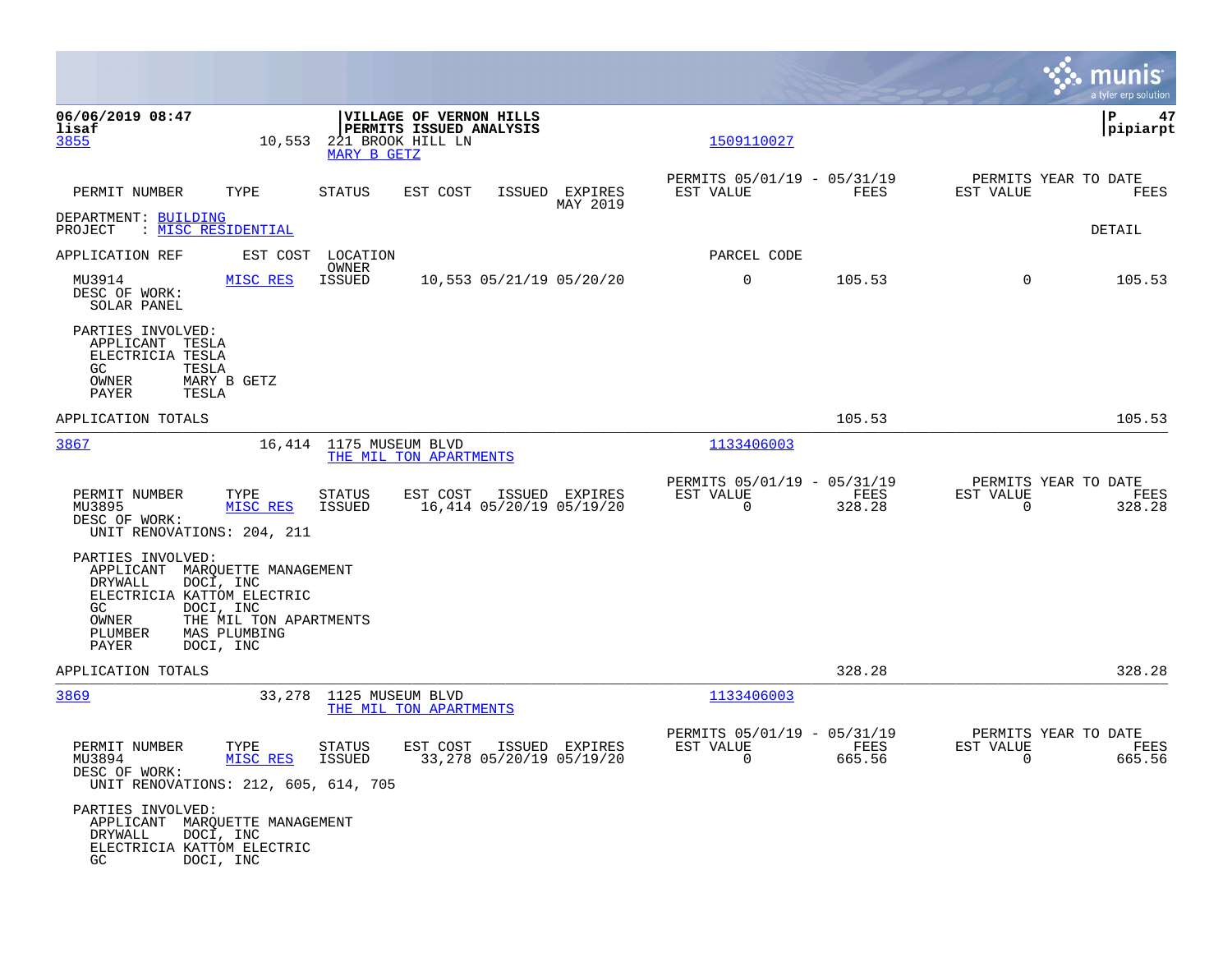|                                                                                                                                                                                                                                                                                                                                                                                                         |                                                                 |                |                                                      |                    |                       | a tyler erp solution                   |
|---------------------------------------------------------------------------------------------------------------------------------------------------------------------------------------------------------------------------------------------------------------------------------------------------------------------------------------------------------------------------------------------------------|-----------------------------------------------------------------|----------------|------------------------------------------------------|--------------------|-----------------------|----------------------------------------|
| 06/06/2019 08:47<br>lisaf                                                                                                                                                                                                                                                                                                                                                                               | VILLAGE OF VERNON HILLS<br>PERMITS ISSUED ANALYSIS              | MAY 2019       |                                                      |                    |                       | 48<br>l P<br> pipiarpt                 |
| DEPARTMENT: BUILDING<br>: MISC RESIDENTIAL<br>PROJECT                                                                                                                                                                                                                                                                                                                                                   |                                                                 |                |                                                      |                    |                       | DETAIL                                 |
| EST COST<br>APPLICATION REF                                                                                                                                                                                                                                                                                                                                                                             | LOCATION<br>OWNER                                               |                | PARCEL CODE                                          |                    |                       |                                        |
| THE MIL TON APARTMENTS<br>OWNER<br>PLUMBER<br>MAS PLUMBING<br>PAYER<br>DOCI, INC                                                                                                                                                                                                                                                                                                                        |                                                                 |                |                                                      |                    |                       |                                        |
| APPLICATION TOTALS                                                                                                                                                                                                                                                                                                                                                                                      |                                                                 |                |                                                      | 665.56             |                       | 665.56                                 |
| 3871<br>26,398                                                                                                                                                                                                                                                                                                                                                                                          | 1145 MUSEUM BLVD<br>THE MIL TON APARTMENTS                      |                | 1133406003                                           |                    |                       |                                        |
| PERMIT NUMBER<br>TYPE<br>MU3893<br>MISC RES<br>DESC OF WORK:<br>UNIT RENOVATIONS: 207, 302, 407                                                                                                                                                                                                                                                                                                         | STATUS<br>EST COST<br><b>ISSUED</b><br>26,398 05/20/19 05/19/20 | ISSUED EXPIRES | PERMITS 05/01/19 - 05/31/19<br>EST VALUE<br>$\Omega$ | FEES<br>527.96     | EST VALUE<br>$\Omega$ | PERMITS YEAR TO DATE<br>FEES<br>527.96 |
| PARTIES INVOLVED:<br>APPLICANT MARQUETTE MANAGEMENT<br>DRYWALL<br>DOCI, INC<br>ELECTRICIA KATTOM ELECTRIC<br>GC<br>DOCI, INC<br>GC<br>MAROUETTE MANAGEMENT<br>OWNER<br>THE MIL TON APARTMENTS<br>PLUMBER<br>MAS PLUMBING<br>PAYER<br>DOCI, INC                                                                                                                                                          |                                                                 |                |                                                      |                    |                       |                                        |
| APPLICATION TOTALS                                                                                                                                                                                                                                                                                                                                                                                      |                                                                 |                |                                                      | 527.96             |                       | 527.96                                 |
| 3934                                                                                                                                                                                                                                                                                                                                                                                                    | 18,411 1938 OLYMPIC DR<br>YEFIM UCHEN                           |                | 1129311049                                           |                    |                       |                                        |
| PERMIT NUMBER<br>TYPE<br>MISC RES<br>MU3962<br>DESC OF WORK:<br>UPDATING ALREADY FINISHED BASEMENT, NO ADDT'L FIXTURES<br>(EXSITING BSMT HAS FULL BATH: 3 FIXTURES)<br>PARTIES INVOLVED:<br>APPLICANT RESIPRO, LLC<br>ELECTRICIA PURE VOLTAGE SERVICES<br>GC<br>RESIPRO, LLC<br>RICH MECHANICAL<br><b>HVAC</b><br>OWNER<br>YEFIM UCHEN<br>PLUMBER<br>PREMIER PROPERTY PLUMBING<br>PAYER<br>RESIPRO, LLC | STATUS<br>EST COST<br><b>ISSUED</b><br>18,411 05/31/19 05/30/20 | ISSUED EXPIRES | PERMITS 05/01/19 - 05/31/19<br>EST VALUE<br>$\Omega$ | FEES<br>184.11     | EST VALUE<br>$\Omega$ | PERMITS YEAR TO DATE<br>FEES<br>184.11 |
| APPLICATION TOTALS<br>PROJECT TOTALS                                                                                                                                                                                                                                                                                                                                                                    |                                                                 |                | $\mathbf 0$                                          | 184.11<br>4,335.35 | 0                     | 184.11<br>4,335.35                     |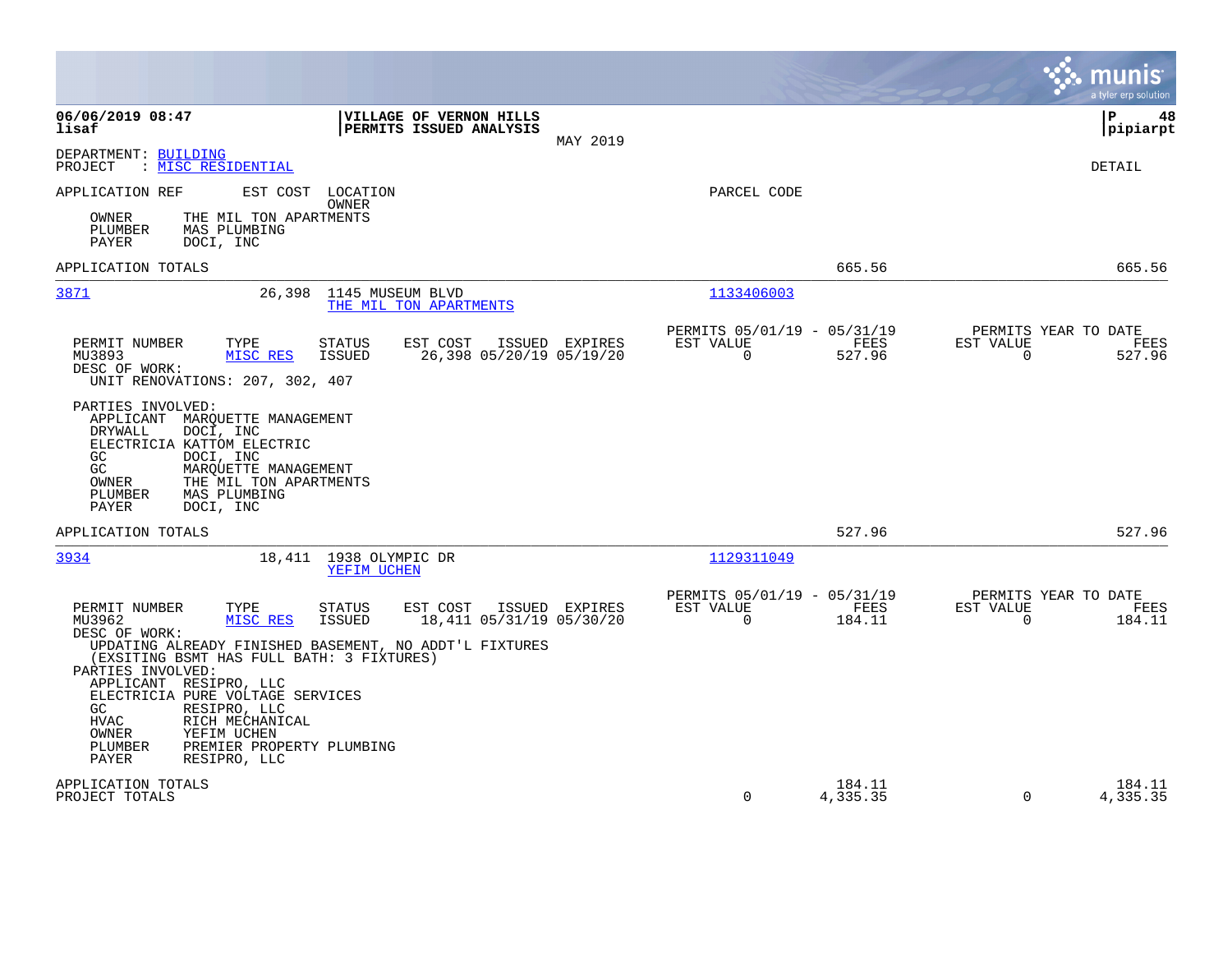|                                                                                                                                                                          |                                                                                   |                                                                        | munis<br>a tyler erp solution                                   |
|--------------------------------------------------------------------------------------------------------------------------------------------------------------------------|-----------------------------------------------------------------------------------|------------------------------------------------------------------------|-----------------------------------------------------------------|
| 06/06/2019 08:47<br>lisaf                                                                                                                                                | VILLAGE OF VERNON HILLS<br>PERMITS ISSUED ANALYSIS<br>MAY 2019                    |                                                                        | lР<br>49<br> pipiarpt                                           |
| DEPARTMENT: BUILDING<br>: PARKING LOT<br>PROJECT                                                                                                                         |                                                                                   |                                                                        | <b>DETAIL</b>                                                   |
| APPLICATION REF                                                                                                                                                          | EST COST LOCATION<br><b>OWNER</b>                                                 | PARCEL CODE                                                            |                                                                 |
| 3879                                                                                                                                                                     | 2,900<br>1660 NORTH MILWAUKEE AVE<br>LOWES HOME CENTERS INC                       | 1128411005                                                             |                                                                 |
| PERMIT NUMBER<br>TYPE<br>MU3851<br>PKG LOT<br>DESC OF WORK:<br>PARKING LOT MAINTENANCE                                                                                   | <b>STATUS</b><br>EST COST<br>ISSUED EXPIRES<br>ISSUED<br>2,900 05/10/19 05/15/20  | PERMITS 05/01/19 - 05/31/19<br>EST VALUE<br>FEES<br>$\Omega$<br>116.00 | PERMITS YEAR TO DATE<br>EST VALUE<br>FEES<br>$\Omega$<br>116.00 |
| PARTIES INVOLVED:<br>APPLICANT PATRIOT MAINTENANCE INC<br>GC.<br>PATRIOT MAINTENANCE INC<br><b>OCCUPANT</b><br>LOWES HOME CENTERS INC<br>LOWES HOME CENTERS INC<br>OWNER |                                                                                   |                                                                        |                                                                 |
| APPLICATION TOTALS                                                                                                                                                       |                                                                                   | 116.00                                                                 | 116.00                                                          |
| 3923                                                                                                                                                                     | 10,800<br>155 BUTTERFIELD RD<br>ESS PRISA II LLC                                  | 1505308157                                                             |                                                                 |
| PERMIT NUMBER<br>TYPE<br>MU3883<br>PKG LOT<br>DESC OF WORK:<br>SEALCOAT/STRIPE                                                                                           | <b>STATUS</b><br>EST COST<br>ISSUED EXPIRES<br>ISSUED<br>10,800 05/17/19 05/16/20 | PERMITS 05/01/19 - 05/31/19<br>EST VALUE<br>FEES<br>$\Omega$<br>.00    | PERMITS YEAR TO DATE<br>EST VALUE<br>FEES<br>$\Omega$<br>.00    |
| PARTIES INVOLVED:<br>APPLICANT R.A. PETERSON CO<br>GC.<br>R.A. PETERSON CO<br><b>OCCUPANT</b><br>EXTRA SPACE STORAGE<br>OWNER<br>ESS PRISA II LLC                        |                                                                                   |                                                                        |                                                                 |
| APPLICATION TOTALS                                                                                                                                                       |                                                                                   | .00                                                                    | .00                                                             |
| 3924                                                                                                                                                                     | 9,900<br>11 EAST HAWTHORN PKY<br>RUST OLEUM CORP                                  | 1133303001                                                             |                                                                 |
| PERMIT NUMBER<br>TYPE<br>MU3884<br>PKG LOT<br>DESC OF WORK:<br>SEALCOAT/STRIPE                                                                                           | <b>STATUS</b><br>EST COST ISSUED EXPIRES<br>9,900 05/17/19 05/16/20<br>ISSUED     | PERMITS 05/01/19 - 05/31/19<br>EST VALUE<br>FEES<br>$\mathbf 0$<br>.00 | PERMITS YEAR TO DATE<br>EST VALUE<br>FEES<br>$\mathbf 0$<br>.00 |
| PARTIES INVOLVED:<br>APPLICANT R.A. PETERSON CO<br>GC.<br>R.A. PETERSON CO<br>OWNER<br>RUST OLEUM CORP                                                                   |                                                                                   |                                                                        |                                                                 |
| APPLICATION TOTALS                                                                                                                                                       |                                                                                   | .00                                                                    | .00                                                             |
| 3925                                                                                                                                                                     | 2,880 701 NORTH MILWAUKEE AVE                                                     | 1503102018                                                             |                                                                 |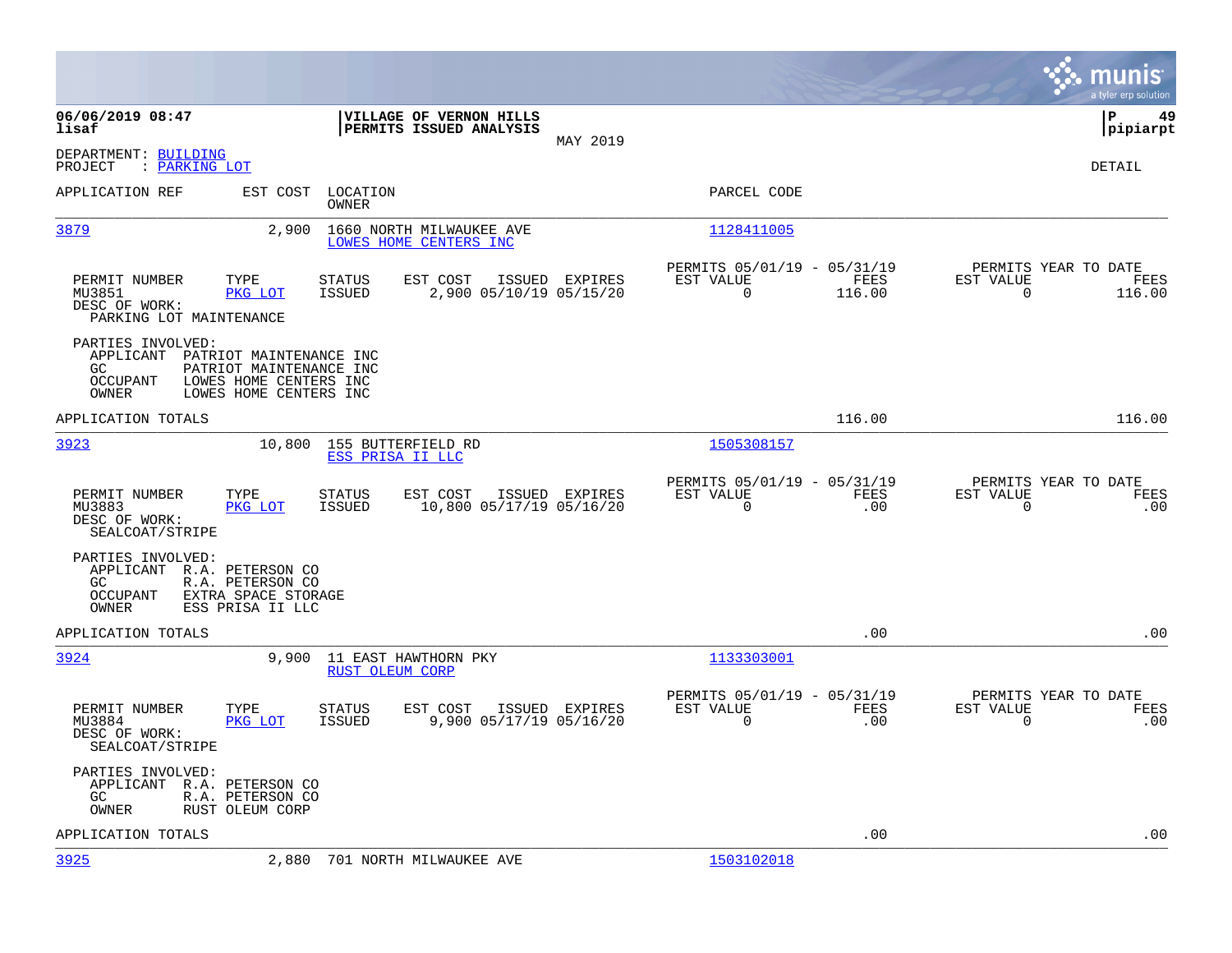|                                                                                                                                         |                                                                                      |                                               |                    | $\ddot{\mathbf{v}}$ munis                        | a tyler erp solution  |
|-----------------------------------------------------------------------------------------------------------------------------------------|--------------------------------------------------------------------------------------|-----------------------------------------------|--------------------|--------------------------------------------------|-----------------------|
| 06/06/2019 08:47<br>lisaf                                                                                                               | VILLAGE OF VERNON HILLS<br>PERMITS ISSUED ANALYSIS<br>INLAND REAL ESTATE CORPORATION |                                               |                    |                                                  | ΙP<br>50<br> pipiarpt |
| PERMIT NUMBER<br>TYPE<br><b>STATUS</b>                                                                                                  | EST COST<br>EXPIRES<br>ISSUED<br>MAY 2019                                            | PERMITS 05/01/19 - 05/31/19<br>EST VALUE      | FEES               | PERMITS YEAR TO DATE<br>EST VALUE                | <b>FEES</b>           |
| DEPARTMENT: BUILDING<br>: PARKING LOT<br>PROJECT                                                                                        |                                                                                      |                                               |                    |                                                  | DETAIL                |
| APPLICATION REF<br>EST COST<br>LOCATION                                                                                                 |                                                                                      | PARCEL CODE                                   |                    |                                                  |                       |
| OWNER<br>MU3885<br><b>ISSUED</b><br>PKG LOT<br>DESC OF WORK:<br>SEALCOAT/STRIPE                                                         | 2,880 05/17/19 05/16/20                                                              | $\mathbf 0$                                   | .00                | $\mathbf 0$                                      | .00                   |
| PARTIES INVOLVED:<br>APPLICANT R.A. PETERSON CO<br>GC<br>R.A. PETERSON CO<br>OWNER<br>INLAND REAL ESTATE CORPORATION                    |                                                                                      |                                               |                    |                                                  |                       |
| APPLICATION TOTALS                                                                                                                      |                                                                                      |                                               | .00                |                                                  | .00                   |
| 3987<br>221 EAST TOWNLINE RD<br>22,500                                                                                                  | RICHPORT PROPERTY LLC                                                                | 1504110007                                    |                    |                                                  |                       |
| PERMIT NUMBER<br>TYPE<br><b>STATUS</b><br>MU3960<br>PKG LOT<br>ISSUED<br>DESC OF WORK:<br>PARKING LOT SEAL COATING                      | EST COST<br>ISSUED EXPIRES<br>22,500 05/30/19 05/29/20                               | PERMITS 05/01/19 - 05/31/19<br>EST VALUE<br>0 | <b>FEES</b><br>.00 | PERMITS YEAR TO DATE<br>EST VALUE<br>$\mathbf 0$ | FEES<br>.00           |
| PARTIES INVOLVED:<br>APPLICANT<br>MURPHY CONSTRUCTION SERVICES<br>MURPHY CONSTRUCTION SERVICES<br>GC.<br>OWNER<br>RICHPORT PROPERTY LLC |                                                                                      |                                               |                    |                                                  |                       |
| APPLICATION TOTALS<br>PROJECT TOTALS                                                                                                    |                                                                                      | 0                                             | .00<br>116.00      | $\Omega$                                         | .00<br>116.00         |

**Contract Contract Contract Contract**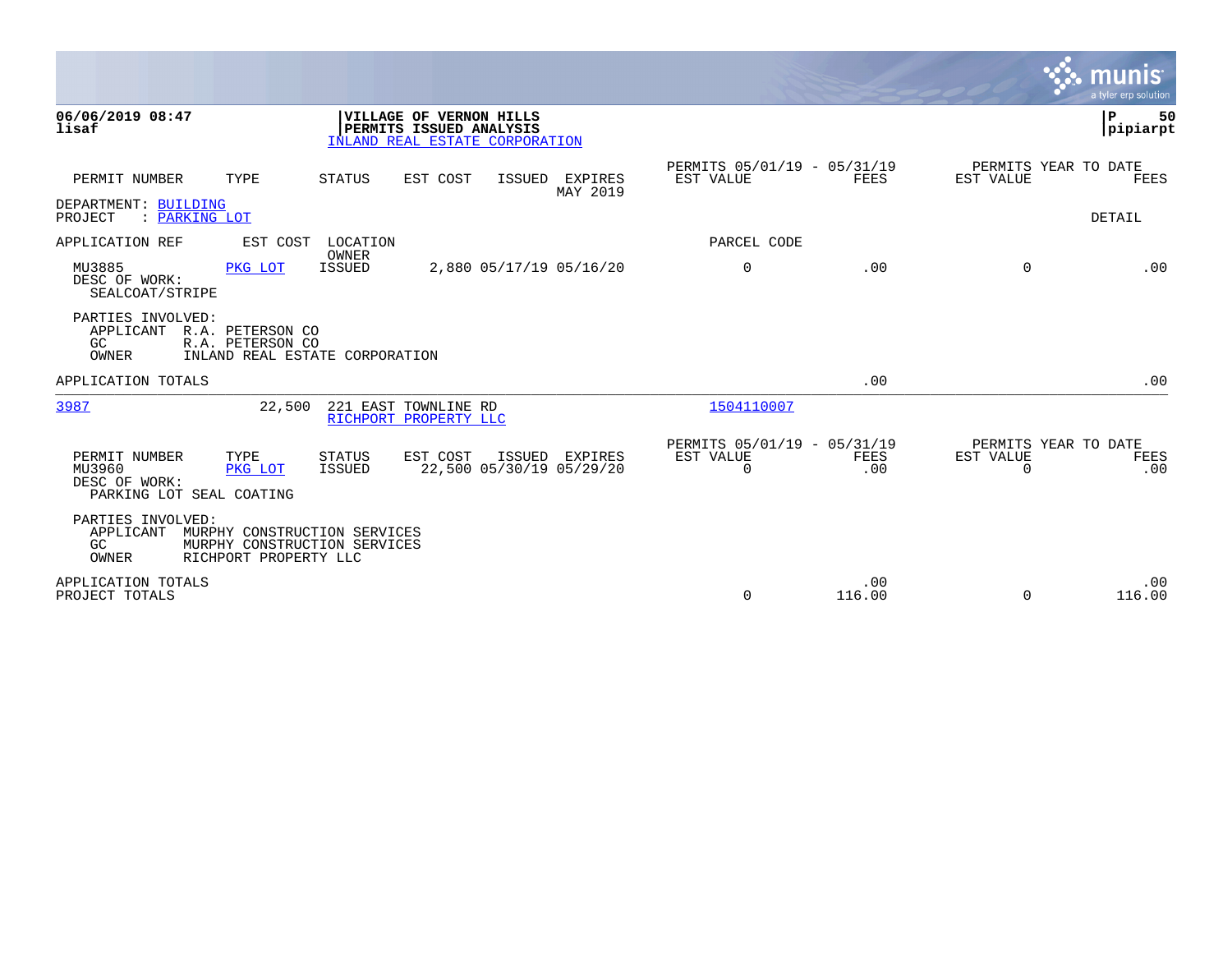|                                                                             |                                                                                                      |                                |                                                                                                                                                                                                                     |                |                                                      |                |                                               | munis<br>a tyler erp solution |
|-----------------------------------------------------------------------------|------------------------------------------------------------------------------------------------------|--------------------------------|---------------------------------------------------------------------------------------------------------------------------------------------------------------------------------------------------------------------|----------------|------------------------------------------------------|----------------|-----------------------------------------------|-------------------------------|
| 06/06/2019 08:47<br>lisaf                                                   |                                                                                                      |                                | VILLAGE OF VERNON HILLS<br>PERMITS ISSUED ANALYSIS                                                                                                                                                                  | MAY 2019       |                                                      |                |                                               | l P<br>51<br> pipiarpt        |
| DEPARTMENT: BUILDING<br>: PATIO<br>PROJECT                                  |                                                                                                      |                                |                                                                                                                                                                                                                     |                |                                                      |                |                                               | <b>DETAIL</b>                 |
| APPLICATION REF                                                             | EST COST                                                                                             | LOCATION<br><b>OWNER</b>       |                                                                                                                                                                                                                     |                | PARCEL CODE                                          |                |                                               |                               |
| 3672                                                                        | 22,320                                                                                               |                                | 2156 BEAVER CREEK DR<br>MR & MRS JACQUELYN Y KIM                                                                                                                                                                    |                | 1129201086                                           |                |                                               |                               |
| PERMIT NUMBER<br>MU3816<br>DESC OF WORK:<br>PATIO W/SEAT WALL               | TYPE<br><b>PATIO</b>                                                                                 | <b>STATUS</b><br>COMPLT        | EST COST<br>22,320 05/03/19 05/23/20                                                                                                                                                                                | ISSUED EXPIRES | PERMITS 05/01/19 - 05/31/19<br>EST VALUE<br>$\Omega$ | FEES<br>223.20 | PERMITS YEAR TO DATE<br>EST VALUE<br>$\Omega$ | FEES<br>223.20                |
| PARTIES INVOLVED:<br>GC<br>OWNER<br>PAYER                                   | APPLICANT POUL'S LANDSCAPING<br>POUL'S LANDSCAPING<br>MR & MRS JACQUELYN Y KIM<br>POUL'S LANDSCAPING |                                |                                                                                                                                                                                                                     |                |                                                      |                |                                               |                               |
| APPLICATION TOTALS                                                          |                                                                                                      |                                |                                                                                                                                                                                                                     |                |                                                      | 223.20         |                                               | 223.20                        |
| 3750                                                                        |                                                                                                      |                                | 14,675 130 THORNE GROVE DR<br>MR & MRS MATTHEW KAPLAN                                                                                                                                                               |                | 1507209040                                           |                |                                               |                               |
| PERMIT NUMBER<br>MU3799<br>DESC OF WORK:<br>PATIO/FIRE PIT                  | TYPE<br><b>PATIO</b>                                                                                 | <b>STATUS</b><br>COMPLT        | EST COST<br>14,675 05/01/19 05/16/20                                                                                                                                                                                | ISSUED EXPIRES | PERMITS 05/01/19 - 05/31/19<br>EST VALUE<br>$\Omega$ | FEES<br>146.75 | PERMITS YEAR TO DATE<br>EST VALUE<br>$\Omega$ | FEES<br>146.75                |
| PARTIES INVOLVED:<br>GC.<br>OWNER<br>PAYER                                  | APPLICANT G & G BRICK PAVING<br>G & G BRICK PAVING<br>MR & MRS MATTHEW KAPLAN<br>G & G BRICK PAVING  |                                |                                                                                                                                                                                                                     |                |                                                      |                |                                               |                               |
| APPLICATION TOTALS                                                          |                                                                                                      |                                |                                                                                                                                                                                                                     |                |                                                      | 146.75         |                                               | 146.75                        |
| 3802                                                                        | 8,928                                                                                                |                                | 146 SOUTH FIORE PKY<br>MICHAEL KALMANOVSKY\ SVITLANA SHYDLYUKH                                                                                                                                                      |                | 1507214019                                           |                |                                               |                               |
| PERMIT NUMBER<br>MU3831<br>DESC OF WORK:<br>PATIO/FENCE                     | TYPE<br>PATIO                                                                                        | <b>STATUS</b><br><b>ISSUED</b> | EST COST<br>8,928 05/08/19 06/04/20                                                                                                                                                                                 | ISSUED EXPIRES | PERMITS 05/01/19 - 05/31/19<br>EST VALUE<br>$\Omega$ | FEES<br>89.28  | PERMITS YEAR TO DATE<br>EST VALUE<br>$\Omega$ | FEES<br>89.28                 |
| PARTIES INVOLVED:<br>APPLICANT<br>CONCRETE<br>FENCE<br>GC<br>OWNER<br>PAYER | <b>ACTION FENCE</b>                                                                                  |                                | MICHAEL KALMANOVSKY\ SVITLANA SHYDLYUKH<br>MICHAEL KALMANOVSKY\ SVITLANA SHYDLYUKH<br>MICHAEL KALMANOVSKY\ SVITLANA SHYDLYUKH<br>MICHAEL KALMANOVSKY\ SVITLANA SHYDLYUKH<br>MICHAEL KALMANOVSKY\ SVITLANA SHYDLYUKH |                |                                                      |                |                                               |                               |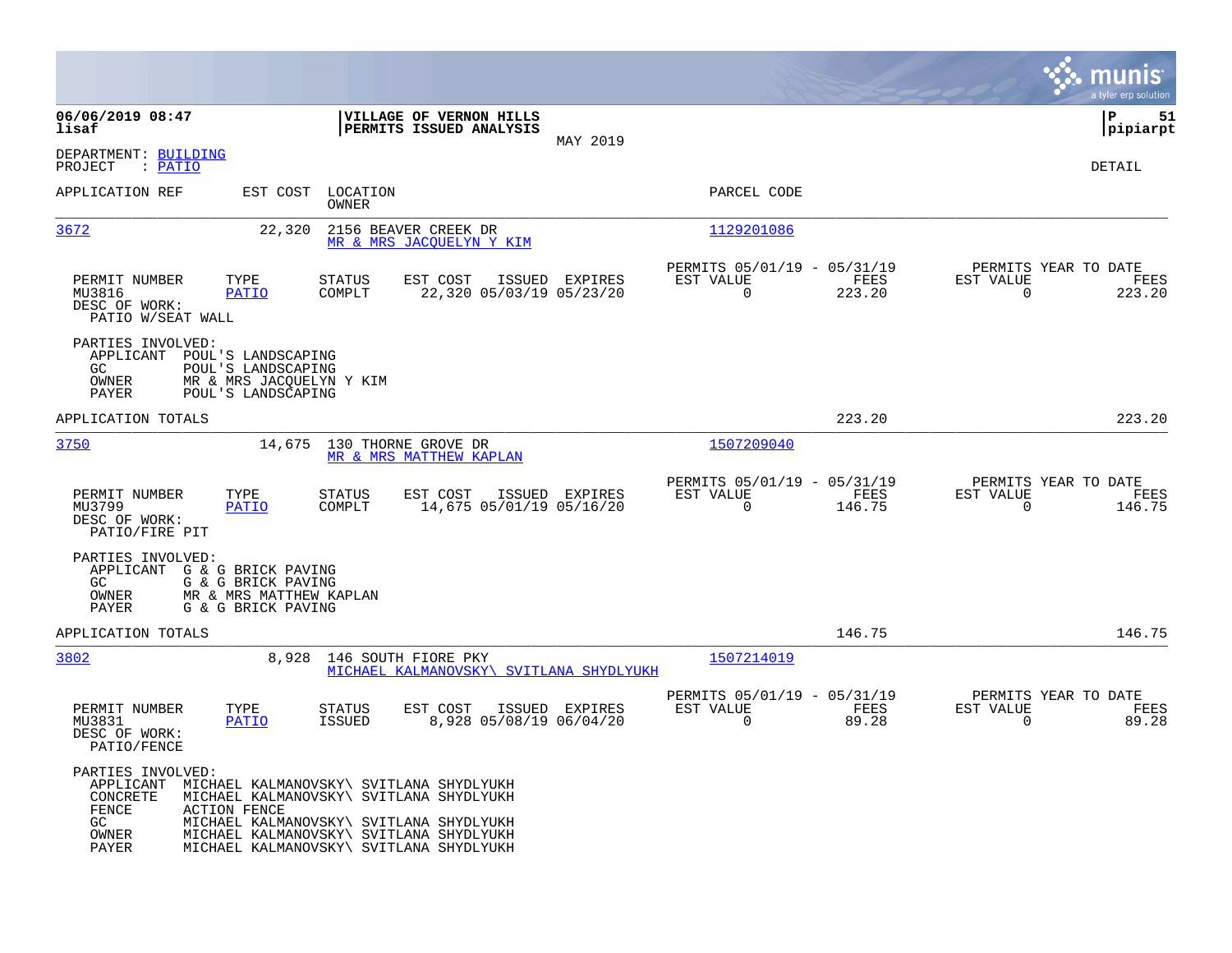|                                                                                                                                                                                |                                                                                   |                                                                    | munis<br>a tyler erp solution                            |
|--------------------------------------------------------------------------------------------------------------------------------------------------------------------------------|-----------------------------------------------------------------------------------|--------------------------------------------------------------------|----------------------------------------------------------|
| 06/06/2019 08:47<br>lisaf<br>APPLICATION TOTALS                                                                                                                                | VILLAGE OF VERNON HILLS<br>PERMITS ISSUED ANALYSIS<br>MAY 2019                    | 89.28                                                              | ΙP<br>52<br> pipiarpt<br>89.28                           |
| DEPARTMENT: BUILDING<br>PROJECT<br>$:$ PATIO                                                                                                                                   |                                                                                   |                                                                    | DETAIL                                                   |
| APPLICATION REF<br>EST COST                                                                                                                                                    | LOCATION<br>OWNER                                                                 | PARCEL CODE                                                        |                                                          |
| 3806<br>6,000                                                                                                                                                                  | 1248 MAIDSTONE DR<br>DAVID J & STACEY B ZENN                                      | 1132107026                                                         |                                                          |
| PERMIT NUMBER<br>TYPE<br>MU3827<br><b>PATIO</b><br>DESC OF WORK:<br>PAVER PATIO                                                                                                | EST COST<br>STATUS<br>ISSUED<br>EXPIRES<br>COMPLT<br>6,000 05/07/19 05/17/20      | PERMITS 05/01/19 - 05/31/19<br>EST VALUE<br>FEES<br>0<br>60.00     | PERMITS YEAR TO DATE<br>EST VALUE<br>FEES<br>0<br>60.00  |
| PARTIES INVOLVED:<br>APPLICANT<br>JK COMPANY<br>CONCRETE<br>JK COMPANY<br>GC.<br>JK COMPANY<br>OWNER<br>DAVID J & STACEY B ZENN<br>PAYER<br>JK COMPANY                         |                                                                                   |                                                                    |                                                          |
| APPLICATION TOTALS                                                                                                                                                             |                                                                                   | 60.00                                                              | 60.00                                                    |
| 3829<br>4,300                                                                                                                                                                  | 205 ABILENE LN<br>WILLIAM M DOMINGUEZ                                             | 1504306027                                                         |                                                          |
| PERMIT NUMBER<br>TYPE<br>MU3844<br><b>PATIO</b><br>DESC OF WORK:<br>PATIO AND STOOP                                                                                            | ISSUED EXPIRES<br>STATUS<br>EST COST<br><b>ISSUED</b><br>4,300 05/09/19 05/16/20  | PERMITS 05/01/19 - 05/31/19<br>EST VALUE<br>FEES<br>0<br>50.00     | PERMITS YEAR TO DATE<br>EST VALUE<br>FEES<br>50.00<br>0  |
| PARTIES INVOLVED:<br>APPLICANT<br>TOTAL PAVING<br>CONCRETE<br>TOTAL PAVING<br>GC<br>TOTAL PAVING<br>OWNER<br>WILLIAM M DOMINGUEZ                                               |                                                                                   |                                                                    |                                                          |
| APPLICATION TOTALS                                                                                                                                                             |                                                                                   | 50.00                                                              | 50.00                                                    |
| 3846<br>20,858                                                                                                                                                                 | 331 CHESTERFIELD LN<br>CHRISTOPHER J HANNON                                       | 1508216001                                                         |                                                          |
| PERMIT NUMBER<br>TYPE<br>MU3873<br><b>PATIO</b><br>DESC OF WORK:<br>PATIO, STEP, SEAT WALL                                                                                     | EST COST<br>ISSUED EXPIRES<br>STATUS<br><b>ISSUED</b><br>20,858 05/15/19 06/04/20 | PERMITS 05/01/19 -<br>05/31/19<br>EST VALUE<br>FEES<br>0<br>208.58 | PERMITS YEAR TO DATE<br>EST VALUE<br>FEES<br>0<br>208.58 |
| PARTIES INVOLVED:<br>JB BRICKWORKS INC<br>APPLICANT<br>JB BRICKWORKS INC<br>GC<br>GC<br>CHRISTOPHER J HANNON<br>OWNER<br>CHRISTOPHER J HANNON<br>PAYER<br>CHRISTOPHER J HANNON |                                                                                   |                                                                    |                                                          |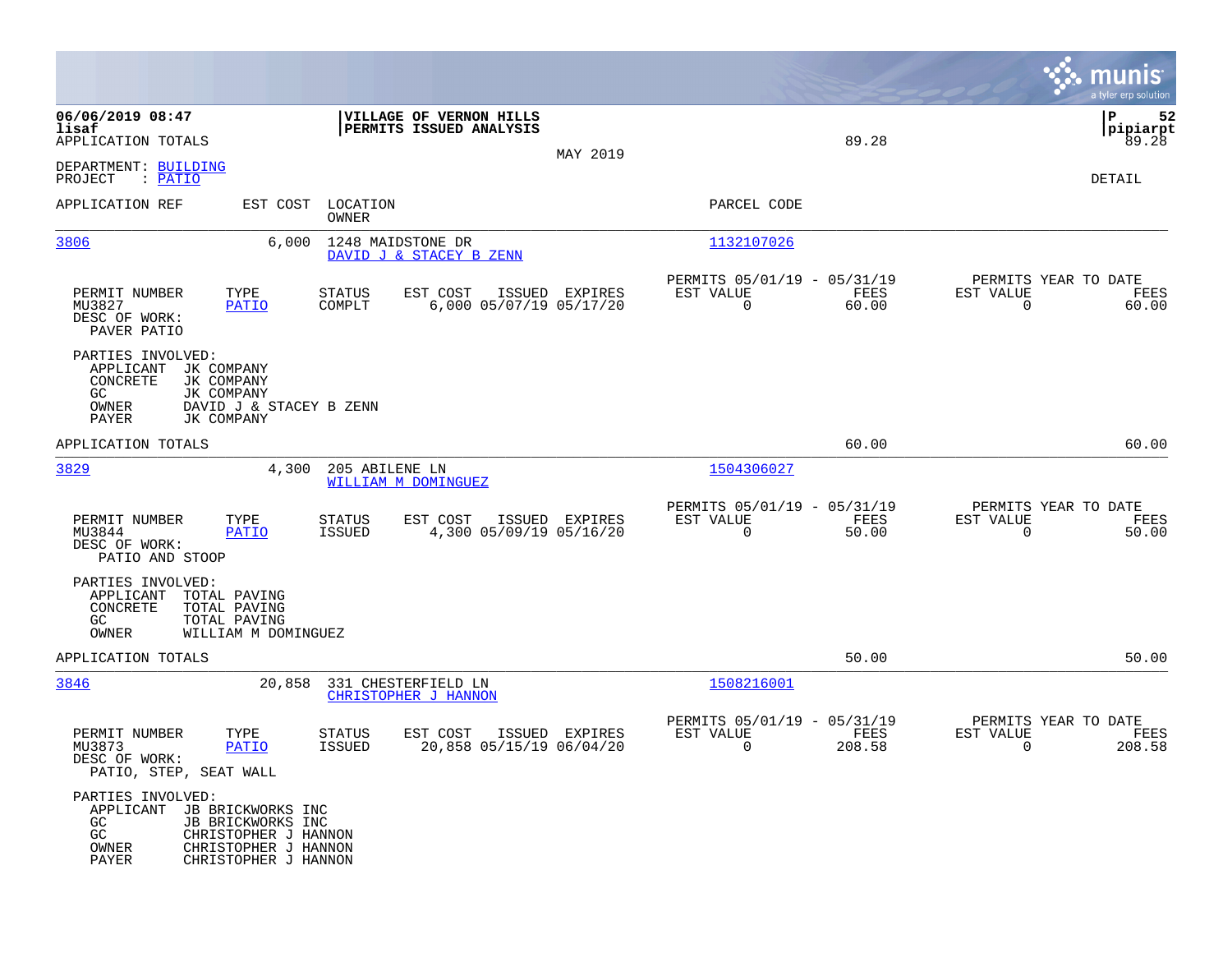|                                                                                                                                                                                                              |                                                                           |                |                                                         |                       |                       | munis<br>a tyler erp solution          |
|--------------------------------------------------------------------------------------------------------------------------------------------------------------------------------------------------------------|---------------------------------------------------------------------------|----------------|---------------------------------------------------------|-----------------------|-----------------------|----------------------------------------|
| 06/06/2019 08:47<br>lisaf                                                                                                                                                                                    | VILLAGE OF VERNON HILLS<br>PERMITS ISSUED ANALYSIS                        | MAY 2019       |                                                         |                       |                       | ΙP<br>53<br> pipiarpt                  |
| DEPARTMENT: BUILDING<br>PROJECT<br>: PATIO                                                                                                                                                                   |                                                                           |                |                                                         |                       |                       | DETAIL                                 |
| APPLICATION REF                                                                                                                                                                                              | EST COST LOCATION<br><b>OWNER</b>                                         |                | PARCEL CODE                                             |                       |                       |                                        |
| APPLICATION TOTALS                                                                                                                                                                                           |                                                                           |                |                                                         | 208.58                |                       | 208.58                                 |
| 3857<br>4,540                                                                                                                                                                                                | WEST COURT OF SHOREWOOD<br>PLACEHOLDER                                    |                | 1507203084                                              |                       |                       |                                        |
| PERMIT NUMBER<br>TYPE<br>MU3898<br>PATIO<br>DESC OF WORK:<br>4 PATIOS: 264-1B, 985-1B, 239-1A, 229-1B                                                                                                        | <b>STATUS</b><br>EST COST<br><b>ISSUED</b><br>4,540 05/20/19 06/03/20     | ISSUED EXPIRES | PERMITS 05/01/19 - 05/31/19<br>EST VALUE<br>$\mathbf 0$ | FEES<br>50.00         | EST VALUE<br>$\Omega$ | PERMITS YEAR TO DATE<br>FEES<br>50.00  |
| PARTIES INVOLVED:<br>APPLICANT<br>JAMESON PAVEMENT SURFACES<br>CONCRETE<br>JAMESON PAVEMENT SURFACES<br>GC<br>JAMESON PAVEMENT SURFACES<br>PLACEHOLDER<br>OWNER<br><b>PAYER</b><br>JAMESON PAVEMENT SURFACES |                                                                           |                |                                                         |                       |                       |                                        |
| APPLICATION TOTALS                                                                                                                                                                                           |                                                                           |                |                                                         | 50.00                 |                       | 50.00                                  |
| 3870<br>27,560                                                                                                                                                                                               | 1861 SAWGRASS ST<br>SCOTT M & RANDEE B ELESH                              |                | 1128303037                                              |                       |                       |                                        |
| PERMIT NUMBER<br>TYPE<br>MU3878<br><b>PATIO</b><br>DESC OF WORK:<br>PATIO                                                                                                                                    | EST COST<br>ISSUED<br><b>STATUS</b><br>27,560 05/16/19 05/24/20<br>ISSUED | EXPIRES        | PERMITS 05/01/19 - 05/31/19<br>EST VALUE<br>$\Omega$    | <b>FEES</b><br>275.60 | EST VALUE<br>$\Omega$ | PERMITS YEAR TO DATE<br>FEES<br>275.60 |
| PARTIES INVOLVED:<br>APPLICANT<br>RUBINO LANDSCAPES<br>GC<br>RUBINO LANDSCAPES<br>GC<br>SCOTT M & RANDEE B ELESH<br>OWNER<br>SCOTT M & RANDEE B ELESH<br><b>PAYER</b><br>SCOTT M & RANDEE B ELESH            |                                                                           |                |                                                         |                       |                       |                                        |
| APPLICATION TOTALS<br>PROJECT TOTALS                                                                                                                                                                         |                                                                           |                | $\mathbf 0$                                             | 275.60<br>1,103.41    | $\Omega$              | 275.60<br>1,103.41                     |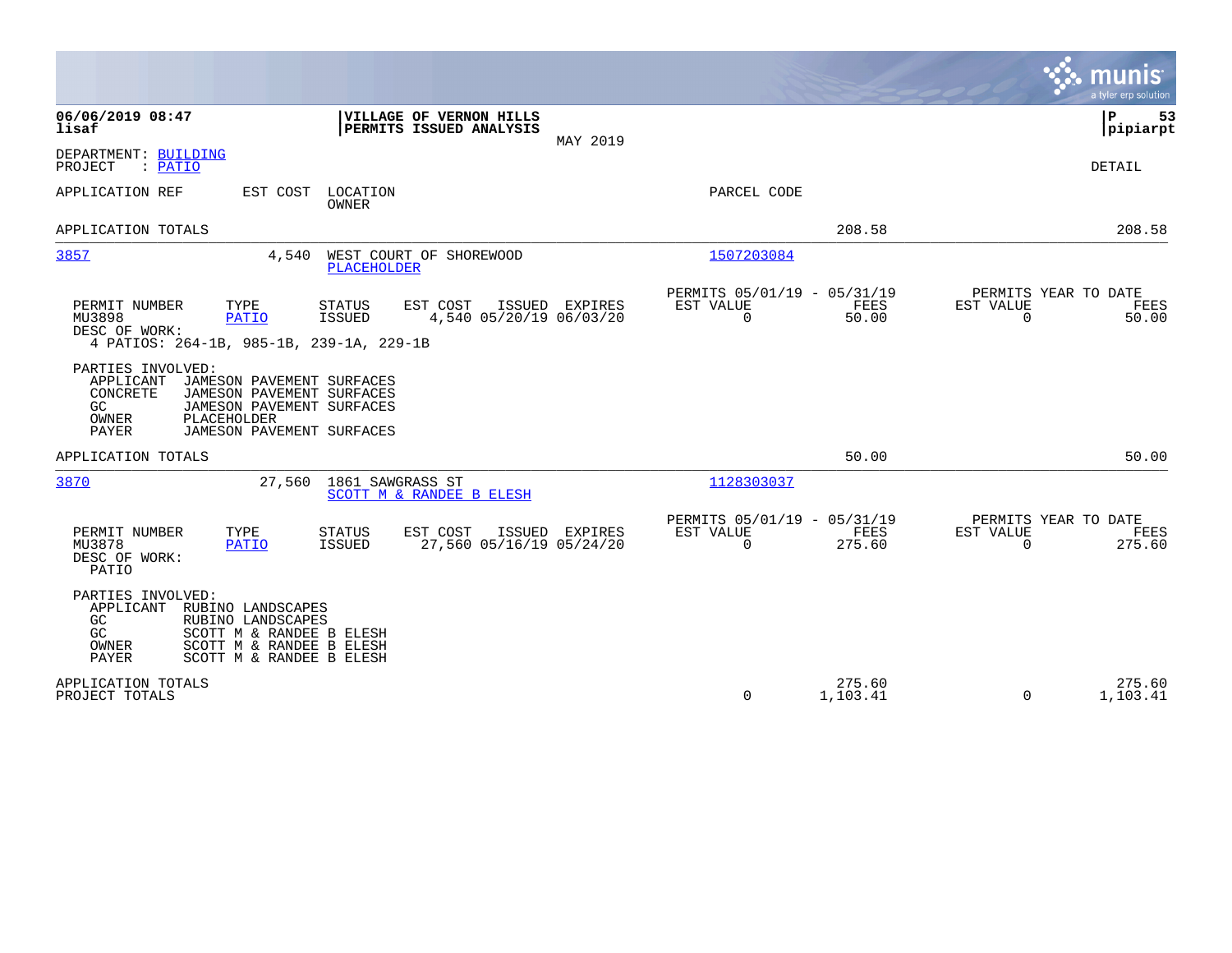|                                                               |                                                                                                                |                   |                                                    |          |                                                      |                  |           | <b>munis</b><br>a tyler erp solution   |
|---------------------------------------------------------------|----------------------------------------------------------------------------------------------------------------|-------------------|----------------------------------------------------|----------|------------------------------------------------------|------------------|-----------|----------------------------------------|
| 06/06/2019 08:47<br>lisaf                                     |                                                                                                                |                   | VILLAGE OF VERNON HILLS<br>PERMITS ISSUED ANALYSIS | MAY 2019 |                                                      |                  |           | ∣P<br>54<br> pipiarpt                  |
| DEPARTMENT:<br>PROJECT                                        | BUILDING<br>: SIDEWALK                                                                                         |                   |                                                    |          |                                                      |                  |           | DETAIL                                 |
| APPLICATION REF                                               | EST COST                                                                                                       | LOCATION<br>OWNER |                                                    |          | PARCEL CODE                                          |                  |           |                                        |
| 3922                                                          | 16,000                                                                                                         | 589 ONTARIO ST    | FRANCISCO & MARGARET RAUSA                         |          | 1509315004                                           |                  |           |                                        |
| PERMIT NUMBER<br>MU3956<br>DESC OF WORK:<br>WALKWAY AND PORCH | TYPE<br><b>SIDEWALK</b>                                                                                        | STATUS<br>ISSUED  | EST COST<br>ISSUED<br>16,000 05/29/19 05/28/20     | EXPIRES  | PERMITS 05/01/19 - 05/31/19<br>EST VALUE<br>$\Omega$ | FEES<br>160.00   | EST VALUE | PERMITS YEAR TO DATE<br>FEES<br>160.00 |
| PARTIES INVOLVED:<br>APPLICANT<br>GC<br>OWNER<br>PAYER        | FRANCISCO & MARGARET RAUSA<br>STONEMARK HARDSCAPES<br>FRANCISCO & MARGARET RAUSA<br>FRANCISCO & MARGARET RAUSA |                   |                                                    |          |                                                      |                  |           |                                        |
| APPLICATION TOTALS<br>PROJECT TOTALS                          |                                                                                                                |                   |                                                    |          | 0                                                    | 160.00<br>160.00 |           | 160.00<br>160.00                       |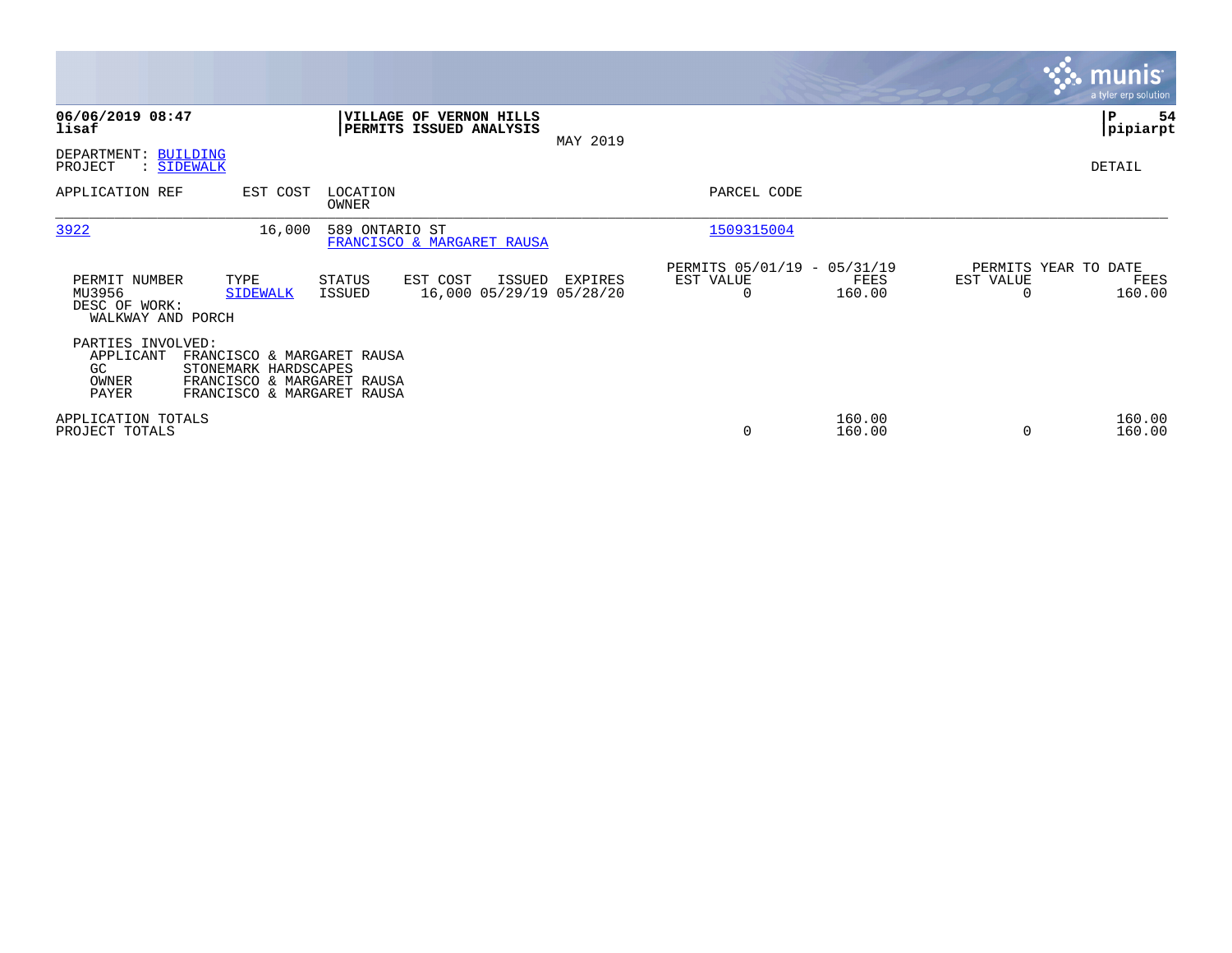|                                                                                                                                                                                                              |                                                                                          |                                                                           | munis<br>a tyler erp solution                                   |
|--------------------------------------------------------------------------------------------------------------------------------------------------------------------------------------------------------------|------------------------------------------------------------------------------------------|---------------------------------------------------------------------------|-----------------------------------------------------------------|
| 06/06/2019 08:47<br>lisaf                                                                                                                                                                                    | VILLAGE OF VERNON HILLS<br>PERMITS ISSUED ANALYSIS                                       |                                                                           | 55<br>IΡ<br> pipiarpt                                           |
| DEPARTMENT: BUILDING<br>: REROOF<br>PROJECT                                                                                                                                                                  | MAY 2019                                                                                 |                                                                           | DETAIL                                                          |
| APPLICATION REF                                                                                                                                                                                              | EST COST LOCATION<br>OWNER                                                               | PARCEL CODE                                                               |                                                                 |
| 3847<br>14,256                                                                                                                                                                                               | 14 MONTEREY DR<br>STACY HUNNICUTT                                                        | 1505413006                                                                |                                                                 |
| TYPE<br>PERMIT NUMBER<br>MU3803<br><b>REROOF</b><br>DESC OF WORK:<br>REROOF                                                                                                                                  | <b>STATUS</b><br>EST COST<br>ISSUED EXPIRES<br><b>ISSUED</b><br>14,256 05/01/19 04/30/20 | PERMITS 05/01/19 - 05/31/19<br>FEES<br>EST VALUE<br>$\mathbf 0$<br>142.56 | PERMITS YEAR TO DATE<br>EST VALUE<br>FEES<br>$\Omega$<br>142.56 |
| PARTIES INVOLVED:<br>APPLICANT J & K HOME IMPROVEMENT<br>GC.<br>J & K HOME IMPROVEMENT<br>OWNER<br>STACY HUNNICUTT<br>PAYER<br>J & K HOME IMPROVEMENT<br><b>ROOFER</b><br>J & K HOME IMPROVEMENT             |                                                                                          |                                                                           |                                                                 |
| APPLICATION TOTALS                                                                                                                                                                                           |                                                                                          | 142.56                                                                    | 142.56                                                          |
| 3848<br>14,442                                                                                                                                                                                               | 365 CAMDEN PLACE<br>FERNANDO FERNANDEZ JR & CARA M JAYE                                  | 1508214004                                                                |                                                                 |
| PERMIT NUMBER<br>TYPE<br>MU3804<br><b>REROOF</b><br>DESC OF WORK:<br><b>REROOF</b>                                                                                                                           | EST COST<br>ISSUED EXPIRES<br>STATUS<br>14,442 05/01/19 04/30/20<br>ISSUED               | PERMITS 05/01/19 - 05/31/19<br>EST VALUE<br>FEES<br>$\mathbf 0$<br>144.42 | PERMITS YEAR TO DATE<br>EST VALUE<br>FEES<br>$\Omega$<br>144.42 |
| PARTIES INVOLVED:<br>APPLICANT J & K HOME IMPROVEMENT<br>J & K HOME IMPROVEMENT<br>GC.<br>OWNER<br>PAYER<br>J & K HOME IMPROVEMENT<br>J & K HOME IMPROVEMENT<br><b>ROOFER</b>                                | FERNANDO FERNANDEZ JR & CARA M JAYE                                                      |                                                                           |                                                                 |
| APPLICATION TOTALS                                                                                                                                                                                           |                                                                                          | 144.42                                                                    | 144.42                                                          |
| 3864<br>8,399                                                                                                                                                                                                | 1559 SKYLAR CT<br>VITO G GIUSTINO                                                        | 1133117012                                                                |                                                                 |
| PERMIT NUMBER<br>TYPE<br>MU3817<br><b>REROOF</b><br>DESC OF WORK:<br>REROOF                                                                                                                                  | <b>STATUS</b><br>EST COST<br>ISSUED EXPIRES<br>8,399 05/03/19 05/14/20<br>COMPLT         | PERMITS 05/01/19 - 05/31/19<br>EST VALUE<br>FEES<br>83.99<br>0            | PERMITS YEAR TO DATE<br>EST VALUE<br>FEES<br>83.99<br>0         |
| PARTIES INVOLVED:<br>APPLICANT CITTRIX BUILDING SERVICES<br>GC.<br>CITTRIX BUILDING SERVICES<br>OWNER<br>VITO G GIUSTINO<br>PAYER<br>CITTRIX BUILDING SERVICES<br><b>ROOFER</b><br>CITTRIX BUILDING SERVICES |                                                                                          |                                                                           |                                                                 |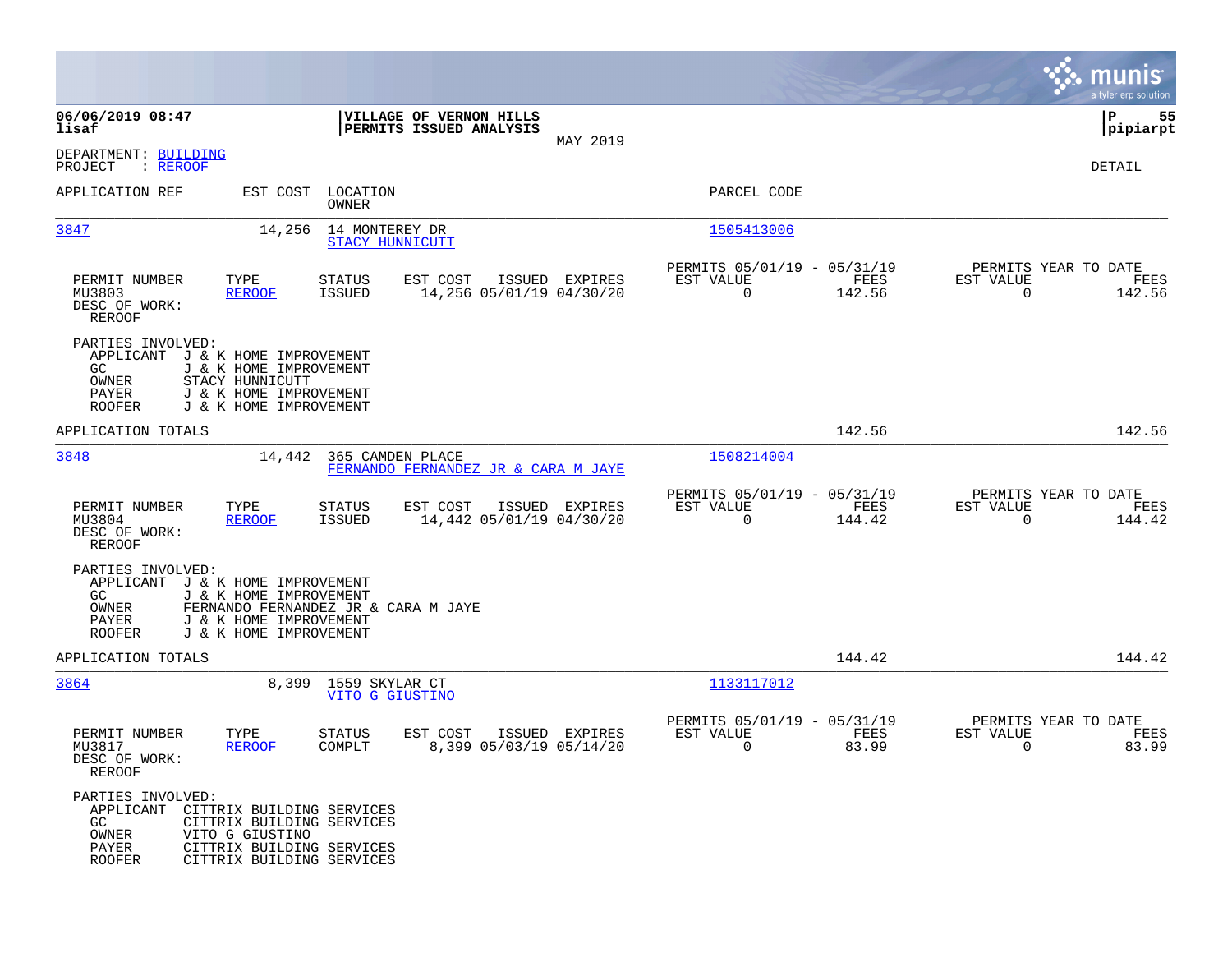|                                                                                                                                                                                                           |                                                                                           |                                                                        | munis<br>a tyler erp solution                                   |
|-----------------------------------------------------------------------------------------------------------------------------------------------------------------------------------------------------------|-------------------------------------------------------------------------------------------|------------------------------------------------------------------------|-----------------------------------------------------------------|
| 06/06/2019 08:47<br>lisaf                                                                                                                                                                                 | VILLAGE OF VERNON HILLS<br>PERMITS ISSUED ANALYSIS<br>MAY 2019                            |                                                                        | P<br>56<br> pipiarpt                                            |
| DEPARTMENT: BUILDING<br>PROJECT<br>: <u>REROOF</u>                                                                                                                                                        |                                                                                           |                                                                        | DETAIL                                                          |
| APPLICATION REF<br>EST COST                                                                                                                                                                               | LOCATION<br>OWNER                                                                         | PARCEL CODE                                                            |                                                                 |
| APPLICATION TOTALS                                                                                                                                                                                        |                                                                                           | 83.99                                                                  | 83.99                                                           |
| 3868<br>100,000                                                                                                                                                                                           | 300 CORPORATE WOODS PARKWAY<br><b>RAINBOW PLAY SYSTEMS</b>                                | 1509401072                                                             |                                                                 |
| PERMIT NUMBER<br>TYPE<br>MU3818<br><b>REROOF</b><br>DESC OF WORK:<br><b>REROOF</b>                                                                                                                        | <b>STATUS</b><br>EST COST<br>ISSUED EXPIRES<br><b>ISSUED</b><br>100,000 05/03/19 05/02/20 | PERMITS 05/01/19 - 05/31/19<br>EST VALUE<br>FEES<br>0<br>1,000.00      | PERMITS YEAR TO DATE<br>EST VALUE<br>FEES<br>1,000.00<br>0      |
| PARTIES INVOLVED:<br>APPLICANT<br>NIR ROOF CARE, INC<br>GC.<br>NIR ROOF CARE, INC<br>OCCUPANT<br>RAINBOW PLAY SYSTEMS<br>OWNER<br>RAINBOW PLAY SYSTEMS<br><b>ROOFER</b><br>NIR ROOF CARE, INC             |                                                                                           |                                                                        |                                                                 |
| APPLICATION TOTALS                                                                                                                                                                                        |                                                                                           | 1,000.00                                                               | 1,000.00                                                        |
| 3880                                                                                                                                                                                                      | 11,754 1601 HAIG POINT LN<br>S HE H LI                                                    | 1133117002                                                             |                                                                 |
| PERMIT NUMBER<br>TYPE<br>MU3828<br><b>REROOF</b><br>DESC OF WORK:<br>REROOF                                                                                                                               | <b>STATUS</b><br>EST COST<br>ISSUED EXPIRES<br>ISSUED<br>11,754 05/07/19 05/06/20         | PERMITS 05/01/19 - 05/31/19<br>FEES<br>EST VALUE<br>0<br>117.54        | PERMITS YEAR TO DATE<br>EST VALUE<br>FEES<br>0<br>117.54        |
| PARTIES INVOLVED:<br>APPLICANT<br>MORNING DEW EXTERIORS INC<br>MORNING DEW EXTERIORS INC<br>GC.<br>S HE H LI<br>OWNER<br>MORNING DEW EXTERIORS INC<br>PAYER<br>MORNING DEW EXTERIORS INC<br><b>ROOFER</b> |                                                                                           |                                                                        |                                                                 |
| APPLICATION TOTALS                                                                                                                                                                                        |                                                                                           | 117.54                                                                 | 117.54                                                          |
| 3885<br>13,500                                                                                                                                                                                            | 501S SYCAMORE ST<br>RYAN GREENFIELD                                                       | 1132108003                                                             |                                                                 |
| PERMIT NUMBER<br>TYPE<br>MU3835<br><b>REROOF</b><br>DESC OF WORK:<br>REROOF                                                                                                                               | STATUS<br>EST COST ISSUED EXPIRES<br>ISSUED<br>13,500 05/08/19 05/07/20                   | PERMITS 05/01/19 - 05/31/19<br>EST VALUE<br>FEES<br>$\Omega$<br>135.00 | PERMITS YEAR TO DATE<br>EST VALUE<br>FEES<br>$\Omega$<br>135.00 |
| PARTIES INVOLVED:<br>APPLICANT<br>PHOENIX EXTERIOR<br>GC.<br>PHOENIX EXTERIOR<br>OWNER<br>RYAN GREENFIELD                                                                                                 |                                                                                           |                                                                        |                                                                 |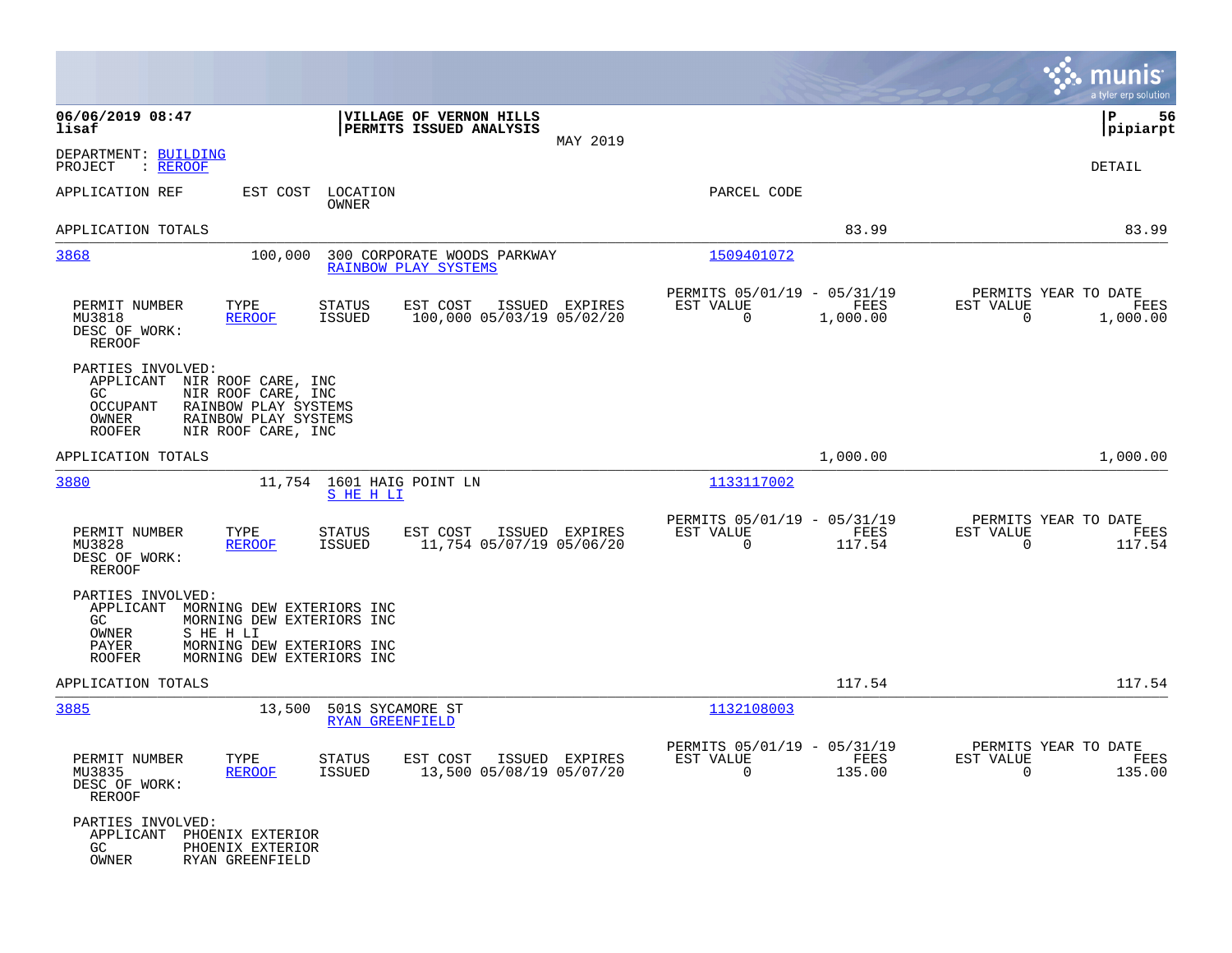|                                                                          |                                                                                                                      |                                      |                                                    |                |                                                         |                |                                                  | munis<br>a tyler erp solution |
|--------------------------------------------------------------------------|----------------------------------------------------------------------------------------------------------------------|--------------------------------------|----------------------------------------------------|----------------|---------------------------------------------------------|----------------|--------------------------------------------------|-------------------------------|
| 06/06/2019 08:47<br>lisaf                                                |                                                                                                                      |                                      | VILLAGE OF VERNON HILLS<br>PERMITS ISSUED ANALYSIS | MAY 2019       |                                                         |                |                                                  | ΙP<br>57<br> pipiarpt         |
| DEPARTMENT: BUILDING<br>PROJECT<br>: REROOF                              |                                                                                                                      |                                      |                                                    |                |                                                         |                |                                                  | DETAIL                        |
| APPLICATION REF                                                          |                                                                                                                      | EST COST LOCATION<br>OWNER           |                                                    |                | PARCEL CODE                                             |                |                                                  |                               |
| PAYER<br><b>ROOFER</b>                                                   | PHOENIX EXTERIOR<br>PHOENIX EXTERIOR                                                                                 |                                      |                                                    |                |                                                         |                |                                                  |                               |
| APPLICATION TOTALS                                                       |                                                                                                                      |                                      |                                                    |                |                                                         | 135.00         |                                                  | 135.00                        |
| 3887                                                                     | 23,005                                                                                                               | 201 COLONY CT                        | ROMAN VODOVIZ & NOAEZHAD FROLOVA                   |                | 1132407048                                              |                |                                                  |                               |
| PERMIT NUMBER<br>MU3838<br>DESC OF WORK:<br>REROOF BLDG: 201-207         | TYPE<br><b>REROOF</b>                                                                                                | STATUS<br><b>ISSUED</b>              | EST COST<br>23,005 05/08/19 05/07/20               | ISSUED EXPIRES | PERMITS 05/01/19 - 05/31/19<br>EST VALUE<br>$\Omega$    | FEES<br>229.96 | PERMITS YEAR TO DATE<br>EST VALUE<br>$\Omega$    | FEES<br>229.96                |
| PARTIES INVOLVED:<br>APPLICANT<br>GC.<br>OWNER<br>PAYER<br><b>ROOFER</b> | BARRY ROOFING INC<br>BARRY ROOFING INC<br>ROMAN VODOVIZ & NQAEZHAD FROLOVA<br>BARRY ROOFING INC<br>BARRY ROOFING INC |                                      |                                                    |                |                                                         |                |                                                  |                               |
| APPLICATION TOTALS                                                       |                                                                                                                      |                                      |                                                    |                |                                                         | 229.96         |                                                  | 229.96                        |
| 3888                                                                     | 22,863                                                                                                               | 221 CHESAPEAKE CT<br>SAUNDRA R HAWES |                                                    |                | 1132407010                                              |                |                                                  |                               |
| PERMIT NUMBER<br>MU3839<br>DESC OF WORK:<br>REROOF BLDG: 221-227         | TYPE<br><b>REROOF</b>                                                                                                | <b>STATUS</b><br>ISSUED              | EST COST<br>22,863 05/08/19 05/07/20               | ISSUED EXPIRES | PERMITS 05/01/19 - 05/31/19<br>EST VALUE<br>$\Omega$    | FEES<br>228.63 | PERMITS YEAR TO DATE<br>EST VALUE<br>$\Omega$    | FEES<br>228.63                |
| PARTIES INVOLVED:<br>APPLICANT<br>GC.<br>OWNER<br>PAYER<br><b>ROOFER</b> | BARRY ROOFING INC<br>BARRY ROOFING INC<br>SAUNDRA R HAWES<br>BARRY ROOFING INC<br>BARRY ROOFING INC                  |                                      |                                                    |                |                                                         |                |                                                  |                               |
| APPLICATION TOTALS                                                       |                                                                                                                      |                                      |                                                    |                |                                                         | 228.63         |                                                  | 228.63                        |
| 3891                                                                     | 8,760                                                                                                                | MICHAEL SAYRE                        | 207 EAST LAKESIDE DR                               |                | 1508104018                                              |                |                                                  |                               |
| PERMIT NUMBER<br>MU3843<br>DESC OF WORK:<br>REROOF                       | TYPE<br><b>REROOF</b>                                                                                                | STATUS<br>COMPLT                     | EST COST<br>8,760 05/09/19 05/29/20                | ISSUED EXPIRES | PERMITS 05/01/19 - 05/31/19<br>EST VALUE<br>$\mathbf 0$ | FEES<br>87.60  | PERMITS YEAR TO DATE<br>EST VALUE<br>$\mathbf 0$ | FEES<br>87.60                 |
| PARTIES INVOLVED:<br>APPLICANT REBEL EXTERIORS INC                       |                                                                                                                      |                                      |                                                    |                |                                                         |                |                                                  |                               |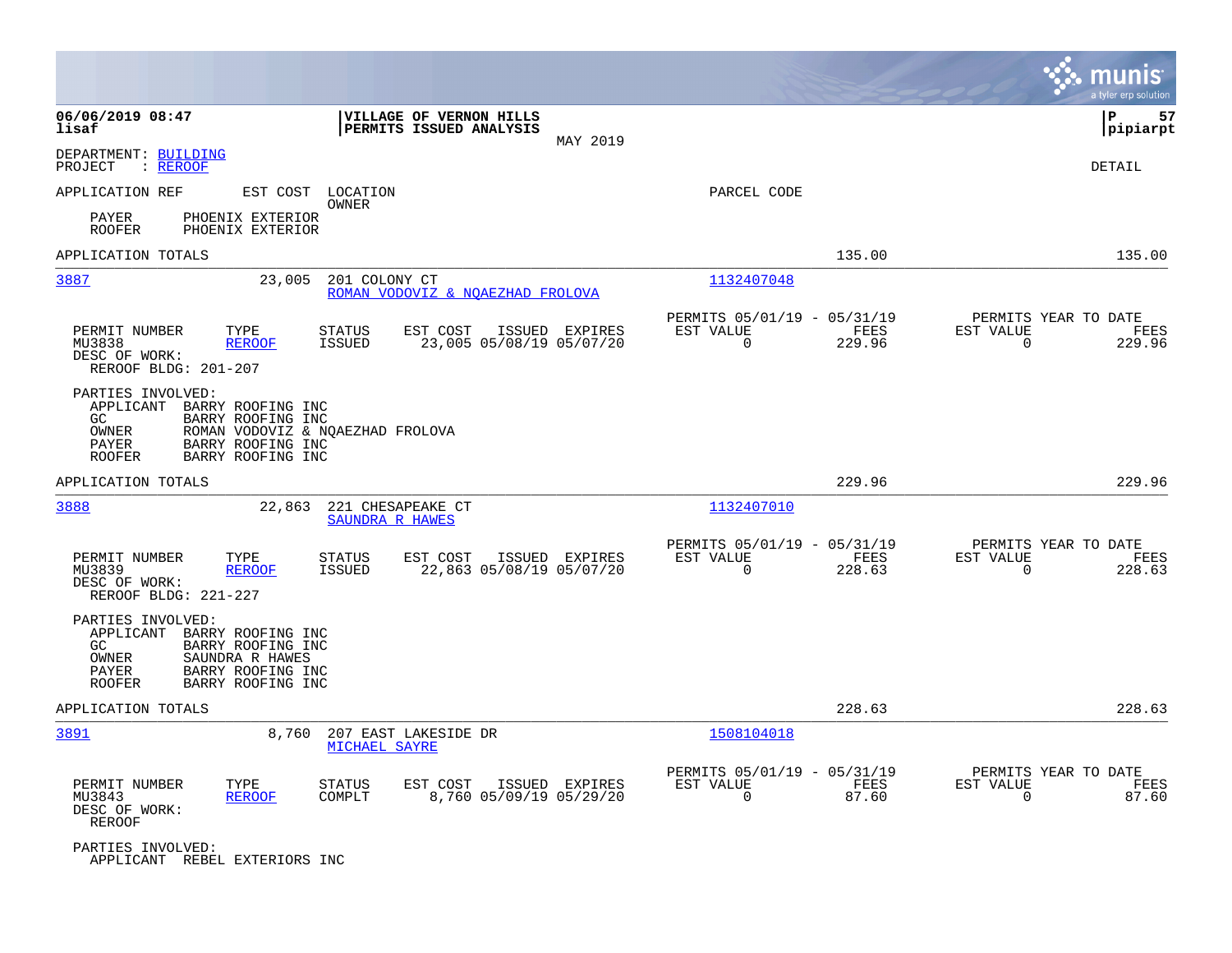|                                                                                                                                                                                                        |                                                                                          |                                                                | munis<br>a tyler erp solution                                                      |
|--------------------------------------------------------------------------------------------------------------------------------------------------------------------------------------------------------|------------------------------------------------------------------------------------------|----------------------------------------------------------------|------------------------------------------------------------------------------------|
| 06/06/2019 08:47<br>lisaf                                                                                                                                                                              | VILLAGE OF VERNON HILLS<br>PERMITS ISSUED ANALYSIS<br>MAY 2019                           |                                                                | l P<br>58<br> pipiarpt                                                             |
| DEPARTMENT: BUILDING<br>PROJECT<br>: <u>REROOF</u>                                                                                                                                                     |                                                                                          |                                                                | DETAIL                                                                             |
| APPLICATION REF                                                                                                                                                                                        | EST COST LOCATION<br>OWNER                                                               | PARCEL CODE                                                    |                                                                                    |
| GC<br>REBEL EXTERIORS INC<br>OWNER<br>MICHAEL SAYRE<br>PAYER<br>REBEL EXTERIORS INC<br><b>ROOFER</b><br>REBEL EXTERIORS INC                                                                            |                                                                                          |                                                                |                                                                                    |
| APPLICATION TOTALS                                                                                                                                                                                     |                                                                                          |                                                                | 87.60<br>87.60                                                                     |
| 3894<br>6,039                                                                                                                                                                                          | 106 BIRMINGHAM PL<br>RONALD I & CYNTHIA A ROSENBERG                                      | 1504303063                                                     |                                                                                    |
| PERMIT NUMBER<br>TYPE<br>MU3854<br><b>REROOF</b><br>DESC OF WORK:<br><b>REROOF</b>                                                                                                                     | <b>STATUS</b><br>EST COST<br>ISSUED EXPIRES<br><b>ISSUED</b><br>6,039 05/13/19 05/12/20  | PERMITS 05/01/19 - 05/31/19<br>EST VALUE<br>$\mathbf 0$        | PERMITS YEAR TO DATE<br>FEES<br>EST VALUE<br>FEES<br>60.39<br>$\mathbf 0$<br>60.39 |
| PARTIES INVOLVED:<br>APPLICANT PRECISE CONSTRUCTION<br>GC<br>PRECISE CONSTRUCTION<br>RONALD I & CYNTHIA A ROSENBERG<br>OWNER<br>PAYER<br>PRECISE CONSTRUCTION<br>PRECISE CONSTRUCTION<br><b>ROOFER</b> |                                                                                          |                                                                |                                                                                    |
| APPLICATION TOTALS                                                                                                                                                                                     |                                                                                          |                                                                | 60.39<br>60.39                                                                     |
| 3913<br>9,800                                                                                                                                                                                          | 205 MASTERS TRL<br>CHENXU ZHANG & PENGXIN CHEN                                           | 1128410015                                                     |                                                                                    |
| PERMIT NUMBER<br>TYPE<br>MU3868<br><b>REROOF</b><br>DESC OF WORK:<br>REROOF                                                                                                                            | <b>STATUS</b><br>EST COST<br>ISSUED EXPIRES<br><b>ISSUED</b><br>9,800 05/15/19 05/14/20  | PERMITS 05/01/19 - 05/31/19<br>EST VALUE<br>0                  | PERMITS YEAR TO DATE<br>FEES<br>EST VALUE<br>FEES<br>98.00<br>$\mathbf 0$<br>98.00 |
| PARTIES INVOLVED:<br>APPLICANT LTJ CONSTRUCTION<br>GC.<br>LTJ CONSTRUCTION<br>OWNER<br>CHENXU ZHANG & PENGXIN CHEN<br><b>PAYER</b><br>LTJ CONSTRUCTION<br><b>ROOFER</b><br>LTJ CONSTRUCTION            |                                                                                          |                                                                |                                                                                    |
| APPLICATION TOTALS                                                                                                                                                                                     |                                                                                          |                                                                | 98.00<br>98.00                                                                     |
| 3914<br>13,260                                                                                                                                                                                         | 67 SHELBY CT<br>GENE A & CAROL LAMBERTI                                                  | 1507212011                                                     |                                                                                    |
| PERMIT NUMBER<br>TYPE<br>MU3870<br><b>REROOF</b><br>DESC OF WORK:<br>REOOF                                                                                                                             | <b>STATUS</b><br>EST COST<br>ISSUED EXPIRES<br>13,260 05/15/19 05/14/20<br><b>ISSUED</b> | PERMITS 05/01/19 - 05/31/19<br>EST VALUE<br>$\Omega$<br>132.60 | PERMITS YEAR TO DATE<br>FEES<br>EST VALUE<br>FEES<br>132.60<br>$\mathbf 0$         |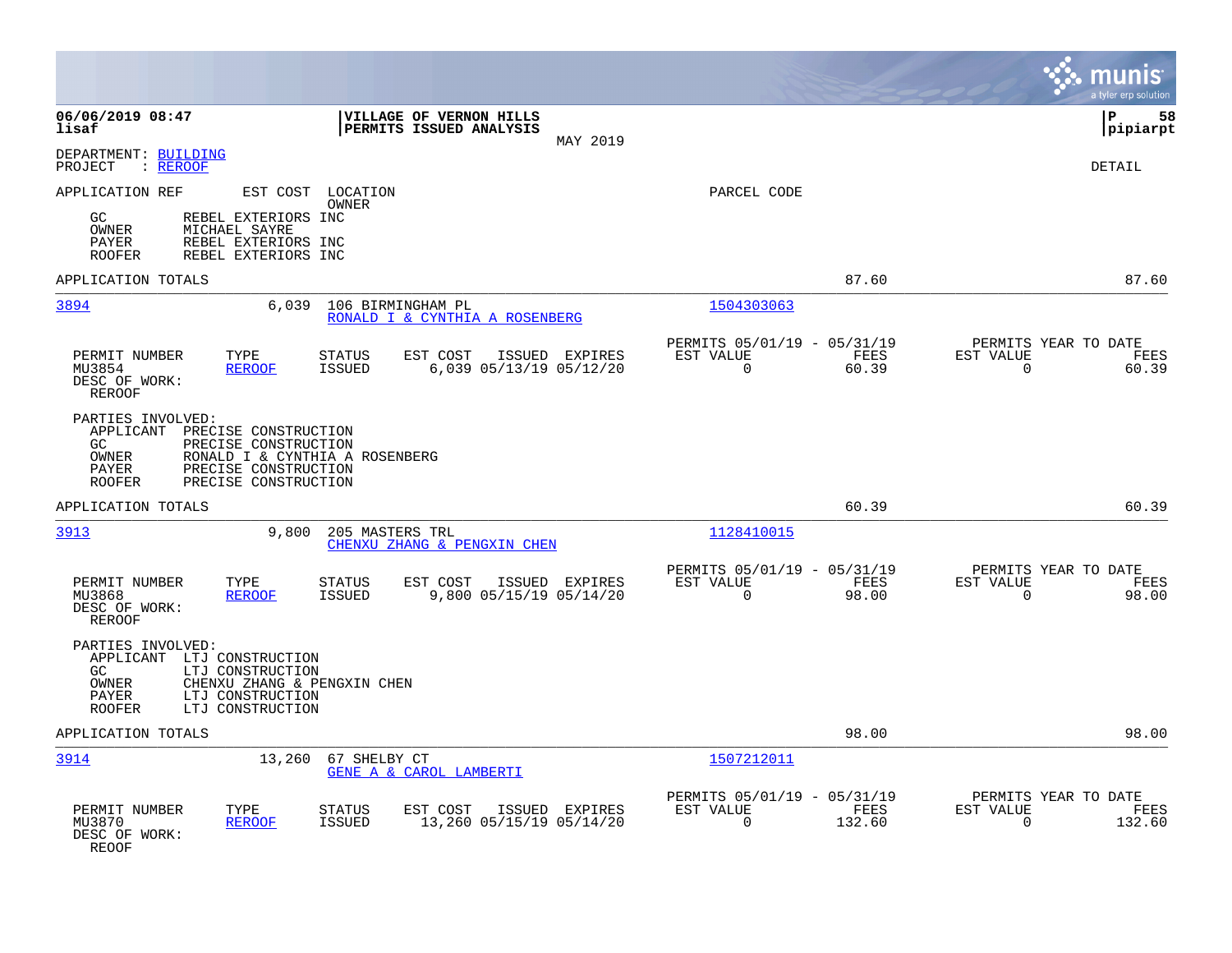|                                                                                                                                                                                                                         |                                                                          | munis<br>a tyler erp solution                                      |
|-------------------------------------------------------------------------------------------------------------------------------------------------------------------------------------------------------------------------|--------------------------------------------------------------------------|--------------------------------------------------------------------|
| 06/06/2019 08:47<br>VILLAGE OF VERNON HILLS<br>lisaf<br>PERMITS ISSUED ANALYSIS<br>MAY 2019                                                                                                                             |                                                                          | l P<br>59<br> pipiarpt                                             |
| DEPARTMENT: BUILDING<br>PROJECT<br>: REROOF                                                                                                                                                                             |                                                                          | <b>DETAIL</b>                                                      |
| APPLICATION REF<br>EST COST LOCATION<br>OWNER                                                                                                                                                                           | PARCEL CODE                                                              |                                                                    |
| PARTIES INVOLVED:<br>APPLICANT<br>ORIGINAL HOME IMPROVEMENT<br>ORIGINAL HOME IMPROVEMENT<br>GC.<br>OWNER<br>GENE A & CAROL LAMBERTI<br>ORIGINAL HOME IMPROVEMENT<br>PAYER<br><b>ROOFER</b><br>ORIGINAL HOME IMPROVEMENT |                                                                          |                                                                    |
| APPLICATION TOTALS                                                                                                                                                                                                      | 132.60                                                                   | 132.60                                                             |
| 3916<br>10,000<br>1573 CYPRESS POINTE DR<br><b>MARK SONG</b>                                                                                                                                                            | 1132213003                                                               |                                                                    |
| PERMIT NUMBER<br>TYPE<br>EST COST<br><b>STATUS</b><br>ISSUED EXPIRES<br>MU3875<br><b>REROOF</b><br><b>ISSUED</b><br>10,000 05/16/19 05/15/20<br>DESC OF WORK:<br><b>REROOF</b>                                          | PERMITS 05/01/19 - 05/31/19<br>EST VALUE<br>FEES<br>$\Omega$<br>100.00   | PERMITS YEAR TO DATE<br>EST VALUE<br>FEES<br>$\mathbf 0$<br>100.00 |
| PARTIES INVOLVED:<br>APPLICANT<br>UNITED HOME IMPROVEMENT<br>GC.<br>UNITED HOME IMPROVEMENT<br>OWNER<br>MARK SONG<br>UNITED HOME IMPROVEMENT<br>PAYER<br><b>ROOFER</b><br>UNITED HOME IMPROVEMENT                       |                                                                          |                                                                    |
| APPLICATION TOTALS                                                                                                                                                                                                      | 100.00                                                                   | 100.00                                                             |
| 3937<br>5,600<br>6 MONTEREY DR<br><b>MATTHEW D KUSKA</b>                                                                                                                                                                | 1505413015                                                               |                                                                    |
| PERMIT NUMBER<br>EST COST<br>ISSUED EXPIRES<br>TYPE<br>STATUS<br>5,600 05/20/19 05/19/20<br>MU3896<br><b>REROOF</b><br>COMPLT<br>DESC OF WORK:<br>REROOF                                                                | PERMITS 05/01/19 - 05/31/19<br>EST VALUE<br>FEES<br>$\Omega$<br>56.00    | PERMITS YEAR TO DATE<br>EST VALUE<br>FEES<br>$\Omega$<br>56.00     |
| PARTIES INVOLVED:<br>APPLICANT<br>E&L ROOFING & WINDOWS LLC<br>GC<br>E&L ROOFING & WINDOWS LLC<br>MATTHEW D KUSKA<br>OWNER<br>E&L ROOFING & WINDOWS LLC<br>PAYER<br>E&L ROOFING & WINDOWS LLC<br><b>ROOFER</b>          |                                                                          |                                                                    |
| APPLICATION TOTALS                                                                                                                                                                                                      | 56.00                                                                    | 56.00                                                              |
| 3954<br>8,000<br>112 HASTINGS CT<br>LINDA & JAMES O'CONNOR                                                                                                                                                              | 1132204004                                                               |                                                                    |
| TYPE<br>ISSUED EXPIRES<br>PERMIT NUMBER<br>STATUS<br>EST COST<br>8,000 05/23/19 05/22/20<br>MU3927<br><b>REROOF</b><br><b>ISSUED</b><br>DESC OF WORK:                                                                   | PERMITS 05/01/19 - 05/31/19<br>EST VALUE<br>FEES<br>$\mathbf 0$<br>80.00 | PERMITS YEAR TO DATE<br>EST VALUE<br>FEES<br>0<br>80.00            |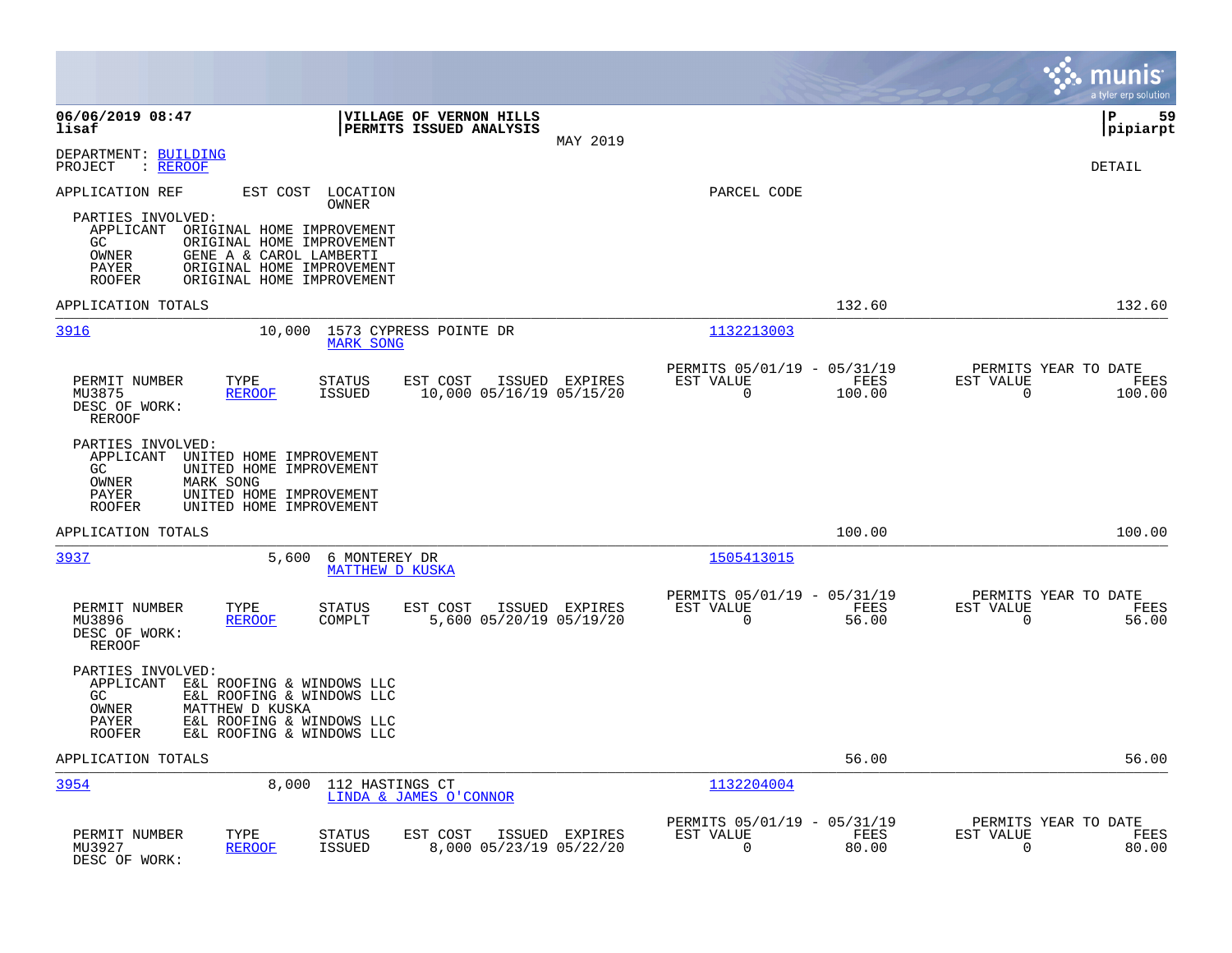|                                                                                                                                                                                                                                                                 |                                                                           | munis<br>a tyler erp solution                                   |
|-----------------------------------------------------------------------------------------------------------------------------------------------------------------------------------------------------------------------------------------------------------------|---------------------------------------------------------------------------|-----------------------------------------------------------------|
| 06/06/2019 08:47<br>VILLAGE OF VERNON HILLS<br>lisaf<br>PERMITS ISSUED ANALYSIS<br>REROOF                                                                                                                                                                       |                                                                           | 60<br>l P<br> pipiarpt                                          |
| MAY 2019<br>DEPARTMENT: BUILDING<br>PROJECT<br>$:$ REROOF                                                                                                                                                                                                       |                                                                           | DETAIL                                                          |
| APPLICATION REF<br>EST COST LOCATION<br>OWNER<br>PARTIES INVOLVED:<br>APPLICANT C LOMBARDO INSTALLATIONS<br>GC<br>C LOMBARDO INSTALLATIONS<br>OWNER<br>LINDA & JAMES O'CONNOR<br>PAYER<br>C LOMBARDO INSTALLATIONS<br>C LOMBARDO INSTALLATIONS<br><b>ROOFER</b> | PARCEL CODE                                                               |                                                                 |
| APPLICATION TOTALS                                                                                                                                                                                                                                              | 80.00                                                                     | 80.00                                                           |
| 3959<br>14,800<br>1629 HAIG POINT LN<br>XIANGPENG DAI & XIA YAN GAO                                                                                                                                                                                             | 1128306002                                                                |                                                                 |
| PERMIT NUMBER<br>TYPE<br><b>STATUS</b><br>EST COST<br>ISSUED EXPIRES<br>MU3930<br><b>REROOF</b><br><b>ISSUED</b><br>14,800 05/24/19 05/23/20<br>DESC OF WORK:<br><b>REROOF</b>                                                                                  | PERMITS 05/01/19 - 05/31/19<br>EST VALUE<br>FEES<br>$\mathbf 0$<br>148.00 | PERMITS YEAR TO DATE<br>EST VALUE<br>FEES<br>0<br>148.00        |
| PARTIES INVOLVED:<br>APPLICANT<br>AFH CONSTRUCTION INC<br>GC.<br>AFH CONSTRUCTION INC<br>OWNER<br>XIANGPENG DAI & XIA YAN GAO<br>AFH CONSTRUCTION INC<br>PAYER<br><b>ROOFER</b><br>AFH CONSTRUCTION INC                                                         |                                                                           |                                                                 |
| APPLICATION TOTALS                                                                                                                                                                                                                                              | 148.00                                                                    | 148.00                                                          |
| 3960<br>14,202<br>1568 HAIG POINT LN<br>YI SHI & WEI ZHONG                                                                                                                                                                                                      | 1133116003                                                                |                                                                 |
| TYPE<br><b>STATUS</b><br>EST COST<br>PERMIT NUMBER<br>ISSUED EXPIRES<br>MU3931<br><b>REROOF</b><br><b>ISSUED</b><br>14,202 05/24/19 05/23/20<br>DESC OF WORK:<br>REROOF                                                                                         | PERMITS 05/01/19 - 05/31/19<br>EST VALUE<br>FEES<br>$\Omega$<br>142.02    | PERMITS YEAR TO DATE<br>EST VALUE<br>FEES<br>$\Omega$<br>142.02 |
| PARTIES INVOLVED:<br>APPLICANT<br>AFH CONSTRUCTION INC<br>GC.<br>AFH CONSTRUCTION INC<br>OWNER<br>YI SHI & WEI ZHONG<br>PAYER<br>AFH CONSTRUCTION INC<br><b>ROOFER</b><br>AFH CONSTRUCTION INC                                                                  |                                                                           |                                                                 |
| APPLICATION TOTALS                                                                                                                                                                                                                                              | 142.02                                                                    | 142.02                                                          |
| 3965<br>11,985<br>53 MONTEREY DR<br><b>GREG DARU</b>                                                                                                                                                                                                            | 1508204013                                                                |                                                                 |
| PERMIT NUMBER<br>TYPE<br><b>STATUS</b><br>EST COST<br>ISSUED<br>EXPIRES                                                                                                                                                                                         | PERMITS 05/01/19 - 05/31/19<br>EST VALUE<br>FEES                          | PERMITS YEAR TO DATE<br>EST VALUE<br>FEES                       |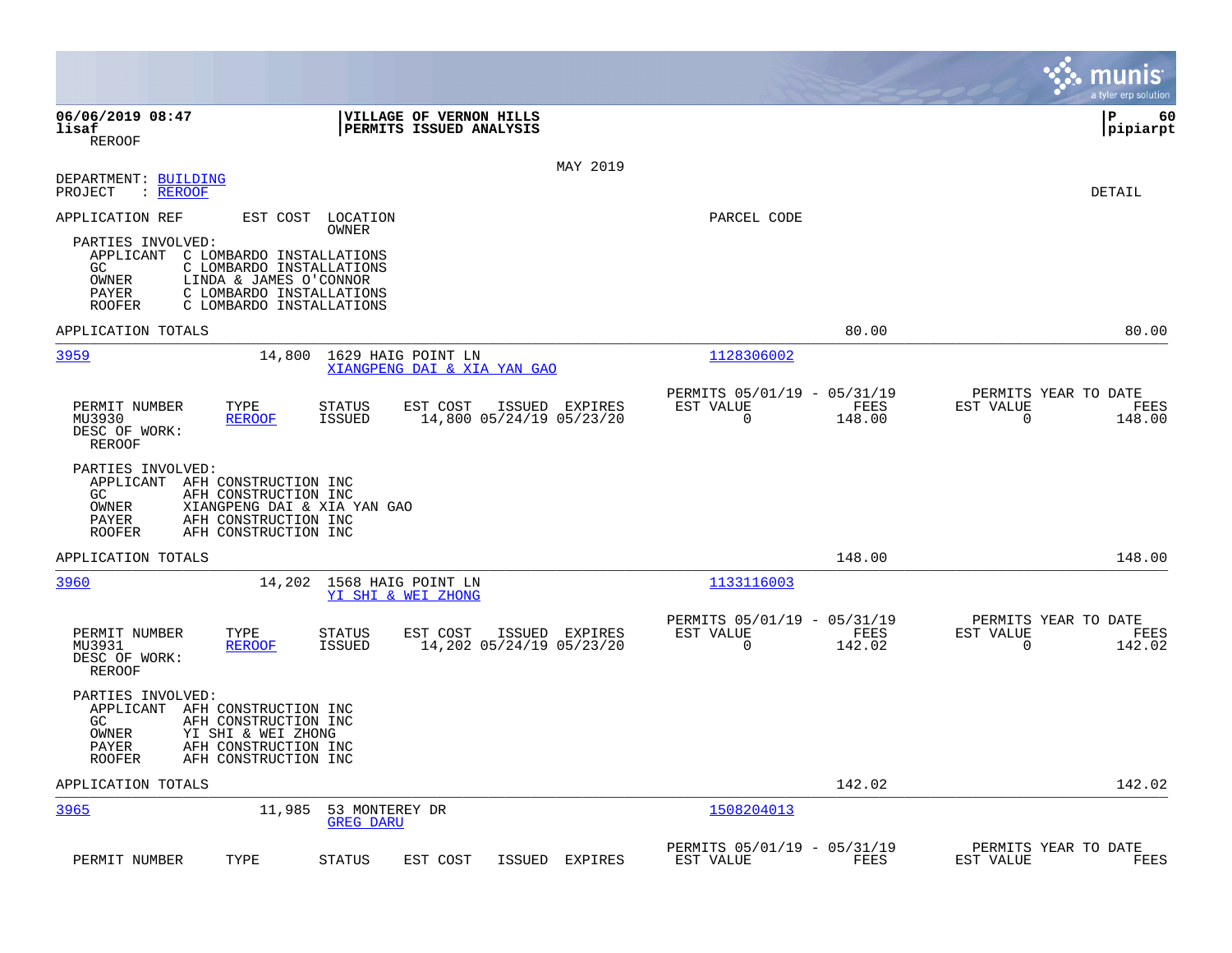|                                             |               |                                                                              |                                                |          |             |                    |             | <b>munis</b><br>a tyler erp solution |
|---------------------------------------------|---------------|------------------------------------------------------------------------------|------------------------------------------------|----------|-------------|--------------------|-------------|--------------------------------------|
| 06/06/2019 08:47<br>lisaf                   |               | <b>VILLAGE OF</b>                                                            | <b>VERNON HILLS</b><br>PERMITS ISSUED ANALYSIS | MAY 2019 |             |                    |             | 61<br>P<br> pipiarpt                 |
| DEPARTMENT: BUILDING<br>: REROOF<br>PROJECT |               |                                                                              |                                                |          |             |                    |             | DETAIL                               |
| APPLICATION REF                             | EST COST      | LOCATION                                                                     |                                                |          | PARCEL CODE |                    |             |                                      |
| MU3937<br>DESC OF WORK:<br>REROOF           | <b>REROOF</b> | OWNER<br>ISSUED                                                              | 11,985 05/24/19 05/23/20                       |          | 0           | 119.85             | 0           | 119.85                               |
| PARTIES INVOLVED:                           |               |                                                                              |                                                |          |             |                    |             |                                      |
| APPLICANT<br>GC<br>OWNER                    | GREG DARU     | COUNTRYSIDE ROOFING SIDING & WINDOWS<br>COUNTRYSIDE ROOFING SIDING & WINDOWS |                                                |          |             |                    |             |                                      |
| PAYER<br><b>ROOFER</b>                      |               | COUNTRYSIDE ROOFING SIDING & WINDOWS<br>COUNTRYSIDE ROOFING SIDING & WINDOWS |                                                |          |             |                    |             |                                      |
| APPLICATION TOTALS<br>PROJECT TOTALS        |               |                                                                              |                                                |          | 0           | 119.85<br>3,106.56 | $\mathbf 0$ | 119.85<br>3,106.56                   |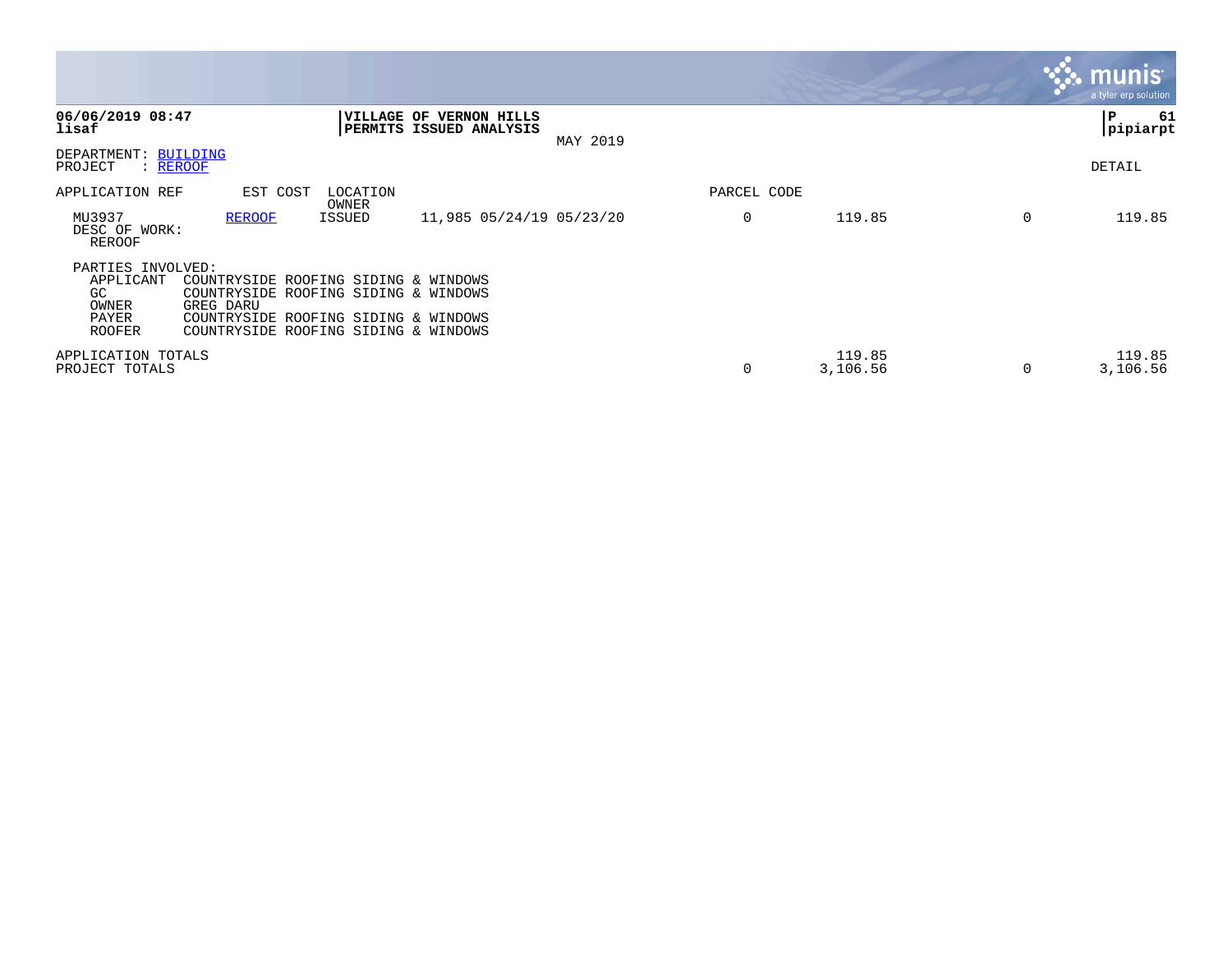|                                                                                                 |                                                                                                                                                                                       |                          |                                                                |                |                                                             |                  |                              | munis<br>a tyler erp solution          |
|-------------------------------------------------------------------------------------------------|---------------------------------------------------------------------------------------------------------------------------------------------------------------------------------------|--------------------------|----------------------------------------------------------------|----------------|-------------------------------------------------------------|------------------|------------------------------|----------------------------------------|
| 06/06/2019 08:47<br>lisaf                                                                       |                                                                                                                                                                                       |                          | VILLAGE OF VERNON HILLS<br>PERMITS ISSUED ANALYSIS             |                |                                                             |                  |                              | ΙP<br>62<br> pipiarpt                  |
| DEPARTMENT: BUILDING<br>: SECURITY SYSTEM<br>PROJECT                                            |                                                                                                                                                                                       |                          |                                                                | MAY 2019       |                                                             |                  |                              | <b>DETAIL</b>                          |
| APPLICATION REF                                                                                 | EST COST                                                                                                                                                                              | LOCATION<br><b>OWNER</b> |                                                                |                | PARCEL CODE                                                 |                  |                              |                                        |
| 3949                                                                                            | 2,500                                                                                                                                                                                 | PLACEHOLDER              | 887 NORTH MILWAUKEE AVENUE 300                                 |                | 1134302008                                                  |                  |                              |                                        |
| PERMIT NUMBER<br>MU3924<br>DESC OF WORK:<br>SECURITY SYSTEM- LOW VOLTAGE                        | TYPE<br>SEC SYSTEM COMPLT                                                                                                                                                             | STATUS                   | EST COST<br>2,500 05/22/19 05/21/20                            | ISSUED EXPIRES | PERMITS 05/01/19 - 05/31/19<br>EST VALUE<br>$\mathbf 0$     | FEES<br>75.00    | EST VALUE<br>$\Omega$        | PERMITS YEAR TO DATE<br>FEES<br>75.00  |
| PARTIES INVOLVED:<br>APPLICANT<br>ADT<br>GC.<br>ADT<br><b>OCCUPANT</b><br>OWNER<br>PAYER<br>ADT | INVICTO<br>PLACEHOLDER                                                                                                                                                                |                          |                                                                |                |                                                             |                  |                              |                                        |
| APPLICATION TOTALS                                                                              |                                                                                                                                                                                       |                          |                                                                |                |                                                             | 75.00            |                              | 75.00                                  |
| 3961                                                                                            | 15,009                                                                                                                                                                                |                          | 21 WEST HAWTHORN PKY<br>AMERICAN NAT'L BANK & TRUST CO/CHICAGO |                | 1132415006                                                  |                  |                              |                                        |
| PERMIT NUMBER<br>MU3932<br>DESC OF WORK:<br>LOW VOLTAGE ACCESS SYSTEM                           | TYPE<br>SEC SYSTEM ISSUED                                                                                                                                                             | <b>STATUS</b>            | EST COST<br>15,009 05/24/19 05/23/20                           | ISSUED EXPIRES | PERMITS 05/01/19 - 05/31/19<br><b>EST VALUE</b><br>$\Omega$ | FEES<br>150.09   | <b>EST VALUE</b><br>$\Omega$ | PERMITS YEAR TO DATE<br>FEES<br>150.09 |
| PARTIES INVOLVED:<br>ALARM<br>APPLICANT<br>GC<br>OCCUPANT<br>OWNER<br>PAYER                     | JOHNSON CONTROLS SECURITY SOLUTIONS<br>CONGREGATION OR SHALOM<br>CONGREGATION OR SHALOM<br>CONGREGATION OR SHALOM<br>AMERICAN NAT'L BANK & TRUST CO/CHICAGO<br>CONGREGATION OR SHALOM |                          |                                                                |                |                                                             |                  |                              |                                        |
| APPLICATION TOTALS<br>PROJECT TOTALS                                                            |                                                                                                                                                                                       |                          |                                                                |                | $\mathbf 0$                                                 | 150.09<br>225.09 | $\Omega$                     | 150.09<br>225.09                       |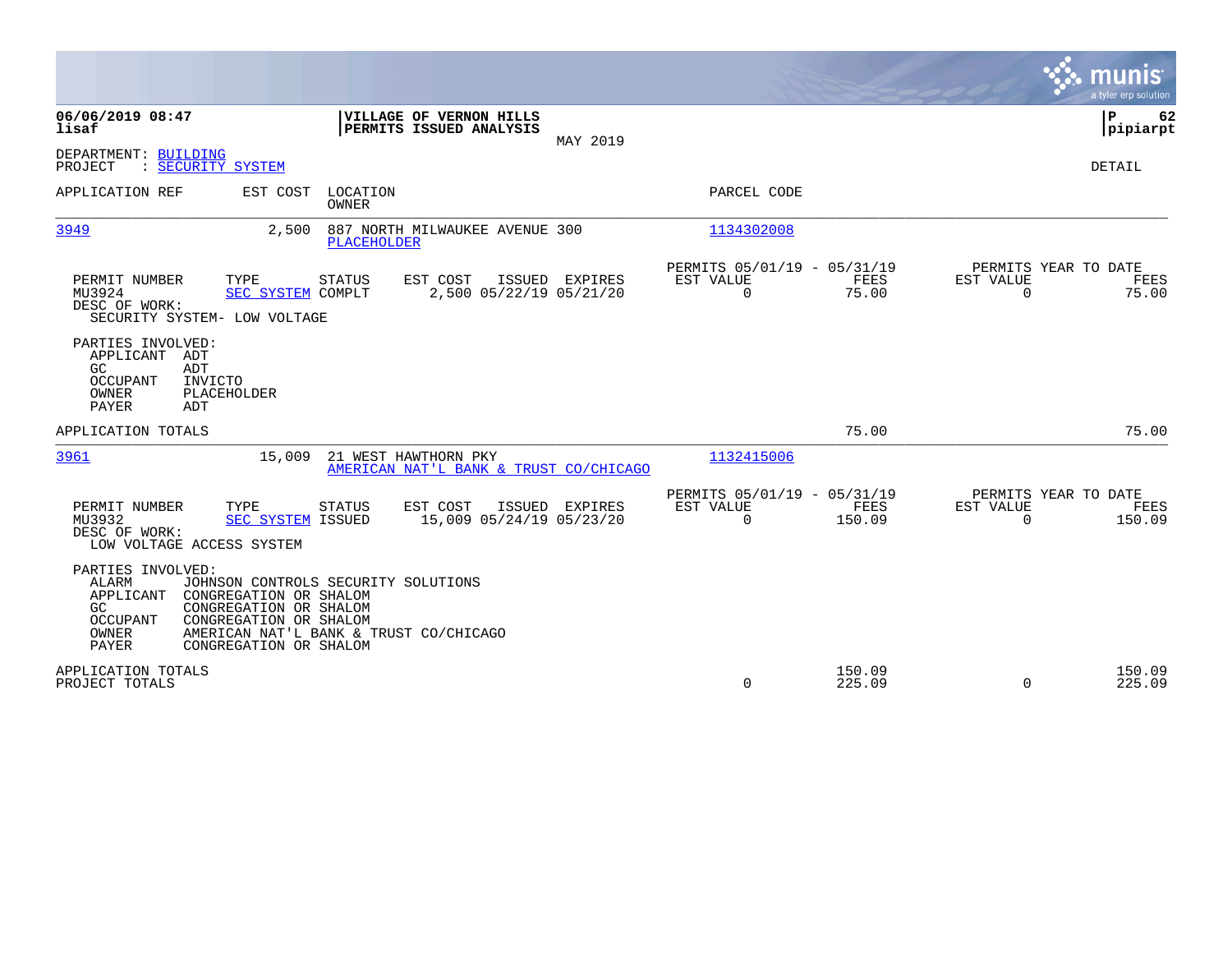|                                                                    |                                                                                                                                                                                                           |                                                    |                |                                               |                 |                          | munis<br>a tyler erp solution          |
|--------------------------------------------------------------------|-----------------------------------------------------------------------------------------------------------------------------------------------------------------------------------------------------------|----------------------------------------------------|----------------|-----------------------------------------------|-----------------|--------------------------|----------------------------------------|
| 06/06/2019 08:47<br>lisaf                                          |                                                                                                                                                                                                           | VILLAGE OF VERNON HILLS<br>PERMITS ISSUED ANALYSIS |                |                                               |                 |                          | P<br>63<br> pipiarpt                   |
| DEPARTMENT: BUILDING<br>: SEWER REPAIR<br>PROJECT                  |                                                                                                                                                                                                           |                                                    | MAY 2019       |                                               |                 |                          | DETAIL                                 |
| APPLICATION REF                                                    | LOCATION<br>EST COST<br><b>OWNER</b>                                                                                                                                                                      |                                                    |                | PARCEL CODE                                   |                 |                          |                                        |
| 3941                                                               | 10,338<br>22 LINDON LN                                                                                                                                                                                    | ZHI SU & YAN LI                                    |                | 1509102011                                    |                 |                          |                                        |
| PERMIT NUMBER<br>MU3918<br>DESC OF WORK:<br>SEWER REPAIR, LINER    | TYPE<br><b>STATUS</b><br>COMPLT<br>SEWER REP                                                                                                                                                              | EST COST<br>10,338 05/21/19 05/20/20               | ISSUED EXPIRES | PERMITS 05/01/19 - 05/31/19<br>EST VALUE<br>0 | FEES<br>103.38  | EST VALUE<br>$\mathbf 0$ | PERMITS YEAR TO DATE<br>FEES<br>103.38 |
| PARTIES INVOLVED:<br>GC.<br>OWNER<br>PAYER<br><b>SEWER</b>         | APPLICANT ABC PLUMBING, HEATING, COOLING, ELECTRIC<br>ABC PLUMBING, HEATING, COOLING, ELECTRIC<br>ZHI SU & YAN LI<br>ABC PLUMBING, HEATING, COOLING, ELECTRIC<br>ABC PLUMBING, HEATING, COOLING, ELECTRIC |                                                    |                |                                               |                 |                          |                                        |
| APPLICATION TOTALS                                                 |                                                                                                                                                                                                           |                                                    |                |                                               | 103.38          |                          | 103.38                                 |
| 3962                                                               | 3.000                                                                                                                                                                                                     | 125 LANCASTER PL<br><b>B ATKINS J MILARSKI</b>     |                | 1132408035                                    |                 |                          |                                        |
| PERMIT NUMBER<br>MU3934<br>DESC OF WORK:<br>SEWER REPAIR           | TYPE<br><b>STATUS</b><br>SEWER REP<br>ISSUED                                                                                                                                                              | EST COST<br>3,000 05/24/19 05/23/20                | ISSUED EXPIRES | PERMITS 05/01/19 - 05/31/19<br>EST VALUE<br>0 | FEES<br>50.00   | EST VALUE<br>$\Omega$    | PERMITS YEAR TO DATE<br>FEES<br>50.00  |
| PARTIES INVOLVED:<br>APPLICANT<br>GC.<br>OWNER<br>PLUMBER<br>PAYER | <b>B ATKINS J MILARSKI</b><br>THOMAS HILL<br><b>B ATKINS J MILARSKI</b><br>THOMAS HILL<br>THOMAS HILL                                                                                                     |                                                    |                |                                               |                 |                          |                                        |
| APPLICATION TOTALS<br>PROJECT TOTALS                               |                                                                                                                                                                                                           |                                                    |                | 0                                             | 50.00<br>153.38 | $\mathbf 0$              | 50.00<br>153.38                        |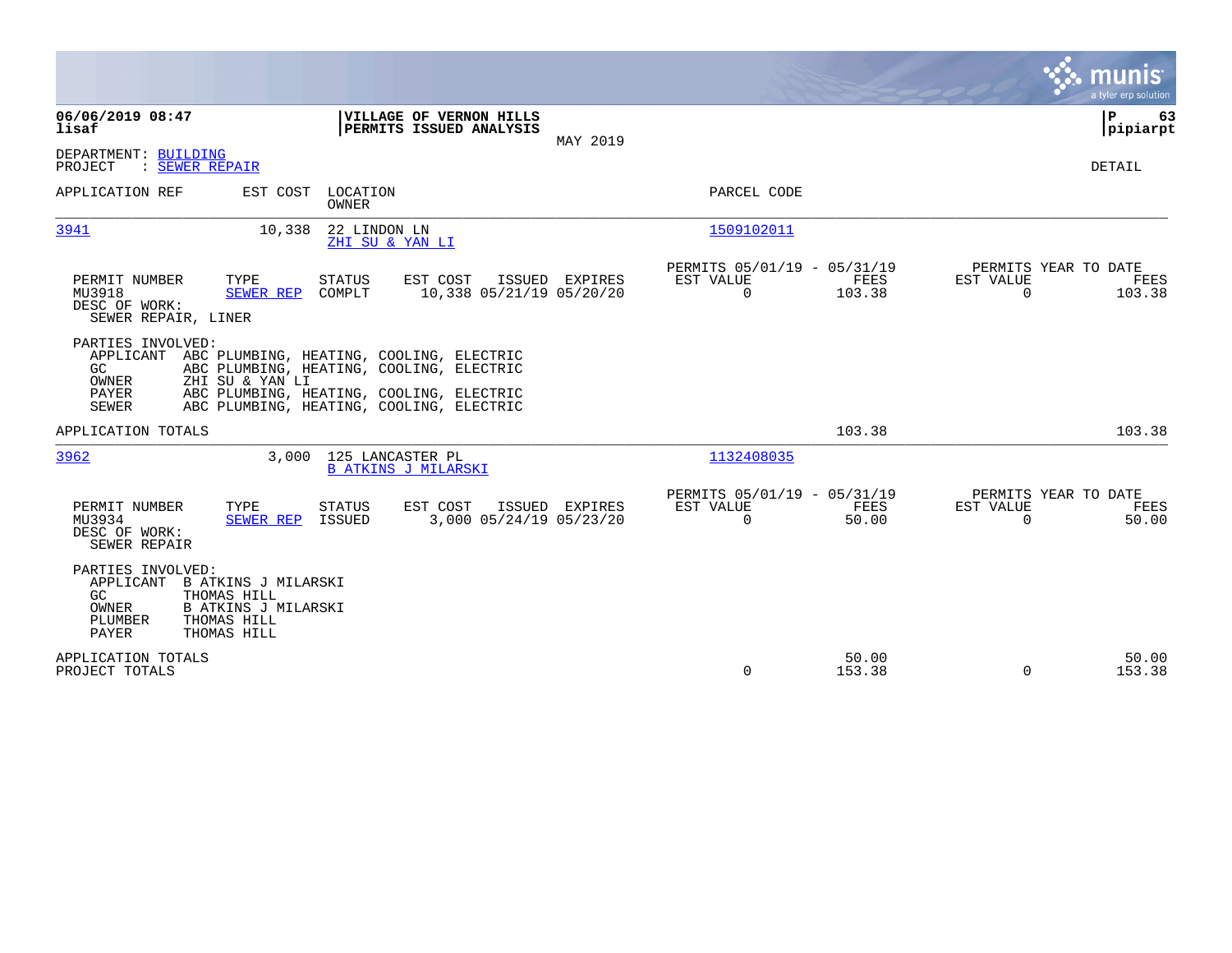|                                                                                                                                                                                       |                                                                                                 |                                                                          | munis<br>a tyler erp solution                                     |
|---------------------------------------------------------------------------------------------------------------------------------------------------------------------------------------|-------------------------------------------------------------------------------------------------|--------------------------------------------------------------------------|-------------------------------------------------------------------|
| 06/06/2019 08:47<br>lisaf                                                                                                                                                             | VILLAGE OF VERNON HILLS<br>PERMITS ISSUED ANALYSIS<br>MAY 2019                                  |                                                                          | l P<br>64<br> pipiarpt                                            |
| DEPARTMENT: BUILDING<br>PROJECT<br>: <u>SIDING</u>                                                                                                                                    |                                                                                                 |                                                                          | <b>DETAIL</b>                                                     |
| EST COST<br>APPLICATION REF                                                                                                                                                           | LOCATION<br>OWNER                                                                               | PARCEL CODE                                                              |                                                                   |
| 3909                                                                                                                                                                                  | 11,995<br>10 WARRINGTON RD<br>MARILYN JOYCE SAUER                                               | 1504101028                                                               |                                                                   |
| PERMIT NUMBER<br>TYPE<br>MU3860<br>SIDING<br>DESC OF WORK:<br>SIDING                                                                                                                  | EST COST<br>ISSUED EXPIRES<br><b>STATUS</b><br>11,995 05/14/19 05/29/20<br>COMPLT               | PERMITS 05/01/19 - 05/31/19<br>EST VALUE<br>FEES<br>$\Omega$<br>119.95   | PERMITS YEAR TO DATE<br>EST VALUE<br>FEES<br>$\Omega$<br>119.95   |
| PARTIES INVOLVED:<br>APPLICANT<br>SWISHER EXTERIORS, INC<br>GC<br>SWISHER EXTERIORS, INC<br>OWNER<br>MARILYN JOYCE SAUER<br>PAYER<br>SWISHER EXTERIORS, INC                           |                                                                                                 |                                                                          |                                                                   |
| APPLICATION TOTALS                                                                                                                                                                    |                                                                                                 | 119.95                                                                   | 119.95                                                            |
| 3940                                                                                                                                                                                  | 4,600<br>96 JANSEN LN<br>PETER T & NOEMI KONDOS                                                 | 1506414027                                                               |                                                                   |
| PERMIT NUMBER<br>TYPE<br>MU3916<br>SIDING<br>DESC OF WORK:<br>SIDING                                                                                                                  | EST COST<br>ISSUED EXPIRES<br><b>STATUS</b><br>4,600 05/21/19 05/20/20<br>ISSUED                | PERMITS 05/01/19 - 05/31/19<br>EST VALUE<br>FEES<br>$\Omega$<br>50.00    | PERMITS YEAR TO DATE<br>EST VALUE<br>FEES<br>$\Omega$<br>50.00    |
| PARTIES INVOLVED:<br>STERLING EXTERIORS<br>APPLICANT<br>CARPENTER<br>STERLING EXTERIORS<br>GC<br>STERLING EXTERIORS<br>OWNER<br>PETER T & NOEMI KONDOS<br>PAYER<br>STERLING EXTERIORS |                                                                                                 |                                                                          |                                                                   |
| APPLICATION TOTALS                                                                                                                                                                    |                                                                                                 | 50.00                                                                    | 50.00                                                             |
| 3945                                                                                                                                                                                  | 5,965<br>179 SHEFFIELD LN<br>DAVID & LISA STERNFIELD                                            | 1508409011                                                               |                                                                   |
| PERMIT NUMBER<br>TYPE<br><b>SIDING</b><br>MU3921<br>DESC OF WORK:<br>SIDING/SOFFIT/FACIA                                                                                              | EST COST<br>ISSUED EXPIRES<br>STATUS<br><b>ISSUED</b><br>5,965 05/22/19 05/21/20                | PERMITS 05/01/19 - 05/31/19<br>EST VALUE<br>FEES<br>$\mathbf 0$<br>59.65 | PERMITS YEAR TO DATE<br>EST VALUE<br>FEES<br>$\mathbf 0$<br>59.65 |
| PARTIES INVOLVED:<br>APPLICANT<br>GC<br>OWNER<br>DAVID & LISA STERNFIELD<br>PAYER                                                                                                     | PROFESSIONAL HOME IMPROVEMENT<br>PROFESSIONAL HOME IMPROVEMENT<br>PROFESSIONAL HOME IMPROVEMENT |                                                                          |                                                                   |
| APPLICATION TOTALS                                                                                                                                                                    |                                                                                                 | 59.65                                                                    | 59.65                                                             |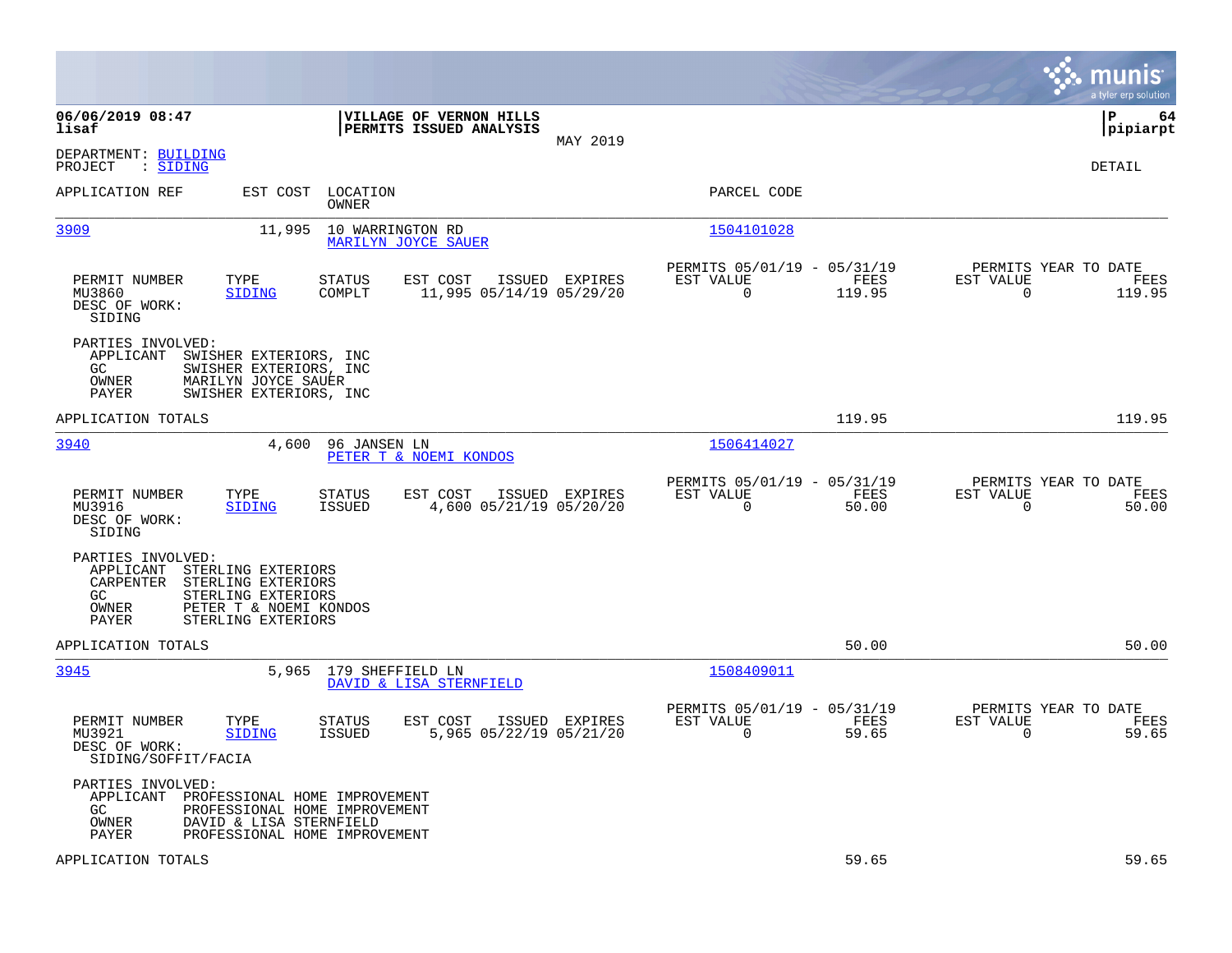|                                                                                                                                                                                                        |                |                                                                               | munis<br>a tyler erp solution                                   |
|--------------------------------------------------------------------------------------------------------------------------------------------------------------------------------------------------------|----------------|-------------------------------------------------------------------------------|-----------------------------------------------------------------|
| 06/06/2019 08:47<br>VILLAGE OF VERNON HILLS<br>PERMITS ISSUED ANALYSIS<br>lisaf                                                                                                                        | MAY 2019       |                                                                               | P<br>65<br> pipiarpt                                            |
| DEPARTMENT: BUILDING<br>PROJECT<br>: SIDING                                                                                                                                                            |                |                                                                               | DETAIL                                                          |
| EST COST LOCATION<br>APPLICATION REF<br>OWNER                                                                                                                                                          |                | PARCEL CODE                                                                   |                                                                 |
| 3964<br>29 MONTGOMERY LN<br>16,936<br>A RICHARDSON H BROWN                                                                                                                                             |                | 1508204003                                                                    |                                                                 |
| TYPE<br>EST COST<br>PERMIT NUMBER<br><b>STATUS</b><br>16,936 05/24/19 05/23/20<br>MU3936<br><b>ISSUED</b><br>SIDING<br>DESC OF WORK:<br>SIDING                                                         | ISSUED EXPIRES | PERMITS 05/01/19 - 05/31/19<br>EST VALUE<br><b>FEES</b><br>$\Omega$<br>169.36 | PERMITS YEAR TO DATE<br>EST VALUE<br>FEES<br>$\Omega$<br>169.36 |
| PARTIES INVOLVED:<br>APPLICANT<br>COUNTRYSIDE ROOFING SIDING & WINDOWS<br>GC<br>COUNTRYSIDE ROOFING SIDING & WINDOWS<br>OWNER<br>A RICHARDSON H BROWN<br>PAYER<br>COUNTRYSIDE ROOFING SIDING & WINDOWS |                |                                                                               |                                                                 |
| APPLICATION TOTALS                                                                                                                                                                                     |                | 169.36                                                                        | 169.36                                                          |
| 3981<br>331 CHESTERFIELD LN<br>18,150<br>CHRISTOPHER J HANNON                                                                                                                                          |                | 1508216001                                                                    |                                                                 |
| PERMIT NUMBER<br>TYPE<br><b>STATUS</b><br>EST COST<br>MU3957<br><b>ISSUED</b><br>18,150 05/30/19 05/29/20<br><b>SIDING</b><br>DESC OF WORK:<br>SIDING                                                  | ISSUED EXPIRES | PERMITS 05/01/19 - 05/31/19<br>EST VALUE<br>FEES<br>$\Omega$<br>181.50        | PERMITS YEAR TO DATE<br>EST VALUE<br>FEES<br>$\Omega$<br>181.50 |
| PARTIES INVOLVED:<br>APPLICANT<br>C LOMBARDO INSTALLATIONS<br>GC<br>C LOMBARDO INSTALLATIONS<br><b>OWNER</b><br>CHRISTOPHER J HANNON<br>PAYER<br>C LOMBARDO INSTALLATIONS                              |                |                                                                               |                                                                 |
| APPLICATION TOTALS<br>PROJECT TOTALS                                                                                                                                                                   |                | 181.50<br>0<br>580.46                                                         | 181.50<br>580.46<br>$\Omega$                                    |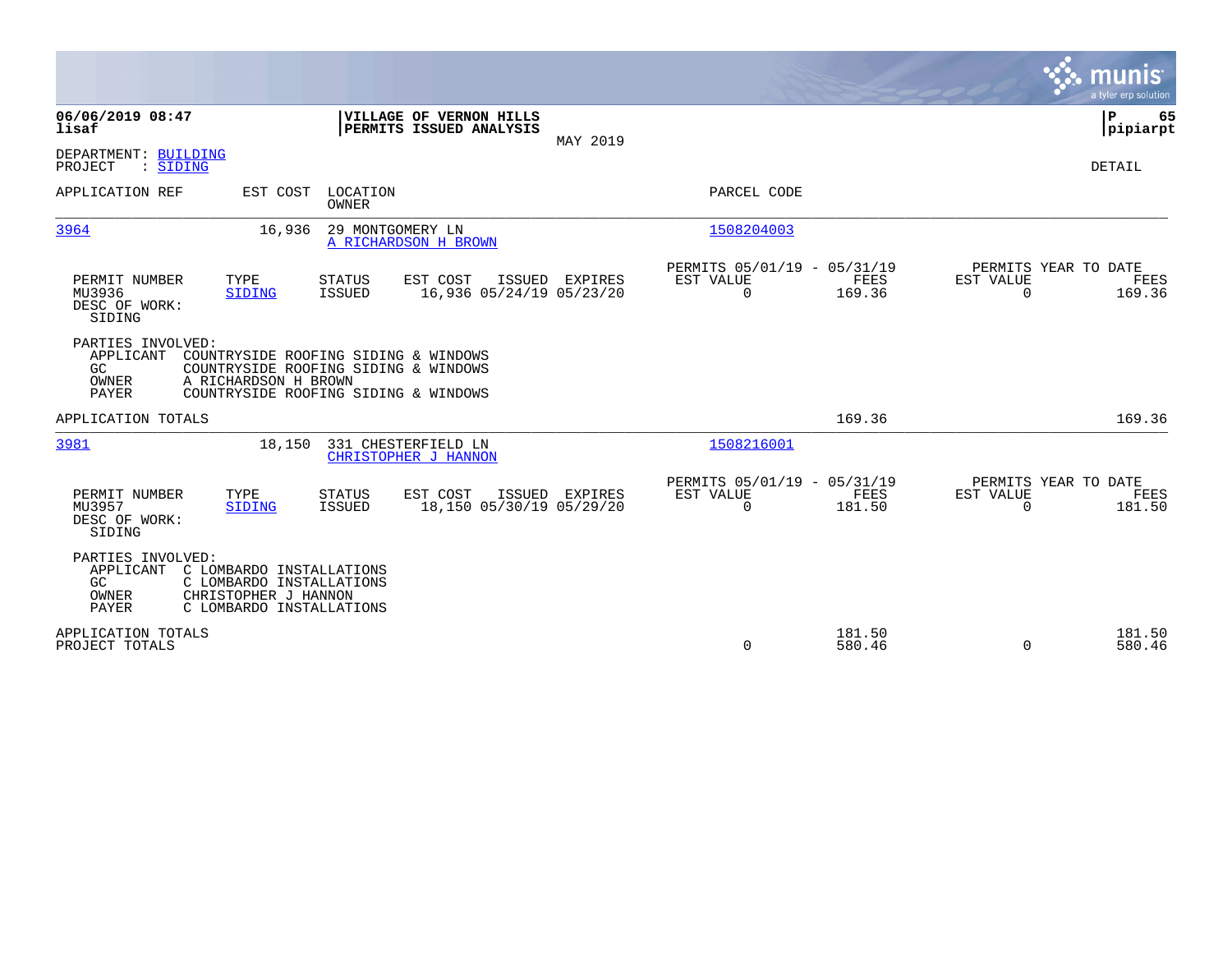|                                                                               |                                                                                                                |                                                   |                                                    |                |                                                            |             |                                                     | munis<br>a tyler erp solution |
|-------------------------------------------------------------------------------|----------------------------------------------------------------------------------------------------------------|---------------------------------------------------|----------------------------------------------------|----------------|------------------------------------------------------------|-------------|-----------------------------------------------------|-------------------------------|
| 06/06/2019 08:47<br>lisaf                                                     |                                                                                                                |                                                   | VILLAGE OF VERNON HILLS<br>PERMITS ISSUED ANALYSIS |                |                                                            |             |                                                     | 66<br>IΡ<br> pipiarpt         |
| DEPARTMENT: BUILDING<br>: WATER HEATER<br>PROJECT                             |                                                                                                                |                                                   |                                                    | MAY 2019       |                                                            |             |                                                     | DETAIL                        |
| APPLICATION REF                                                               | EST COST LOCATION                                                                                              | <b>OWNER</b>                                      |                                                    |                | PARCEL CODE                                                |             |                                                     |                               |
| 3850                                                                          | 1,120                                                                                                          | 1301 STREAMWOOD LN<br><b>GARY STEIMLE</b>         |                                                    |                | 1133101332                                                 |             |                                                     |                               |
| PERMIT NUMBER<br>MU3808<br>DESC OF WORK:<br>WATER HEATER                      | TYPE<br>WATER HEAT ISSUED                                                                                      | STATUS                                            | EST COST<br>1,120 05/01/19 04/30/20                | ISSUED EXPIRES | PERMITS 05/01/19 - 05/31/19<br>EST VALUE<br>$\overline{0}$ | FEES<br>.00 | PERMITS YEAR TO DATE<br>EST VALUE<br>$\overline{0}$ | FEES<br>.00                   |
| PARTIES INVOLVED:<br>APPLICANT<br>GC.<br>OWNER<br>PLUMBER<br>PAYER            | GARY STEIMLE<br>SHARON PENG<br>GARY STEIMLE<br>B. KIESGEN PLUMBING INC<br>SHARON PENG                          |                                                   |                                                    |                |                                                            |             |                                                     |                               |
| APPLICATION TOTALS                                                            |                                                                                                                |                                                   |                                                    |                |                                                            | .00         |                                                     | .00                           |
| 3860                                                                          | 1,000                                                                                                          | 207 COURT OF ASH                                  | ANDRZEJ & JOLANTA DOMAGALA                         |                | 1508106025                                                 |             |                                                     |                               |
| PERMIT NUMBER<br>MU3814<br>DESC OF WORK:<br>WATER HEATER                      | TYPE<br>WATER HEAT ISSUED                                                                                      | STATUS                                            | EST COST<br>1,000 05/02/19 05/01/20                | ISSUED EXPIRES | PERMITS 05/01/19 - 05/31/19<br>EST VALUE<br>$\mathbf 0$    | FEES<br>.00 | PERMITS YEAR TO DATE<br>EST VALUE<br>$\mathbf 0$    | FEES<br>.00                   |
| PARTIES INVOLVED:<br>APPLICANT<br>GC<br>OWNER<br>PLUMBER<br>PAYER             | STRICKLY PLUMBING<br>STRICKLY PLUMBING<br>ANDRZEJ & JOLANTA DOMAGALA<br>STRICKLY PLUMBING<br>STRICKLY PLUMBING |                                                   |                                                    |                |                                                            |             |                                                     |                               |
| APPLICATION TOTALS                                                            |                                                                                                                |                                                   |                                                    |                |                                                            | .00         |                                                     | .00                           |
| 3886                                                                          |                                                                                                                | 3,750 1993E BROADMOOR LN<br>HOWARD & CAROL BROOKS |                                                    |                | 1129409001                                                 |             |                                                     |                               |
| PERMIT NUMBER<br>MU3836<br>DESC OF WORK:<br>2 WATER HEATERS                   | TYPE<br>WATER HEAT COMPLT                                                                                      | <b>STATUS</b>                                     | EST COST<br>3,750 05/08/19 05/07/20                | ISSUED EXPIRES | PERMITS 05/01/19 - 05/31/19<br>EST VALUE<br>0              | FEES<br>.00 | PERMITS YEAR TO DATE<br>EST VALUE<br>0              | FEES<br>.00                   |
| PARTIES INVOLVED:<br>APPLICANT VENTURE PLG<br>GC<br>OWNER<br>PLUMBER<br>PAYER | VENTURE PLG<br>HOWARD & CAROL BROOKS<br>VENTURE PLG<br>VENTURE PLG                                             |                                                   |                                                    |                |                                                            |             |                                                     |                               |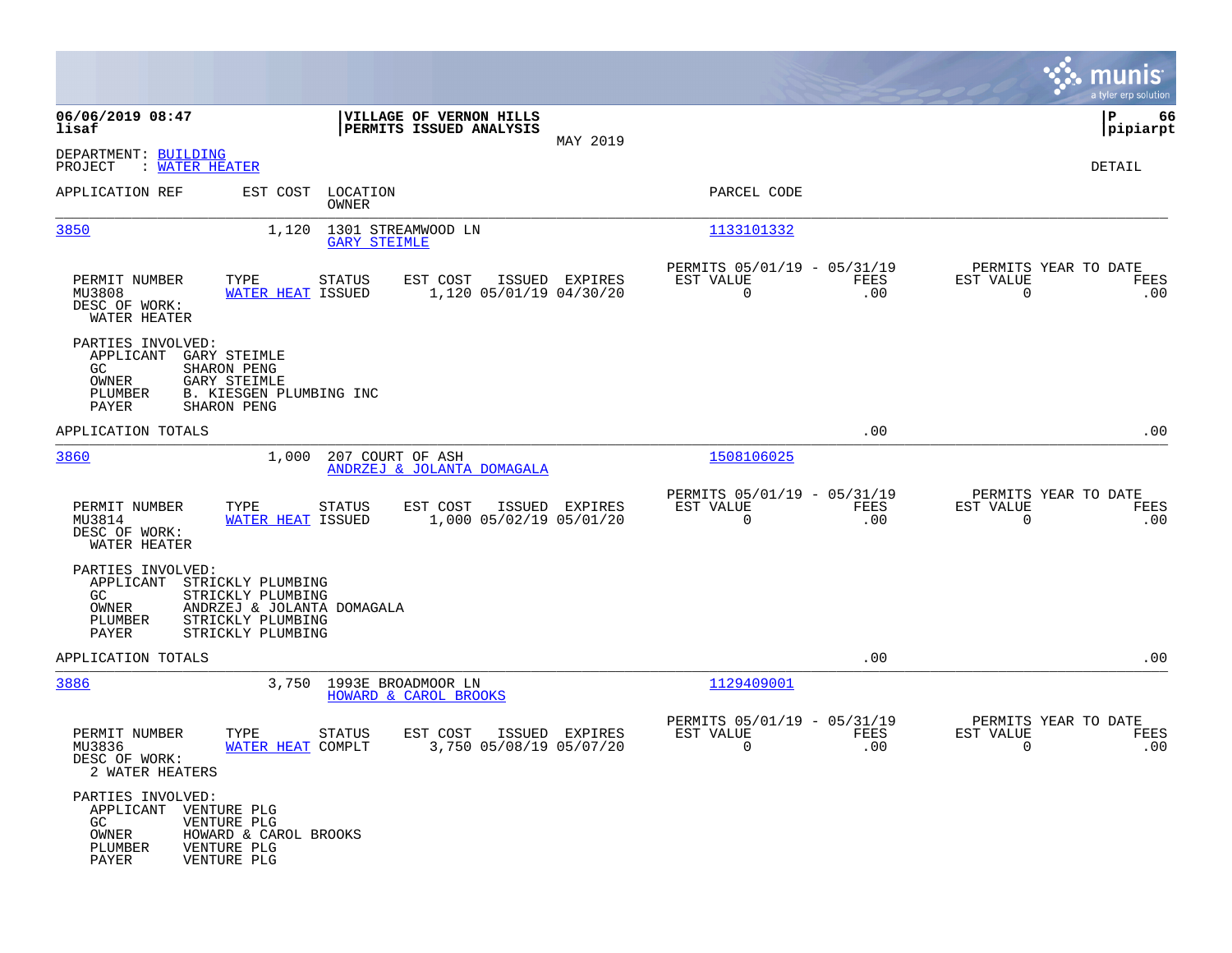|                                                                   |                                                                                                                                                        |                                                                        | munis<br>a tyler erp solution                                   |
|-------------------------------------------------------------------|--------------------------------------------------------------------------------------------------------------------------------------------------------|------------------------------------------------------------------------|-----------------------------------------------------------------|
| 06/06/2019 08:47<br>lisaf                                         | VILLAGE OF VERNON HILLS<br>PERMITS ISSUED ANALYSIS<br>MAY 2019                                                                                         |                                                                        | 67<br>P<br> pipiarpt                                            |
| DEPARTMENT: BUILDING<br>PROJECT<br>: WATER HEATER                 |                                                                                                                                                        |                                                                        | <b>DETAIL</b>                                                   |
| APPLICATION REF                                                   | EST COST<br>LOCATION<br>OWNER                                                                                                                          | PARCEL CODE                                                            |                                                                 |
| APPLICATION TOTALS                                                |                                                                                                                                                        | .00                                                                    | .00                                                             |
| 3908                                                              | 1,502<br>380 PINE LAKE CIR<br><b>JONAS J_ALLIAN</b>                                                                                                    | 1133103034                                                             |                                                                 |
| PERMIT NUMBER<br>MU3859<br>DESC OF WORK:<br>WATER HEATER          | TYPE<br>EST COST<br>ISSUED EXPIRES<br>STATUS<br>WATER HEAT ISSUED<br>1,502 05/14/19 05/13/20                                                           | PERMITS 05/01/19 - 05/31/19<br>EST VALUE<br>FEES<br>0<br>.00           | PERMITS YEAR TO DATE<br>EST VALUE<br>FEES<br>$\mathbf 0$<br>.00 |
| PARTIES INVOLVED:<br>APPLICANT<br>GC<br>OWNER<br>PLUMBER<br>PAYER | DRF TRUSTED PROPERTY SOLUTIONS<br>DRF TRUSTED PROPERTY SOLUTIONS<br>JONAS J ALLIAN<br>DRF TRUSTED PROPERTY SOLUTIONS<br>DRF TRUSTED PROPERTY SOLUTIONS |                                                                        |                                                                 |
| APPLICATION TOTALS                                                |                                                                                                                                                        | .00                                                                    | .00                                                             |
| 3911                                                              | 1,500<br>947 WILSHIRE CT<br><b>VYACHESCAU SYROTA</b>                                                                                                   | 1132414031                                                             |                                                                 |
| PERMIT NUMBER<br>MU3866<br>DESC OF WORK:<br>WATER HEATER          | EST COST<br>ISSUED EXPIRES<br>TYPE<br>STATUS<br>1,500 05/15/19 05/14/20<br>WATER HEAT ISSUED                                                           | PERMITS 05/01/19 - 05/31/19<br>EST VALUE<br>FEES<br>$\mathbf 0$<br>.00 | PERMITS YEAR TO DATE<br>EST VALUE<br>FEES<br>$\mathbf 0$<br>.00 |
| PARTIES INVOLVED:<br>APPLICANT<br>GC<br>OWNER<br>PLUMBER<br>PAYER | VYACHESCAU SYROTA<br>VYACHESCAU SYROTA<br>VYACHESCAU SYROTA<br>DRF TRUSTED PROPERTY SOLUTIONS<br>VYACHESCAU SYROTA                                     |                                                                        |                                                                 |
| APPLICATION TOTALS                                                |                                                                                                                                                        | .00                                                                    | .00                                                             |
| 3928                                                              | 700<br>766 GROSSE POINTE CIR<br><b>PLACEHOLDER</b>                                                                                                     | 1506207014                                                             |                                                                 |
| PERMIT NUMBER<br>MU3890<br>DESC OF WORK:<br>WATER HEATER          | TYPE<br>STATUS<br>EST COST ISSUED EXPIRES<br><b>WATER HEAT ISSUED</b><br>700 05/17/19 05/16/20                                                         | PERMITS 05/01/19 - 05/31/19<br>EST VALUE<br>FEES<br>$\Omega$<br>.00    | PERMITS YEAR TO DATE<br>EST VALUE<br>FEES<br>$\Omega$<br>.00    |
| PARTIES INVOLVED:<br>APPLICANT<br>GC<br>OWNER                     | SUSAN HARRIS<br>SUSAN HARRIS<br>PLACEHOLDER                                                                                                            |                                                                        |                                                                 |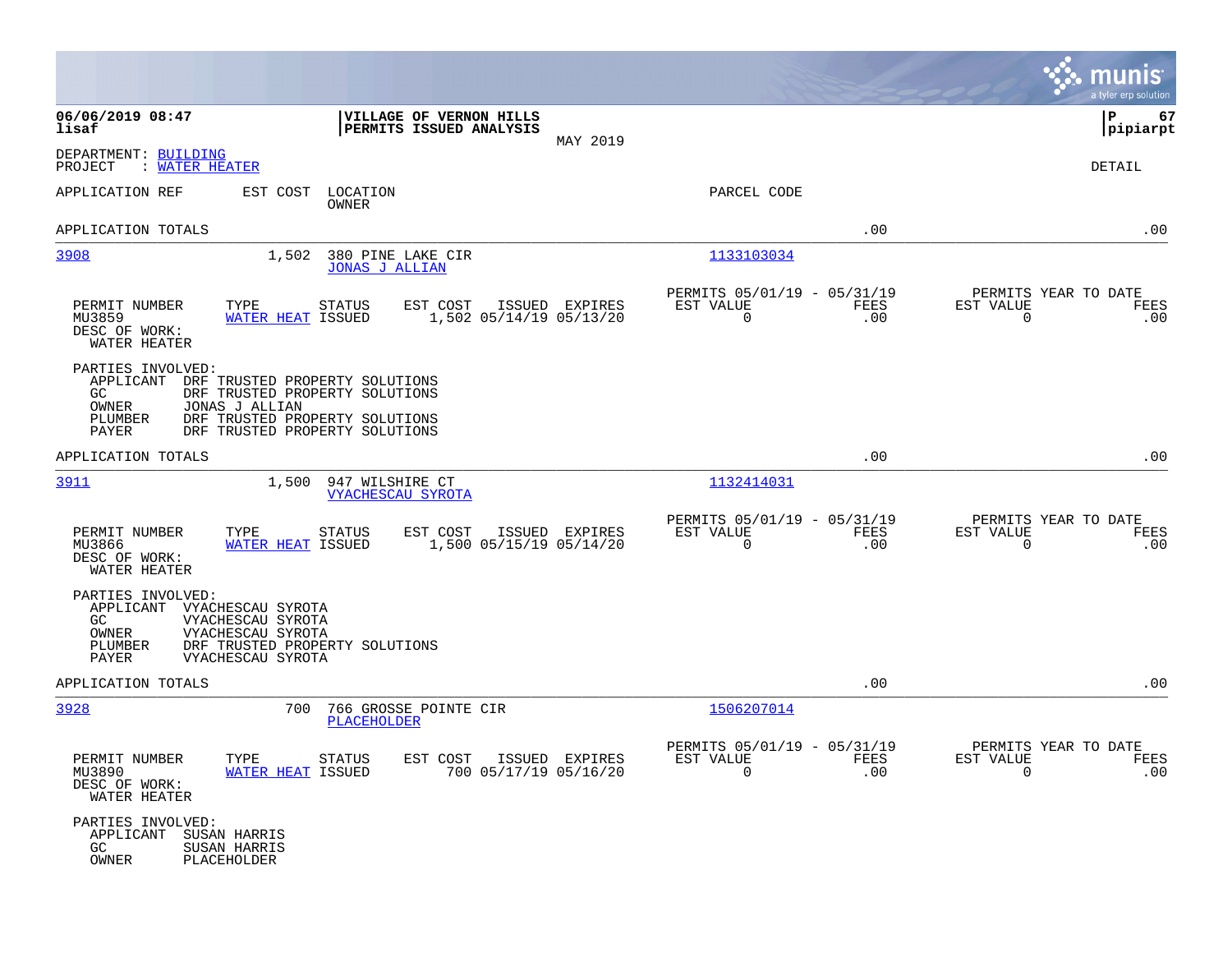|                                                                                                                                                                                                                                            |                                                                |                                               |             |                                        | <b>munis</b><br>a tyler erp solution. |
|--------------------------------------------------------------------------------------------------------------------------------------------------------------------------------------------------------------------------------------------|----------------------------------------------------------------|-----------------------------------------------|-------------|----------------------------------------|---------------------------------------|
| 06/06/2019 08:47<br>lisaf                                                                                                                                                                                                                  | VILLAGE OF VERNON HILLS<br>PERMITS ISSUED ANALYSIS<br>MAY 2019 |                                               |             |                                        | P<br>68<br> pipiarpt                  |
| DEPARTMENT: BUILDING<br>PROJECT<br>: WATER HEATER                                                                                                                                                                                          |                                                                |                                               |             |                                        | DETAIL                                |
| APPLICATION REF<br>EST COST<br>LOCATION<br>OWNER<br>PLUMBER<br>ABT<br>PAYER<br>SUSAN HARRIS                                                                                                                                                |                                                                | PARCEL CODE                                   |             |                                        |                                       |
| APPLICATION TOTALS                                                                                                                                                                                                                         |                                                                |                                               | .00         |                                        | .00                                   |
| 3972<br>2,900                                                                                                                                                                                                                              | 280 LASALLE ST<br>ALAN N PARIKH & LISA C ROUFF                 | 1509310005                                    |             |                                        |                                       |
| PERMIT NUMBER<br>TYPE<br>STATUS<br>MU3946<br>WATER HEAT ISSUED<br>DESC OF WORK:<br>WATER HEATER                                                                                                                                            | EST COST<br>ISSUED EXPIRES<br>2,900 05/28/19 05/27/20          | PERMITS 05/01/19 - 05/31/19<br>EST VALUE<br>0 | FEES<br>.00 | PERMITS YEAR TO DATE<br>EST VALUE<br>0 | FEES<br>.00                           |
| PARTIES INVOLVED:<br>APPLICANT<br>ALAN N PARIKH & LISA C ROUFF<br>GC<br>ALAN N PARIKH & LISA C ROUFF<br>OWNER<br>ALAN N PARIKH & LISA C ROUFF<br>PLUMBER<br>DRF TRUSTED PROPERTY SOLUTIONS<br><b>PAYER</b><br>ALAN N PARIKH & LISA C ROUFF |                                                                |                                               |             |                                        |                                       |
| APPLICATION TOTALS<br>PROJECT TOTALS                                                                                                                                                                                                       |                                                                | $\Omega$                                      | .00<br>.00  | $\Omega$                               | .00<br>.00                            |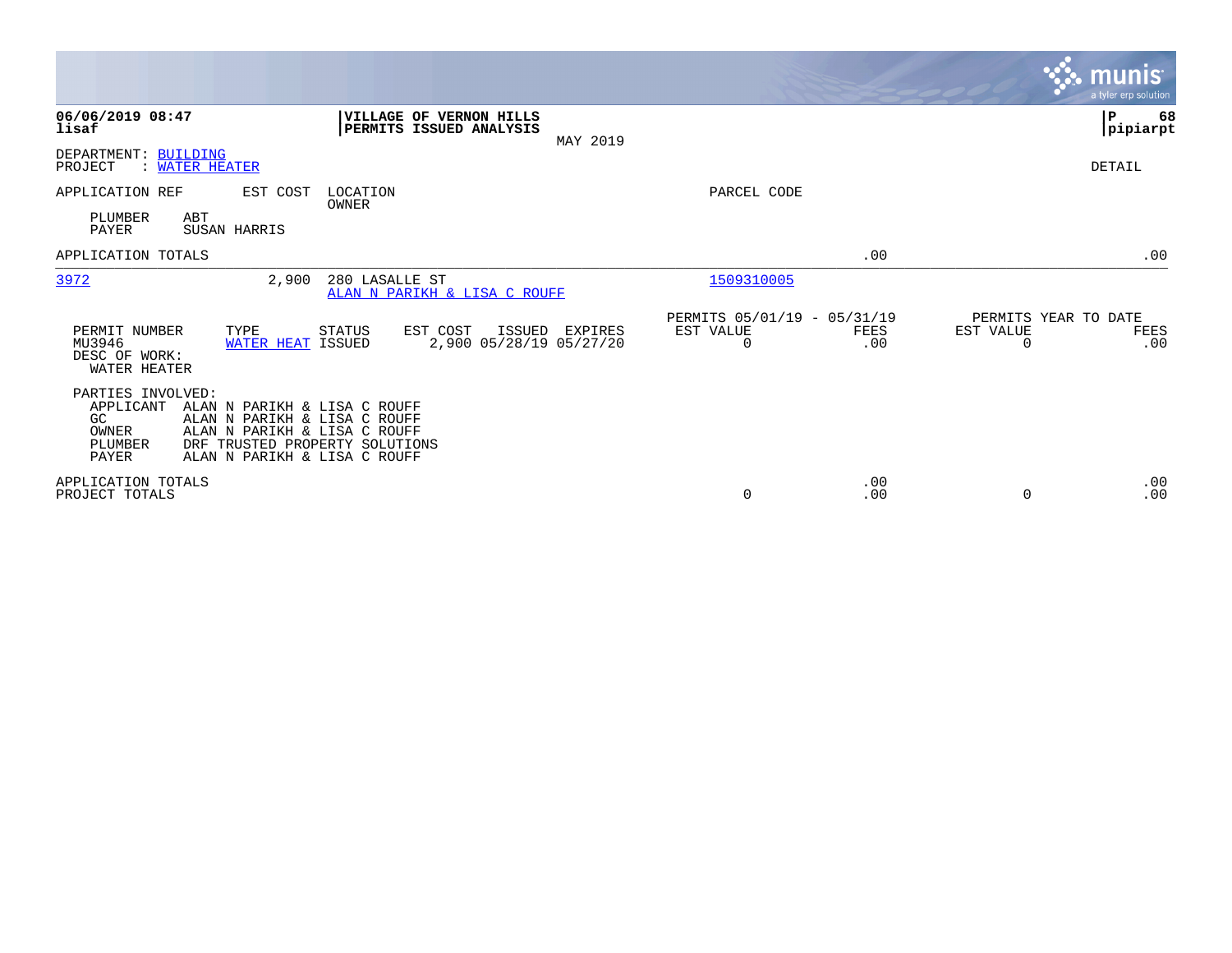|                                                                                                                                                                                            |                                                                                  |                                                                           | munis<br>a tyler erp solution                                      |
|--------------------------------------------------------------------------------------------------------------------------------------------------------------------------------------------|----------------------------------------------------------------------------------|---------------------------------------------------------------------------|--------------------------------------------------------------------|
| 06/06/2019 08:47<br>lisaf                                                                                                                                                                  | VILLAGE OF VERNON HILLS<br>PERMITS ISSUED ANALYSIS                               |                                                                           | 69<br>P<br> pipiarpt                                               |
| DEPARTMENT: BUILDING<br>PROJECT<br>: <u>SIGN</u>                                                                                                                                           | MAY 2019                                                                         |                                                                           | DETAIL                                                             |
| APPLICATION REF<br>EST COST                                                                                                                                                                | LOCATION<br>OWNER                                                                | PARCEL CODE                                                               |                                                                    |
| <u>3421</u><br>8,000                                                                                                                                                                       | 901 NORTH MILWAUKEE AVENUE 750<br><b>PLACEHOLDER</b>                             | 1134302008                                                                |                                                                    |
| PERMIT NUMBER<br>TYPE<br>MU3849<br><b>SIGN</b><br>DESC OF WORK:<br>SIGN - KIDS SCIENCE LABS                                                                                                | STATUS<br>EST COST<br>ISSUED EXPIRES<br>8,000 05/10/19 05/09/20<br><b>ISSUED</b> | PERMITS 05/01/19 - 05/31/19<br>FEES<br>EST VALUE<br>$\mathbf 0$<br>151.00 | PERMITS YEAR TO DATE<br>EST VALUE<br>FEES<br>$\mathbf 0$<br>151.00 |
| PARTIES INVOLVED:<br>APPLICANT KIDS SCIENCE LABS<br>ELECTRICIA GARZA ELECTRICAL<br>GC.<br>KIDS SCIENCE LABS<br>PLACEHOLDER<br>OWNER<br>PAYER<br>KIDS SCIENCE LABS<br>SIGN<br>OLYMPIC SIGNS |                                                                                  |                                                                           |                                                                    |
| APPLICATION TOTALS                                                                                                                                                                         |                                                                                  | 151.00                                                                    | 151.00                                                             |
| 3562                                                                                                                                                                                       | 3,500 1800 NORTH MILWAUKEE AVENUE<br>USTRUST BOA CUNEO TRUST                     | 1128413070                                                                |                                                                    |
| PERMIT NUMBER<br>TYPE<br>MU3944<br><b>SIGN</b><br>DESC OF WORK:<br>SIGNS: ALDI CURBSIDE PICK UP                                                                                            | EST COST<br>STATUS<br>ISSUED EXPIRES<br>ISSUED<br>3,500 05/28/19 05/27/20        | PERMITS 05/01/19 - 05/31/19<br>EST VALUE<br>FEES<br>0<br>87.00            | PERMITS YEAR TO DATE<br>EST VALUE<br>FEES<br>0<br>87.00            |
| PARTIES INVOLVED:<br>APPLICANT<br>DOYLE SIGNS<br>GC<br>DOYLE SIGNS<br>ALDI FOODS<br>OCCUPANT<br>OWNER<br>USTRUST BOA CUNEO TRUST<br><b>PAYER</b><br>DOYLE SIGNS<br>SIGN<br>DOYLE SIGNS     |                                                                                  |                                                                           |                                                                    |
| APPLICATION TOTALS                                                                                                                                                                         |                                                                                  | 87.00                                                                     | 87.00                                                              |
| 3736                                                                                                                                                                                       | 988<br>289 EVERGREEN DR<br>MR & MRS GEORGE KONTOS                                | 1508200029                                                                |                                                                    |
| PERMIT NUMBER<br>TYPE<br>MU3821<br><b>SIGN</b><br>DESC OF WORK:<br>SIGN                                                                                                                    | STATUS<br>EST COST ISSUED EXPIRES<br>988 05/06/19 05/05/20<br>ISSUED             | PERMITS 05/01/19 - 05/31/19<br>EST VALUE<br>FEES<br>$\Omega$<br>102.00    | PERMITS YEAR TO DATE<br>EST VALUE<br>FEES<br>$\Omega$<br>102.00    |
| PARTIES INVOLVED:<br>JOSEPHINE LEYVA INC<br>GC<br><b>OCCUPANT</b><br>DESI NEEDS 2, INC<br>OWNER<br>MR & MRS GEORGE KONTOS                                                                  |                                                                                  |                                                                           |                                                                    |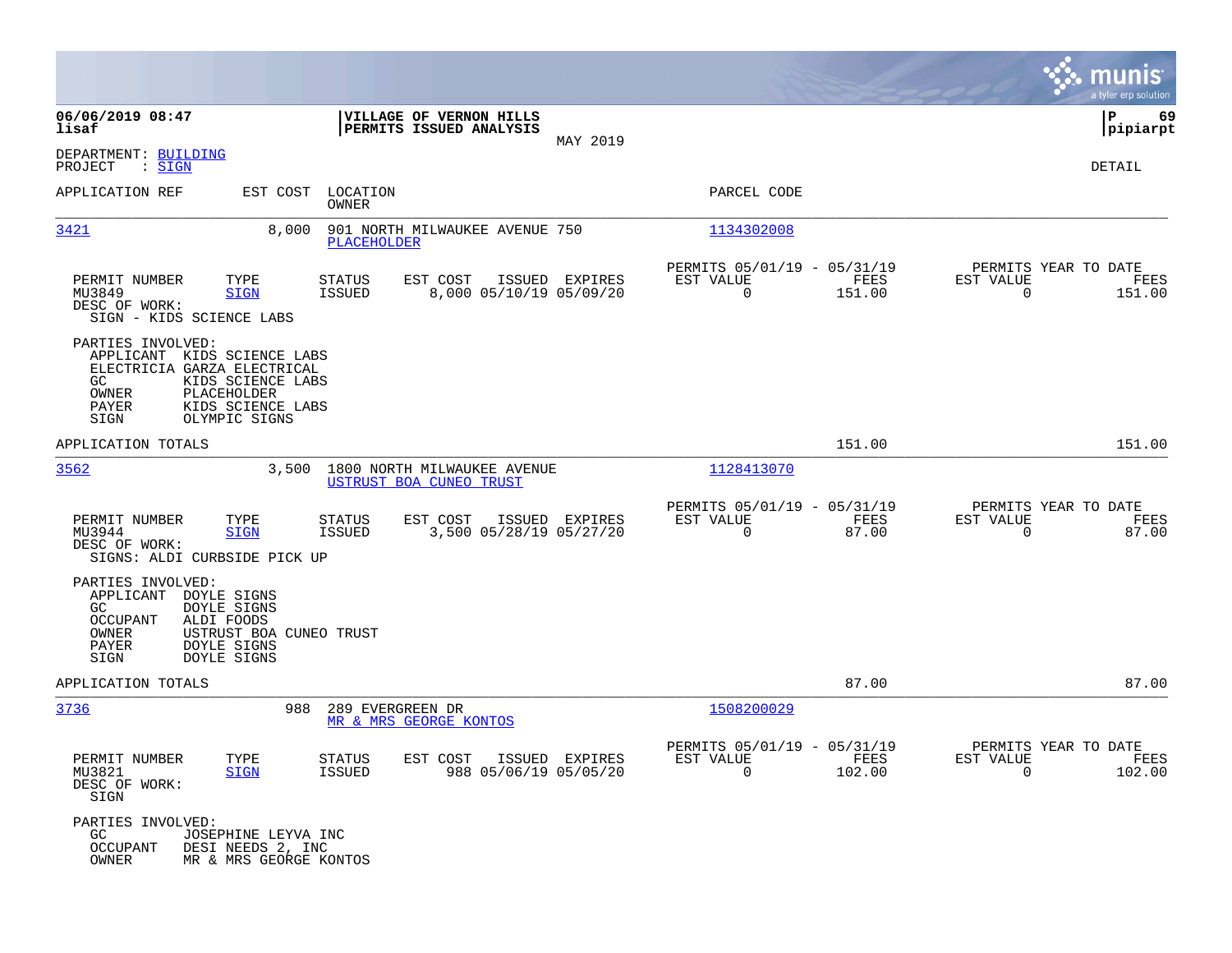|                                                                                                                                                                                       |                                                                                         |                                                                           | munis<br>a tyler erp solution                                      |
|---------------------------------------------------------------------------------------------------------------------------------------------------------------------------------------|-----------------------------------------------------------------------------------------|---------------------------------------------------------------------------|--------------------------------------------------------------------|
| 06/06/2019 08:47<br>lisaf                                                                                                                                                             | VILLAGE OF VERNON HILLS<br>PERMITS ISSUED ANALYSIS<br>MAY 2019                          |                                                                           | lР<br>70<br> pipiarpt                                              |
| DEPARTMENT: BUILDING<br>PROJECT<br>: SIGN                                                                                                                                             |                                                                                         |                                                                           | DETAIL                                                             |
| APPLICATION REF<br>EST COST                                                                                                                                                           | LOCATION<br>OWNER                                                                       | PARCEL CODE                                                               |                                                                    |
| PAYER<br>SIGNARAMA<br>PAYER<br>JOSEPHINE LEYVA INC<br>SIGN<br>SIGNARAMA                                                                                                               |                                                                                         |                                                                           |                                                                    |
| APPLICATION TOTALS                                                                                                                                                                    |                                                                                         | 102.00                                                                    | 102.00                                                             |
| 3766<br>7,000                                                                                                                                                                         | 887 NORTH MILWAUKEE AVENUE 300<br>PLACEHOLDER                                           | 1134302008                                                                |                                                                    |
| PERMIT NUMBER<br>TYPE<br>MU3813<br><b>SIGN</b><br>DESC OF WORK:<br>SIGN - INVICTO                                                                                                     | <b>STATUS</b><br>EST COST<br>ISSUED EXPIRES<br><b>ISSUED</b><br>7,000 05/02/19 05/01/20 | PERMITS 05/01/19 - 05/31/19<br>EST VALUE<br>FEES<br>0<br>116.00           | PERMITS YEAR TO DATE<br>EST VALUE<br>FEES<br>$\mathbf 0$<br>116.00 |
| PARTIES INVOLVED:<br>ELECTRICIA OLYMPIC SIGNS<br>GC<br>OLYMPIC SIGNS<br><b>OCCUPANT</b><br>INVICTO<br>OWNER<br>PLACEHOLDER<br>PAYER<br>OLYMPIC SIGNS<br>SIGN<br>OLYMPIC SIGNS         |                                                                                         |                                                                           |                                                                    |
| APPLICATION TOTALS                                                                                                                                                                    |                                                                                         | 116.00                                                                    | 116.00                                                             |
| 3824<br>600                                                                                                                                                                           | 207 BUTTERFIELD RD<br>FRANK & CHRISTINE GIEGER                                          | 1505308139                                                                |                                                                    |
| PERMIT NUMBER<br>TYPE<br>MU3880<br><b>SIGN</b><br>DESC OF WORK:<br>SIGN: EYE LEVEL                                                                                                    | <b>STATUS</b><br>EST COST<br>ISSUED EXPIRES<br><b>ISSUED</b><br>600 05/17/19 05/16/20   | PERMITS 05/01/19 - 05/31/19<br>EST VALUE<br>FEES<br>$\mathbf 0$<br>91.00  | PERMITS YEAR TO DATE<br>EST VALUE<br>FEES<br>0<br>91.00            |
| PARTIES INVOLVED:<br>APPLICANT<br>L SIGNS CORP<br>L SIGNS CORP<br>GC.<br><b>OCCUPANT</b><br><b>OWNER</b><br>FRANK & CHRISTINE GIEGER<br>L SIGNS CORP<br>PAYER<br>L SIGNS CORP<br>SIGN | EYE LEVEL OF VH LEARNING CENTER                                                         |                                                                           |                                                                    |
| APPLICATION TOTALS                                                                                                                                                                    |                                                                                         | 91.00                                                                     | 91.00                                                              |
| 3845<br>600                                                                                                                                                                           | 700 NORTH MILWAUKEE AVE 145<br>FTS IHOP - FRED DAHMER                                   | 1504201002                                                                |                                                                    |
| PERMIT NUMBER<br>TYPE<br>MU3867<br><b>SIGN</b><br>DESC OF WORK:<br>SIGN: IHOP                                                                                                         | <b>STATUS</b><br>EST COST<br>ISSUED EXPIRES<br>600 05/15/19 05/14/20<br><b>ISSUED</b>   | PERMITS 05/01/19 -<br>05/31/19<br>EST VALUE<br>FEES<br>$\Omega$<br>102.00 | PERMITS YEAR TO DATE<br>EST VALUE<br>FEES<br>$\Omega$<br>102.00    |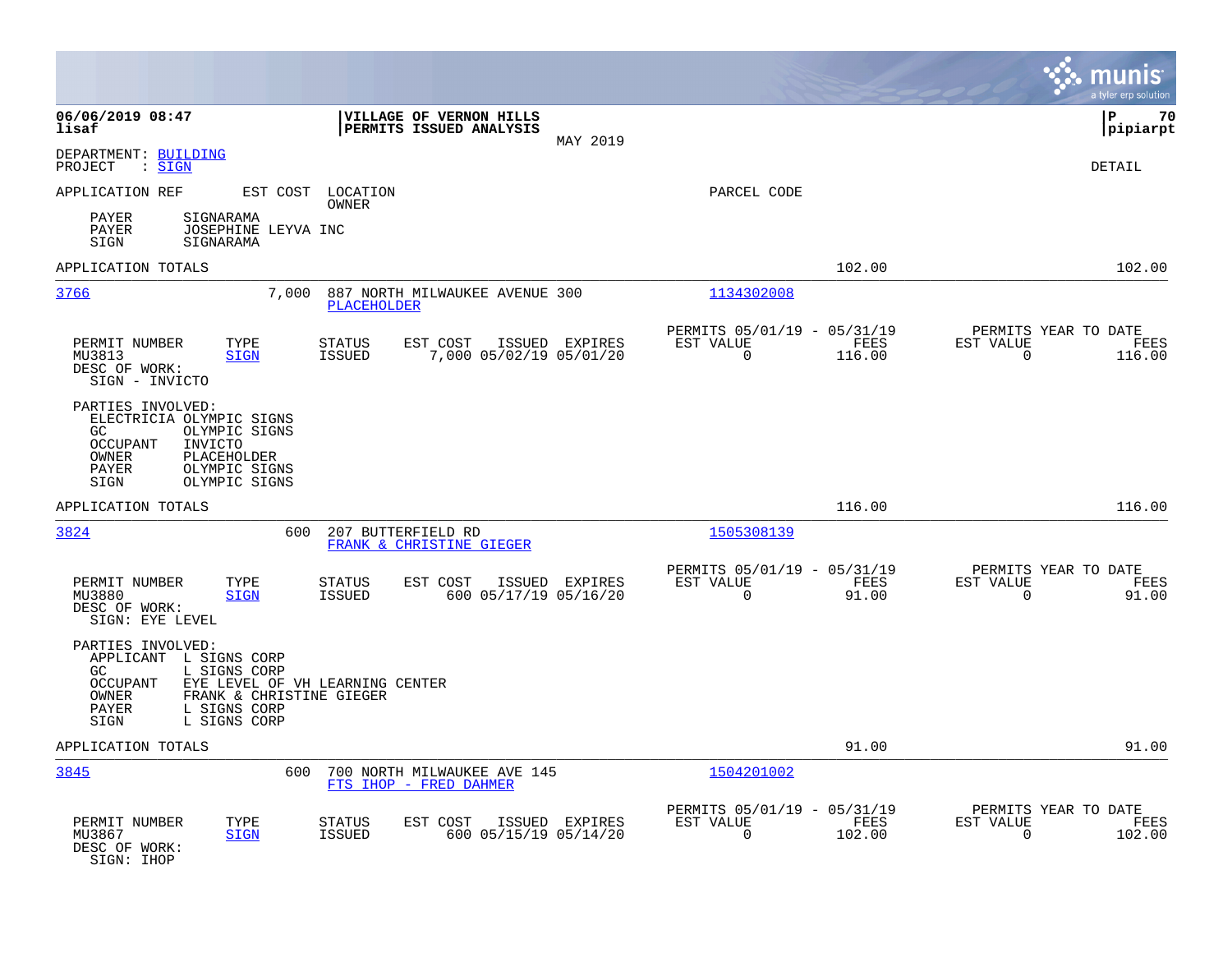|                                                                                                                                                                                                                                                               |                                                                          | munis<br>a tyler erp solution                                     |
|---------------------------------------------------------------------------------------------------------------------------------------------------------------------------------------------------------------------------------------------------------------|--------------------------------------------------------------------------|-------------------------------------------------------------------|
| 06/06/2019 08:47<br>VILLAGE OF VERNON HILLS<br>lisaf<br>PERMITS ISSUED ANALYSIS                                                                                                                                                                               |                                                                          | l P<br>71<br> pipiarpt                                            |
| MAY 2019                                                                                                                                                                                                                                                      |                                                                          |                                                                   |
| DEPARTMENT: BUILDING<br>PROJECT : SIGN                                                                                                                                                                                                                        |                                                                          | DETAIL                                                            |
| APPLICATION REF<br>EST COST LOCATION                                                                                                                                                                                                                          | PARCEL CODE                                                              |                                                                   |
| OWNER<br>PARTIES INVOLVED:<br>APPLICANT RY GENERAL CONTRACTOR<br>ELECTRICIA OMEGA ELECTRICAL SERVICE<br>GC<br>RY GENERAL CONTRACTOR<br>OCCUPANT<br>IHOP<br>OWNER<br>FTS IHOP - FRED DAHMER<br>PAYER<br>RY GENERAL CONTRACTOR<br>SIGN<br>RY GENERAL CONTRACTOR |                                                                          |                                                                   |
| APPLICATION TOTALS                                                                                                                                                                                                                                            | 102.00                                                                   | 102.00                                                            |
| 3865<br>3,675<br>901 NORTH MILWAUKEE AVENUE 800<br>PLACEHOLDER                                                                                                                                                                                                | 1134302008                                                               |                                                                   |
| PERMIT NUMBER<br>TYPE<br><b>STATUS</b><br>EST COST<br>ISSUED EXPIRES<br>MU3850<br><b>SIGN</b><br><b>ISSUED</b><br>3,675 05/10/19 05/09/20<br>DESC OF WORK:<br>SIGN: STRETCHED                                                                                 | PERMITS 05/01/19 - 05/31/19<br>EST VALUE<br>FEES<br>$\mathbf 0$<br>93.00 | PERMITS YEAR TO DATE<br>EST VALUE<br>FEES<br>93.00<br>$\mathbf 0$ |
| PARTIES INVOLVED:<br>APPLICANT SIGN CENTRAL<br>ELECTRICIA CENTRAL STATES SIGNS<br>GC.<br>STRETCHED<br><b>OCCUPANT</b><br>STRETCHED<br>OWNER<br>PLACEHOLDER<br>SIGN CENTRAL<br>PAYER<br>PAYER<br>STRETCHED<br>SIGN<br>SIGN CENTRAL                             |                                                                          |                                                                   |
| APPLICATION TOTALS                                                                                                                                                                                                                                            | 93.00                                                                    | 93.00                                                             |
| 3910<br>3,000<br>700 NORTH MILWAUKEE AVENUE 127<br>HAWTHORN HILLS SOUARE 1687 LLC                                                                                                                                                                             | 1504201051                                                               |                                                                   |
| PERMIT NUMBER<br>TYPE<br><b>STATUS</b><br>EST COST<br>ISSUED EXPIRES<br>MU3943<br><b>SIGN</b><br>ISSUED<br>3,000 05/28/19 05/27/20<br>DESC OF WORK:<br>SIGN: C2 EDUCATION                                                                                     | PERMITS 05/01/19 - 05/31/19<br>EST VALUE<br>FEES<br>0<br>96.00           | PERMITS YEAR TO DATE<br>EST VALUE<br>FEES<br>$\mathbf 0$<br>96.00 |
| PARTIES INVOLVED:<br>APPLICANT COMET NEON<br>ELECTRICIA COMET NEON<br>COMET NEON<br>GC.<br>OCCUPANT<br>C2 EDUCATION<br>OWNER<br>HAWTHORN HILLS SQUARE 1687 LLC<br>PAYER<br>COMET NEON<br>COMET NEON<br>SIGN                                                   |                                                                          |                                                                   |
| APPLICATION TOTALS                                                                                                                                                                                                                                            | 96.00                                                                    | 96.00                                                             |